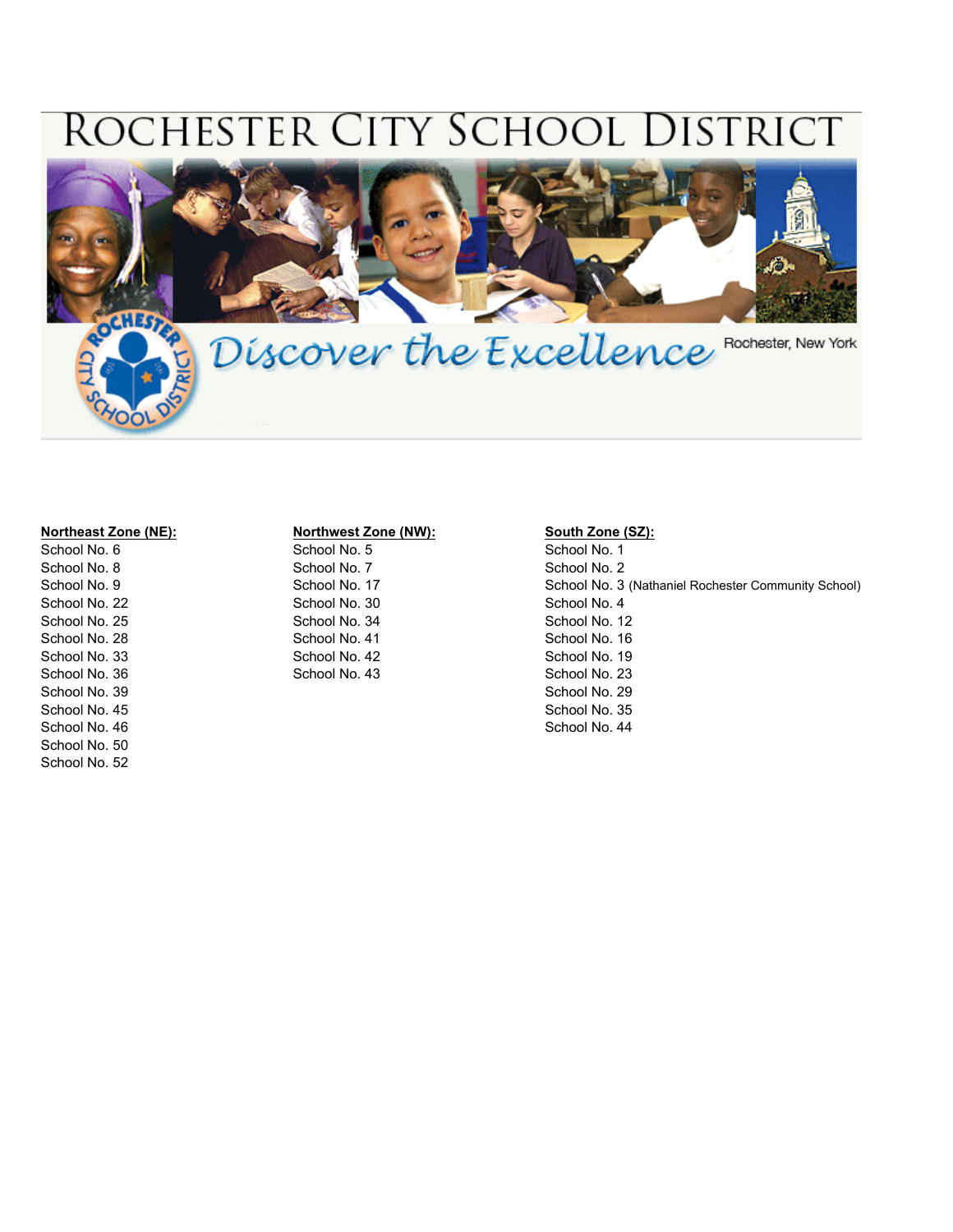| <b>Street</b><br><b>API</b>              | Range      | Low          | High        | School                                                         | Zone                   |
|------------------------------------------|------------|--------------|-------------|----------------------------------------------------------------|------------------------|
| A <sub>PI</sub>                          | All        | 1            | 9999        | 16 - John Walton Spencer                                       | SZ                     |
| Aab St<br>Aab St                         | All        | 1            | 9999        | 30 - General Elwell S. Otis                                    | <b>NW</b>              |
| <b>Abbott St</b><br>Abbott St            | All        | 1            | 9999        | 43 - Theodore Roosevelt                                        | <b>NW</b>              |
| <b>Aberdeen St</b><br>Aberdeen St        | All        | 1            | 9999        | 16 - John Walton Spencer                                       | <b>SZ</b>              |
| <b>Aberthaw Rd</b><br>Aberthaw Rd        | All        | 1            | 9999        | 01 - Martin B. Anderson                                        | SZ                     |
| <b>Acadia St</b><br>Acadia St            | All        | 1            | 9999        | 43 - Theodore Roosevelt                                        | <b>NW</b>              |
| <b>Achilles St</b><br><b>Achilles St</b> | All        | 1            | 9999        | 09 - Dr. Martin Luther King Jr.                                | <b>NE</b>              |
| <b>Ackerman St</b><br>Ackerman St        | All        | 1            | 156         | 33 - John James Audubon                                        | <b>NE</b>              |
| <b>Adams St</b>                          |            |              |             |                                                                |                        |
| Adams St<br>Adams St                     | All<br>All | 1<br>155     | 154<br>214  | 03 - Nathaniel Rochester Community School<br>02 - Clara Barton | SZ<br>SZ               |
| Adams St                                 | All        | 215          | 9999        | 04 - George Mather Forbes                                      | SZ                     |
| <b>Addison St</b><br>Addison St          | All        | $\mathbf 1$  | 9999        | 43 - Theodore Roosevelt                                        | <b>NW</b>              |
| <b>Adelaide St</b><br>Adelaide St        | All        | 1            | 9999        | 43 - Theodore Roosevelt                                        | <b>NW</b>              |
| <b>Adirondack St</b><br>Adirondack St    | All        | 1            | 9999        | 43 - Theodore Roosevelt                                        | <b>NW</b>              |
| <b>Admiral Pk</b><br><b>Admiral Pk</b>   | All        | 1            | 9999        | 34 - Dr. Louis A. Cerulli                                      | <b>NW</b>              |
| <b>Adrian St</b><br>Adrian St            | All        | 1            | 9999        | 07 - Virgil I. Grissom                                         | <b>NW</b>              |
| <b>Adwen PI</b><br>Adwen Pl              | All        | 1            | 9999        | 35 - Pinnacle                                                  | SZ                     |
| <b>Aebersold St</b><br>Aebersold St      | All        | $\mathbf{1}$ | 9999        | 45 - Mary McLeod Bethune                                       | <b>NE</b>              |
| <b>Afton St</b><br>Afton St              | All        | $\mathbf 1$  | 9999        | 42 - Abelard Reynolds                                          | <b>NW</b>              |
| <b>Agnes St</b><br>Agnes St              | All        | 1            | 9999        | 36 - Henry W. Longfellow                                       | <b>NE</b>              |
| <b>Agnew Ct</b><br>Agnew Ct              | All        | 1            | 9999        | 19 - Dr. Charles T. Lunsford                                   | SZ                     |
| <b>Akron St</b><br>Akron St<br>Akron St  | All<br>All | 1<br>179     | 175<br>9999 | 28 - Henry Hudson<br>52 - Frank Fowler Dow                     | <b>NE</b><br><b>NE</b> |
| <b>Alameda St</b>                        |            |              |             |                                                                |                        |
| Alameda St                               | All        | 1            | 9999        | 07 - Virgil I. Grissom                                         | <b>NW</b>              |
| <b>Albemarle St</b><br>Albemarle St      | All        | $\mathbf{1}$ | 9999        | 07 - Virgil I. Grissom                                         | <b>NW</b>              |
| <b>Alberta St</b><br>Alberta St          | All        | $\mathbf{1}$ | 9999        | 16 - John Walton Spencer                                       | SZ                     |
| <b>Albow PI</b>                          |            |              |             |                                                                |                        |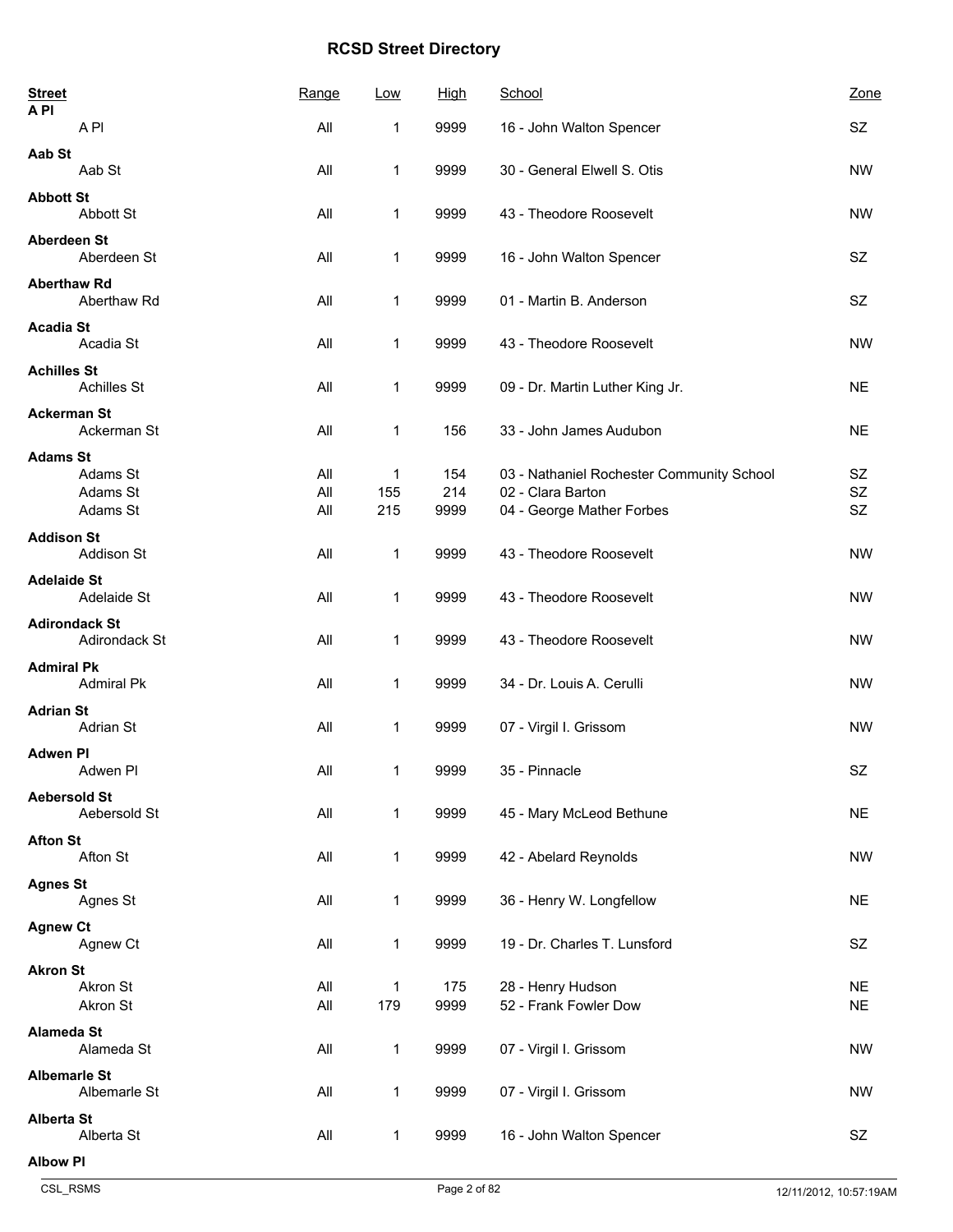| <b>Street</b>        | Albow PI                                | Range<br>All | Low<br>1     | <u>High</u><br>9999 | School<br>09 - Dr. Martin Luther King Jr. | Zone<br><b>NE</b> |
|----------------------|-----------------------------------------|--------------|--------------|---------------------|-------------------------------------------|-------------------|
| <b>Alcazar St</b>    | Alcazar St                              | All          | 1            | 9999                | 50 - Helen Barrett Montgomery             | <b>NE</b>         |
| <b>Aldern PI</b>     | Aldern PI                               | All          | $\mathbf{1}$ | 9999                | 34 - Dr. Louis A. Cerulli                 | <b>NW</b>         |
| <b>Aldine St</b>     | Aldine St                               | All          | 1            | 9999                | 16 - John Walton Spencer                  | SZ                |
| <b>Alexander Ct</b>  | Alexander Ct                            | All          | 1            | 9999                | 35 - Pinnacle                             | SZ                |
| <b>Alexander St</b>  |                                         |              |              |                     |                                           |                   |
|                      | Alexander St                            | All          | 1            | 106                 | 12 - James P.B. Duffy                     | SZ                |
|                      | Alexander St                            | All          | 139          | 185                 | 35 - Pinnacle                             | SZ                |
|                      | Alexander St                            | All          | 214          | 9999                | 23 - Francis Parker                       | <b>SZ</b>         |
| <b>Alexis St</b>     | Alexis St                               | All          | 1            | 9999                | 33 - John James Audubon                   | <b>NE</b>         |
| <b>Alford St</b>     |                                         |              |              |                     |                                           |                   |
|                      | Alford St                               | All          | 1            | 9999                | 33 - John James Audubon                   | <b>NE</b>         |
|                      | <b>Algonquin Terr</b><br>Algonquin Terr | All          | 1            | 9999                | 29 - Adlai E. Stevenson                   | SZ                |
| <b>Alice St</b>      |                                         |              |              |                     |                                           |                   |
|                      | Alice St                                | All          | 1            | 9999                | 43 - Theodore Roosevelt                   | <b>NW</b>         |
|                      | Alice St                                | All          | 1            | 9999                | 44 - Lincoln Park                         | SZ                |
| <b>Allandale Ave</b> | Allandale Ave                           | All          | 1            | 9999                | 28 - Henry Hudson                         | <b>NE</b>         |
| <b>Allen St</b>      |                                         |              |              |                     |                                           |                   |
|                      | Allen St                                | All          | 5            | 224                 | 05 - John H. Williams                     | <b>NW</b>         |
|                      | Allen St                                | All          | 269          | 9999                | 17 - Enrico Fermi                         | <b>NW</b>         |
|                      | Allen St                                | All          | 277          | 9999                | 04 - George Mather Forbes                 | SZ                |
| <b>Alliance Ave</b>  | <b>Alliance Ave</b>                     | All          | 1            | 9999                | 35 - Pinnacle                             | <b>SZ</b>         |
| <b>Allmeroth St</b>  |                                         |              |              |                     |                                           |                   |
|                      | Allmeroth St                            | All          | 1            | 9999                | 35 - Pinnacle                             | SZ                |
| Alma PI              | Alma PI                                 | All          | 1            | 9999                | 23 - Francis Parker                       | SZ                |
|                      |                                         |              |              |                     |                                           |                   |
| <b>Almira St</b>     | Almira St                               | All          | 1            | 9999                | 09 - Dr. Martin Luther King Jr.           | <b>NE</b>         |
| <b>Alonzo St</b>     |                                         |              |              |                     |                                           |                   |
|                      | Alonzo St                               | All          | $\mathbf{1}$ | 9999                | 42 - Abelard Reynolds                     | <b>NW</b>         |
| <b>Alpha St</b>      | Alpha St                                | All          | 1            | 9999                | 42 - Abelard Reynolds                     | <b>NW</b>         |
| <b>Alphonse St</b>   |                                         |              |              |                     |                                           |                   |
|                      | Alphonse St                             | Odd          | 17           | 55                  | 36 - Henry W. Longfellow                  | <b>NE</b>         |
|                      | Alphonse St                             | Even         | 18           | 56                  | 22 - Lincoln                              | <b>NE</b>         |
|                      | Alphonse St                             | All          | 65           | 9999                | 36 - Henry W. Longfellow                  | <b>NE</b>         |
| <b>Alpine St</b>     |                                         |              |              |                     |                                           |                   |
|                      | Alpine St                               | All          | 1            | 9999                | 12 - James P.B. Duffy                     | SZ                |
| <b>Alps</b>          |                                         |              |              |                     |                                           |                   |
|                      | Alps                                    | All          | 1            | 20                  | 43 - Theodore Roosevelt                   | <b>NW</b>         |
| <b>Alvanar Rd</b>    |                                         |              |              |                     |                                           |                   |
|                      | Alvanar Rd                              | All          | 1            | 9999                | 43 - Theodore Roosevelt                   | <b>NW</b>         |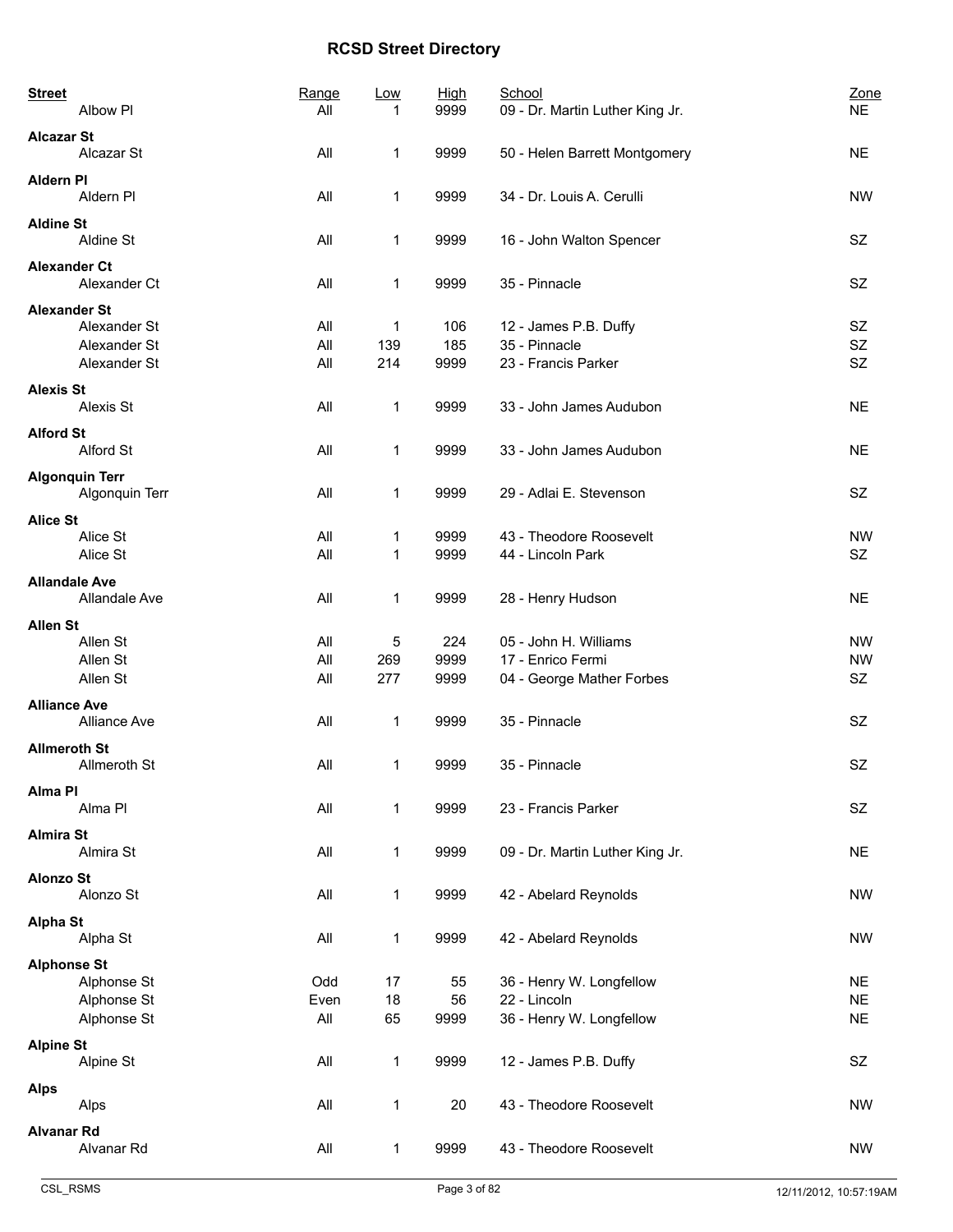| <b>Street</b><br><b>Alvin PI</b>    | Range      | Low          | High       | School                                               | Zone                   |
|-------------------------------------|------------|--------------|------------|------------------------------------------------------|------------------------|
| Alvin Pl                            | All        | 1            | 9999       | 23 - Francis Parker                                  | SZ                     |
| <b>Alvord St</b><br>Alvord St       | All        | 1            | 9999       | 52 - Frank Fowler Dow                                | <b>NE</b>              |
| <b>Amber PI</b><br>Amber PI         | All        | 1            | 9999       | 05 - John H. Williams                                | <b>NW</b>              |
| <b>Ambrose St</b><br>Ambrose St     | All        | 1            | 9999       | 05 - John H. Williams                                | <b>NW</b>              |
| <b>Ames St</b>                      |            |              |            |                                                      |                        |
| Ames St                             | All        | 63           | 116        | 29 - Adlai E. Stevenson                              | SZ                     |
| Ames St                             | All        | 155          | 319        | 17 - Enrico Fermi                                    | <b>NW</b>              |
| Ames St                             | All        | 360          | 9999       | 43 - Theodore Roosevelt                              | <b>NW</b>              |
| Ames St                             | Even       | 362          | 9998       | 17 - Enrico Fermi                                    | <b>NW</b>              |
| <b>Amherst St</b><br>Amherst St     | All        | 1            | 9999       | 35 - Pinnacle                                        | SZ                     |
| Amsterdam Rd<br>Amsterdam Rd        | All        | 1            | 9999       | 28 - Henry Hudson                                    | <b>NE</b>              |
| <b>Anderson Ave</b><br>Anderson Ave | All        | 1            | 9999       | 23 - Francis Parker                                  | SZ                     |
| <b>Andrews St</b>                   |            |              |            |                                                      |                        |
| Andrews St                          | All        | 1            | 84         | 05 - John H. Williams                                | <b>NW</b>              |
| Andrews St                          | All        | 124          | 335        | 09 - Dr. Martin Luther King Jr.                      | <b>NE</b>              |
| Andrews St                          | All        | 362          | 9999       | 09 - Dr. Martin Luther King Jr.                      | <b>NE</b>              |
| <b>Angle St</b>                     |            |              |            |                                                      |                        |
| Angle St                            | All        | 1            | 9999       | 30 - General Elwell S. Otis                          | <b>NW</b>              |
| <b>Annex PI</b>                     |            |              |            |                                                      |                        |
| Annex PI                            | All        | 1            | 9999       | 12 - James P.B. Duffy                                | SZ                     |
| <b>Ansel St</b>                     |            |              |            |                                                      |                        |
| Ansel St                            | All        | 1            | 9999       | 42 - Abelard Reynolds                                | <b>NW</b>              |
|                                     |            |              |            |                                                      |                        |
| <b>Anson PI</b><br>Anson PI         | All        | 1            | 9999       | 23 - Francis Parker                                  | <b>SZ</b>              |
|                                     |            |              |            |                                                      |                        |
| <b>Anthony St</b><br>Anthony St     | All        | $\mathbf 1$  | 9999       | 16 - John Walton Spencer                             | $\mbox{SZ}$            |
|                                     |            |              |            |                                                      |                        |
| <b>Appleton St</b>                  |            |              |            |                                                      |                        |
| Appleton St                         | All        | 1            | 9999       | 29 - Adlai E. Stevenson                              | <b>SZ</b>              |
| <b>Appliance St</b>                 |            |              |            |                                                      |                        |
| Appliance St                        | All        | 1            | 9999       | 42 - Abelard Reynolds                                | <b>NW</b>              |
| <b>Aqueduct St</b>                  |            |              |            |                                                      |                        |
| Aqueduct St                         | All        | 1            | 9999       | 03 - Nathaniel Rochester Community School            | SZ                     |
| <b>Arbor Dr</b>                     |            |              |            |                                                      |                        |
| Arbor Dr                            | All        | 1            | 9999       | 12 - James P.B. Duffy                                | SZ                     |
| <b>Arbordale Ave</b>                |            |              |            |                                                      |                        |
| Arbordale Ave                       | All        | 1            | 9999       | 46 - Charles Carroll                                 | <b>NE</b>              |
| <b>Arborwood Cres</b>               |            |              |            |                                                      |                        |
| Arborwood Cres                      | All        | 1            | 9999       | 07 - Virgil I. Grissom                               | <b>NW</b>              |
|                                     |            |              |            |                                                      |                        |
| Arborwood Ln<br>Arborwood Ln        | All        | $\mathbf{1}$ | 9999       | 07 - Virgil I. Grissom                               | <b>NW</b>              |
|                                     |            |              |            |                                                      |                        |
| <b>Arbutus St</b>                   |            |              |            |                                                      |                        |
| Arbutus St<br>Arbutus St            | All<br>All | 1<br>1       | 112<br>112 | 25 - Nathaniel Hawthorne<br>45 - Mary McLeod Bethune | <b>NE</b><br><b>NE</b> |
|                                     |            |              |            |                                                      |                        |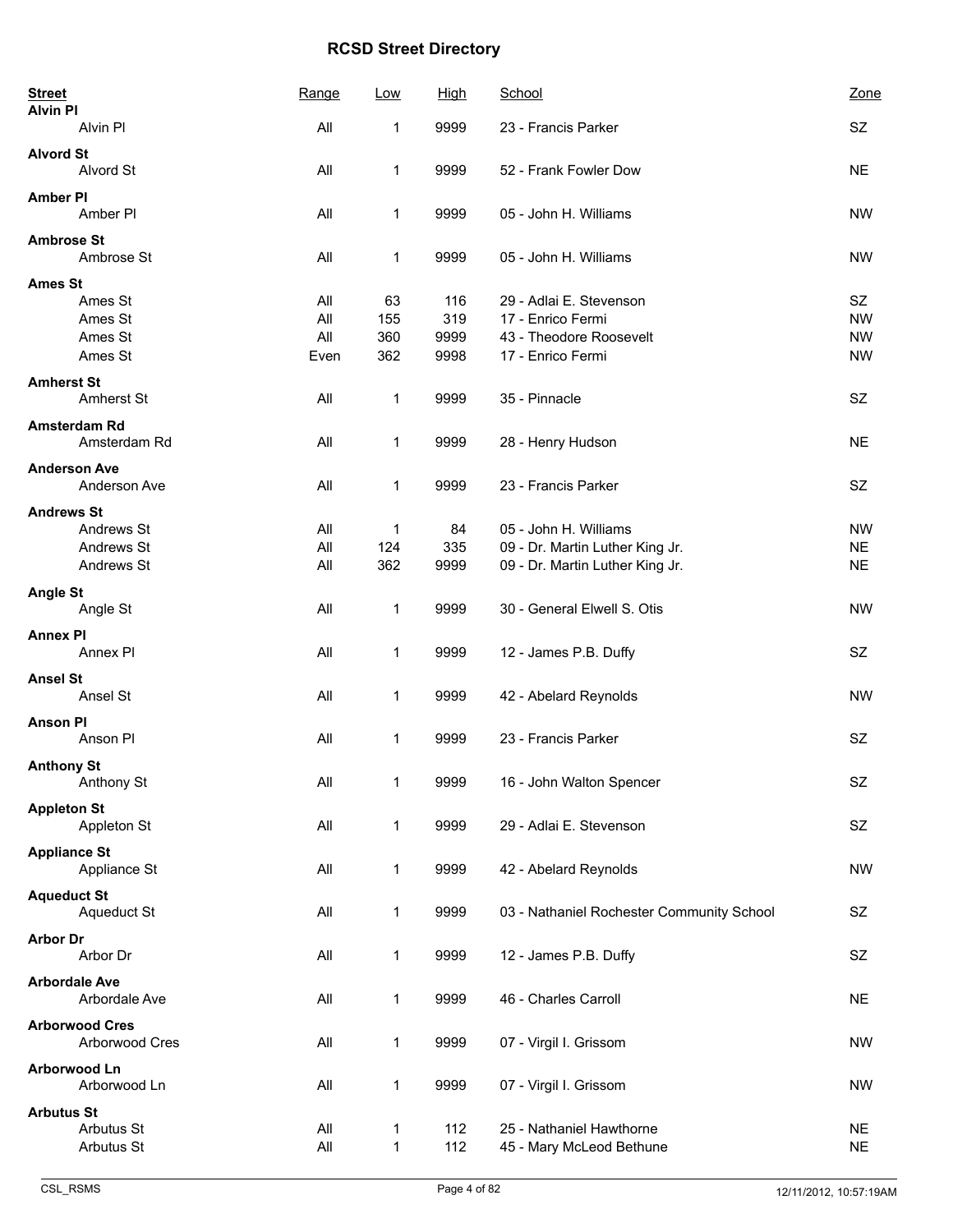| <b>Street</b>       | Arbutus St             | Range<br>All | Low<br>113   | <b>High</b><br>247 | School<br>45 - Mary McLeod Bethune             | Zone<br><b>NE</b> |
|---------------------|------------------------|--------------|--------------|--------------------|------------------------------------------------|-------------------|
|                     | Arbutus St             | All          | 248          | 9999               | 39 - Andrew J. Townson                         | <b>NE</b>         |
| <b>Arch St</b>      | Arch St                | All          | 1            | 9999               | 28 - Henry Hudson                              | <b>NE</b>         |
| <b>Archer St</b>    | Archer St              | All          | 1            | 9999               | 34 - Dr. Louis A. Cerulli                      | <b>NW</b>         |
| <b>Ardmore St</b>   | Ardmore St             | All          | 1            | 9999               | 29 - Adlai E. Stevenson                        | SZ                |
| <b>Argo Pk</b>      | Argo Pk                | All          | 1            | 9999               | 34 - Dr. Louis A. Cerulli                      | <b>NW</b>         |
| <b>Argonne St</b>   |                        |              |              |                    |                                                |                   |
|                     | Argonne St             | All          | 1            | 9999               | 50 - Helen Barrett Montgomery                  | <b>NE</b>         |
| <b>Argyle St</b>    | Argyle St<br>Argyle St | All<br>All   | 1<br>1       | 9999<br>9999       | 01 - Martin B. Anderson<br>23 - Francis Parker | SZ<br><b>SZ</b>   |
|                     |                        |              |              |                    |                                                |                   |
| <b>Ariel Pk</b>     | Ariel Pk               | All          | 1            | 9999               | 08 - Roberto Clemente                          | <b>NE</b>         |
| <b>Arklow St</b>    | <b>Arklow St</b>       | All          | 1            | 9999               | 17 - Enrico Fermi                              | <b>NW</b>         |
| <b>Arlington St</b> | Arlington St           | All          | 1            | 9999               | 23 - Francis Parker                            | <b>SZ</b>         |
| <b>Arnett Blvd</b>  |                        |              |              |                    |                                                |                   |
|                     | Arnett Blvd            | All          | 1            | 106                | 02 - Clara Barton                              | SZ                |
|                     | Arnett Blvd            | All          | 116          | 736                | 16 - John Walton Spencer                       | <b>SZ</b>         |
|                     | Arnett Blvd            | All          | 737          | 9999               | 44 - Lincoln Park                              | <b>SZ</b>         |
| <b>Arnold Pk</b>    | Arnold Pk              | All          | $\mathbf{1}$ | 9999               | 23 - Francis Parker                            | SZ                |
| <b>Arthur St</b>    | Arthur St              | All          | 1            | 9999               | 50 - Helen Barrett Montgomery                  | <b>NE</b>         |
| <b>Arvine Hgts</b>  |                        |              |              |                    |                                                |                   |
|                     | Arvine Hgts            | All          | 1            | 9999               | 16 - John Walton Spencer                       | SZ                |
| <b>Arvine Pk</b>    | Arvine Pk              | All          | 1            | 9999               | 16 - John Walton Spencer                       | SZ                |
| <b>Asbury St</b>    | Asbury St              | All          | 1            | 9999               | 35 - Pinnacle                                  | SZ                |
| <b>Ashcroft St</b>  |                        |              |              |                    |                                                |                   |
|                     | Ashcroft St            | All          | 1            | 9999               | 43 - Theodore Roosevelt                        | <b>NW</b>         |
| <b>Ashland St</b>   | Ashland St             | All          | 1            | 9999               | 12 - James P.B. Duffy                          | SZ                |
| <b>Ashwood Dr</b>   | Ashwood Dr             | All          | 1            | 9999               | 39 - Andrew J. Townson                         | <b>NE</b>         |
| <b>Aster St</b>     |                        |              |              |                    |                                                |                   |
|                     | Aster St               | All          | 1            | 9999               | 07 - Virgil I. Grissom                         | NW                |
|                     | Aster St               | All          | 1            | 9999               | 41 - Kodak Park                                | <b>NW</b>         |
| <b>Athens St</b>    | Athens St              | All          | 1            | 9999               | 08 - Roberto Clemente                          | <b>NE</b>         |
| <b>Atkinson Ct</b>  |                        |              |              |                    |                                                |                   |
|                     | Atkinson Ct            | All          | 1            | 9999               | 03 - Nathaniel Rochester Community School      | SZ                |
| <b>Atkinson St</b>  |                        |              |              |                    |                                                |                   |
|                     | Atkinson St            | All          | $\mathbf 1$  | 111                | 03 - Nathaniel Rochester Community School      | SZ                |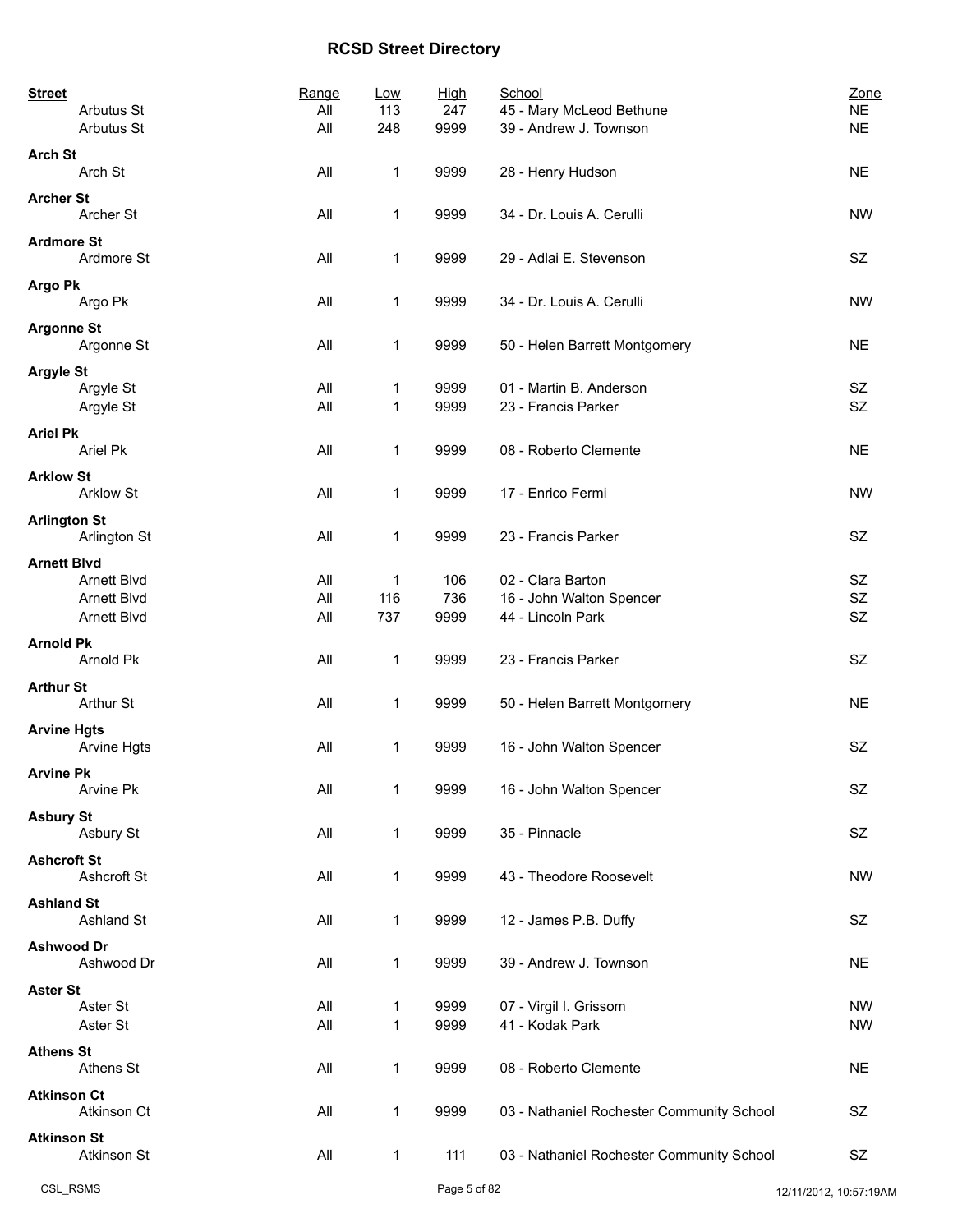| <b>Street</b>       |                     | Range | Low          | <b>High</b> | School                          | Zone      |
|---------------------|---------------------|-------|--------------|-------------|---------------------------------|-----------|
|                     | Atkinson St         | All   | 112          | 163         | 02 - Clara Barton               | SZ        |
|                     | Atkinson St         | All   | 164          | 9999        | 04 - George Mather Forbes       | SZ        |
| <b>Atlantic Ave</b> |                     |       |              |             |                                 |           |
|                     | <b>Atlantic Ave</b> | All   | $\mathbf 1$  | 179         | 23 - Francis Parker             | SZ        |
|                     | <b>Atlantic Ave</b> | All   | 390          | 1260        | 28 - Henry Hudson               | <b>NE</b> |
|                     |                     |       |              |             |                                 |           |
| <b>Atlas St</b>     | Atlas St            | All   |              | 9999        |                                 | SZ        |
|                     |                     |       | 1            |             | 12 - James P.B. Duffy           |           |
| <b>Atwell St</b>    |                     |       |              |             |                                 |           |
|                     | <b>Atwell St</b>    | All   | 1            | 9999        | 42 - Abelard Reynolds           | <b>NW</b> |
| <b>Audubon St</b>   |                     |       |              |             |                                 |           |
|                     | Audubon St          | All   | $\mathbf{1}$ | 9999        | 01 - Martin B. Anderson         | SZ        |
|                     |                     |       |              |             |                                 |           |
| <b>Augusta St</b>   |                     |       |              |             |                                 |           |
|                     | Augusta St          | All   | 1            | 9999        | 09 - Dr. Martin Luther King Jr. | <b>NE</b> |
| <b>Augustine St</b> |                     |       |              |             |                                 |           |
|                     | Augustine St        | All   | 1            | 9999        | 07 - Virgil I. Grissom          | <b>NW</b> |
|                     |                     |       |              |             |                                 |           |
| <b>Aurora St</b>    |                     |       |              |             |                                 |           |
|                     | Aurora St           | All   | 1            | 9999        | 45 - Mary McLeod Bethune        | <b>NE</b> |
| <b>Austin St</b>    |                     |       |              |             |                                 |           |
|                     | <b>Austin St</b>    | All   | 1            | 9999        | 30 - General Elwell S. Otis     | <b>NW</b> |
| <b>Avenue A</b>     |                     |       |              |             |                                 |           |
|                     | Avenue A            | All   | 26           | 374         | 08 - Roberto Clemente           | <b>NE</b> |
|                     | Avenue A            | All   | 415          | 9999        | 22 - Lincoln                    | <b>NE</b> |
|                     |                     |       |              |             |                                 |           |
| <b>Avenue AW</b>    |                     |       |              |             |                                 |           |
|                     | Avenue A W          | All   | 1            | 9999        | 08 - Roberto Clemente           | <b>NE</b> |
| <b>Avenue B</b>     |                     |       |              |             |                                 |           |
|                     | Avenue B            | All   | 1            | 9999        | 08 - Roberto Clemente           | <b>NE</b> |
|                     |                     |       |              |             |                                 |           |
| <b>Avenue C</b>     |                     |       |              |             |                                 |           |
|                     | Avenue C            | All   | 1            | 9999        | 08 - Roberto Clemente           | <b>NE</b> |
| <b>Avenue D</b>     |                     |       |              |             |                                 |           |
|                     | Avenue D            | All   | 4            | 356         | 08 - Roberto Clemente           | <b>NE</b> |
|                     | Avenue D            | All   | 390          | 874         | 22 - Lincoln                    | <b>NE</b> |
|                     | Avenue D            | All   | 908          | 9999        | 36 - Henry W. Longfellow        | <b>NE</b> |
|                     |                     |       |              |             |                                 |           |
| <b>Avenue E</b>     | Avenue E            | All   | $\mathbf{1}$ | 9999        | 08 - Roberto Clemente           | <b>NE</b> |
|                     |                     |       |              |             |                                 |           |
| <b>Averill Ave</b>  |                     |       |              |             |                                 |           |
|                     | Averill Ave         | All   | 7            | 360         | 12 - James P.B. Duffy           | SZ        |
|                     | <b>Averill Ave</b>  | All   | 375          | 583         | 35 - Pinnacle                   | SZ        |
|                     | <b>Averill Ave</b>  | All   | 633          | 715         | 23 - Francis Parker             | SZ        |
|                     |                     |       |              |             |                                 |           |
| <b>Averill Ct</b>   | Averill Ct          | All   | 1            | 9999        | 23 - Francis Parker             | SZ        |
|                     |                     |       |              |             |                                 |           |
| <b>Avery St</b>     |                     |       |              |             |                                 |           |
|                     | Avery St            | All   | $\mathbf{1}$ | 9999        | 43 - Theodore Roosevelt         | <b>NW</b> |
| <b>Avis St</b>      |                     |       |              |             |                                 |           |
|                     | Avis St             | All   | $\mathbf{1}$ | 563         | 41 - Kodak Park                 | <b>NW</b> |
|                     |                     |       |              |             |                                 |           |
| Avon Pl             |                     |       |              |             |                                 |           |
|                     | Avon Pl             | All   | 1            | 9999        | 35 - Pinnacle                   | SZ        |
| <b>Avondale Pk</b>  |                     |       |              |             |                                 |           |
|                     | Avondale Pk         | All   | $\mathbf{1}$ | 9999        | 35 - Pinnacle                   | SZ        |
|                     |                     |       |              |             |                                 |           |
| <b>Azalea Rd</b>    | Azalea Rd           | All   | $\mathbf{1}$ | 9999        | 12 - James P.B. Duffy           | SZ        |
|                     |                     |       |              |             |                                 |           |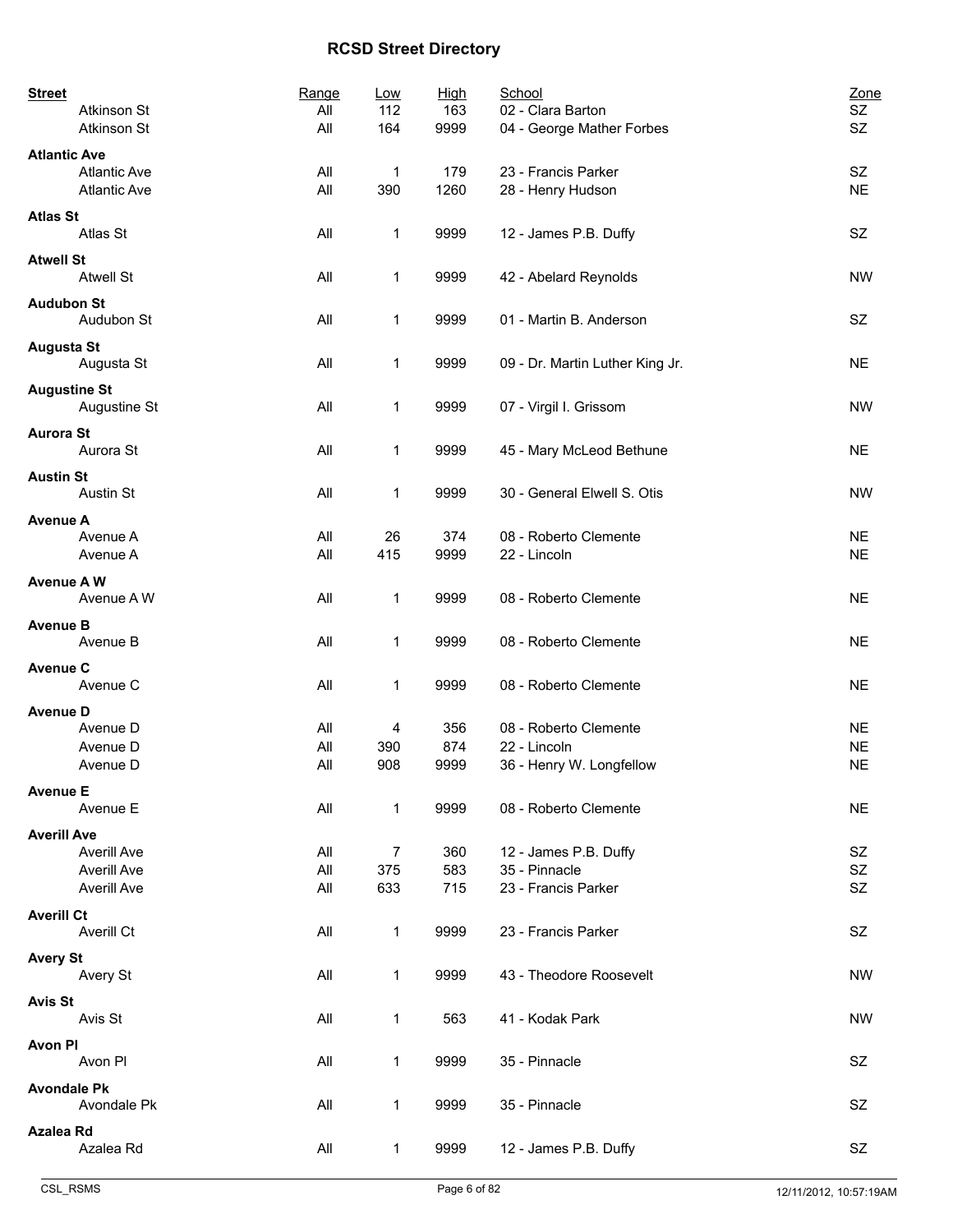| <b>Street</b><br><b>Babbitt PI</b>           | Range      | Low          | High         | School                                                    | Zone                   |
|----------------------------------------------|------------|--------------|--------------|-----------------------------------------------------------|------------------------|
| <b>Babbitt PI</b>                            | All        | 1            | 30           | 02 - Clara Barton                                         | <b>SZ</b>              |
| <b>Babbitt Pl</b>                            | All        | 88           | 9999         | 04 - George Mather Forbes                                 | <b>SZ</b>              |
| <b>Bachman Rd</b><br>Bachman Rd              | All        | 1            | 22           | 39 - Andrew J. Townson                                    | <b>NE</b>              |
| <b>Backus St</b><br><b>Backus St</b>         | All        | 1            | 9999         | 30 - General Elwell S. Otis                               | <b>NW</b>              |
| <b>Bacon PI</b><br>Bacon Pl                  | All        | 1            | 9999         | 39 - Andrew J. Townson                                    | <b>NE</b>              |
| <b>Baird St</b>                              |            |              |              |                                                           |                        |
| <b>Baird St</b><br><b>Baird St</b>           | All<br>All | 17<br>17     | 9999<br>9999 | 36 - Henry W. Longfellow<br>50 - Helen Barrett Montgomery | <b>NE</b><br><b>NE</b> |
| <b>Bakers Ln</b><br><b>Bakers Ln</b>         | All        | 1            | 9999         | 09 - Dr. Martin Luther King Jr.                           | <b>NE</b>              |
| <b>Baldwin St</b><br><b>Baldwin St</b>       | All        | 1            | 9999         | 33 - John James Audubon                                   | <b>NE</b>              |
| <b>Balestier PI</b><br><b>Balestier PI</b>   | All        | 1            | 9999         | 07 - Virgil I. Grissom                                    | <b>NW</b>              |
| <b>Balfour Dr</b><br><b>Balfour Dr</b>       | All        | 1            | 9999         | 22 - Lincoln                                              | <b>NE</b>              |
| <b>Ballou PI</b><br><b>Ballou PI</b>         | All        | $\mathbf{1}$ | 9999         | 23 - Francis Parker                                       | <b>SZ</b>              |
| <b>Balsam St</b><br>Balsam St                | All        | 1            | 9999         | 46 - Charles Carroll                                      | <b>NE</b>              |
| <b>Bank PI</b><br>Bank Pl                    | All        | 1            | 9999         | 03 - Nathaniel Rochester Community School                 | SZ                     |
| <b>Banker PI</b><br>Banker Pl                | All        | 1            | 9999         | 41 - Kodak Park                                           | <b>NW</b>              |
| <b>Barberry Terr</b><br><b>Barberry Terr</b> | All        | 12           | 164          | 39 - Andrew J. Townson                                    | <b>NE</b>              |
| <b>Barberry Terr</b>                         | All        | 167          | 9999         | 36 - Henry W. Longfellow                                  | <b>NE</b>              |
| <b>Bardin St</b><br><b>Bardin St</b>         | All        | 1            | 9999         | 41 - Kodak Park                                           | <b>NW</b>              |
| <b>Barker St</b><br><b>Barker St</b>         | All        | 1            | 9999         | 43 - Theodore Roosevelt                                   | <b>NW</b>              |
| <b>Barkley</b><br>Barkley                    | All        | $\mathbf{1}$ | 9999         | 03 - Nathaniel Rochester Community School                 | SZ                     |
| <b>Barnum St</b><br>Barnum St                | All        | 1            | 9999         | 28 - Henry Hudson                                         | <b>NE</b>              |
| <b>Barons St</b><br><b>Barons St</b>         | All        | 1            | 9999         | 36 - Henry W. Longfellow                                  | <b>NE</b>              |
| <b>Barret PI</b><br><b>Barret PI</b>         | All        | 1            | 9999         | 09 - Dr. Martin Luther King Jr.                           | <b>NE</b>              |
| <b>Barrington Pk</b><br><b>Barrington Pk</b> | All        | $\mathbf{1}$ | 9999         | 23 - Francis Parker                                       | <b>SZ</b>              |
| <b>Barrington St</b><br><b>Barrington St</b> | All        | 1            | 9999         | 23 - Francis Parker                                       | <b>SZ</b>              |
| <b>Barry</b><br><b>Barry</b>                 | All        | 1            | 9999         | 42 - Abelard Reynolds                                     | <b>NW</b>              |
| <b>Bartlett St</b>                           |            |              |              |                                                           |                        |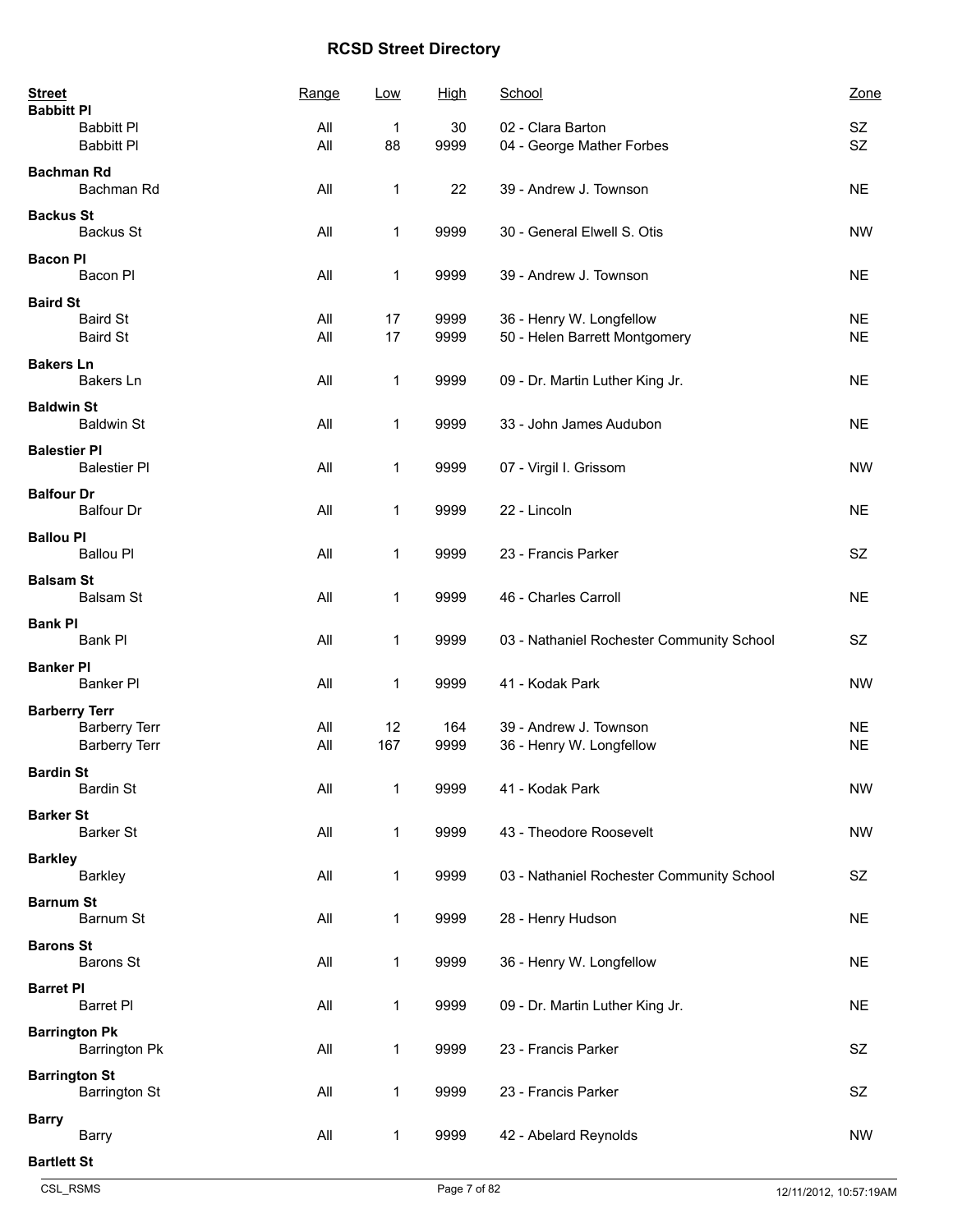| <b>Street</b><br><b>Bartlett St</b>          | Range | <u>Low</u><br>All | 2  | <b>High</b><br>9999 | School<br>02 - Clara Barton                              | Zone<br>SZ.     |
|----------------------------------------------|-------|-------------------|----|---------------------|----------------------------------------------------------|-----------------|
| <b>Barton St</b>                             |       |                   |    |                     |                                                          |                 |
| <b>Barton St</b><br><b>Barton St</b>         |       | All<br>All<br>237 | 5  | 199<br>9999         | 19 - Dr. Charles T. Lunsford<br>16 - John Walton Spencer | SZ<br><b>SZ</b> |
| <b>Basin St</b><br>Basin St                  |       | All               | 1  | 9999                | 03 - Nathaniel Rochester Community School                | <b>SZ</b>       |
| <b>Bastian St</b><br><b>Bastian St</b>       |       | All               | 1  | 9999                | 50 - Helen Barrett Montgomery                            | <b>NE</b>       |
| <b>Bauer St</b><br><b>Bauer St</b>           |       | All               | 1  | 9999                | 30 - General Elwell S. Otis                              | <b>NW</b>       |
| <b>Baumann St</b><br>Baumann St              |       | All               | 1  | 9999                | 22 - Lincoln                                             | <b>NE</b>       |
| <b>Bausch</b>                                |       |                   |    |                     |                                                          |                 |
| Bausch                                       |       | All               | 1  | 9999                | 09 - Dr. Martin Luther King Jr.                          | <b>NE</b>       |
| <b>Bausch Lomb PI</b><br>Bausch Lomb Pl      |       | All               | 1  | 9999                | 12 - James P.B. Duffy                                    | <b>SZ</b>       |
|                                              |       |                   |    |                     |                                                          |                 |
| <b>Bay St</b><br>Bay St                      |       | All               | 1  | 174                 | 45 - Mary McLeod Bethune                                 | <b>NE</b>       |
| Bay St                                       |       | All<br>188        |    | 371                 | 45 - Mary McLeod Bethune                                 | <b>NE</b>       |
| Bay St                                       |       | All<br>374        |    | 577                 | 25 - Nathaniel Hawthorne                                 | <b>NE</b>       |
| Bay St                                       |       | All<br>374        |    | 577                 | 45 - Mary McLeod Bethune                                 | <b>NE</b>       |
| Bay St                                       |       | All<br>578        |    | 9999                | 33 - John James Audubon                                  | <b>NE</b>       |
|                                              |       |                   |    |                     |                                                          |                 |
| <b>Baycliff Dr</b><br>Baycliff Dr            |       | All               | 1  | 9999                | 33 - John James Audubon                                  | <b>NE</b>       |
| <b>Bayside Dr</b><br>Bayside Dr              |       | All               | 1  | 9999                | 33 - John James Audubon                                  | <b>NE</b>       |
| <b>Baywood Terr</b>                          |       |                   |    |                     |                                                          |                 |
| Baywood Terr                                 |       | All               | 1  | 9999                | 39 - Andrew J. Townson                                   | <b>NE</b>       |
| <b>Beach Ave</b>                             |       |                   |    |                     |                                                          |                 |
| Beach Ave                                    |       | All               | 1  | 780                 | 42 - Abelard Reynolds                                    | <b>NW</b>       |
| <b>Beach St</b>                              |       |                   |    |                     |                                                          |                 |
| Beach St                                     |       | All               | 1  | 9999                | 08 - Roberto Clemente                                    | <b>NE</b>       |
| <b>Beacon St</b>                             |       |                   |    |                     |                                                          |                 |
| Beacon St                                    |       | All               | 1  | 9999                | 23 - Francis Parker                                      | SZ.             |
| <b>Beaufort St</b><br><b>Beaufort St</b>     |       | All               | 11 | 9999                | 35 - Pinnacle                                            | <b>SZ</b>       |
| <b>Beaver St</b><br>Beaver St                |       | All               | 1  | 9999                | 03 - Nathaniel Rochester Community School                | SZ              |
| <b>Beckwith Terr</b><br><b>Beckwith Terr</b> |       | All               | 1  | 9999                | 01 - Martin B. Anderson                                  | <b>SZ</b>       |
|                                              |       |                   |    |                     |                                                          |                 |
| <b>Bedford St</b><br><b>Bedford St</b>       |       | All               | 1  | 9999                | 33 - John James Audubon                                  | <b>NE</b>       |
| <b>Beecher St</b><br><b>Beecher St</b>       |       | All               | 1  | 9999                | 09 - Dr. Martin Luther King Jr.                          | <b>NE</b>       |
| <b>Beechwood St</b><br>Beechwood St          |       | All               | 1  | 9999                | 33 - John James Audubon                                  | <b>NE</b>       |
|                                              |       |                   |    |                     |                                                          |                 |
| <b>Belgard St</b><br><b>Belgard St</b>       |       | All               | 1  | 9999                | 52 - Frank Fowler Dow                                    | <b>NE</b>       |
| <b>Belknap St</b><br>Belknap St              |       | All               | 1  | 9999                | 43 - Theodore Roosevelt                                  | <b>NW</b>       |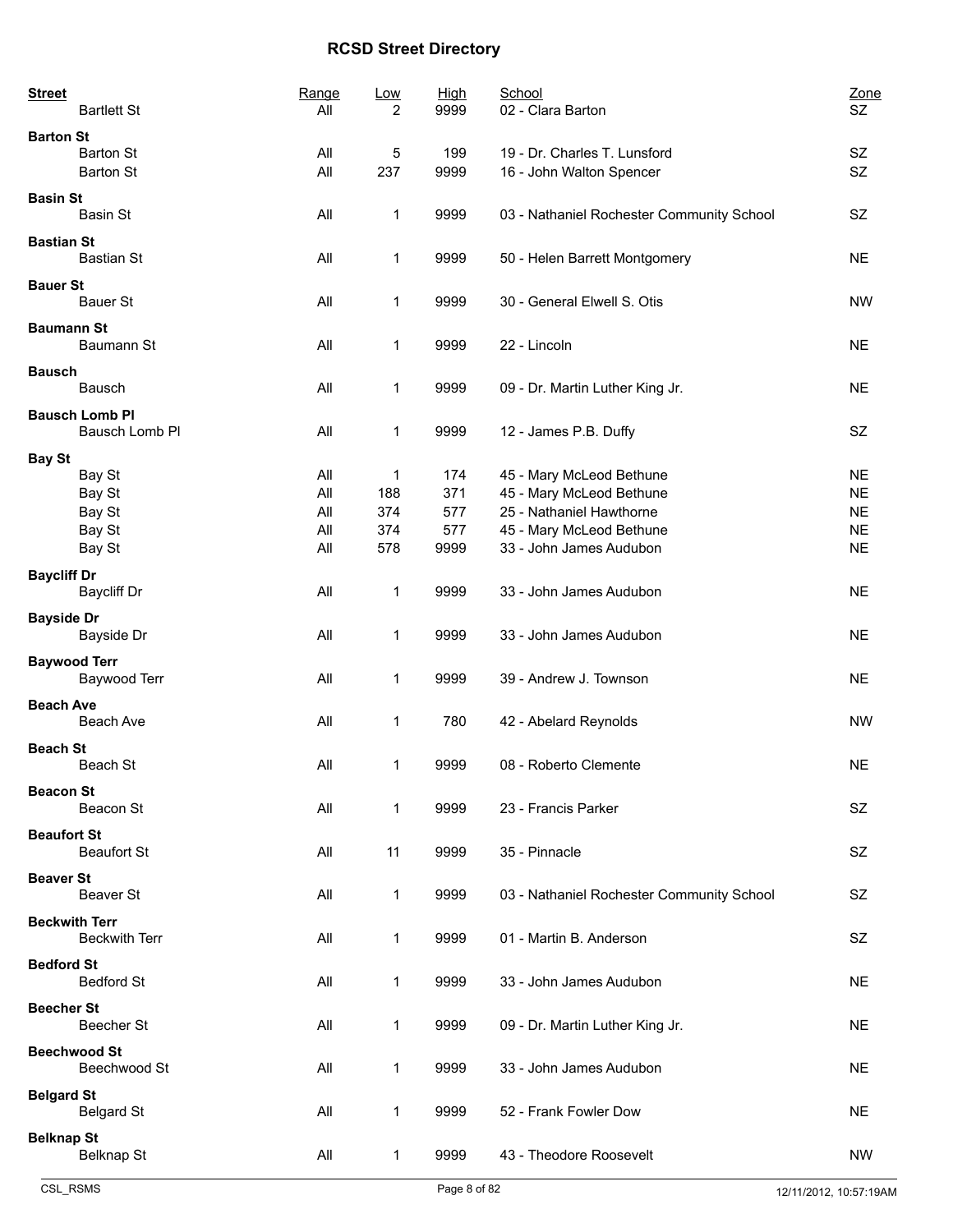| <b>Street</b><br><b>Bellevue Dr</b>               | Range      | Low          | High        | School                                   | Zone                   |
|---------------------------------------------------|------------|--------------|-------------|------------------------------------------|------------------------|
| Bellevue Dr<br><b>Bellwood PI</b>                 | All        | 1            | 9999        | 12 - James P.B. Duffy                    | <b>SZ</b>              |
| Bellwood Pl                                       | All        | 1            | 9999        | 25 - Nathaniel Hawthorne                 | <b>NE</b>              |
| Bellwood Pl                                       | All        | $\mathbf{1}$ | 9999        | 45 - Mary McLeod Bethune                 | <b>NE</b>              |
| <b>Belmont St</b><br><b>Belmont St</b>            | All        | 1            | 9999        | 35 - Pinnacle                            | <b>SZ</b>              |
| <b>Bengal Terr</b><br><b>Bengal Terr</b>          | All        | 1            | 9999        | 01 - Martin B. Anderson                  | <b>SZ</b>              |
| <b>Bennett Ave</b><br><b>Bennett Ave</b>          | All        | 1            | 10          | 39 - Andrew J. Townson                   | <b>NE</b>              |
| <b>Bennington Dr</b><br>Bennington Dr             | All        | 1            | 170         | 41 - Kodak Park                          | <b>NW</b>              |
| <b>Bennington Green Ln</b><br>Bennington Green Ln | All        | 1            | 9999        | 41 - Kodak Park                          | <b>NW</b>              |
| <b>Benson St</b><br>Benson St                     | All        | 1            | 9999        | 02 - Clara Barton                        | <b>SZ</b>              |
| <b>Benton St</b>                                  |            |              |             |                                          |                        |
| <b>Benton St</b>                                  | All        | 1            | 304         | 12 - James P.B. Duffy                    | SZ                     |
| <b>Benton St</b>                                  | All        | 336          | 9999        | 35 - Pinnacle                            | <b>SZ</b>              |
| <b>Benwell Rd</b><br><b>Benwell Rd</b>            | All        | 1            | 130         | 41 - Kodak Park                          | <b>NW</b>              |
| <b>Beresford Rd</b><br><b>Beresford Rd</b>        | All        | 1            | 9999        | 46 - Charles Carroll                     | <b>NE</b>              |
| <b>Bergen St</b><br>Bergen St                     | All        | 1            | 9999        | 43 - Theodore Roosevelt                  | <b>NW</b>              |
| <b>Berkeley St</b><br><b>Berkeley St</b>          | All        | 1            | 9999        | 23 - Francis Parker                      | <b>SZ</b>              |
| <b>Berkshire St</b>                               |            |              |             |                                          |                        |
| <b>Berkshire St</b>                               | All        | 1            | 9999        | 23 - Francis Parker                      | <b>SZ</b>              |
| <b>Berlin St</b><br>Berlin St                     | All        | 1            | 9999        | 22 - Lincoln                             | <b>NE</b>              |
| <b>Bernard St</b>                                 |            |              |             |                                          |                        |
| <b>Bernard St</b><br><b>Bernard St</b>            | All<br>All | 6<br>113     | 112<br>9999 | 22 - Lincoln<br>36 - Henry W. Longfellow | <b>NE</b><br><b>NE</b> |
| <b>Bernice St</b><br><b>Bernice St</b>            | All        | $\mathbf{1}$ | 435         | 41 - Kodak Park                          | <b>NW</b>              |
| <b>Berry St</b><br>Berry St                       | All        | $\mathbf{1}$ | 9999        | 28 - Henry Hudson                        | <b>NE</b>              |
| <b>Berwick PI</b><br><b>Berwick PI</b>            | All        | 1            | 9999        | 42 - Abelard Reynolds                    | <b>NW</b>              |
| <b>Berwick Rd</b><br><b>Berwick Rd</b>            | All        | 1            | 9999        | 46 - Charles Carroll                     | <b>NE</b>              |
| <b>Berwyn St</b><br>Berwyn St                     | All        | 1            | 9999        | 33 - John James Audubon                  | <b>NE</b>              |
| <b>Bessie PI</b>                                  |            |              |             |                                          |                        |
| <b>Bessie PI</b>                                  | All        | 1            | 9999        | 09 - Dr. Martin Luther King Jr.          | <b>NE</b>              |
| <b>Beverly St</b><br><b>Beverly St</b>            | All        | 1            | 9999        | 01 - Martin B. Anderson                  | SZ                     |
| <b>Bickford St</b>                                |            |              |             |                                          |                        |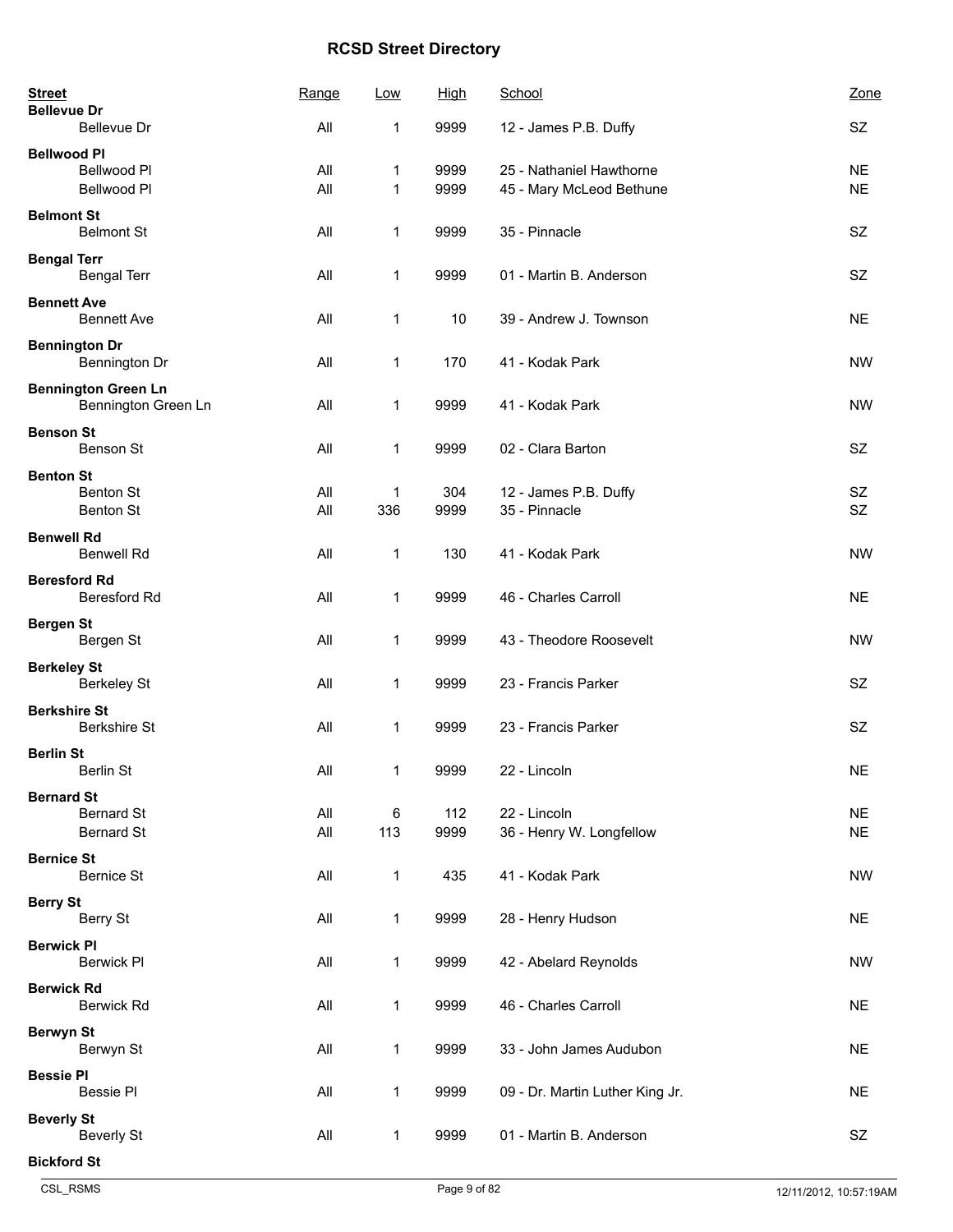| <b>Street</b>        | <b>Bickford St</b>                               | Range<br>All | Low<br>1                | <b>High</b><br>9999 | School<br>43 - Theodore Roosevelt | Zone<br><b>NW</b> |
|----------------------|--------------------------------------------------|--------------|-------------------------|---------------------|-----------------------------------|-------------------|
| <b>Bidwell Terr</b>  | <b>Bidwell Terr</b>                              | All          | 1                       | 9999                | 34 - Dr. Louis A. Cerulli         | <b>NW</b>         |
| <b>Birch Cres</b>    | <b>Birch Cres</b>                                | All          | 1                       | 9999                | 23 - Francis Parker               | SZ                |
| <b>Birr St</b>       | <b>Birr St</b>                                   | All          | 1                       | 9999                | 07 - Virgil I. Grissom            | <b>NW</b>         |
| <b>Bismark Terr</b>  | <b>Bismark Terr</b>                              | All          | 1                       | 9999                | 22 - Lincoln                      | <b>NE</b>         |
| <b>Bittner St</b>    | <b>Bittner St</b>                                | All          | 1                       | 9999                | 09 - Dr. Martin Luther King Jr.   | <b>NE</b>         |
| <b>Bixby PI</b>      | <b>Bixby PI</b>                                  | All          | 1                       | 9999                | 23 - Francis Parker               | <b>SZ</b>         |
| <b>Blakeney PI</b>   | <b>Blakeney PI</b>                               | All          | 1                       | 9999                | 12 - James P.B. Duffy             | SZ                |
| <b>Blakeslee St</b>  | <b>Blakeslee St</b>                              | All          | 1                       | 9999                | 39 - Andrew J. Townson            | <b>NE</b>         |
| <b>Bleacker Rd</b>   | <b>Bleacker Rd</b>                               | All          | 1                       | 270                 | 39 - Andrew J. Townson            | <b>NE</b>         |
| <b>Bleile Terr</b>   | <b>Bleile Terr</b>                               | All          | 1                       | 9999                | 22 - Lincoln                      | <b>NE</b>         |
| <b>Bloomfield PI</b> | <b>Bloomfield PI</b>                             | All          | $\mathbf{1}$            | 9999                | 35 - Pinnacle                     | SZ                |
|                      | <b>Bloomingdale St</b><br><b>Bloomingdale St</b> | All          | 1                       | 9999                | 22 - Lincoln                      | <b>NE</b>         |
| <b>Bloss St</b>      |                                                  |              |                         |                     |                                   |                   |
|                      | <b>Bloss St</b>                                  | Odd          | 1                       | 41                  | 05 - John H. Williams             | <b>NW</b>         |
|                      | <b>Bloss St</b>                                  | Even         | $\overline{\mathbf{c}}$ | 42                  | 30 - General Elwell S. Otis       | <b>NW</b>         |
|                      | <b>Bloss St</b>                                  | All          | 48                      | 9999                | 30 - General Elwell S. Otis       | <b>NW</b>         |
| <b>Blossom Rd</b>    |                                                  |              |                         |                     |                                   |                   |
|                      | Blossom Rd                                       | All          | 1                       | 668                 | 28 - Henry Hudson                 | <b>NE</b>         |
|                      | <b>Blossom Rd</b>                                | All          | 724                     | 1024                | 46 - Charles Carroll              | <b>NE</b>         |
|                      |                                                  |              |                         |                     |                                   |                   |
| <b>Bly St</b>        | <b>Bly St</b>                                    | All          | 1                       | 9999                | 12 - James P.B. Duffy             | SZ                |
|                      |                                                  |              |                         |                     |                                   |                   |
| <b>Boardman St</b>   | Boardman St                                      | All          | 1                       | 9999                | 35 - Pinnacle                     | SZ                |
| <b>Bobrich Dr</b>    | <b>Bobrich Dr</b>                                | All          | $\mathbf{1}$            | 9999                | 46 - Charles Carroll              | <b>NE</b>         |
| <b>Bock St</b>       | <b>Bock St</b>                                   | All          | 1                       | 9999                | 33 - John James Audubon           | <b>NE</b>         |
| <b>Bond St</b>       | <b>Bond St</b>                                   | All          | 1                       | 9999                | 12 - James P.B. Duffy             | SZ                |
| <b>Bonesteel St</b>  |                                                  |              |                         |                     |                                   |                   |
|                      | <b>Bonesteel St</b>                              | All          | $\mathbf 1$             | 55                  | 07 - Virgil I. Grissom            | <b>NW</b>         |
|                      | <b>Bonesteel St</b>                              | All          | 1                       | 55                  | 41 - Kodak Park                   | <b>NW</b>         |
|                      |                                                  |              |                         |                     |                                   |                   |
| <b>Boothe St</b>     | Boothe St                                        | All          | 1                       | 9999                | 12 - James P.B. Duffy             | SZ                |
| <b>Borchard St</b>   | <b>Borchard St</b>                               | All          | 1                       | 9999                | 22 - Lincoln                      | <b>NE</b>         |
|                      | <b>Borinquen Plz</b>                             |              |                         |                     |                                   |                   |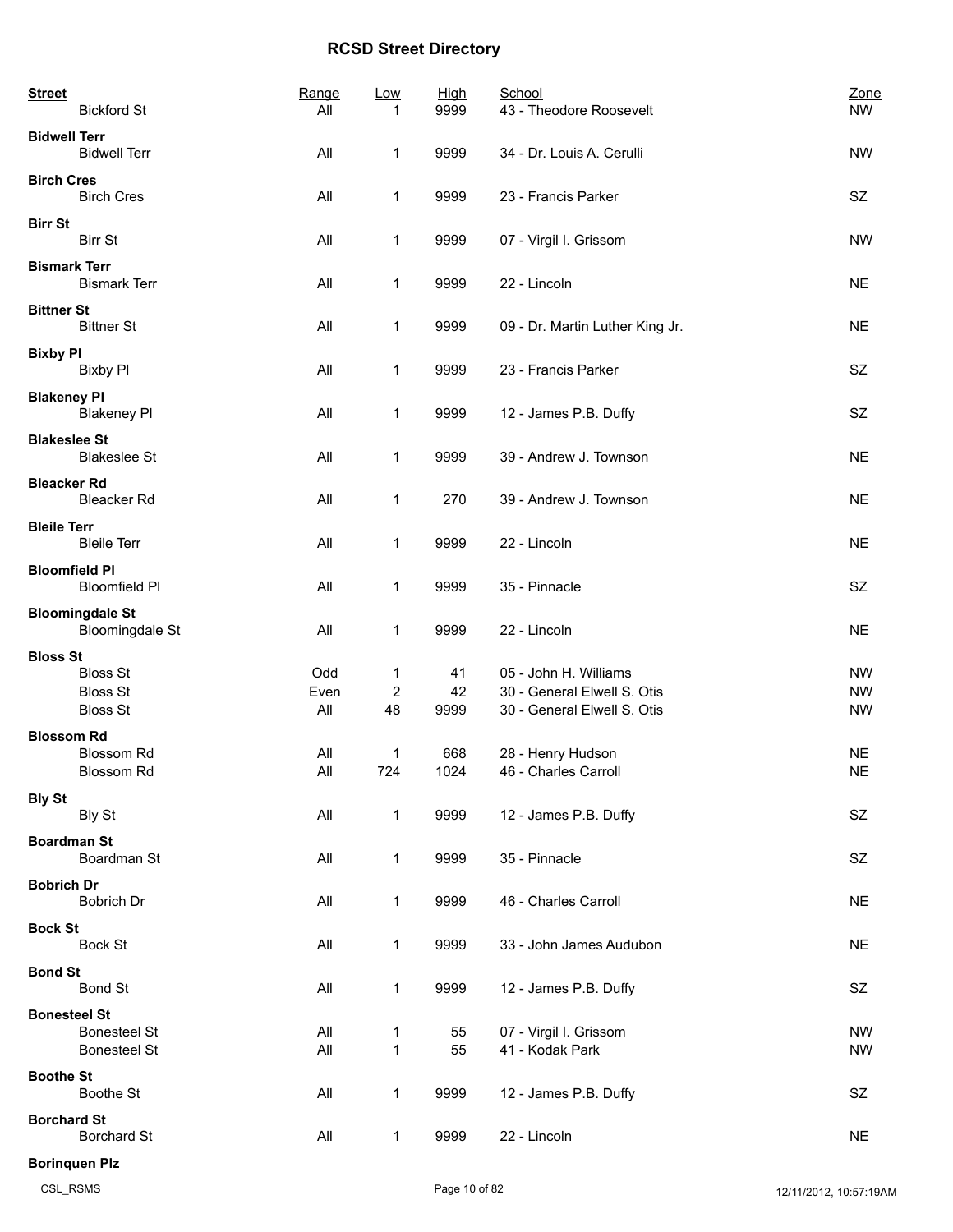| <b>Street</b>       | Borinquen Plz                                  | Range<br>All | Low<br>1 | <b>High</b><br>9999 | School<br>09 - Dr. Martin Luther King Jr.                 | Zone<br><b>NE</b>      |
|---------------------|------------------------------------------------|--------------|----------|---------------------|-----------------------------------------------------------|------------------------|
| <b>Boston St</b>    | <b>Boston St</b>                               | All          | 1        | 9999                | 09 - Dr. Martin Luther King Jr.                           | <b>NE</b>              |
| <b>Boswell St</b>   | <b>Boswell St</b>                              | All          | 1        | 9999                | 43 - Theodore Roosevelt                                   | <b>NW</b>              |
| <b>Bott PI</b>      |                                                |              |          |                     |                                                           |                        |
|                     | <b>Bott PI</b>                                 | All          | 1        | 9999                | 45 - Mary McLeod Bethune                                  | <b>NE</b>              |
|                     | <b>Boulevard Pkwy</b><br><b>Boulevard Pkwy</b> | All          | 1        | 9999                | 42 - Abelard Reynolds                                     | <b>NW</b>              |
|                     | <b>Boulevard Pkwy W</b><br>Boulevard Pkwy W    | All          | 1        | 9999                | 42 - Abelard Reynolds                                     | <b>NW</b>              |
| <b>Bowman St</b>    | Bowman St                                      | All          | 1        | 9999                | 28 - Henry Hudson                                         | <b>NE</b>              |
| <b>Boxart St</b>    | <b>Boxart St</b>                               | All          | 1        | 9999                | 42 - Abelard Reynolds                                     | <b>NW</b>              |
| <b>Boys Club Pl</b> | Boys Club Pl                                   | All          | 1        | 9999                | 03 - Nathaniel Rochester Community School                 | SZ                     |
| <b>Bradburn St</b>  | Bradburn St                                    | All          | 1        | 9999                | 16 - John Walton Spencer                                  | SZ                     |
| <b>Braddock St</b>  |                                                |              |          |                     |                                                           |                        |
|                     | <b>Braddock St</b>                             | All          | 1        | 9999                | 42 - Abelard Reynolds                                     | <b>NW</b>              |
| <b>Bradfield St</b> | <b>Bradfield St</b>                            | All          | 1        | 9999                | 43 - Theodore Roosevelt                                   | <b>NW</b>              |
| <b>Bradford St</b>  | <b>Bradford St</b>                             | All          | 1        | 9999                | 22 - Lincoln                                              | <b>NE</b>              |
| <b>Bragdon Pl</b>   | Bragdon PI                                     | All          | 1        | 9999                | 09 - Dr. Martin Luther King Jr.                           | <b>NE</b>              |
| <b>Brambury Dr</b>  |                                                |              |          |                     |                                                           |                        |
|                     | <b>Brambury Dr</b><br><b>Brambury Dr</b>       | All<br>All   | 1<br>1   | 9999<br>9999        | 36 - Henry W. Longfellow<br>50 - Helen Barrett Montgomery | <b>NE</b><br><b>NE</b> |
| <b>Branch St</b>    |                                                |              |          |                     |                                                           |                        |
|                     | <b>Branch St</b>                               | All          | 1        | 9999                | 39 - Andrew J. Townson                                    | $N\mathsf{E}$          |
| <b>Brayer St</b>    |                                                |              |          |                     |                                                           |                        |
|                     | <b>Brayer St</b><br><b>Brayer St</b>           | All<br>All   | 1<br>1   | 9999<br>9999        | 17 - Enrico Fermi<br>43 - Theodore Roosevelt              | <b>NW</b><br><b>NW</b> |
| <b>Breck St</b>     |                                                |              |          |                     |                                                           |                        |
|                     | <b>Breck St</b>                                | All          | 1        | 9999                | 28 - Henry Hudson                                         | <b>NE</b>              |
| <b>Bremen St</b>    |                                                |              |          |                     |                                                           |                        |
|                     | <b>Bremen St</b><br><b>Bremen St</b>           | All<br>All   | 1<br>29  | 25<br>9999          | 22 - Lincoln<br>50 - Helen Barrett Montgomery             | <b>NE</b><br><b>NE</b> |
| <b>Brentwood St</b> |                                                |              |          |                     |                                                           |                        |
|                     | <b>Brentwood St</b>                            | All          | 1        | 9999                | 46 - Charles Carroll                                      | <b>NE</b>              |
| <b>Brewer St</b>    | <b>Brewer St</b>                               | All          | 1        | 9999                | 08 - Roberto Clemente                                     | <b>NE</b>              |
| <b>Brewster Rd</b>  | <b>Brewster Rd</b>                             | All          | 1        | 9999                | 42 - Abelard Reynolds                                     | <b>NW</b>              |
| <b>Bricker St</b>   |                                                |              |          |                     |                                                           |                        |
|                     | <b>Bricker St</b>                              | All          | 1        | 9999                | 39 - Andrew J. Townson                                    | <b>NE</b>              |
| <b>Briggs St</b>    | <b>Briggs St</b>                               | All          | 1        | 9999                | 44 - Lincoln Park                                         | SZ                     |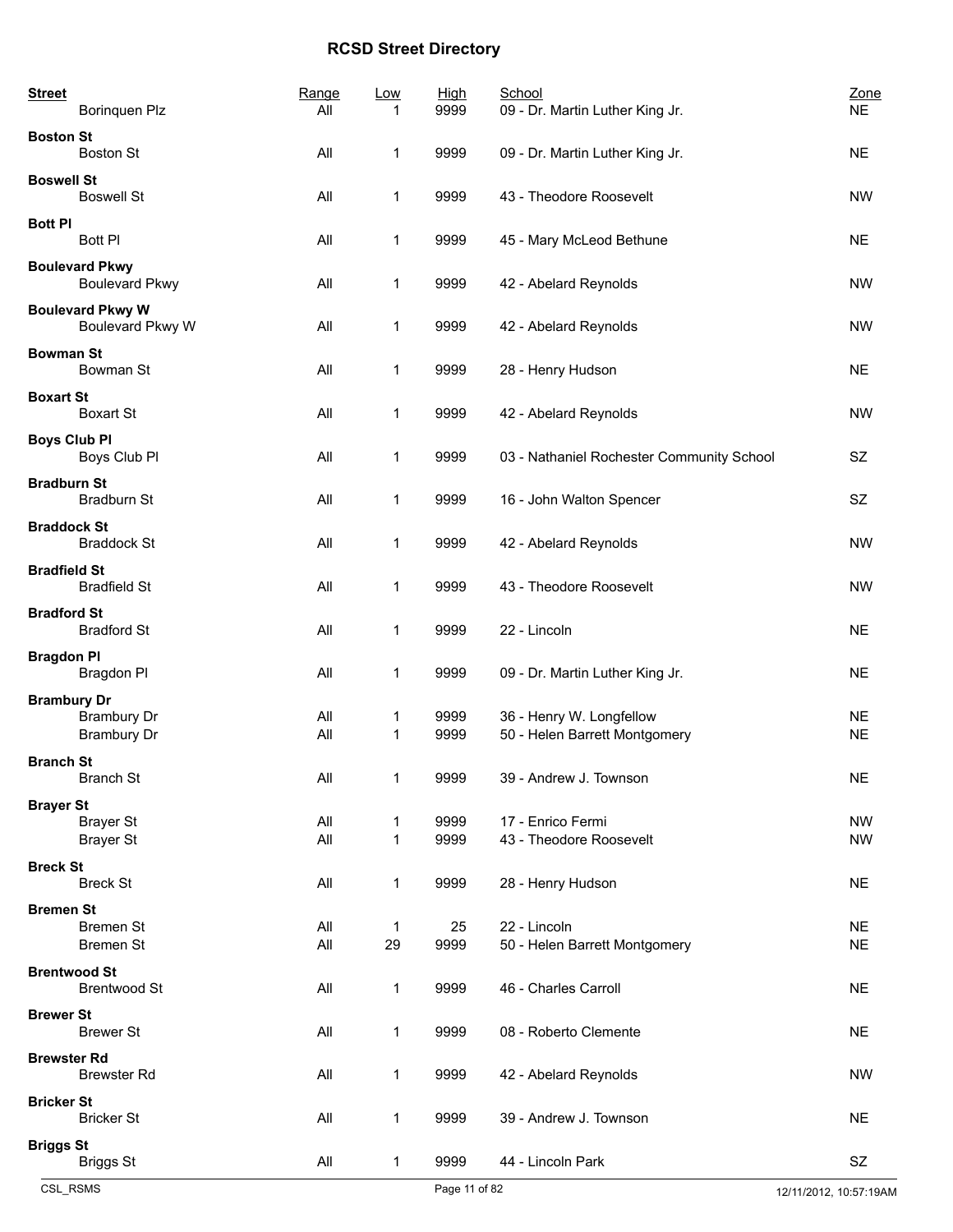| <b>Street</b>       |                                                                                         | Range                                     | Low                                   | <u>High</u>                               | School                                                                                                                                                     | Zone                                                                |
|---------------------|-----------------------------------------------------------------------------------------|-------------------------------------------|---------------------------------------|-------------------------------------------|------------------------------------------------------------------------------------------------------------------------------------------------------------|---------------------------------------------------------------------|
| <b>Brighton Pk</b>  | <b>Brighton Pk</b>                                                                      | All                                       | 1                                     | 9999                                      | 12 - James P.B. Duffy                                                                                                                                      | SZ                                                                  |
| <b>Brighton St</b>  | <b>Brighton St</b>                                                                      | All                                       | 3                                     | 9999                                      | 23 - Francis Parker                                                                                                                                        | <b>SZ</b>                                                           |
| <b>Bristol St</b>   | <b>Bristol St</b>                                                                       | All                                       | 1                                     | 9999                                      | 09 - Dr. Martin Luther King Jr.                                                                                                                            | <b>NE</b>                                                           |
| <b>Britton Rd</b>   | <b>Britton Rd</b>                                                                       | All                                       | 1                                     | 136                                       | 42 - Abelard Reynolds                                                                                                                                      | <b>NW</b>                                                           |
| <b>Broad St E</b>   | Broad St E<br>Broad St E<br>Broad St E                                                  | All<br>All<br>All                         | 1<br>360<br>360                       | 220<br>475<br>475                         | 12 - James P.B. Duffy<br>01 - Martin B. Anderson<br>23 - Francis Parker                                                                                    | <b>SZ</b><br>SZ<br>SZ                                               |
| <b>Broad St W</b>   | <b>Broad St W</b><br>Broad St W<br>Broad St W<br>Broad St W<br>Broad St W<br>Broad St W | All<br>Even<br>Odd<br>Odd<br>Even<br>Even | 20<br>262<br>291<br>491<br>506<br>536 | 201<br>534<br>319<br>9999<br>9998<br>9998 | 03 - Nathaniel Rochester Community School<br>05 - John H. Williams<br>17 - Enrico Fermi<br>17 - Enrico Fermi<br>05 - John H. Williams<br>17 - Enrico Fermi | SZ<br><b>NW</b><br><b>NW</b><br><b>NW</b><br><b>NW</b><br><b>NW</b> |
| <b>Broadway</b>     | Broadway<br>Broadway                                                                    | All<br>All                                | 1<br>69                               | 63<br>9999                                | 35 - Pinnacle<br>35 - Pinnacle                                                                                                                             | SZ<br><b>SZ</b>                                                     |
| <b>Brockton St</b>  | <b>Brockton St</b>                                                                      | All                                       | 1                                     | 65                                        | 42 - Abelard Reynolds                                                                                                                                      | <b>NW</b>                                                           |
| <b>Broezel St</b>   | <b>Broezel St</b>                                                                       | All                                       | 1                                     | 9999                                      | 07 - Virgil I. Grissom                                                                                                                                     | <b>NW</b>                                                           |
| <b>Bronson Ct</b>   | <b>Bronson Ct</b>                                                                       | All                                       | 1                                     | 9999                                      | 02 - Clara Barton                                                                                                                                          | <b>SZ</b>                                                           |
|                     | <b>Brookdale Ave</b><br><b>Brookdale Ave</b>                                            | All                                       | 1                                     | 9999                                      | 16 - John Walton Spencer                                                                                                                                   | <b>SZ</b>                                                           |
|                     | <b>Brookfield Rd</b><br><b>Brookfield Rd</b>                                            | All                                       | 1                                     | 9999                                      | 28 - Henry Hudson                                                                                                                                          | <b>NE</b>                                                           |
|                     | <b>Brookhaven Terr</b><br><b>Brookhaven Terr</b>                                        | All                                       | 1                                     | 146                                       | 39 - Andrew J. Townson                                                                                                                                     | <b>NE</b>                                                           |
| <b>Brooklyn St</b>  | <b>Brooklyn St</b>                                                                      | All                                       | 1                                     | 9999                                      | 34 - Dr. Louis A. Cerulli                                                                                                                                  | <b>NW</b>                                                           |
| <b>Brooks Ave</b>   | <b>Brooks Ave</b>                                                                       | All                                       | 1                                     | 760                                       | 16 - John Walton Spencer                                                                                                                                   | SZ                                                                  |
| <b>Brotsch PI</b>   | <b>Brotsch PI</b>                                                                       | All                                       | 1                                     | 9999                                      | 09 - Dr. Martin Luther King Jr.                                                                                                                            | <b>NE</b>                                                           |
| <b>Brown St</b>     | <b>Brown St</b><br><b>Brown St</b><br><b>Brown St</b>                                   | All<br>All<br>All                         | $\overline{c}$<br>290<br>403          | 241<br>9999<br>405                        | 05 - John H. Williams<br>17 - Enrico Fermi<br>04 - George Mather Forbes                                                                                    | <b>NW</b><br><b>NW</b><br>SZ                                        |
|                     | <b>Browncroft Blvd</b><br><b>Browncroft Blvd</b>                                        | All                                       | 1                                     | 319                                       | 46 - Charles Carroll                                                                                                                                       | <b>NE</b>                                                           |
| <b>Browns Race</b>  | <b>Browns Race</b>                                                                      | All                                       | 1                                     | 9999                                      | 05 - John H. Williams                                                                                                                                      | <b>NW</b>                                                           |
| <b>Brunswick St</b> | <b>Brunswick St</b><br><b>Brunswick St</b>                                              | All<br>All                                | 1<br>1                                | 9999<br>9999                              | 01 - Martin B. Anderson<br>23 - Francis Parker                                                                                                             | SZ<br>SZ                                                            |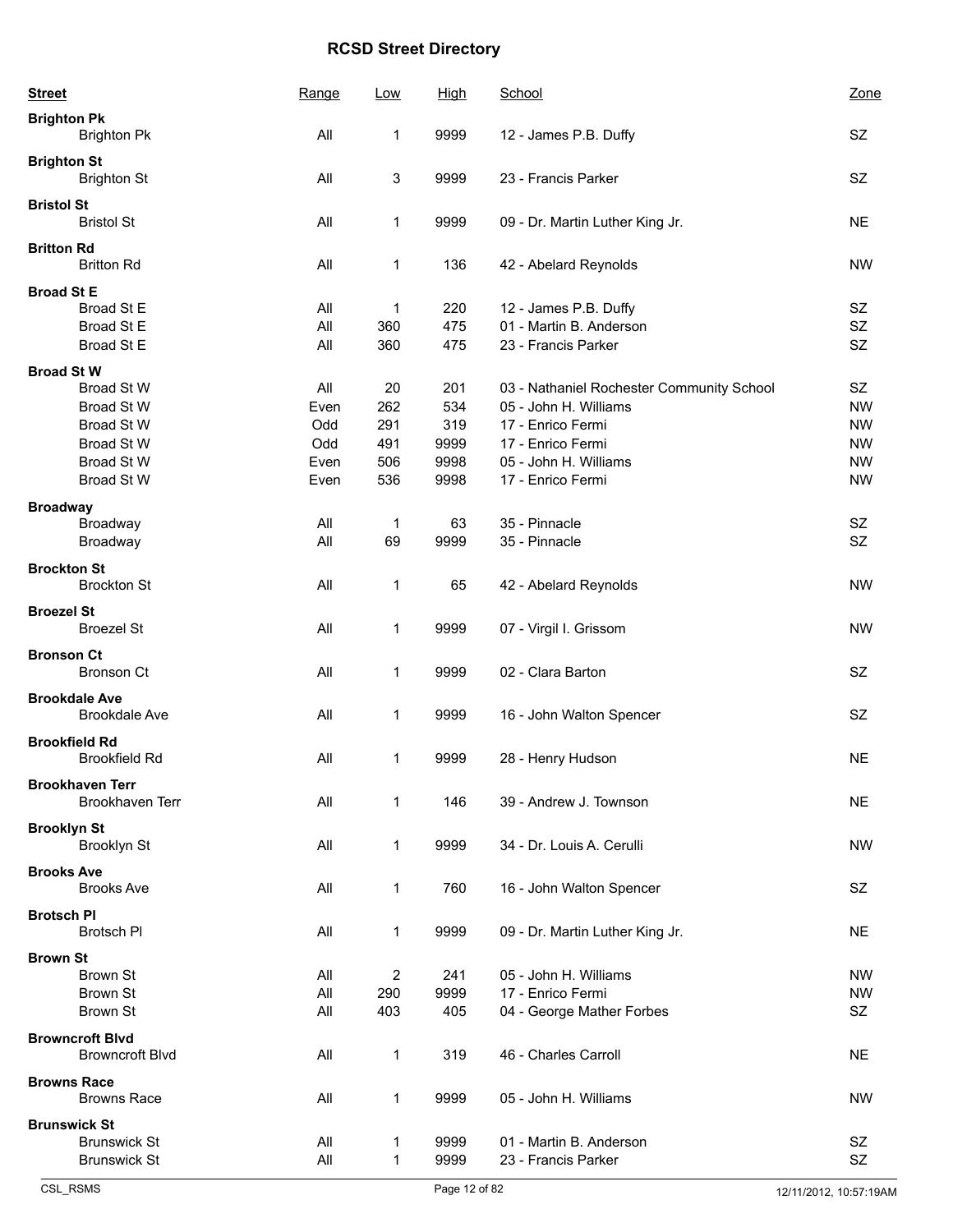| <b>Street</b>      |                                              | Range      | <u>Low</u>        | <b>High</b>  | School                                       | Zone                   |
|--------------------|----------------------------------------------|------------|-------------------|--------------|----------------------------------------------|------------------------|
| <b>Bryan St</b>    |                                              | All        |                   |              |                                              |                        |
|                    | Bryan St                                     |            | 1                 | 9999         | 07 - Virgil I. Grissom                       | <b>NW</b>              |
|                    | <b>Buckingham St</b><br><b>Buckingham St</b> | All        | 1                 | 9999         | 23 - Francis Parker                          | SZ                     |
| <b>Buena PI</b>    | Buena Pl                                     | All        | 1                 | 9999         | 23 - Francis Parker                          | SZ                     |
| <b>Buffalo Rd</b>  |                                              |            |                   |              |                                              |                        |
|                    | <b>Buffalo Rd</b><br><b>Buffalo Rd</b>       | All<br>All | 1<br>$\mathbf{1}$ | 725<br>787   | 43 - Theodore Roosevelt<br>44 - Lincoln Park | <b>NW</b><br>SZ        |
| <b>Buonomo St</b>  |                                              |            |                   |              |                                              |                        |
|                    | <b>Buonomo St</b>                            | All        | 1                 | 9999         | 36 - Henry W. Longfellow                     | <b>NE</b>              |
|                    | <b>Buonomo St</b>                            | All        | 1                 | 9999         | 50 - Helen Barrett Montgomery                | <b>NE</b>              |
| <b>Burbank St</b>  | <b>Burbank St</b>                            | All        | 1                 | 9999         | 22 - Lincoln                                 | <b>NE</b>              |
| <b>Burke Terr</b>  |                                              |            |                   |              |                                              |                        |
|                    | <b>Burke Terr</b>                            | All        | 1                 | 9999         | 07 - Virgil I. Grissom                       | <b>NW</b>              |
| <b>Burkhard PI</b> |                                              |            |                   |              |                                              |                        |
|                    | <b>Burkhard Pl</b>                           | All        | 1                 | 9999         | 12 - James P.B. Duffy                        | SZ                     |
| <b>Burley Rd</b>   |                                              |            |                   |              |                                              |                        |
|                    | <b>Burley Rd</b>                             | All        | 1                 | 9999         | 42 - Abelard Reynolds                        | <b>NW</b>              |
| <b>Burley Rd N</b> | Burley Rd N                                  | All        | 1                 | 9999         | 42 - Abelard Reynolds                        | <b>NW</b>              |
| <b>Burling Rd</b>  |                                              |            |                   |              |                                              |                        |
|                    | <b>Burling Rd</b>                            | All        | 1                 | 9999         | 41 - Kodak Park                              | <b>NW</b>              |
|                    | <b>Burlington Ave</b>                        |            |                   |              |                                              |                        |
|                    | <b>Burlington Ave</b>                        | All        | 3                 | 68           | 16 - John Walton Spencer                     | SZ                     |
|                    | <b>Burlington Ave</b>                        | All        | 79                | 9999         | 16 - John Walton Spencer                     | <b>SZ</b>              |
| <b>Burrows St</b>  |                                              |            |                   |              |                                              |                        |
|                    | <b>Burrows St</b>                            | Even       | 20                | 280          | 30 - General Elwell S. Otis                  | <b>NW</b>              |
|                    | <b>Burrows St</b>                            | Odd        | 25                | 279          | 43 - Theodore Roosevelt                      | <b>NW</b>              |
| <b>Burton PI</b>   |                                              |            |                   |              |                                              |                        |
|                    | <b>Burton PI</b>                             | All        | 1                 | 9999         | 28 - Henry Hudson                            | <b>NE</b>              |
| <b>Butler St</b>   |                                              |            |                   |              |                                              |                        |
|                    | <b>Butler St</b><br><b>Butler St</b>         | All<br>All | 1<br>$\mathbf{1}$ | 9999<br>9999 | 05 - John H. Williams<br>17 - Enrico Fermi   | <b>NW</b><br><b>NW</b> |
|                    |                                              |            |                   |              |                                              |                        |
| <b>Byers Ct</b>    | <b>Byers Ct</b>                              | All        | 1                 | 9999         | 30 - General Elwell S. Otis                  | <b>NW</b>              |
|                    |                                              |            |                   |              |                                              |                        |
| <b>Byron St</b>    | <b>Byron St</b>                              |            |                   |              |                                              |                        |
|                    |                                              | All        | 1                 | 9999         | 12 - James P.B. Duffy                        | SZ                     |
| <b>Cady St</b>     | Cady St                                      | All        | $\mathbf{1}$      | 135          | 02 - Clara Barton                            | SZ                     |
|                    | Cady St                                      | All        | 136               | 9999         | 04 - George Mather Forbes                    | <b>SZ</b>              |
|                    |                                              |            |                   |              |                                              |                        |
| <b>Caffery PI</b>  | Caffery PI                                   | All        | 1                 | 9999         | 04 - George Mather Forbes                    | SZ                     |
|                    |                                              |            |                   |              |                                              |                        |
| <b>Cairn St</b>    | Cairn St                                     | All        | $\mathbf{1}$      | 9999         | 44 - Lincoln Park                            | SZ                     |
|                    |                                              |            |                   |              |                                              |                        |
| <b>Caley Cres</b>  | Caley Cres                                   | All        | 1                 | 9999         | 01 - Martin B. Anderson                      | SZ                     |
|                    |                                              |            |                   |              |                                              |                        |
| <b>Calihan Pk</b>  | Calihan Pk                                   | All        | $\mathbf{1}$      | 9999         | 43 - Theodore Roosevelt                      | <b>NW</b>              |
|                    |                                              |            |                   |              |                                              |                        |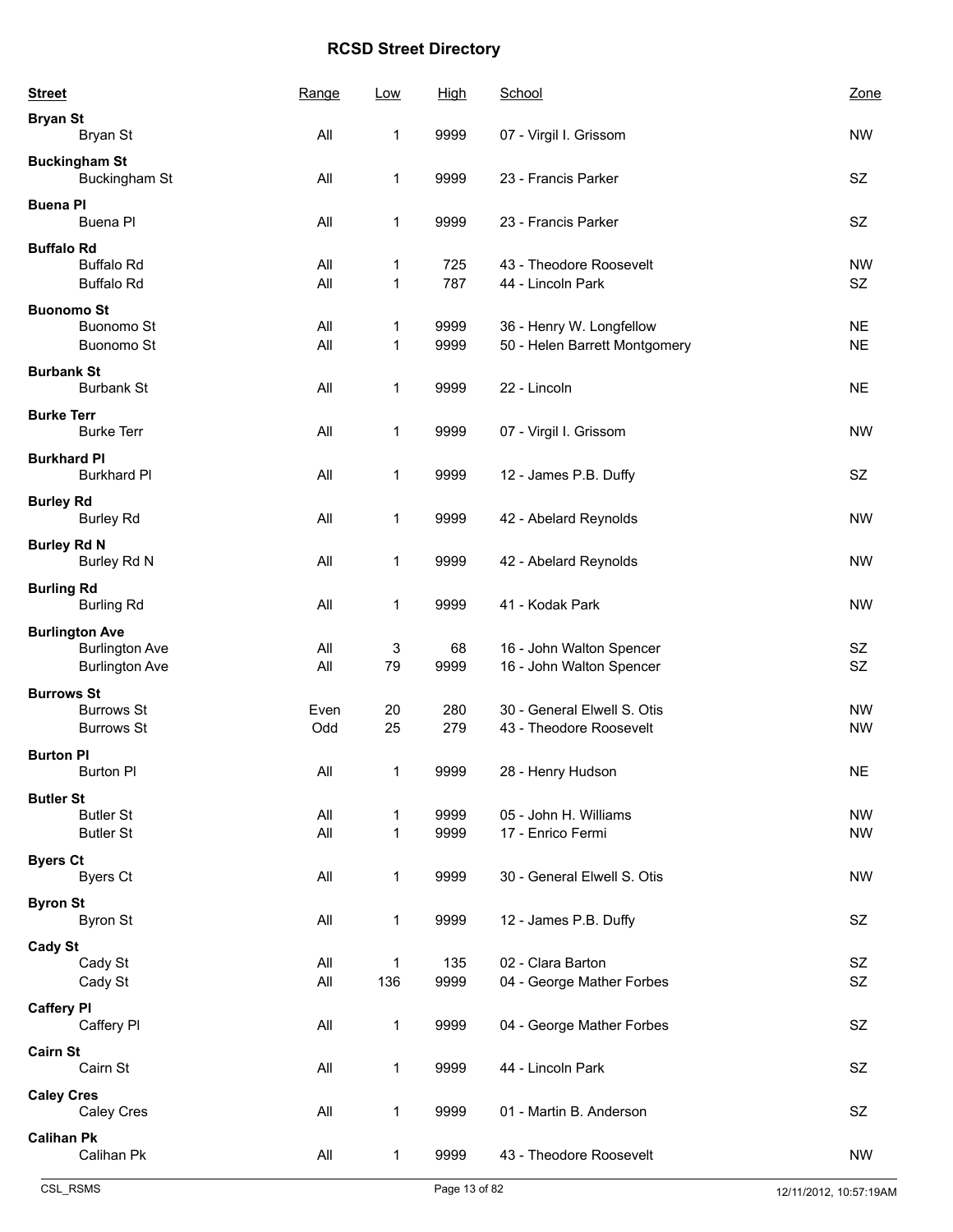| <b>Street</b><br><b>Calumet St</b>      | Range | Low            | <b>High</b> | School                          | Zone      |
|-----------------------------------------|-------|----------------|-------------|---------------------------------|-----------|
| Calumet St                              | All   | 1              | 9999        | 01 - Martin B. Anderson         | SZ        |
| <b>Calvin Rd</b><br>Calvin Rd           | All   | 1              | 9999        | 42 - Abelard Reynolds           | <b>NW</b> |
| <b>Cambria Rd</b><br>Cambria Rd         | All   | 1              | 9999        | 43 - Theodore Roosevelt         | <b>NW</b> |
| <b>Cambridge St</b><br>Cambridge St     | All   | 1              | 9999        | 23 - Francis Parker             | <b>SZ</b> |
| <b>Camden St</b><br>Camden St           | All   | 1              | 9999        | 42 - Abelard Reynolds           | <b>NW</b> |
| <b>Cameron St</b><br>Cameron St         | All   | 1              | 9999        | 30 - General Elwell S. Otis     | <b>NW</b> |
| <b>Campbell Pk</b><br>Campbell Pk       | All   | 1              | 9999        | 43 - Theodore Roosevelt         | <b>NW</b> |
| <b>Campbell St</b>                      |       |                |             |                                 |           |
| Campbell St                             | All   | 86             | 446         | 17 - Enrico Fermi               | <b>NW</b> |
| Campbell St                             | All   | 449            | 560         | 17 - Enrico Fermi               | <b>NW</b> |
| Campbell St                             | All   | 449            | 9999        | 43 - Theodore Roosevelt         | <b>NW</b> |
| <b>Canal St</b>                         |       |                |             |                                 |           |
| Canal St                                | All   | 1              | 9999        | 04 - George Mather Forbes       | SZ        |
| Canal St                                | All   | 1              | 9999        | 17 - Enrico Fermi               | <b>NW</b> |
| <b>Canary St</b><br>Canary St           | All   | 1              | 9999        | 34 - Dr. Louis A. Cerulli       | <b>NW</b> |
| <b>Candlelight Dr</b><br>Candlelight Dr | All   | 1              | 9999        | 41 - Kodak Park                 | <b>NW</b> |
| <b>Canfield PI</b><br>Canfield PI       | All   | 1              | 9999        | 23 - Francis Parker             | <b>SZ</b> |
| <b>Canterbury Rd</b>                    |       |                |             |                                 |           |
| Canterbury Rd                           | All   | 1              | 9999        | 23 - Francis Parker             | SZ        |
| Canterbury Rd                           | All   | 387            | 9999        | 01 - Martin B. Anderson         | SZ        |
| <b>Canton St</b><br>Canton St           | All   | 1              | 9999        | 43 - Theodore Roosevelt         | <b>NW</b> |
| <b>Capron St</b>                        |       |                |             |                                 |           |
| Capron St                               | All   | 1              | 9999        | 12 - James P.B. Duffy           | SZ        |
| <b>Carl St</b>                          |       |                |             |                                 |           |
| Carl St                                 | All   | 1              | 9999        | 09 - Dr. Martin Luther King Jr. | <b>NE</b> |
| <b>Carleton St</b><br>Carleton St       | All   | 1              | 9999        | 23 - Francis Parker             | SZ        |
| <b>Carling Rd</b>                       |       |                |             |                                 |           |
| Carling Rd                              | All   | 1              | 9999        | 28 - Henry Hudson               | <b>NE</b> |
| <b>Carlisle St</b>                      |       |                |             |                                 |           |
| Carlisle St                             | All   | 1              | 54          | 07 - Virgil I. Grissom          | <b>NW</b> |
| Carlisle St                             | All   | $\mathbf{1}$   | 54          | 41 - Kodak Park                 | <b>NW</b> |
| <b>Carlson Rd</b>                       |       |                |             |                                 |           |
| Carlson Rd                              | All   | 1              | 9999        | 28 - Henry Hudson               | <b>NE</b> |
| <b>Caroline St</b>                      |       |                |             |                                 |           |
| Caroline St                             | All   | $\overline{7}$ | 451         | 12 - James P.B. Duffy           | SZ        |
| Caroline St                             | All   | 484            | 557         | 35 - Pinnacle                   | SZ        |
| <b>Carroll PI</b>                       |       |                |             |                                 |           |
| Carroll PI                              | All   | 1              | 9999        | 12 - James P.B. Duffy           | SZ        |
|                                         |       |                |             |                                 |           |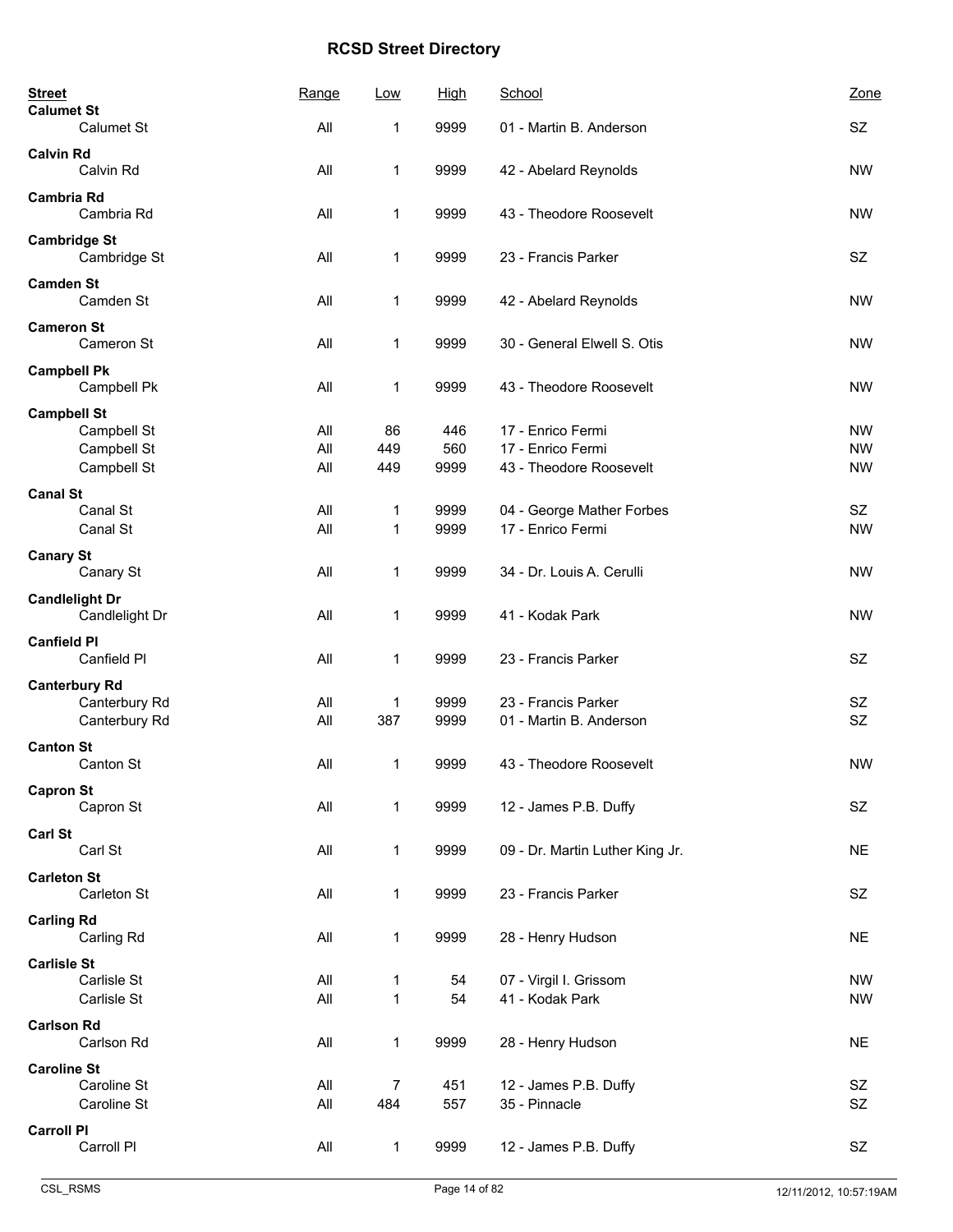| <b>Street</b><br><b>Carter St</b>     | Range      | Low         | <u>High</u>  | School                                               | Zone                   |
|---------------------------------------|------------|-------------|--------------|------------------------------------------------------|------------------------|
| Carter St                             | All        | 5           | 498          | 36 - Henry W. Longfellow                             | <b>NE</b>              |
| Carter St                             | All        | 500         | 995          | 36 - Henry W. Longfellow                             | <b>NE</b>              |
| Carter St                             | All        | 500         | 995          | 50 - Helen Barrett Montgomery                        | <b>NE</b>              |
| <b>Carthage Dr</b><br>Carthage Dr     | All        | 1           | 9999         | 08 - Roberto Clemente                                | <b>NE</b>              |
| <b>Carthage St</b><br>Carthage St     | All        | 1           | 9999         | 08 - Roberto Clemente                                | <b>NE</b>              |
| <b>Cascade Dr</b><br>Cascade Dr       | All        | 1           | 9999         | 05 - John H. Williams                                | <b>NW</b>              |
| <b>Cascade PI</b><br>Cascade PI       | All        | 1           | 248          | 39 - Andrew J. Townson                               | <b>NE</b>              |
| <b>Caspar St</b><br>Caspar St         | All        | 1           | 9999         | 45 - Mary McLeod Bethune                             | <b>NE</b>              |
| <b>Castle Pk</b><br>Castle Pk         | All        | 1           | 9999         | 12 - James P.B. Duffy                                | SZ                     |
| <b>Castlebar Rd</b><br>Castlebar Rd   | All        | 1           | 9999         | 01 - Martin B. Anderson                              | <b>SZ</b>              |
| <b>Castleman Rd</b><br>Castleman Rd   | All        | 1           | 9999         | 12 - James P.B. Duffy                                | <b>SZ</b>              |
| <b>Cataract St</b><br>Cataract St     | All        | 1           | 9999         | 09 - Dr. Martin Luther King Jr.                      | <b>NE</b>              |
| <b>Cathaway Pk</b><br>Cathaway Pk     | All        | 1           | 9999         | 01 - Martin B. Anderson                              | <b>SZ</b>              |
| <b>Catherine St</b><br>Catherine St   | All        | 1           | 9999         | 09 - Dr. Martin Luther King Jr.                      | <b>NE</b>              |
| <b>Caves PI</b>                       |            |             |              |                                                      |                        |
| Caves PI<br>Caves PI                  | All<br>All | 1<br>1      | 9999<br>9999 | 25 - Nathaniel Hawthorne<br>45 - Mary McLeod Bethune | <b>NE</b><br><b>NE</b> |
| Cayuga St<br>Cayuga St                | All        | 1           | 9999         | 12 - James P.B. Duffy                                | <b>SZ</b>              |
| <b>Cedar St</b><br>Cedar St           | All        | 1           | 9999         | 17 - Enrico Fermi                                    | <b>NW</b>              |
| <b>Cedarwood Terr</b>                 |            |             |              |                                                      |                        |
| Cedarwood Terr                        | All        | 1           | 350          | 28 - Henry Hudson                                    | <b>NE</b>              |
| Cedarwood Terr                        | All        | 384         | 9999         | 52 - Frank Fowler Dow                                | <b>NE</b>              |
| <b>Centennial St</b><br>Centennial St | All        | $\mathbf 1$ | 9999         | 17 - Enrico Fermi                                    | <b>NW</b>              |
| <b>Center Rd</b><br>Center Rd         | All        | $\mathbf 1$ | 9999         | 12 - James P.B. Duffy                                | SZ                     |
| <b>Central Ave</b>                    |            |             |              |                                                      |                        |
| Central Ave                           | All        | 1           | 320          | 09 - Dr. Martin Luther King Jr.                      | <b>NE</b>              |
| Central Ave                           | All        | 399         | 409          | 09 - Dr. Martin Luther King Jr.                      | <b>NE</b>              |
| <b>Central Ave</b>                    | All        | 410         | 9999         | 09 - Dr. Martin Luther King Jr.                      | <b>NE</b>              |
| <b>Central Pk</b>                     |            |             |              |                                                      |                        |
| Central Pk                            | All        | 22          | 216          | 45 - Mary McLeod Bethune                             | <b>NE</b>              |
| Central Pk                            | All        | 231         | 421          | 45 - Mary McLeod Bethune                             | <b>NE</b>              |
| Central Pk                            | All        | 433         | 9999         | 25 - Nathaniel Hawthorne                             | <b>NE</b>              |
| Central Pk                            | All        | 433         | 9999         | 45 - Mary McLeod Bethune                             | <b>NE</b>              |
| <b>Centre Pk</b><br>Centre Pk         | All        | $\mathbf 1$ | 9999         | 05 - John H. Williams                                | <b>NW</b>              |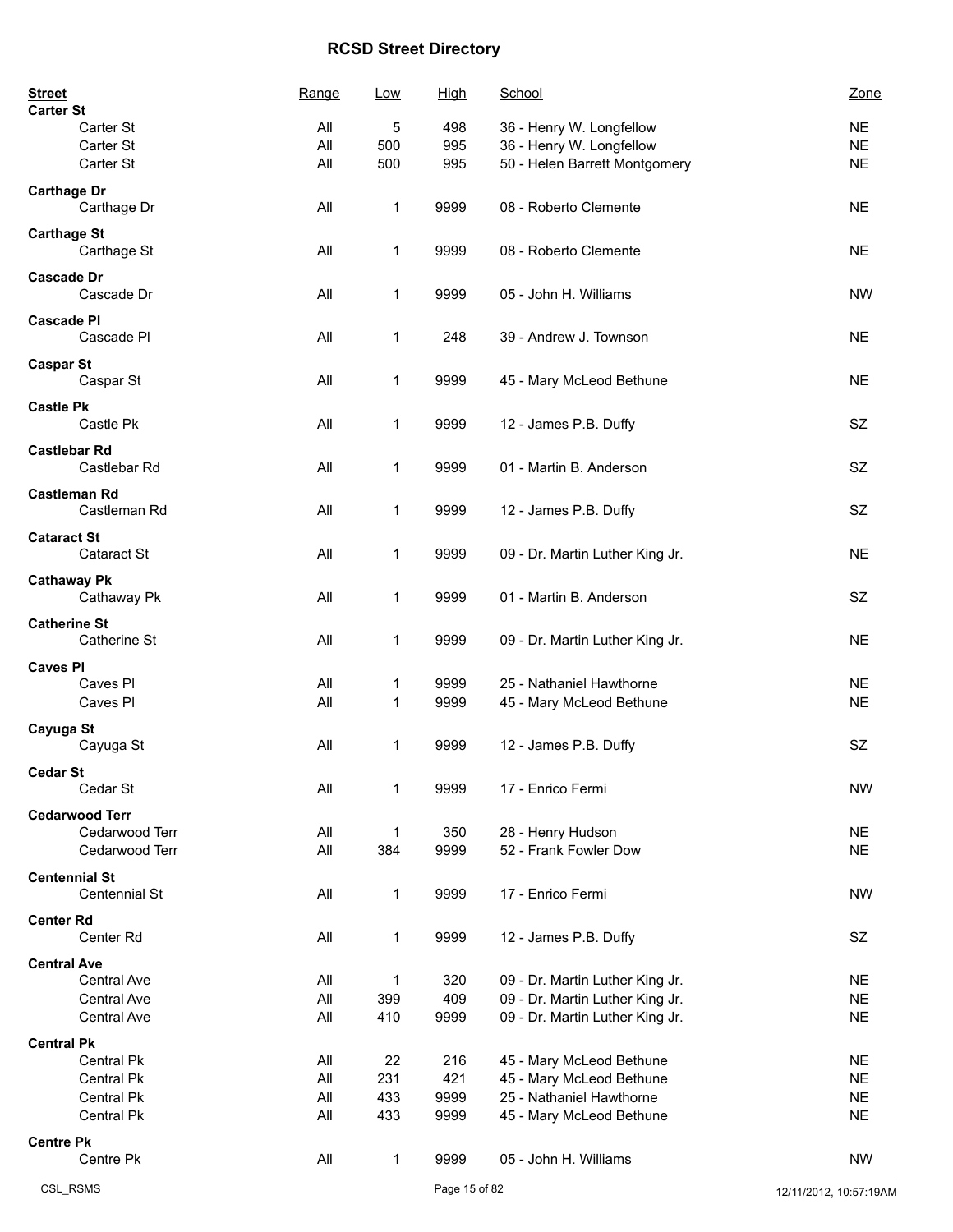| <b>Street</b>        |                                           | Range      | Low       | <b>High</b>  | School                                         | Zone                   |
|----------------------|-------------------------------------------|------------|-----------|--------------|------------------------------------------------|------------------------|
| <b>Chace St</b>      | Chace St                                  | All        | 1         | 9999         | 30 - General Elwell S. Otis                    | <b>NW</b>              |
|                      | <b>Chadbourne Rd</b><br>Chadbourne Rd     | All        | 1         | 55           | 01 - Martin B. Anderson                        | SZ                     |
|                      | <b>Chamberlain St</b><br>Chamberlain St   | All        | 1         | 9999         | 33 - John James Audubon                        | <b>NE</b>              |
|                      | <b>Champeney Terr</b><br>Champeney Terr   | All        | 1         | 9999         | 23 - Francis Parker                            | <b>SZ</b>              |
| <b>Champlain St</b>  | Champlain St<br>Champlain St              | All<br>All | 19<br>331 | 308<br>9999  | 02 - Clara Barton<br>04 - George Mather Forbes | SZ<br><b>SZ</b>        |
| <b>Chandler St</b>   | Chandler St                               | All        | 1         | 9999         | 16 - John Walton Spencer                       | <b>SZ</b>              |
| <b>Chapel St</b>     | Chapel St                                 | All        | 1         | 9999         | 28 - Henry Hudson                              | <b>NE</b>              |
| <b>Chapin St</b>     | Chapin St                                 | All        | 1         | 9999         | 39 - Andrew J. Townson                         | <b>NE</b>              |
| <b>Charles St</b>    | Charles St<br><b>Charles St</b>           | All<br>All | 1<br>1    | 9999<br>9999 | 05 - John H. Williams<br>17 - Enrico Fermi     | <b>NW</b><br><b>NW</b> |
| <b>Charlotte St</b>  | Charlotte St<br>Charlotte St              | All<br>All | 12<br>144 | 118<br>9999  | 23 - Francis Parker<br>23 - Francis Parker     | <b>SZ</b><br><b>SZ</b> |
| <b>Chatfield St</b>  | Chatfield St                              | All        | 1         | 9999         | 52 - Frank Fowler Dow                          | <b>NE</b>              |
|                      | <b>Chatham Gdns</b><br>Chatham Gdns       | All        | 1         | 9999         | 09 - Dr. Martin Luther King Jr.                | <b>NE</b>              |
| <b>Chaumont St</b>   | <b>Chaumont St</b><br><b>Chaumont St</b>  | All<br>All | 1<br>1    | 9999<br>9999 | 07 - Virgil I. Grissom<br>41 - Kodak Park      | <b>NW</b><br><b>NW</b> |
|                      | <b>Cheltenham Rd</b><br>Cheltenham Rd     | All        | 1         | 9999         | 42 - Abelard Reynolds                          | <b>NW</b>              |
|                      | <b>Cheltenham Rd W</b><br>Cheltenham Rd W | All        | 1         | 9999         | 42 - Abelard Reynolds                          | <b>NW</b>              |
| <b>Chemung St</b>    | Chemung St                                | All        | 1         | 9999         | 43 - Theodore Roosevelt                        | <b>NW</b>              |
| <b>Cherry Rd</b>     | Cherry Rd                                 | All        | 1         | 9999         | 42 - Abelard Reynolds                          | <b>NW</b>              |
| <b>Chester St</b>    | Chester St                                | All        | 1         | 9999         | 29 - Adlai E. Stevenson                        | SZ                     |
|                      | <b>Chesterfield Dr</b><br>Chesterfield Dr | All        | 1         | 9999         | 42 - Abelard Reynolds                          | <b>NW</b>              |
| <b>Chestnut St</b>   | Chestnut St                               | All        | 1         | 9999         | 12 - James P.B. Duffy                          | SZ                     |
| <b>Chestnut St N</b> | Chestnut St N                             | All        | 1         | 9999         | 09 - Dr. Martin Luther King Jr.                | <b>NE</b>              |
| <b>Chevalin St</b>   | Chevalin St                               | All        | 1         | 9999         | 36 - Henry W. Longfellow                       | <b>NE</b>              |
| <b>Child St</b>      | Child St                                  | All        | 1         | 63           | 29 - Adlai E. Stevenson                        | SZ                     |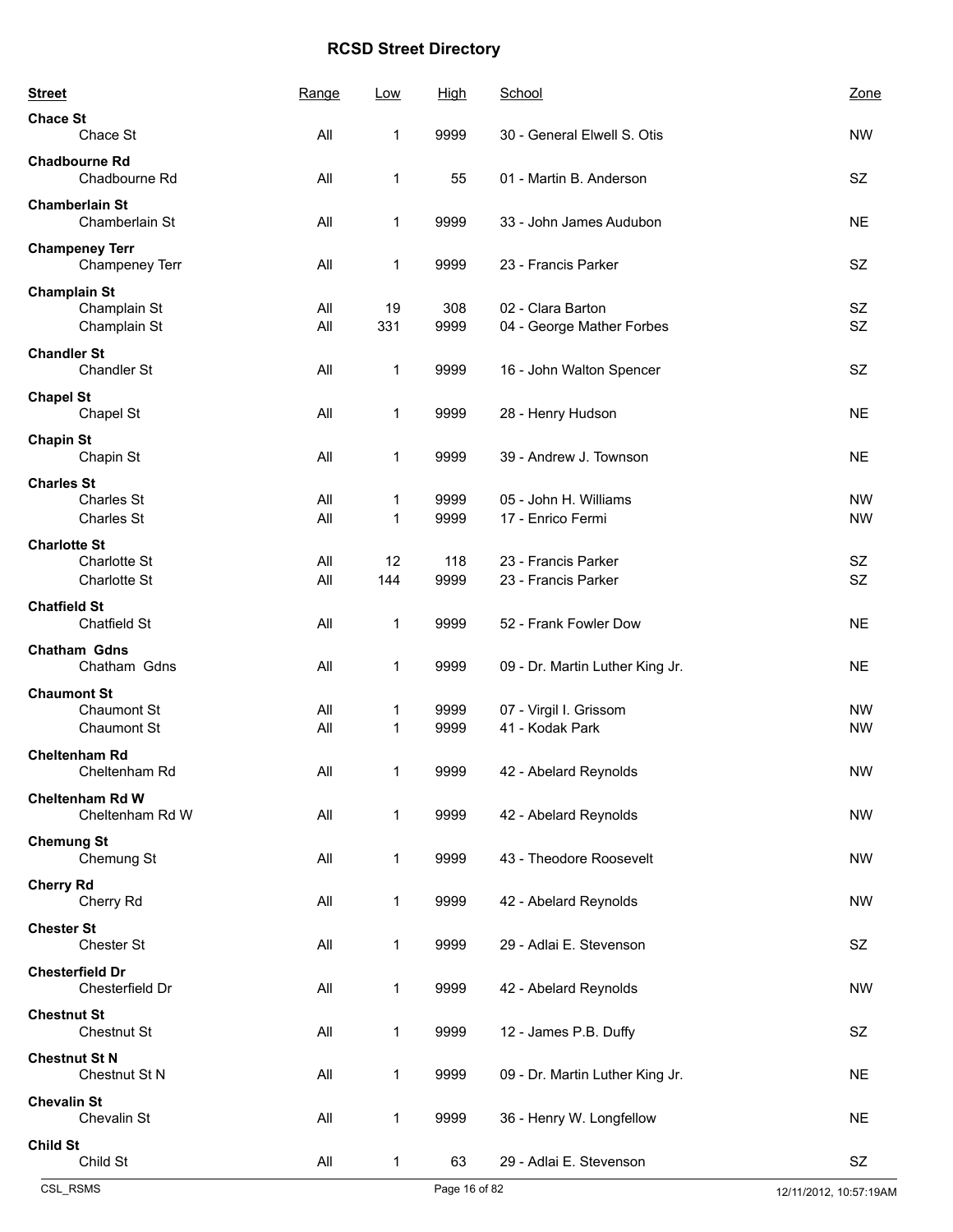| <b>Street</b>        |                       | Range | Low          | High | School                                    | Zone      |
|----------------------|-----------------------|-------|--------------|------|-------------------------------------------|-----------|
|                      | Child St              | All   | 146          | 361  | 17 - Enrico Fermi                         | <b>NW</b> |
|                      | Child St              | Even  | 362          | 9998 | 17 - Enrico Fermi                         | <b>NW</b> |
|                      | Child St              | Odd   | 363          | 9999 | 17 - Enrico Fermi                         | <b>NW</b> |
|                      | Child St              | Odd   | 363          | 9999 | 43 - Theodore Roosevelt                   | <b>NW</b> |
| <b>Chili Ave</b>     |                       |       |              |      |                                           |           |
|                      | Chili Ave             | All   | 33           | 325  | 29 - Adlai E. Stevenson                   | SZ        |
|                      | Chili Ave             | All   | 350          | 1075 | 44 - Lincoln Park                         | SZ        |
| <b>Chili Terr</b>    |                       |       |              |      |                                           |           |
|                      | Chili Terr            | All   | 1            | 9999 | 44 - Lincoln Park                         | SZ        |
|                      |                       |       |              |      |                                           |           |
| <b>Christian Ave</b> |                       |       |              |      |                                           |           |
|                      | <b>Christian Ave</b>  | All   | 1            | 9999 | 41 - Kodak Park                           | <b>NW</b> |
|                      | <b>Christopher Ct</b> |       |              |      |                                           |           |
|                      | Christopher Ct        | All   | 1            | 9999 | 43 - Theodore Roosevelt                   | <b>NW</b> |
| <b>Church St</b>     |                       |       |              |      |                                           |           |
|                      | Church St             | All   | 1            | 9999 | 05 - John H. Williams                     | <b>NW</b> |
|                      |                       |       |              |      |                                           |           |
| <b>Churchlea PI</b>  |                       |       |              |      |                                           |           |
|                      | Churchlea Pl          | All   | 1            | 9999 | 29 - Adlai E. Stevenson                   | SZ        |
| <b>Cimmarron Dr</b>  |                       |       |              |      |                                           |           |
|                      | Cimmarron Dr          | All   | 1            | 9999 | 12 - James P.B. Duffy                     | <b>SZ</b> |
|                      |                       |       |              |      |                                           |           |
| <b>Circle St</b>     |                       |       |              |      |                                           |           |
|                      | Circle St             | All   | 1            | 9999 | 23 - Francis Parker                       | SZ        |
| <b>Clairmount St</b> |                       |       |              |      |                                           |           |
|                      | <b>Clairmount St</b>  | All   | 1            | 240  | 45 - Mary McLeod Bethune                  | <b>NE</b> |
|                      | <b>Clairmount St</b>  | All   | 241          | 9999 | 39 - Andrew J. Townson                    | <b>NE</b> |
|                      |                       |       |              |      |                                           |           |
| <b>Claremont Pk</b>  |                       |       |              |      |                                           | SZ        |
|                      | <b>Claremont Pk</b>   | All   | 1            | 9999 | 35 - Pinnacle                             |           |
| <b>Clarence Pk</b>   |                       |       |              |      |                                           |           |
|                      | Clarence Pk           | All   | 1            | 9999 | 30 - General Elwell S. Otis               | <b>NW</b> |
| Clarendon            |                       |       |              |      |                                           |           |
|                      | Clarendon             | All   | 1            | 9999 | 02 - Clara Barton                         | SZ        |
|                      |                       |       |              |      |                                           |           |
| <b>Clarington St</b> |                       |       |              |      |                                           |           |
|                      | <b>Clarington St</b>  | All   | 11           | 25   | 52 - Frank Fowler Dow                     | NE.       |
| <b>Clarissa St</b>   |                       |       |              |      |                                           |           |
|                      | Clarissa St           | All   | $\mathbf{1}$ | 70   | 05 - John H. Williams                     | <b>NW</b> |
|                      | Clarissa St           | All   | 71           | 9999 | 03 - Nathaniel Rochester Community School | <b>SZ</b> |
|                      |                       |       |              |      |                                           |           |
| <b>Clark Ave</b>     |                       |       |              |      |                                           |           |
|                      | Clark Ave             | All   | 1            | 14   | 39 - Andrew J. Townson                    | <b>NE</b> |
| <b>Clark St</b>      |                       |       |              |      |                                           |           |
|                      | Clark St              | All   | 1            | 9999 | 52 - Frank Fowler Dow                     | <b>NE</b> |
| <b>Clarkson St</b>   |                       |       |              |      |                                           |           |
|                      | Clarkson St           | All   | 1            | 9999 | 34 - Dr. Louis A. Cerulli                 | <b>NW</b> |
|                      |                       |       |              |      |                                           |           |
| <b>Clay Ave</b>      |                       |       |              |      |                                           |           |
|                      | Clay Ave              | All   | $\sqrt{2}$   | 9999 | 41 - Kodak Park                           | <b>NW</b> |
|                      | Clay Ave              | All   | 440          | 9999 | 07 - Virgil I. Grissom                    | <b>NW</b> |
| <b>Claybrook St</b>  |                       |       |              |      |                                           |           |
|                      | Claybrook St          | All   | 1            | 9999 | 33 - John James Audubon                   | <b>NE</b> |
|                      |                       |       |              |      |                                           |           |
| <b>Clayton St</b>    |                       |       |              |      |                                           |           |
|                      | Clayton St            | All   | 1            | 9999 | 42 - Abelard Reynolds                     | <b>NW</b> |
| <b>Clematis St</b>   |                       |       |              |      |                                           |           |
|                      | <b>Clematis St</b>    | All   | $\mathbf 1$  | 9999 | 42 - Abelard Reynolds                     | <b>NW</b> |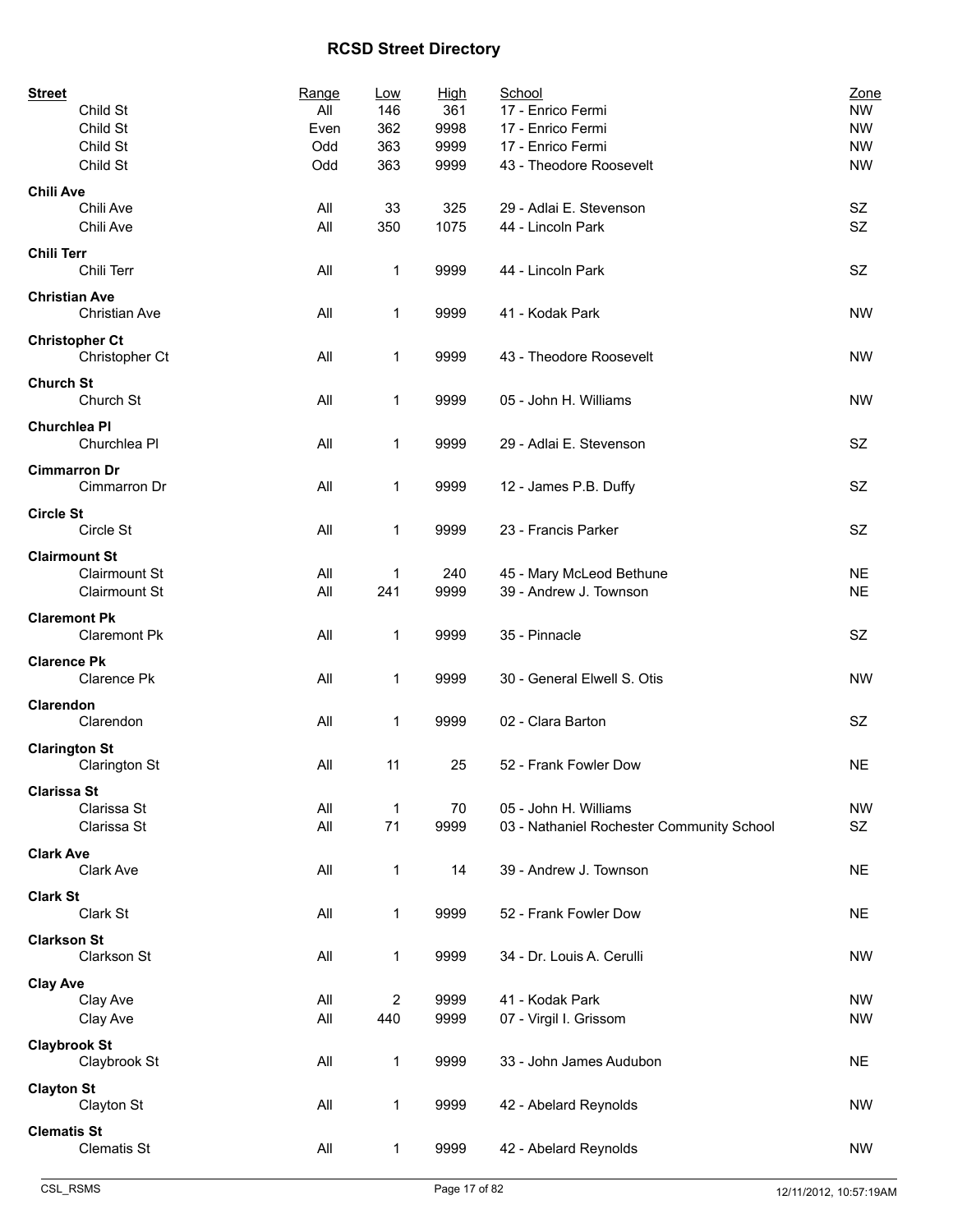| <b>Street</b><br><b>Cleon St</b> |                                            | Range       | Low          | <b>High</b>  | School                                               | Zone                   |
|----------------------------------|--------------------------------------------|-------------|--------------|--------------|------------------------------------------------------|------------------------|
|                                  | Cleon St                                   | All         | 1            | 9999         | 36 - Henry W. Longfellow                             | <b>NE</b>              |
| <b>Cleveland St</b>              | Cleveland St                               | All         | 1            | 9999         | 36 - Henry W. Longfellow                             | <b>NE</b>              |
| <b>Cliff St</b>                  | Cliff St                                   | All         | 1            | 9999         | 05 - John H. Williams                                | <b>NW</b>              |
| <b>Cliffmor St</b>               | Cliffmor St                                | All         | 1            | 9999         | 33 - John James Audubon                              | <b>NE</b>              |
| <b>Clifford Ave</b>              |                                            |             |              |              |                                                      |                        |
|                                  | <b>Clifford Ave</b>                        | All         | 1            | 221          | 08 - Roberto Clemente                                | <b>NE</b>              |
|                                  | <b>Clifford Ave</b>                        | All         | 226          | 585          | 09 - Dr. Martin Luther King Jr.                      | <b>NE</b>              |
|                                  | <b>Clifford Ave</b>                        | Even        | 608          | 690          | 22 - Lincoln                                         | <b>NE</b>              |
|                                  | <b>Clifford Ave</b>                        | Odd         | 609          | 695          | 22 - Lincoln                                         | <b>NE</b>              |
|                                  | <b>Clifford Ave</b><br><b>Clifford Ave</b> | Even<br>Odd | 706<br>707   | 1160<br>1445 | 36 - Henry W. Longfellow                             | <b>NE</b><br><b>NE</b> |
|                                  | <b>Clifford Ave</b>                        | Even        | 1162         | 1630         | 45 - Mary McLeod Bethune                             | <b>NE</b>              |
|                                  | <b>Clifford Ave</b>                        | Odd         | 1501         | 1677         | 45 - Mary McLeod Bethune<br>25 - Nathaniel Hawthorne | <b>NE</b>              |
|                                  | <b>Clifford Ave</b>                        |             |              |              |                                                      |                        |
|                                  | <b>Clifford Ave</b>                        | Odd         | 1501         | 1677         | 45 - Mary McLeod Bethune                             | <b>NE</b>              |
|                                  |                                            | Even        | 1640         | 1990         | 25 - Nathaniel Hawthorne                             | <b>NE</b>              |
|                                  | <b>Clifford Ave</b><br><b>Clifford Ave</b> | Even<br>Odd | 1640<br>1679 | 1990<br>2341 | 45 - Mary McLeod Bethune<br>33 - John James Audubon  | <b>NE</b><br><b>NE</b> |
|                                  | <b>Clifford Ave</b>                        | Even        | 1992         | 2342         | 39 - Andrew J. Townson                               | <b>NE</b>              |
|                                  |                                            |             |              |              |                                                      |                        |
| <b>Clifton St</b>                |                                            |             |              |              |                                                      |                        |
|                                  | Clifton St                                 | All         | 1            | 117          | 04 - George Mather Forbes                            | SZ                     |
|                                  | <b>Clifton St</b>                          | All         | 118          | 9999         | 29 - Adlai E. Stevenson                              | <b>SZ</b>              |
| <b>Clinton Ave N</b>             |                                            |             |              |              |                                                      |                        |
|                                  | Clinton Ave N                              | All         | 1            | 980          | 09 - Dr. Martin Luther King Jr.                      | <b>NE</b>              |
|                                  | Clinton Ave N                              | All         | 981          | 1441         | 22 - Lincoln                                         | <b>NE</b>              |
|                                  | Clinton Ave N                              | All         | 1453         | 2046         | 50 - Helen Barrett Montgomery                        | <b>NE</b>              |
| <b>Clinton Ave S</b>             |                                            |             |              |              |                                                      |                        |
|                                  | Clinton Ave S                              | Even        | 2            | 1286         | 35 - Pinnacle                                        | SZ                     |
|                                  | Clinton Ave S                              | Odd         | 3            | 1287         | 12 - James P.B. Duffy                                | SZ                     |
|                                  |                                            |             |              |              |                                                      |                        |
| <b>Clio St</b>                   | Clio St                                    | All         | 1            | 9999         | 42 - Abelard Reynolds                                | <b>NW</b>              |
|                                  |                                            |             |              |              |                                                      |                        |
|                                  | <b>Cloverdale St</b><br>Cloverdale St      | All         | 1            | 9999         | 42 - Abelard Reynolds                                | <b>NW</b>              |
| Clyde St                         |                                            |             |              |              |                                                      |                        |
|                                  | Clyde St                                   | All         | 1            | 9999         | 43 - Theodore Roosevelt                              | <b>NW</b>              |
| <b>Cobbs Hill Dr</b>             |                                            |             |              |              |                                                      |                        |
|                                  | Cobbs Hill Dr                              | All         | 1            | 9999         | 01 - Martin B. Anderson                              | SZ                     |
| <b>Coburg St</b>                 |                                            |             |              |              |                                                      |                        |
|                                  | Coburg St                                  | All         | 1            | 9999         | 42 - Abelard Reynolds                                | <b>NW</b>              |
| <b>Colbert PI</b>                |                                            |             |              |              |                                                      |                        |
|                                  | Colbert PI                                 | All         | 1            | 9999         | 19 - Dr. Charles T. Lunsford                         | <b>SZ</b>              |
|                                  |                                            |             |              |              |                                                      |                        |
| <b>Colby St</b>                  |                                            |             |              |              |                                                      |                        |
|                                  | Colby St                                   | All         | 1            | 9999         | 01 - Martin B. Anderson                              | SZ                     |
|                                  | <b>Colebourne Rd</b>                       |             |              |              |                                                      |                        |
|                                  | Colebourne Rd                              | All         | 1            | 9999         | 52 - Frank Fowler Dow                                | NE.                    |
|                                  |                                            |             |              |              |                                                      |                        |
| <b>Coleman Terr</b>              | Coleman Terr                               | All         | 1            | 9999         | 45 - Mary McLeod Bethune                             | <b>NE</b>              |
|                                  |                                            |             |              |              |                                                      |                        |
| <b>Coleridge Rd</b>              |                                            |             |              |              |                                                      |                        |
|                                  | Coleridge Rd                               | All         | 1            | 9999         | 52 - Frank Fowler Dow                                | <b>NE</b>              |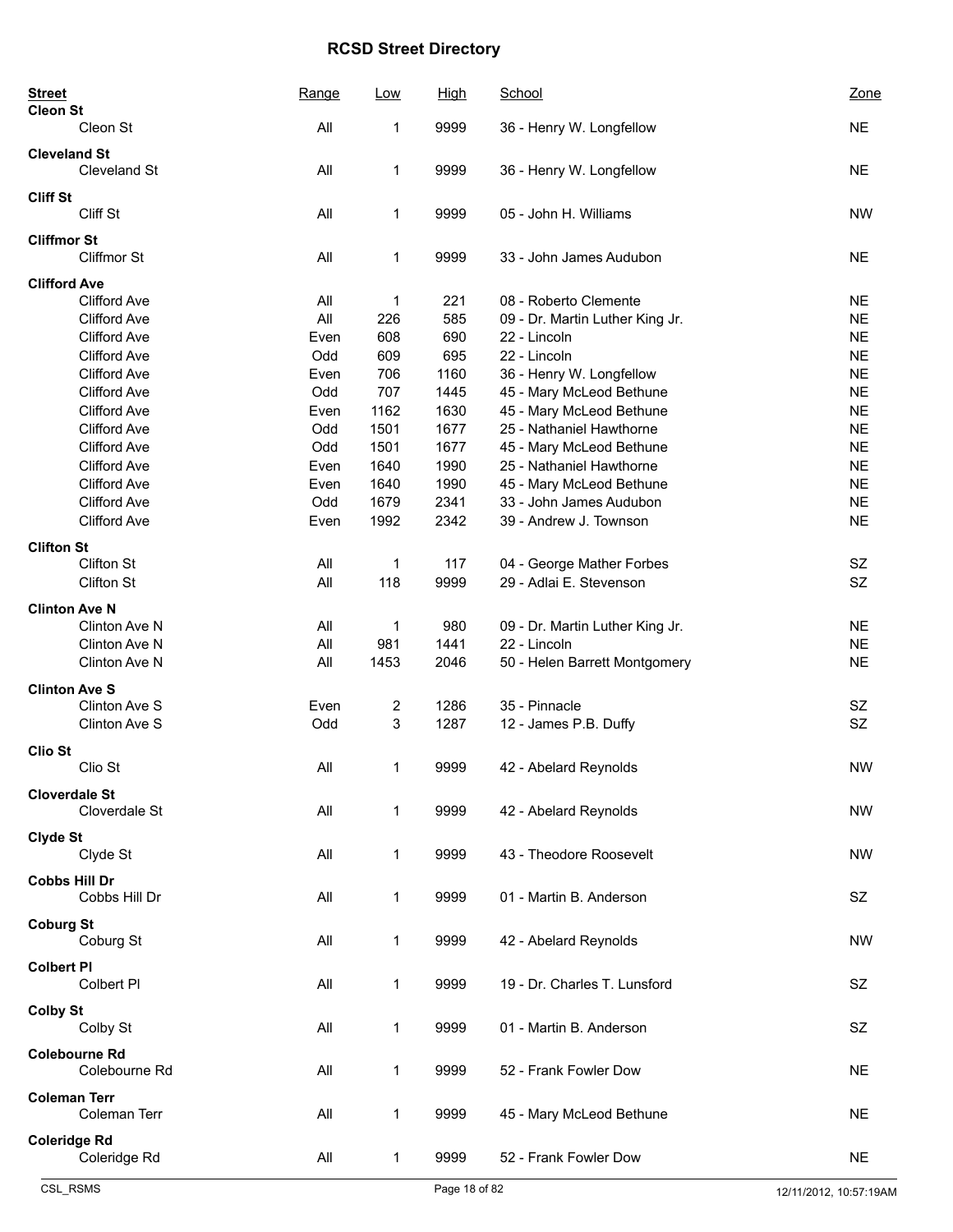| <b>Street</b>        |                                                 | Range | Low          | <b>High</b> | School                                    | Zone      |
|----------------------|-------------------------------------------------|-------|--------------|-------------|-------------------------------------------|-----------|
| <b>Colfax St</b>     |                                                 |       |              |             |                                           |           |
|                      | Colfax St                                       | All   | 1            | 9999        | 43 - Theodore Roosevelt                   | <b>NW</b> |
| <b>Colgate St</b>    | Colgate St                                      | All   | 1            | 9999        | 16 - John Walton Spencer                  | SZ        |
| <b>College Ave</b>   | College Ave                                     | All   | 1            | 9999        | 23 - Francis Parker                       | <b>SZ</b> |
|                      | <b>Collingwood Dr</b><br>Collingwood Dr         | All   | 1            | 286         | 50 - Helen Barrett Montgomery             | <b>NE</b> |
| <b>Colonial Rd</b>   | <b>Colonial Rd</b>                              | All   | $\mathbf{1}$ | 9999        | 52 - Frank Fowler Dow                     | <b>NE</b> |
| <b>Columbia Ave</b>  | Columbia Ave                                    | All   | 1            | 9999        | 02 - Clara Barton                         | <b>SZ</b> |
| <b>Colvin St</b>     |                                                 |       |              |             |                                           |           |
|                      | Colvin St                                       | All   | 40           | 138         | 29 - Adlai E. Stevenson                   | SZ        |
|                      | Colvin St                                       | All   | 174          | 289         | 17 - Enrico Fermi                         | <b>NW</b> |
|                      | Colvin St                                       | All   | 333          | 9999        | 17 - Enrico Fermi                         | <b>NW</b> |
|                      | Colvin St                                       | All   | 333          | 9999        | 43 - Theodore Roosevelt                   | <b>NW</b> |
| <b>Comfort St</b>    | Comfort St                                      | All   | 1            | 9999        | 12 - James P.B. Duffy                     | SZ        |
|                      | <b>Commercial St</b><br><b>Commercial St</b>    | All   | 1            | 9999        | 05 - John H. Williams                     | <b>NW</b> |
| <b>Concord St</b>    |                                                 |       |              |             |                                           |           |
|                      | Concord St                                      | All   | 1            | 9999        | 09 - Dr. Martin Luther King Jr.           | <b>NE</b> |
| <b>Congress Ave</b>  | Congress Ave                                    | All   | 1            | 9999        | 16 - John Walton Spencer                  | <b>SZ</b> |
| <b>Conkey Ave</b>    |                                                 |       |              |             |                                           |           |
|                      | Conkey Ave                                      | All   | 5            | 36          | 09 - Dr. Martin Luther King Jr.           | <b>NE</b> |
|                      | Conkey Ave                                      | All   | 43           | 9999        | 08 - Roberto Clemente                     | <b>NE</b> |
| <b>Conklin Ave</b>   | Conklin Ave                                     | All   | 1            | 9999        | 52 - Frank Fowler Dow                     | <b>NE</b> |
| <b>Cook St</b>       |                                                 |       |              |             |                                           |           |
|                      | Cook St                                         | All   | 1            | 9999        | 12 - James P.B. Duffy                     | SZ        |
| <b>Cooper St</b>     | Cooper St                                       | All   | 1            | 9999        | 39 - Andrew J. Townson                    | <b>NE</b> |
| <b>Copeland St</b>   | Copeland St                                     | All   | 1            | 9999        | 33 - John James Audubon                   | <b>NE</b> |
| <b>Copley St</b>     | Copley St                                       | All   | 1            | 9999        | 44 - Lincoln Park                         | SZ        |
|                      | <b>Coretta Scott Crsg</b><br>Coretta Scott Crsg | All   | 1            | 9999        | 19 - Dr. Charles T. Lunsford              | <b>SZ</b> |
| <b>Corinthian St</b> | Corinthian St                                   | All   | 1            | 9999        | 05 - John H. Williams                     | <b>NW</b> |
|                      |                                                 |       |              |             |                                           |           |
| <b>Cork St</b>       | Cork St                                         | All   | 1            | 9999        | 09 - Dr. Martin Luther King Jr.           | <b>NE</b> |
| <b>Cornell St</b>    | Cornell St                                      | All   | 1            | 9999        | 23 - Francis Parker                       | <b>SZ</b> |
| <b>Cornhill PI</b>   | Cornhill PI                                     | All   | 1            | 9999        | 03 - Nathaniel Rochester Community School | <b>SZ</b> |
| <b>Cornhill Terr</b> | Cornhill Terr                                   | All   | 1            | 9999        | 03 - Nathaniel Rochester Community School | SZ        |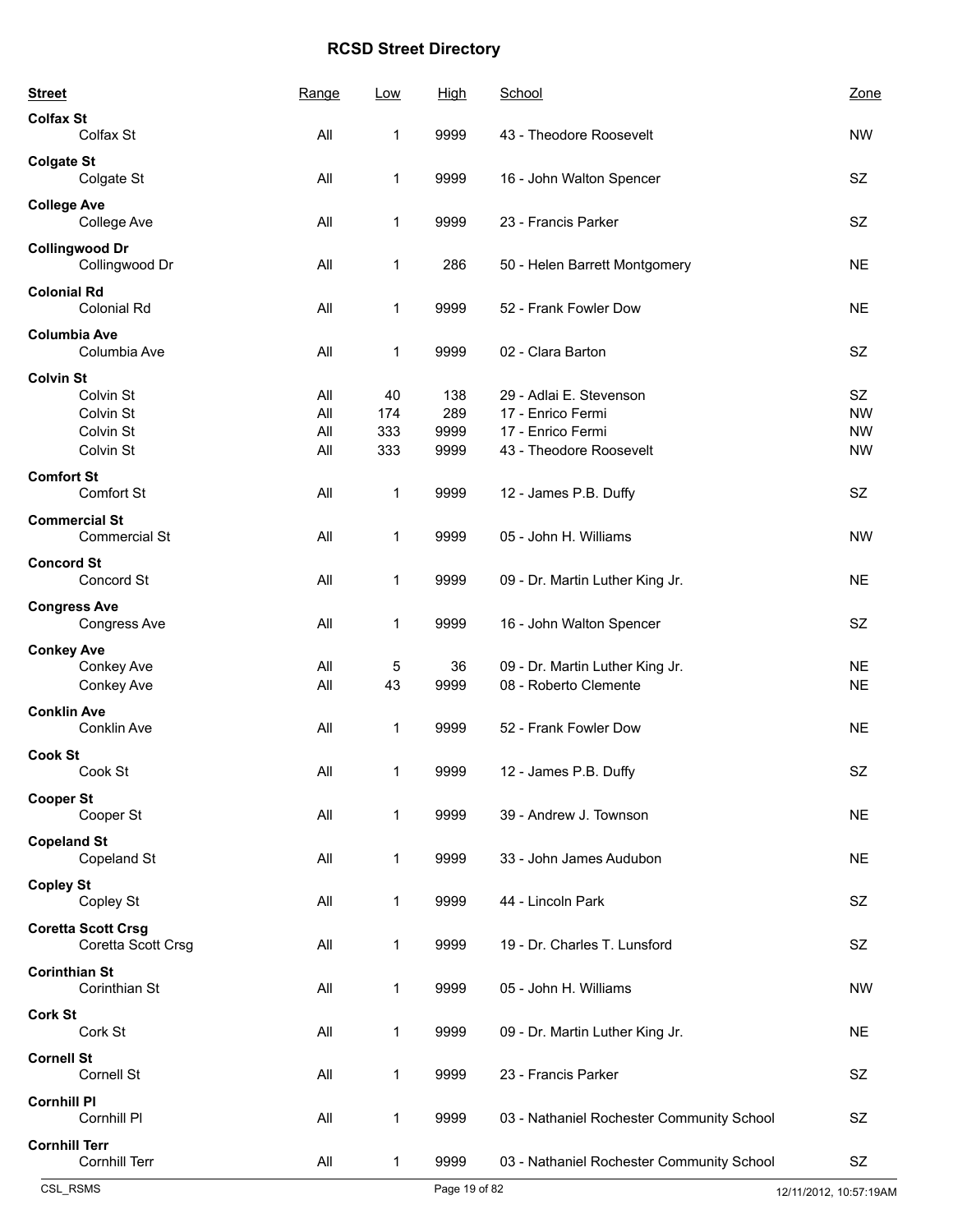| <b>Street</b>                     | Range | Low                     | <b>High</b> | School                                    | Zone      |
|-----------------------------------|-------|-------------------------|-------------|-------------------------------------------|-----------|
| <b>Corrigan St</b>                |       |                         |             |                                           |           |
| Corrigan St                       | All   | 1                       | 9999        | 42 - Abelard Reynolds                     | <b>NW</b> |
| <b>Corwin Ave</b>                 |       |                         |             |                                           |           |
| Corwin Ave                        | All   | 1                       | 9999        | 39 - Andrew J. Townson                    | <b>NE</b> |
| <b>Corwin Rd</b>                  |       |                         |             |                                           |           |
| Corwin Rd                         | All   | 1                       | 341         | 46 - Charles Carroll                      | <b>NE</b> |
| <b>Costar St</b>                  |       |                         |             |                                           |           |
| Costar St                         | Odd   | 1                       | 29          | 05 - John H. Williams                     | <b>NW</b> |
| Costar St                         | Even  | $\overline{\mathbf{c}}$ | 26          | 30 - General Elwell S. Otis               | <b>NW</b> |
| Costar St                         | All   | 40                      | 9999        | 30 - General Elwell S. Otis               | <b>NW</b> |
| <b>Costello Pk</b>                |       |                         |             |                                           |           |
| Costello Pk                       | All   | 1                       | 9999        | 19 - Dr. Charles T. Lunsford              | SZ        |
| <b>Costich Rd</b>                 |       |                         |             |                                           |           |
| Costich Rd                        | All   | 1                       | 9999        | 39 - Andrew J. Townson                    | <b>NE</b> |
| <b>Cottage St</b>                 |       |                         |             |                                           |           |
| Cottage St                        | All   | 1                       | 9999        | 19 - Dr. Charles T. Lunsford              | SZ        |
| <b>Coulton PI</b>                 |       |                         |             |                                           |           |
| Coulton PI                        | All   | 1                       | 9999        | 02 - Clara Barton                         | SZ        |
|                                   |       |                         |             |                                           |           |
| <b>Council St</b><br>Council St   | All   | 1                       | 9999        | 45 - Mary McLeod Bethune                  | <b>NE</b> |
|                                   |       |                         |             |                                           |           |
| <b>Court St</b><br>Court St       | All   |                         | 35          |                                           | SZ        |
|                                   |       | 25                      |             | 03 - Nathaniel Rochester Community School | SZ        |
| Court St                          | All   | 91                      | 214         | 12 - James P.B. Duffy                     |           |
| Court St                          | All   | 291                     | 425         | 01 - Martin B. Anderson                   | SZ        |
| Court St                          | All   | 291                     | 425         | 23 - Francis Parker                       | SZ        |
| Court St                          | Odd   | 427                     | 525         | 01 - Martin B. Anderson                   | SZ        |
| Court St                          | Odd   | 427                     | 525         | 23 - Francis Parker                       | SZ        |
| Court St                          | Even  | 444                     | 560         | 23 - Francis Parker                       | SZ        |
| <b>Coventry Ave</b>               |       |                         |             |                                           |           |
| Coventry Ave                      | All   | 1                       | 9999        | 28 - Henry Hudson                         | <b>NE</b> |
| <b>Coverly St</b>                 |       |                         |             |                                           |           |
| Coverly St                        | All   | 1                       | 9999        | 33 - John James Audubon                   | <b>NE</b> |
| <b>Craig St</b>                   |       |                         |             |                                           |           |
| Craig St                          | All   | 1                       | 9999        | 43 - Theodore Roosevelt                   | <b>NW</b> |
| Craig St                          | All   | 1                       | 9999        | 44 - Lincoln Park                         | SZ        |
|                                   |       |                         |             |                                           |           |
| <b>Crawford St</b><br>Crawford St | All   | 1                       | 9999        | 12 - James P.B. Duffy                     | SZ        |
|                                   |       |                         |             |                                           |           |
| <b>Crest St</b>                   |       |                         |             |                                           |           |
| Crest St                          | All   | 1                       | 9999        | 42 - Abelard Reynolds                     | <b>NW</b> |
| <b>Crittenden Blvd</b>            |       |                         |             |                                           |           |
| Crittenden Blvd                   | All   | $\mathbf 1$             | 9999        | 12 - James P.B. Duffy                     | SZ        |
| <b>Crombie St</b>                 |       |                         |             |                                           |           |
| Crombie St                        | All   | 1                       | 9999        | 25 - Nathaniel Hawthorne                  | <b>NE</b> |
| Crombie St                        | All   | 1                       | 9999        | 45 - Mary McLeod Bethune                  | <b>NE</b> |
| <b>Crosman Terr</b>               |       |                         |             |                                           |           |
| Crosman Terr                      | All   | 1                       | 9999        | 35 - Pinnacle                             | SZ        |
| <b>Crossfield Rd</b>              |       |                         |             |                                           |           |
| Crossfield Rd                     | All   | 1                       | 344         | 39 - Andrew J. Townson                    | <b>NE</b> |
| <b>Crouch St</b>                  |       |                         |             |                                           |           |
| Crouch St                         | All   | $\mathbf{1}$            | 9999        | 28 - Henry Hudson                         | <b>NE</b> |
|                                   |       |                         |             |                                           |           |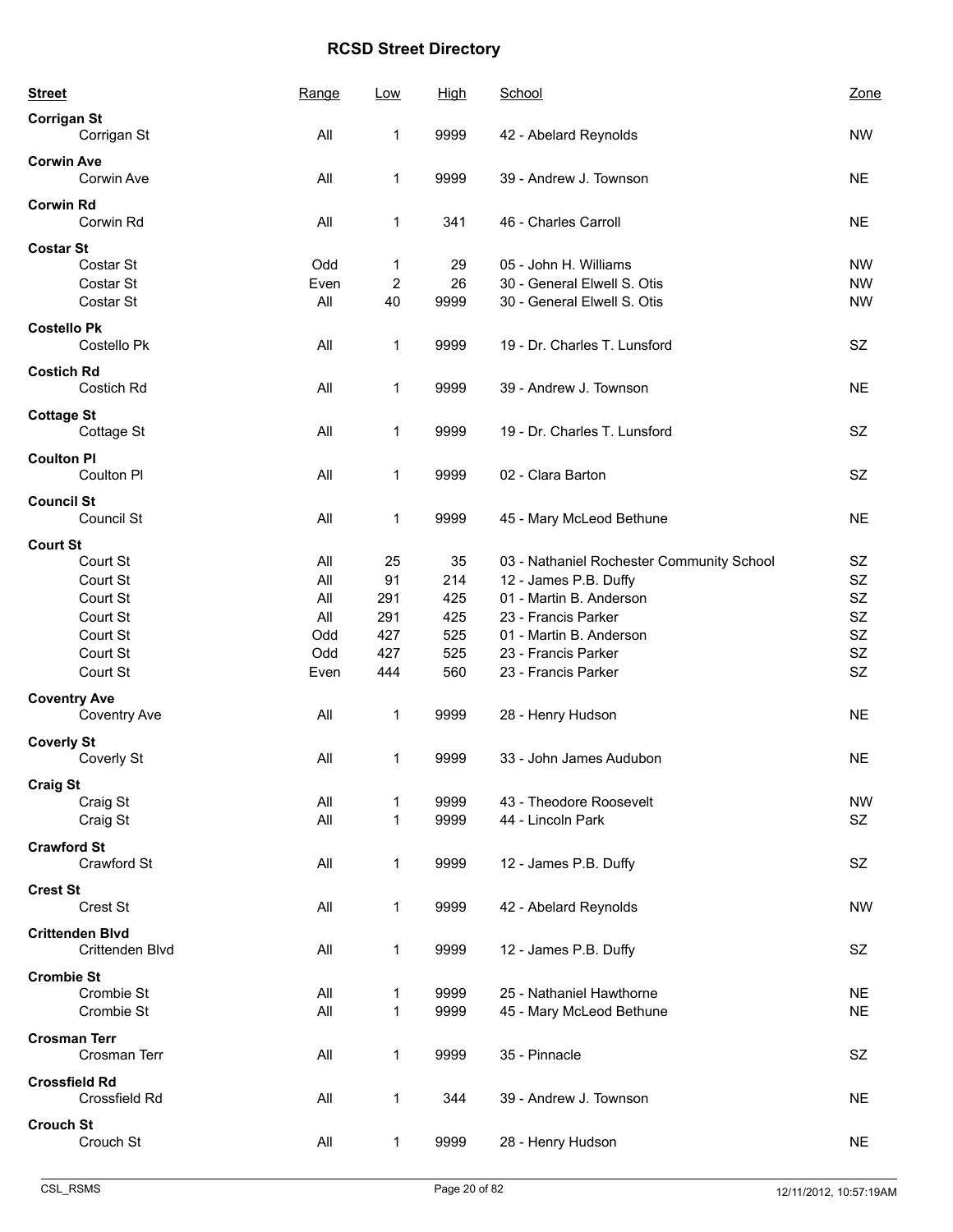| <b>Street</b><br><b>Croydon Rd</b>       | Range | Low            | <b>High</b> | School                          | Zone      |
|------------------------------------------|-------|----------------|-------------|---------------------------------|-----------|
| Croydon Rd                               | All   | 1              | 9999        | 46 - Charles Carroll            | <b>NE</b> |
| <b>Cuba PI</b>                           |       |                |             |                                 |           |
| Cuba Pl                                  | All   | $\mathbf 1$    | 9999        | 09 - Dr. Martin Luther King Jr. | <b>NE</b> |
| <b>Culdorf St</b>                        |       |                |             |                                 |           |
| <b>Culdorf St</b>                        | All   | 1              | 9999        | 41 - Kodak Park                 | <b>NW</b> |
| <b>Culver Pkwy</b><br><b>Culver Pkwy</b> | All   | 1              | 15          | 52 - Frank Fowler Dow           | <b>NE</b> |
| <b>Culver Rd</b>                         |       |                |             |                                 |           |
| <b>Culver Rd</b>                         | Even  | 2              | 390         | 01 - Martin B. Anderson         | SZ        |
| Culver Rd                                | Odd   | 3              | 145         | 35 - Pinnacle                   | SZ        |
| Culver Rd                                | Odd   | 177            | 347         | 01 - Martin B. Anderson         | SZ        |
| Culver Rd                                | All   | 565            | 972         | 28 - Henry Hudson               | <b>NE</b> |
| Culver Rd                                | Odd   | 973            | 1017        | 28 - Henry Hudson               | <b>NE</b> |
| <b>Culver Rd</b>                         | Even  | 986            | 1398        | 52 - Frank Fowler Dow           | <b>NE</b> |
| <b>Culver Rd</b>                         | Odd   | 1035           | 1399        | 33 - John James Audubon         | <b>NE</b> |
| <b>Culver Rd</b>                         | All   | 1405           | 1811        | 33 - John James Audubon         | <b>NE</b> |
| <b>Culver Rd</b>                         | All   | 1812           | 2303        | 39 - Andrew J. Townson          | <b>NE</b> |
| <b>Cumberland St</b>                     |       |                |             |                                 |           |
| Cumberland St                            | All   | 1              | 216         | 09 - Dr. Martin Luther King Jr. | <b>NE</b> |
| <b>Cumberland St</b>                     | All   | 220            | 9999        | 09 - Dr. Martin Luther King Jr. | <b>NE</b> |
|                                          |       |                |             |                                 |           |
| <b>Cummings St</b>                       |       |                |             |                                 |           |
| <b>Cummings St</b>                       | All   | 1              | 9999        | 33 - John James Audubon         | <b>NE</b> |
| <b>Cunningham St</b>                     |       |                |             |                                 |           |
| Cunningham St                            | All   | 1              | 9999        | 04 - George Mather Forbes       | <b>SZ</b> |
| <b>Curlew St</b>                         |       |                |             |                                 |           |
| Curlew St                                | All   | 7              | 92          | 30 - General Elwell S. Otis     | <b>NW</b> |
| Curlew St                                | All   | 117            | 9999        | 34 - Dr. Louis A. Cerulli       | <b>NW</b> |
|                                          |       |                |             |                                 |           |
| <b>Curran PI</b>                         |       |                |             |                                 |           |
| Curran PI                                | All   | 1              | 9999        | 33 - John James Audubon         | <b>NE</b> |
| <b>Curtis St</b>                         |       |                |             |                                 |           |
| Curtis St                                | All   | 1              | 9999        | 30 - General Elwell S. Otis     | <b>NW</b> |
|                                          |       |                |             |                                 |           |
| <b>Custer St</b>                         |       |                |             |                                 |           |
| Custer St                                | All   | 1              | 9999        | 16 - John Walton Spencer        | SZ        |
| <b>Cutler St</b>                         |       |                |             |                                 |           |
| Cutler St                                | All   | $\mathbf 1$    | 9999        | 08 - Roberto Clemente           | <b>NE</b> |
| <b>Cynthia Ln</b>                        |       |                |             |                                 |           |
| Cynthia Ln                               | All   | $\mathbf 1$    | 9999        | 39 - Andrew J. Townson          | <b>NE</b> |
|                                          |       |                |             |                                 |           |
| <b>Cypress St</b>                        |       |                |             |                                 |           |
| Cypress St                               | All   | $\mathbf 1$    | 9999        | 12 - James P.B. Duffy           | SZ        |
| Daisy St                                 |       |                |             |                                 |           |
| Daisy St                                 | All   | 2              | 10          | 07 - Virgil I. Grissom          | <b>NW</b> |
| Daisy St                                 | All   | $\overline{c}$ | 10          | 41 - Kodak Park                 | <b>NW</b> |
|                                          |       |                |             |                                 |           |
| Dake St                                  |       |                |             |                                 |           |
| Dake St                                  | All   | $\mathbf 1$    | 9999        | 45 - Mary McLeod Bethune        | <b>NE</b> |
| Dakota St                                |       |                |             |                                 |           |
| Dakota St                                | All   | $\mathbf 1$    | 9999        | 43 - Theodore Roosevelt         | <b>NW</b> |
| Dale St                                  |       |                |             |                                 |           |
| Dale St                                  | All   | 1              | 9999        | 22 - Lincoln                    | <b>NE</b> |
|                                          |       |                |             |                                 |           |
| <b>Dalkeith Rd</b>                       |       |                |             |                                 |           |
| Dalkeith Rd                              | All   | $\mathbf{1}$   | 9999        | 52 - Frank Fowler Dow           | <b>NE</b> |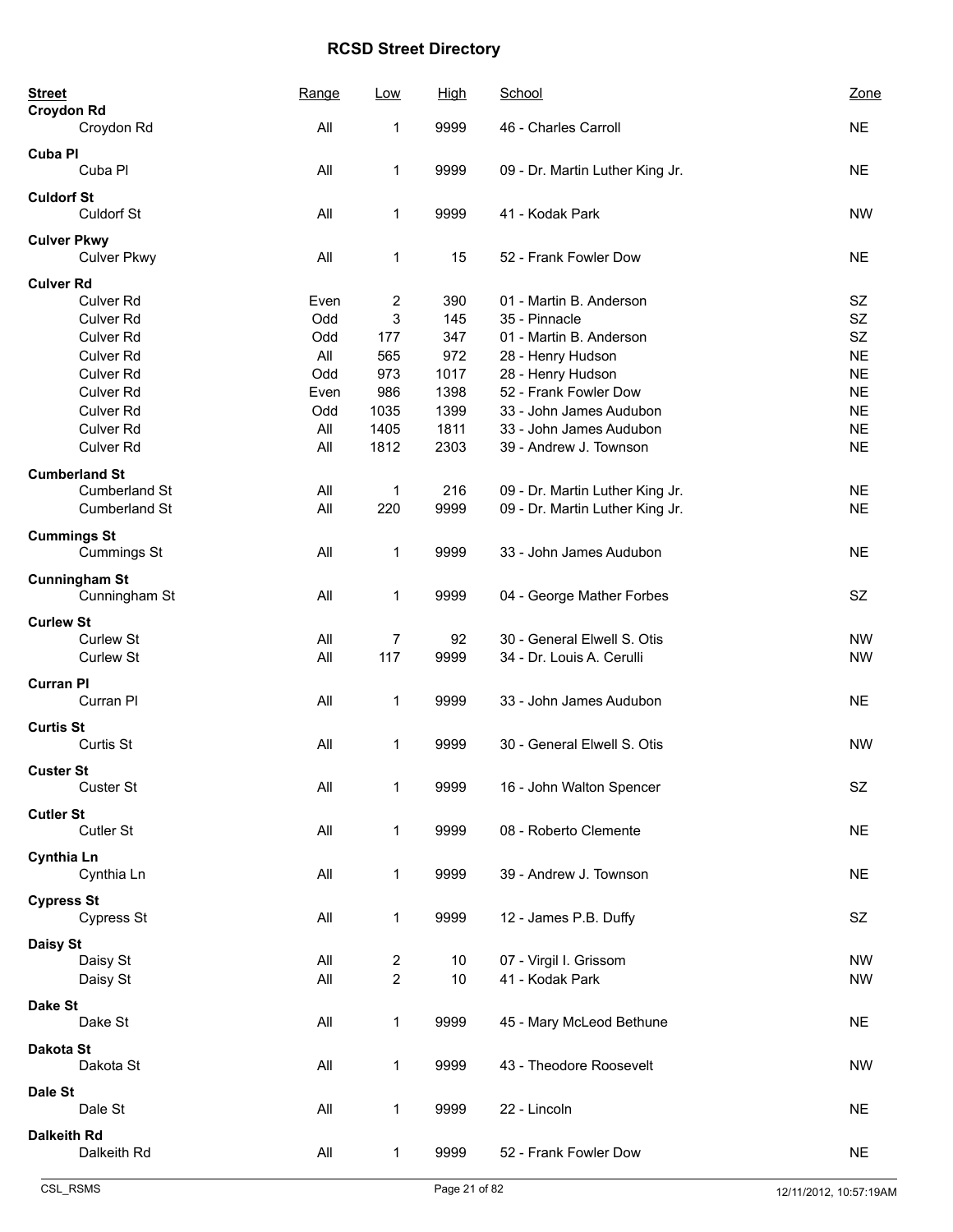| <b>Street</b><br><b>Dalton PI</b>   | Range      | Low          | <b>High</b> | School                                             | Zone                   |
|-------------------------------------|------------|--------------|-------------|----------------------------------------------------|------------------------|
| Dalton Pl                           | All        | 1            | 9999        | 09 - Dr. Martin Luther King Jr.                    | <b>NE</b>              |
| Dana St                             |            |              |             |                                                    |                        |
| Dana St                             | All        | 1            | 9999        | 30 - General Elwell S. Otis                        | <b>NW</b>              |
| Danforth St<br>Danforth St          | All        | $\mathbf{1}$ | 9999        | 29 - Adlai E. Stevenson                            | SZ                     |
| <b>Darien St</b><br>Darien St       | All        | 1            | 9999        | 29 - Adlai E. Stevenson                            | SZ                     |
| <b>Darrow St</b><br>Darrow St       | All        | 1            | 9999        | 50 - Helen Barrett Montgomery                      | <b>NE</b>              |
| <b>Dartmouth St</b><br>Dartmouth St | All        | 1            | 9999        | 23 - Francis Parker                                | SZ                     |
| <b>Darwin St</b><br>Darwin St       | All        | 1            | 9999        | 01 - Martin B. Anderson                            | SZ                     |
| Dash St<br>Dash St                  | All        | 1            | 9999        | 17 - Enrico Fermi                                  | <b>NW</b>              |
| <b>Davis St</b><br>Davis St         | All        | $\mathbf{1}$ | 9999        | 09 - Dr. Martin Luther King Jr.                    | <b>NE</b>              |
| Day PI<br>Day Pl                    | All        | 1            | 9999        | 02 - Clara Barton                                  | SZ                     |
| <b>Dayton St</b><br>Dayton St       | All        | 1            | 9999        | 22 - Lincoln                                       | <b>NE</b>              |
| De Mallie St<br>De Mallie St        | All        | $\mathbf{1}$ | 9999        | 28 - Henry Hudson                                  | <b>NE</b>              |
| Dejonge St<br>Dejonge St            | All        | 1            | 9999        | 09 - Dr. Martin Luther King Jr.                    | <b>NE</b>              |
| <b>Delamaine Dr</b>                 |            |              |             |                                                    |                        |
| Delamaine Dr<br>Delamaine Dr        | All<br>All | 1<br>197     | 194<br>9999 | 39 - Andrew J. Townson<br>36 - Henry W. Longfellow | <b>NE</b><br><b>NE</b> |
| <b>Delano St</b>                    |            |              |             |                                                    |                        |
| Delano St                           | All        | $\mathbf 1$  | 9999        | 29 - Adlai E. Stevenson                            | SZ                     |
| <b>Delaware St</b><br>Delaware St   | All        | $\mathbf{1}$ | 9999        | 23 - Francis Parker                                | SZ                     |
| <b>Delevan St</b><br>Delevan St     | All        | $\mathbf{1}$ | 9999        | 09 - Dr. Martin Luther King Jr.                    | <b>NE</b>              |
| <b>Delmar St</b><br>Delmar St       | All        | $\mathbf{1}$ | 9999        | 30 - General Elwell S. Otis                        | <b>NW</b>              |
| <b>Delmonte St</b><br>Delmonte St   | All        | 1            | 9999        | 36 - Henry W. Longfellow                           | <b>NE</b>              |
| <b>Delray Rd</b><br>Delray Rd       | All        | $\mathbf{1}$ | 9999        | 28 - Henry Hudson                                  | <b>NE</b>              |
| <b>Dempsey PI</b><br>Dempsey PI     | All        | $\mathbf{1}$ | 9999        | 05 - John H. Williams                              | <b>NW</b>              |
| <b>Deneve St</b><br>Deneve St       | All        | 1            | 9999        | 41 - Kodak Park                                    | <b>NW</b>              |
| <b>Dengler St</b><br>Dengler St     | All        | $\mathbf{1}$ | 9999        | 17 - Enrico Fermi                                  | <b>NW</b>              |
| <b>Denise Rd</b><br>Denise Rd       | All        | $\mathbf{1}$ | 410         | 42 - Abelard Reynolds                              | <b>NW</b>              |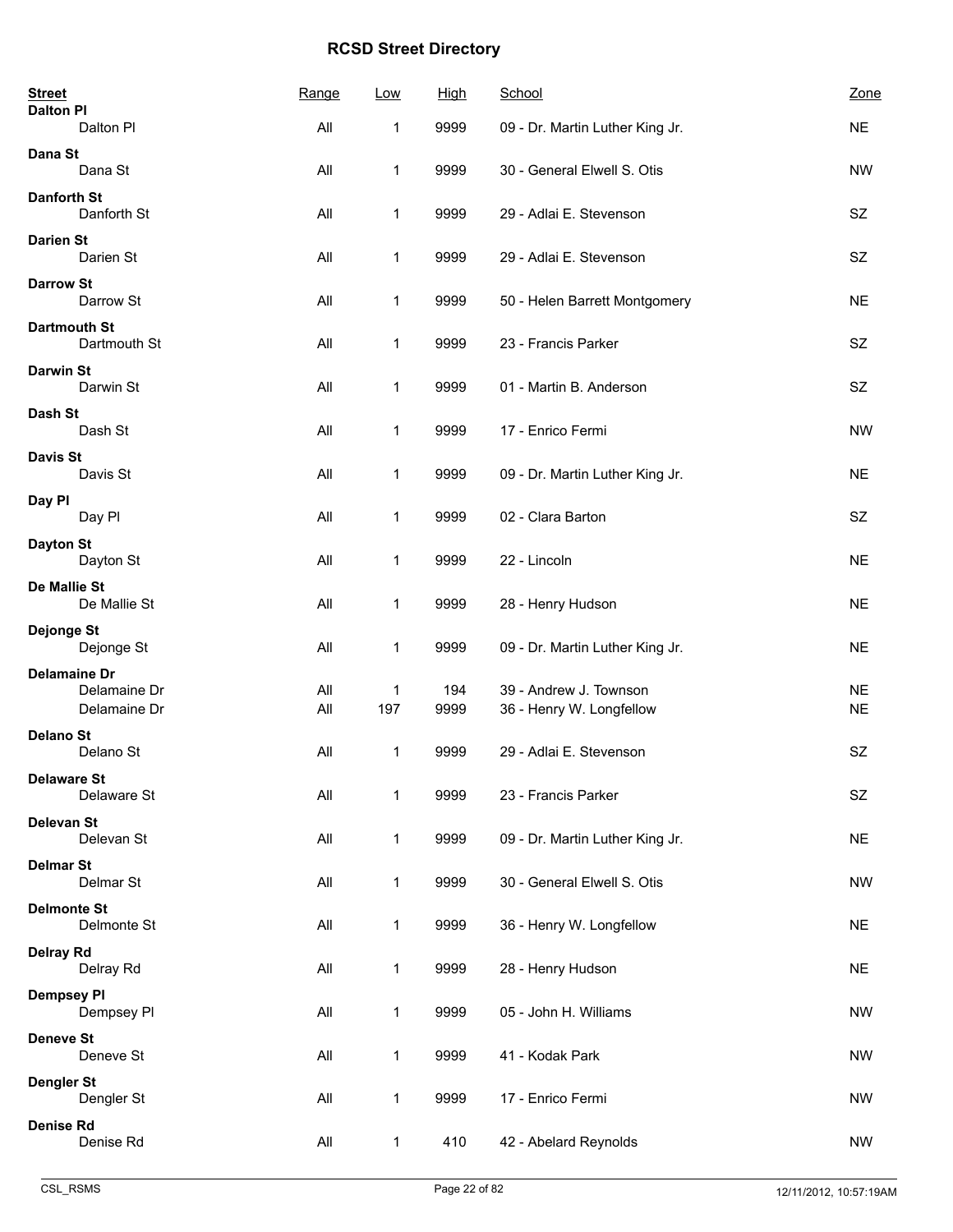| <b>Street</b><br><b>Denning St</b> |                        | Range          | Low         | <b>High</b> | School                                               | Zone                   |
|------------------------------------|------------------------|----------------|-------------|-------------|------------------------------------------------------|------------------------|
|                                    | Denning St             | All            | 1           | 9999        | 35 - Pinnacle                                        | SZ                     |
| <b>Densmore St</b>                 | Densmore St            | All            | 1           | 9999        | 39 - Andrew J. Townson                               | <b>NE</b>              |
| <b>Denver St</b>                   | Denver St              | All            | 1           | 9999        | 33 - John James Audubon                              | <b>NE</b>              |
| <b>Depew St</b>                    | Depew St               | All            | 1           | 9999        | 44 - Lincoln Park                                    | <b>SZ</b>              |
| <b>Derby St</b>                    | Derby St               | All            | 1           | 9999        | 52 - Frank Fowler Dow                                | <b>NE</b>              |
| <b>Desmond St</b>                  | Desmond St             | All            | 1           | 9999        | 41 - Kodak Park                                      | <b>NW</b>              |
| <b>Devitt Rd</b>                   | Devitt Rd              | All            | 1           | 9999        | 41 - Kodak Park                                      | <b>NW</b>              |
| <b>Devon Rd</b>                    | Devon Rd               | All            | 1           | 9999        | 16 - John Walton Spencer                             | <b>SZ</b>              |
| <b>Devonshire Ct</b>               |                        |                |             |             |                                                      |                        |
|                                    | Devonshire Ct          | All            | 1           | 18          | 16 - John Walton Spencer                             | SZ                     |
|                                    | Devonshire Ct          | All            | 19          | 9999        | 44 - Lincoln Park                                    | SZ                     |
| <b>Dewain St</b>                   | Dewain St              | All            | 1           | 9999        | 41 - Kodak Park                                      | <b>NW</b>              |
| <b>Dewey Ave</b>                   |                        |                |             |             |                                                      |                        |
|                                    | Dewey Ave<br>Dewey Ave | All<br>All     | 1<br>99     | 98<br>499   | 05 - John H. Williams<br>30 - General Elwell S. Otis | <b>NW</b><br><b>NW</b> |
|                                    | Dewey Ave              | All            | 501         | 844         | 34 - Dr. Louis A. Cerulli                            | <b>NW</b>              |
|                                    | Dewey Ave              | All            | 858         | 1370        | 07 - Virgil I. Grissom                               | <b>NW</b>              |
|                                    | Dewey Ave              | All            | 1378        | 2667        | 41 - Kodak Park                                      | <b>NW</b>              |
|                                    |                        |                |             |             |                                                      |                        |
| <b>Diamond PI</b>                  | Diamond Pl             | All            | 1           | 9999        | 33 - John James Audubon                              | <b>NE</b>              |
| <b>Dickinson St</b>                | Dickinson St           | All            | 1           | 9999        | 39 - Andrew J. Townson                               | <b>NE</b>              |
| <b>Diem St</b>                     |                        |                |             |             |                                                      |                        |
|                                    | Diem St                | $\mathsf{All}$ | $\mathbf 1$ | 9999        | 12 - James P.B. Duffy                                | SZ                     |
| <b>Diringer PI</b>                 | Diringer PI            | All            | 1           | 9999        | 33 - John James Audubon                              | <b>NE</b>              |
| <b>Division St</b>                 |                        |                |             |             |                                                      |                        |
|                                    | Division St            | All            | 1           | 9999        | 09 - Dr. Martin Luther King Jr.                      | <b>NE</b>              |
| Dix St                             | Dix St                 | All            | 1           | 9999        | 30 - General Elwell S. Otis                          | <b>NW</b>              |
|                                    | Doc Sam Mccree Way     |                |             |             |                                                      |                        |
|                                    | Doc Sam Mccree Way     | All            | 1           | 12          | 03 - Nathaniel Rochester Community School            | SZ                     |
|                                    | Doc Sam Mccree Way     | All            | 13          | 128         | 02 - Clara Barton                                    | SZ                     |
|                                    | Doc Sam Mccree Way     | All            | 129         | 229         | 04 - George Mather Forbes                            | SZ                     |
|                                    | Doc Sam Mccree Way     | All            | 230         | 9999        | 29 - Adlai E. Stevenson                              | SZ                     |
| Doderidge St                       | Doderidge St           | All            | 1           | 9999        | 42 - Abelard Reynolds                                | <b>NW</b>              |
| Dodge St                           |                        |                |             |             |                                                      |                        |
|                                    | Dodge St               | All            | 1           | 9999        | 43 - Theodore Roosevelt                              | <b>NW</b>              |
| <b>Donald St</b>                   | Donald St              | All            | 1           | 9999        | 42 - Abelard Reynolds                                | <b>NW</b>              |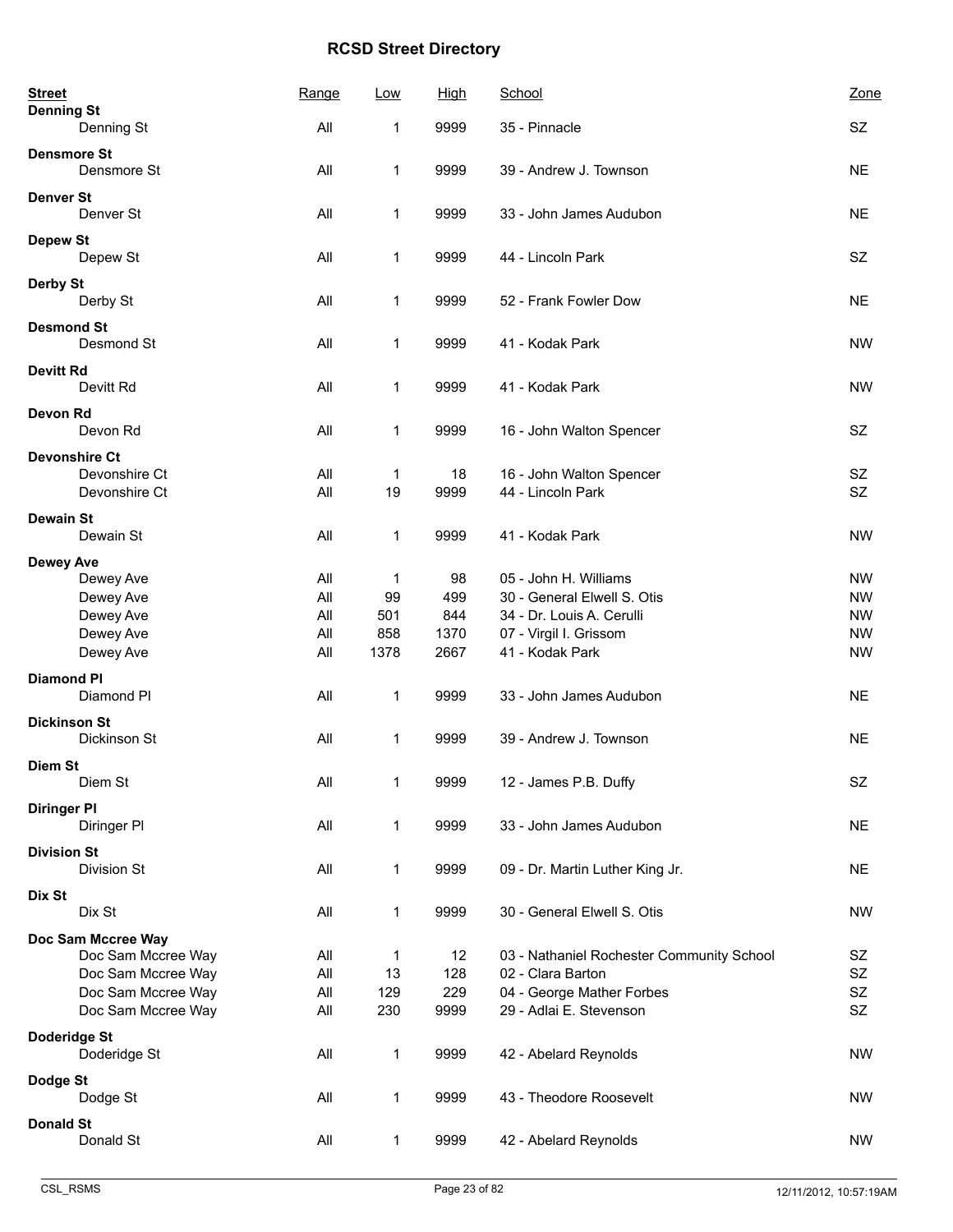| <b>Street</b>                               | Range      | Low               | <b>High</b> | School                                                    | Zone                   |
|---------------------------------------------|------------|-------------------|-------------|-----------------------------------------------------------|------------------------|
| <b>Donlon St</b><br>Donlon St               | All        | 1                 | 9999        | 23 - Francis Parker                                       | SZ                     |
| <b>Doran St</b><br>Doran St                 | All        | 1                 | 9999        | 02 - Clara Barton                                         | SZ                     |
| Dorbeth Rd                                  |            |                   |             |                                                           |                        |
| Dorbeth Rd                                  | All        | $\mathbf{1}$      | 9999        | 08 - Roberto Clemente                                     | <b>NE</b>              |
| <b>Dorchester Rd</b><br>Dorchester Rd       | All        | 1                 | 340         | 46 - Charles Carroll                                      | <b>NE</b>              |
| <b>Dorothy Ave</b><br>Dorothy Ave           | All        | 1                 | 9999        | 41 - Kodak Park                                           | <b>NW</b>              |
| <b>Dorset St</b><br>Dorset St               | All        | 1                 | 9999        | 33 - John James Audubon                                   | <b>NE</b>              |
| Douglas Rd<br>Douglas Rd                    | All        | 1                 | 9999        | 01 - Martin B. Anderson                                   | SZ                     |
| Dove St                                     |            |                   |             |                                                           |                        |
| Dove St<br>Dove St                          | All<br>All | 1<br>56           | 51<br>9999  | 34 - Dr. Louis A. Cerulli<br>07 - Virgil I. Grissom       | <b>NW</b><br><b>NW</b> |
| <b>Dowling PI</b><br>Dowling PI             | All        | 1                 | 9999        | 09 - Dr. Martin Luther King Jr.                           | <b>NE</b>              |
| <b>Draper St</b>                            |            |                   |             |                                                           |                        |
| Draper St                                   | All        | 1                 | 9999        | 45 - Mary McLeod Bethune                                  | <b>NE</b>              |
| <b>Drexmore Rd</b><br>Drexmore Rd           | All        | 1                 | 9999        | 28 - Henry Hudson                                         | <b>NE</b>              |
| <b>Driving Park Ave</b><br>Driving Park Ave | All        | 1                 | 337         | 07 - Virgil I. Grissom                                    | <b>NW</b>              |
| Driving Park Ave                            | All        | 340               | 1000        | 34 - Dr. Louis A. Cerulli                                 | <b>NW</b>              |
| <b>Dudley St</b><br>Dudley St               | All        | 1                 | 9999        | 36 - Henry W. Longfellow                                  | <b>NE</b>              |
| Dugan PI<br>Dugan Pl                        | All        | 1                 | 9999        | 42 - Abelard Reynolds                                     | <b>NW</b>              |
| <b>Duke St</b>                              |            |                   |             |                                                           |                        |
| Duke St                                     | All        | 1                 | 9999        | 52 - Frank Fowler Dow                                     | <b>NE</b>              |
| <b>Dunbar St</b><br>Dunbar St               | All        | $\mathbf{1}$      | 9999        | 16 - John Walton Spencer                                  | SZ                     |
| Dunn St                                     |            |                   |             |                                                           |                        |
| Dunn St<br>Dunn St                          | All<br>All | $\mathbf{1}$<br>1 | 409<br>409  | 36 - Henry W. Longfellow<br>50 - Helen Barrett Montgomery | <b>NE</b><br><b>NE</b> |
| <b>Dunsmere Dr</b>                          |            |                   |             |                                                           |                        |
| Dunsmere Dr                                 | All        | 1                 | 9999        | 41 - Kodak Park                                           | <b>NW</b>              |
| <b>Durgin St</b><br>Durgin St               | All        | 1                 | 20          | 09 - Dr. Martin Luther King Jr.                           | <b>NE</b>              |
| Durgin St                                   | All        | 25                | 42          | 08 - Roberto Clemente                                     | <b>NE</b>              |
| <b>Durham St</b><br>Durham St               | All        | $\mathbf{1}$      | 9999        | 28 - Henry Hudson                                         | <b>NE</b>              |
| <b>Durnan St</b><br>Durnan St               | All        | 1                 | 9999        | 36 - Henry W. Longfellow                                  | <b>NE</b>              |
| <b>Dyson St</b>                             |            |                   |             |                                                           |                        |
| Dyson St                                    | All        | 1                 | 9999        | 52 - Frank Fowler Dow                                     | <b>NE</b>              |
| <b>E Henrietta Rd</b><br>E Henrietta Rd     | All        | 1                 | 435         | 12 - James P.B. Duffy                                     | SZ                     |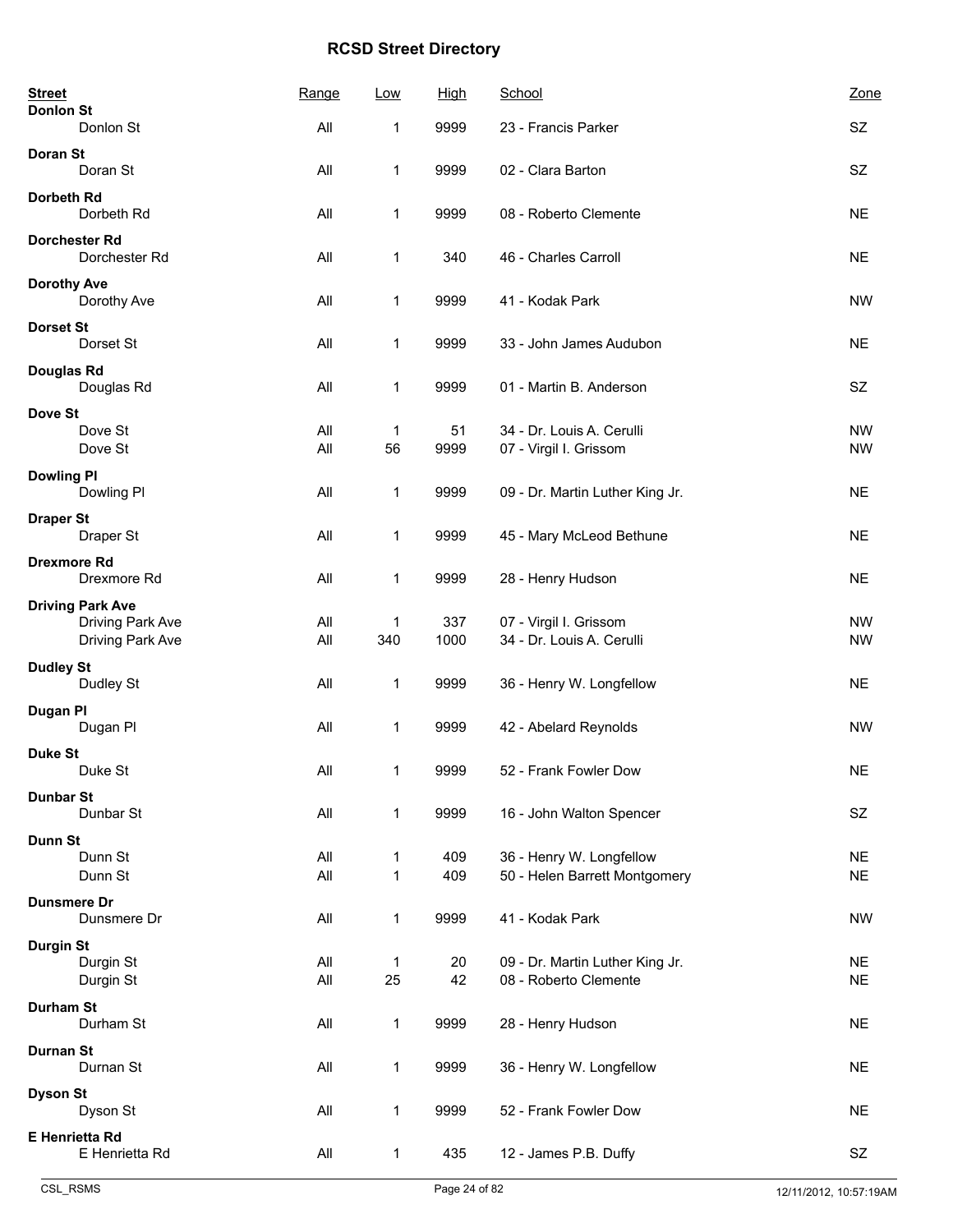| <b>Street</b><br>Eagle St                 | Range | Low          | <b>High</b> | School                                    | Zone      |
|-------------------------------------------|-------|--------------|-------------|-------------------------------------------|-----------|
| Eagle St                                  | All   | 1            | 9999        | 03 - Nathaniel Rochester Community School | SZ        |
| <b>Earl St</b><br>Earl St                 | All   | 1            | 9999        | 19 - Dr. Charles T. Lunsford              | SZ.       |
| <b>East Ave</b>                           |       |              |             |                                           |           |
| East Ave                                  | All   | 1            | 289         | 23 - Francis Parker                       | SZ        |
| East Ave                                  | All   | 298          | 1210        | 23 - Francis Parker                       | <b>SZ</b> |
| East Ave                                  | All   | 1100         | 1210        | 01 - Martin B. Anderson                   | SZ        |
| East Ave                                  | All   | 1211         | 2161        | 01 - Martin B. Anderson                   | SZ        |
| <b>East Blvd</b><br>East Blvd             | All   | 1            | 9999        | 01 - Martin B. Anderson                   | <b>SZ</b> |
| <b>Eastland Rd</b><br>Eastland Rd         | All   | 1            | 134         | 41 - Kodak Park                           | <b>NW</b> |
| <b>Eastman Ave</b>                        |       |              |             |                                           |           |
| Eastman Ave                               | All   | 1            | 9999        | 41 - Kodak Park                           | <b>NW</b> |
| <b>Eastmoreland Dr</b><br>Eastmoreland Dr | All   | 1            | 9999        | 12 - James P.B. Duffy                     | <b>SZ</b> |
| <b>Eddy St</b>                            |       |              |             |                                           |           |
| Eddy St                                   | All   | 1            | 9999        | 17 - Enrico Fermi                         | <b>NW</b> |
| <b>Edgeland St</b><br><b>Edgeland St</b>  | All   | 1            | 9999        | 33 - John James Audubon                   | <b>NE</b> |
| <b>Edgemont Rd</b><br>Edgemont Rd         | All   | 1            | 9999        | 12 - James P.B. Duffy                     | <b>SZ</b> |
| <b>Edgerton St</b><br><b>Edgerton St</b>  | All   | 1            | 9999        | 23 - Francis Parker                       | <b>SZ</b> |
| <b>Edgewood Pk</b><br>Edgewood Pk         | All   | 1            | 9999        | 29 - Adlai E. Stevenson                   | <b>SZ</b> |
| <b>Edinburgh St</b>                       |       |              |             |                                           |           |
| Edinburgh St                              | All   | 1            | 9999        | 03 - Nathaniel Rochester Community School | SZ.       |
| <b>Edith St</b><br>Edith St               | All   | 1            | 9999        | 02 - Clara Barton                         | SZ        |
|                                           |       |              |             |                                           |           |
| <b>Edmonds St</b><br>Edmonds St           | All   | 1            | 9999        | 35 - Pinnacle                             | SZ        |
| <b>Edmonton Rd</b>                        |       |              |             |                                           |           |
| <b>Edmonton Rd</b>                        | All   | 1            | 9999        | 46 - Charles Carroll                      | <b>NE</b> |
| <b>Edward St</b><br><b>Edward St</b>      | All   | 1            | 9999        | 36 - Henry W. Longfellow                  | <b>NE</b> |
| <b>Eiffel PI</b>                          |       |              |             |                                           |           |
| Eiffel PI                                 | All   | 1            | 9999        | 22 - Lincoln                              | <b>NE</b> |
| <b>Eighth St</b>                          |       |              |             |                                           |           |
| Eighth St                                 | All   | 1            | 9999        | 25 - Nathaniel Hawthorne                  | <b>NE</b> |
| Eighth St                                 | All   | $\mathbf{1}$ | 9999        | 45 - Mary McLeod Bethune                  | <b>NE</b> |
|                                           |       |              |             |                                           |           |
| <b>Eisenberg PI</b><br>Eisenberg Pl       | All   | $\mathbf{1}$ | 9999        | 35 - Pinnacle                             | SZ        |
| Elba St<br>Elba St                        | All   | 1            | 9999        | 19 - Dr. Charles T. Lunsford              | SZ        |
| <b>Elbert St</b>                          |       |              |             |                                           |           |
| Elbert St                                 | All   | 1            | 9999        | 39 - Andrew J. Townson                    | <b>NE</b> |
| <b>Eldorado PI</b>                        |       |              |             |                                           |           |
| Eldorado Pl                               | All   | $\mathbf{1}$ | 9999        | 07 - Virgil I. Grissom                    | <b>NW</b> |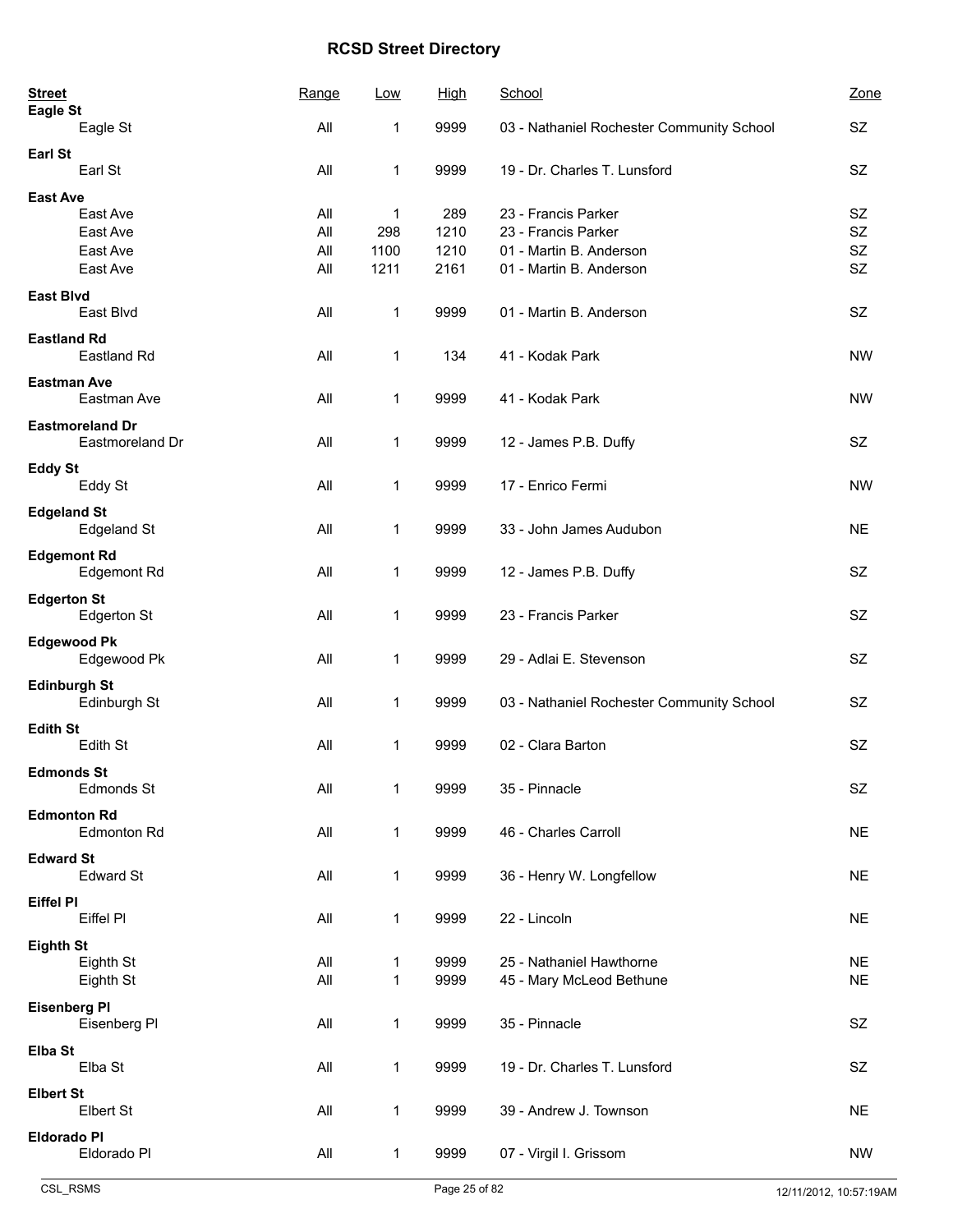| <b>Street</b><br><b>Electric Ave</b> |                     | Range | <u>Low</u>   | <b>High</b> | School                          | Zone      |
|--------------------------------------|---------------------|-------|--------------|-------------|---------------------------------|-----------|
|                                      | <b>Electric Ave</b> | All   | 1            | 288         | 07 - Virgil I. Grissom          | <b>NW</b> |
|                                      | Electric Ave        | All   | 300          | 516         | 07 - Virgil I. Grissom          | <b>NW</b> |
|                                      | Electric Ave        | All   | 300          | 516         | 41 - Kodak Park                 | <b>NW</b> |
|                                      | Electric Ave        | All   | 600          | 622         | 07 - Virgil I. Grissom          | <b>NW</b> |
|                                      |                     |       |              |             |                                 |           |
| <b>Elgin St</b>                      | Elgin St            | All   | 1            | 9999        | 19 - Dr. Charles T. Lunsford    | SZ        |
| <b>Elizabeth PI</b>                  |                     |       |              |             |                                 |           |
|                                      | Elizabeth PI        | All   | 1            | 9999        | 36 - Henry W. Longfellow        | <b>NE</b> |
| Elk St                               |                     |       |              |             |                                 |           |
|                                      | Elk St              | All   | 1            | 9999        | 41 - Kodak Park                 | <b>NW</b> |
|                                      |                     |       |              |             |                                 |           |
| <b>Ellicott St</b>                   |                     |       |              |             |                                 |           |
|                                      | <b>Ellicott St</b>  | All   | 1            | 9999        | 16 - John Walton Spencer        | SZ        |
| <b>Ellington Rd</b>                  |                     |       |              |             |                                 |           |
|                                      | Ellington Rd        | All   | 1            | 171         | 41 - Kodak Park                 | <b>NW</b> |
|                                      |                     |       |              |             |                                 |           |
| <b>Elliott PI</b>                    |                     |       |              |             |                                 |           |
|                                      | Elliott PI          | All   | 1            | 9999        | 09 - Dr. Martin Luther King Jr. | <b>NE</b> |
| <b>Ellis PI</b>                      |                     |       |              |             |                                 |           |
|                                      | Ellis Pl            | All   | 1            | 9999        | 42 - Abelard Reynolds           | <b>NW</b> |
|                                      |                     |       |              |             |                                 |           |
| <b>Ellison St</b>                    |                     |       |              |             |                                 |           |
|                                      | Ellison St          | All   | 1            | 9999        | 33 - John James Audubon         | <b>NE</b> |
| <b>Ellsinore St</b>                  |                     |       |              |             |                                 |           |
|                                      | <b>Ellsinore St</b> | All   | $\mathbf 1$  | 9999        | 43 - Theodore Roosevelt         | <b>NW</b> |
|                                      |                     |       |              |             |                                 |           |
| Elm Dr                               |                     |       |              |             |                                 |           |
|                                      | Elm Dr              | All   | 1            | 9999        | 46 - Charles Carroll            | <b>NE</b> |
| Elm PI                               |                     |       |              |             |                                 |           |
|                                      | Elm PI              | All   | 1            | 9999        | 39 - Andrew J. Townson          | <b>NE</b> |
|                                      |                     |       |              |             |                                 |           |
| Elm St                               |                     |       |              |             |                                 |           |
|                                      | Elm St              | Even  | 32           | 104         | 12 - James P.B. Duffy           | SZ        |
| <b>Elmcroft Rd</b>                   |                     |       |              |             |                                 |           |
|                                      | Elmcroft Rd         | All   | 1            | 9999        | 46 - Charles Carroll            | <b>NE</b> |
|                                      |                     |       |              |             |                                 |           |
| <b>Elmdorf Ave</b>                   |                     |       |              |             |                                 |           |
|                                      | Elmdorf Ave         | All   | 1            | 9999        | 16 - John Walton Spencer        | SZ        |
| <b>Elmerston Rd</b>                  |                     |       |              |             |                                 |           |
|                                      | Elmerston Rd        | All   | 1            | 9999        | 12 - James P.B. Duffy           | SZ        |
|                                      |                     |       |              |             |                                 |           |
| <b>Elmhurst St</b>                   |                     |       |              |             |                                 |           |
|                                      | <b>Elmhurst St</b>  | All   | 1            | 9999        | 35 - Pinnacle                   | SZ        |
| <b>Elmtree Rd</b>                    |                     |       |              |             |                                 |           |
|                                      | Elmtree Rd          | All   | 1            | 9999        | 42 - Abelard Reynolds           | <b>NW</b> |
|                                      |                     |       |              |             |                                 |           |
| <b>Elmwood Ave</b>                   |                     |       |              |             |                                 |           |
|                                      | Elmwood Ave         | All   | 1            | 275         | 16 - John Walton Spencer        | SZ        |
|                                      | Elmwood Ave         | All   | 400          | 1230        | 12 - James P.B. Duffy           | SZ        |
| <b>Elsdon St</b>                     |                     |       |              |             |                                 |           |
|                                      | Elsdon St           | All   | $\mathbf{1}$ | 9999        | 30 - General Elwell S. Otis     | <b>NW</b> |
|                                      |                     |       |              |             |                                 |           |
| <b>Elser Terr</b>                    |                     |       |              |             |                                 |           |
|                                      | Elser Terr          | All   | $\mathbf 1$  | 9999        | 17 - Enrico Fermi               | <b>NW</b> |
| <b>Elton St</b>                      |                     |       |              |             |                                 |           |
|                                      | Elton St            | All   | 1            | 9999        | 23 - Francis Parker             | SZ        |
|                                      |                     |       |              |             |                                 |           |
| <b>Elwood Dr</b>                     |                     |       |              |             |                                 |           |
|                                      | Elwood Dr           | All   | 14           | 84          | 41 - Kodak Park                 | <b>NW</b> |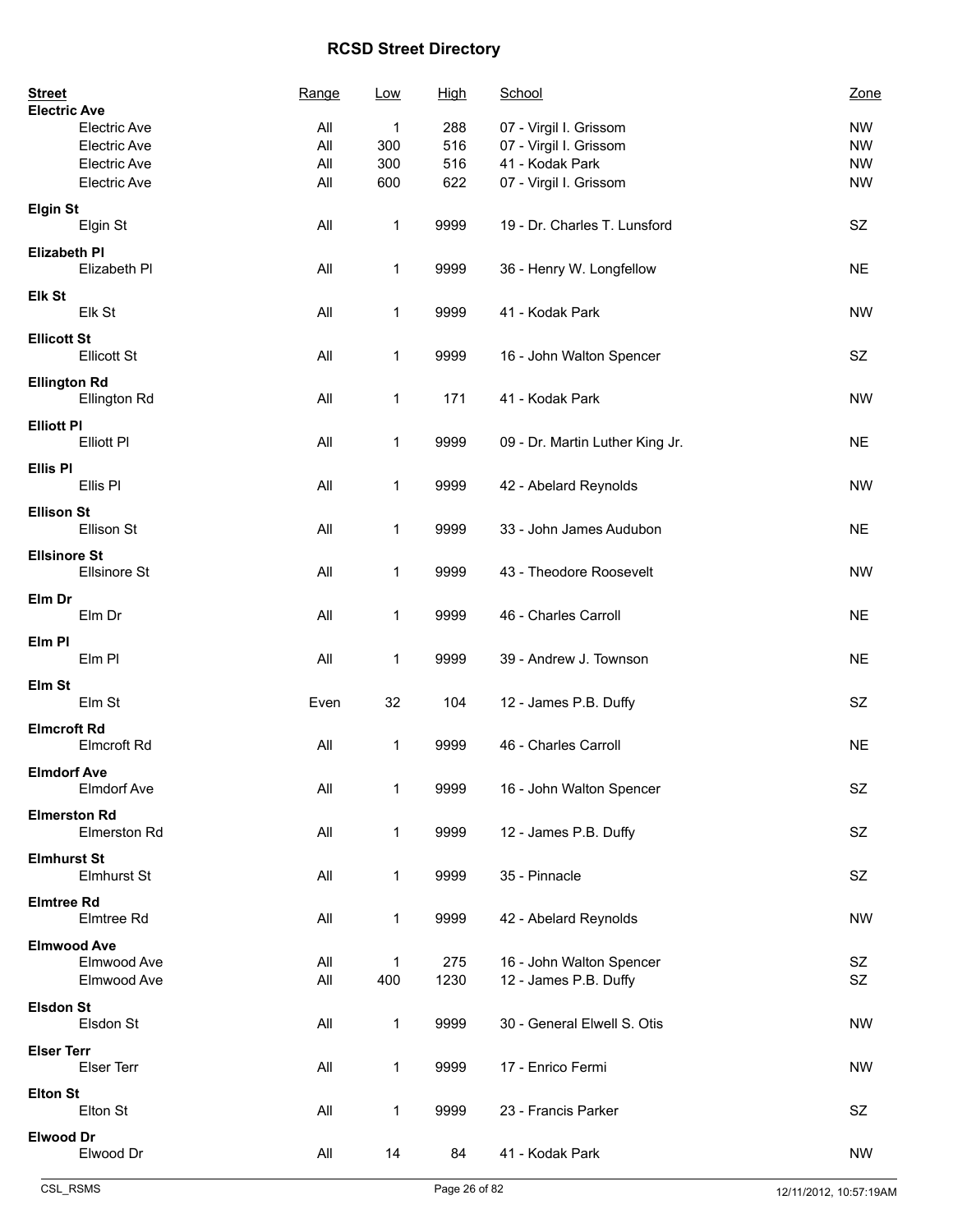| <b>Street</b><br><b>Emanon St</b> |                      | Range | <b>Low</b>                | <u>High</u> | School                          | Zone      |
|-----------------------------------|----------------------|-------|---------------------------|-------------|---------------------------------|-----------|
|                                   | Emanon St            | All   | 1                         | 9999        | 50 - Helen Barrett Montgomery   | <b>NE</b> |
| <b>Emerson Pk</b>                 | Emerson Pk           | All   | 1                         | 9999        | 30 - General Elwell S. Otis     | <b>NW</b> |
| <b>Emerson St</b>                 |                      |       |                           |             |                                 |           |
|                                   | Emerson St           | All   | 15                        | 348         | 34 - Dr. Louis A. Cerulli       | <b>NW</b> |
|                                   | Emerson St           | Odd   | 395                       | 691         | 30 - General Elwell S. Otis     | <b>NW</b> |
|                                   | Emerson St           | Even  | 398                       | 696         | 34 - Dr. Louis A. Cerulli       | <b>NW</b> |
|                                   | Emerson St           | Odd   | 753                       | 785         | 43 - Theodore Roosevelt         | <b>NW</b> |
|                                   | Emerson St           | All   | 807                       | 9999        | 43 - Theodore Roosevelt         | <b>NW</b> |
| <b>Emmett St</b>                  | <b>Emmett St</b>     | All   | 1                         | 9999        | 09 - Dr. Martin Luther King Jr. | <b>NE</b> |
| <b>Empire Blvd</b>                |                      |       |                           |             |                                 |           |
|                                   | Empire Blvd          | All   | 1                         | 6           | 33 - John James Audubon         | <b>NE</b> |
|                                   |                      |       |                           |             |                                 |           |
| <b>Engel PI</b>                   | Engel PI             | All   | 1                         | 9999        | 35 - Pinnacle                   | SZ        |
|                                   |                      |       |                           |             |                                 |           |
| <b>Englert St</b>                 |                      |       |                           |             |                                 |           |
|                                   | Englert St           | All   | 1                         | 9999        | 45 - Mary McLeod Bethune        | <b>NE</b> |
| <b>Enterprise St</b>              |                      |       |                           |             |                                 |           |
|                                   | Enterprise St        | All   | 1                         | 9999        | 16 - John Walton Spencer        | SZ        |
|                                   |                      |       |                           |             |                                 |           |
| <b>Epworth St</b>                 |                      |       |                           |             |                                 |           |
|                                   | Epworth St           | All   | 1                         | 240         | 29 - Adlai E. Stevenson         | SZ        |
|                                   | Epworth St           | All   | 263                       | 9999        | 02 - Clara Barton               | <b>SZ</b> |
| <b>Ericsson St</b>                |                      |       |                           |             |                                 |           |
|                                   | Ericsson St          | All   | 1                         | 9999        | 01 - Martin B. Anderson         | SZ        |
| Erie St                           |                      |       |                           |             |                                 |           |
|                                   | Erie St              | All   | 1                         | 9999        | 05 - John H. Williams           | <b>NW</b> |
|                                   |                      |       |                           |             |                                 |           |
| <b>Erion Cres</b>                 |                      |       |                           |             |                                 |           |
|                                   | Erion Cres           | All   | 1                         | 9999        | 23 - Francis Parker             | SZ        |
| <b>Ernestine St</b>               |                      |       |                           |             |                                 |           |
|                                   | Ernestine St         | All   | $\mathbf 1$               | 9999        | 16 - John Walton Spencer        | <b>SZ</b> |
|                                   |                      |       |                           |             |                                 |           |
| <b>Ernst St</b>                   |                      |       |                           |             |                                 |           |
|                                   | Ernst St             | All   | 1                         | 9999        | 36 - Henry W. Longfellow        | <b>NE</b> |
| <b>Essex St</b>                   |                      |       |                           |             |                                 |           |
|                                   | Essex St             | All   | 1                         | 9999        | 17 - Enrico Fermi               | <b>NW</b> |
| <b>Estes St</b>                   |                      |       |                           |             |                                 |           |
|                                   | Estes St             | All   | 1                         | 9999        | 42 - Abelard Reynolds           | <b>NW</b> |
|                                   |                      |       |                           |             |                                 |           |
| <b>Ethel St</b>                   |                      |       |                           |             |                                 |           |
|                                   | Ethel St             | All   | 1                         | 9999        | 02 - Clara Barton               | SZ        |
| <b>Euclid St</b>                  |                      |       |                           |             |                                 |           |
|                                   | Euclid St            | All   | $\mathbf 1$               | 9999        | 12 - James P.B. Duffy           | SZ        |
|                                   |                      |       |                           |             |                                 |           |
| Eva Pl                            | Eva Pl               | All   | 1                         | 9999        | 17 - Enrico Fermi               | <b>NW</b> |
|                                   |                      |       |                           |             |                                 |           |
|                                   | <b>Evangeline St</b> |       |                           |             |                                 |           |
|                                   | Evangeline St        | All   | 1                         | 9999        | 16 - John Walton Spencer        | SZ        |
| <b>Evans St</b>                   |                      |       |                           |             |                                 |           |
|                                   | Evans St             | All   | 1                         | 9999        | 09 - Dr. Martin Luther King Jr. | <b>NE</b> |
|                                   |                      |       |                           |             |                                 |           |
| <b>Evergreen St</b>               |                      |       |                           |             |                                 |           |
|                                   | Evergreen St         | Even  | $\overline{2}$            | 42          | 08 - Roberto Clemente           | <b>NE</b> |
|                                   | Evergreen St         | Odd   | $\ensuremath{\mathsf{3}}$ | 41          | 09 - Dr. Martin Luther King Jr. | <b>NE</b> |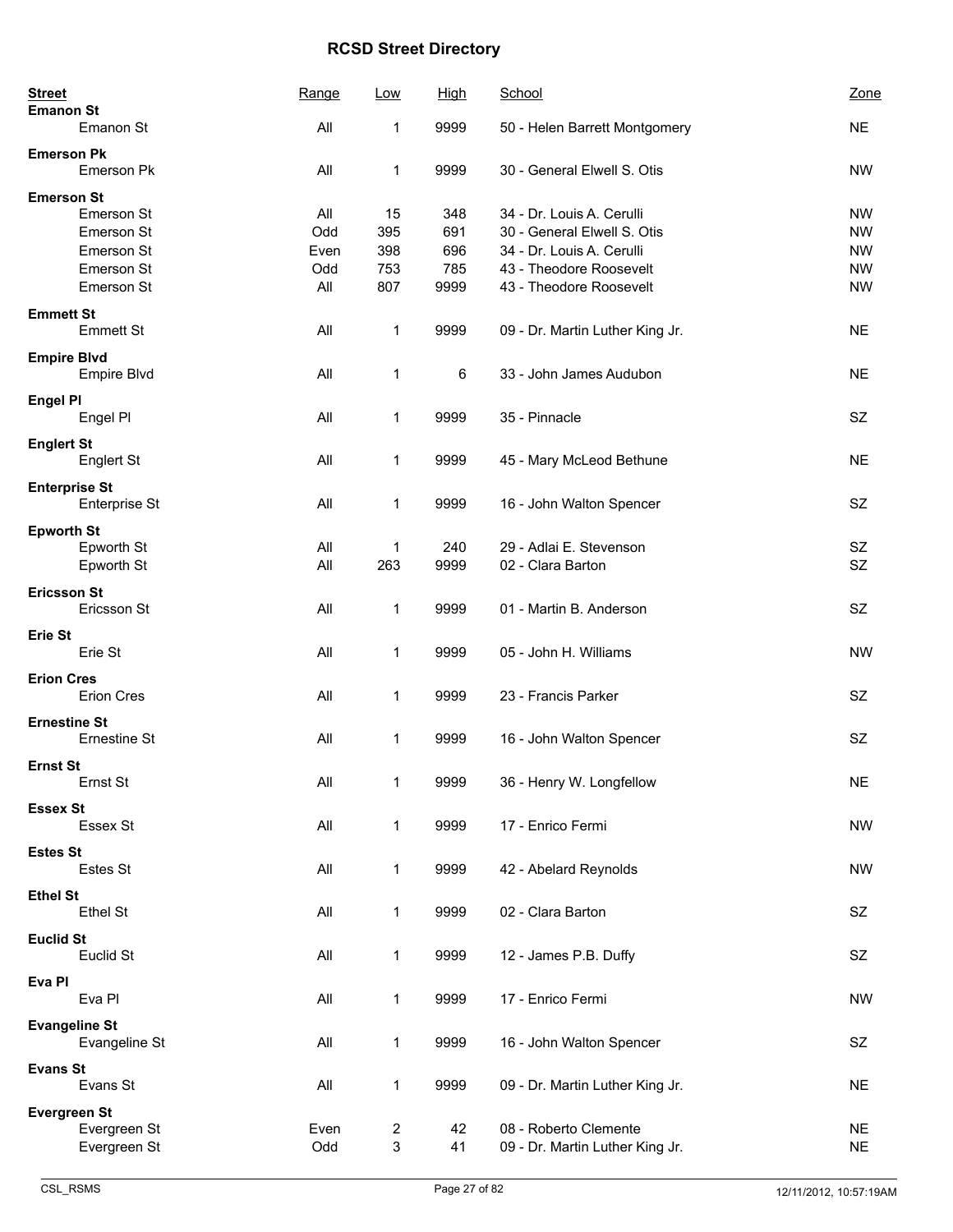| <b>Street</b>        | Evergreen St                              | Range<br>All      | Low<br>56        | <b>High</b><br>9999 | School<br>09 - Dr. Martin Luther King Jr.                                                      | Zone<br><b>NE</b>     |
|----------------------|-------------------------------------------|-------------------|------------------|---------------------|------------------------------------------------------------------------------------------------|-----------------------|
| <b>Exchange Blvd</b> | Exchange Blvd                             | All               | 42               | 770                 | 03 - Nathaniel Rochester Community School                                                      | SZ                    |
| <b>Exchange Ct</b>   | Exchange Ct                               | All               | 1                | 9999                | 19 - Dr. Charles T. Lunsford                                                                   | SZ                    |
| <b>Exchange St</b>   | Exchange St<br>Exchange St<br>Exchange St | All<br>All<br>All | 42<br>786<br>846 | 770<br>840<br>9999  | 03 - Nathaniel Rochester Community School<br>02 - Clara Barton<br>19 - Dr. Charles T. Lunsford | SZ<br><b>SZ</b><br>SZ |
| <b>Factory St</b>    | Factory St                                | All               | 1                | 9999                | 05 - John H. Williams                                                                          | <b>NW</b>             |
| <b>Fair PI</b>       | Fair PI                                   | All               | 1                | 9999                | 33 - John James Audubon                                                                        | <b>NE</b>             |
| <b>Fairbanks St</b>  | Fairbanks St                              | All               | 1                | 9999                | 22 - Lincoln                                                                                   | <b>NE</b>             |
| <b>Fairfax Rd</b>    | Fairfax Rd                                | All               | 1                | 239                 | 52 - Frank Fowler Dow                                                                          | <b>NE</b>             |
| <b>Fairgate St</b>   | Fairgate St                               | All               | 1                | 9999                | 43 - Theodore Roosevelt                                                                        | <b>NW</b>             |
| <b>Fairmount St</b>  | Fairmount St                              | All               | 1                | 9999                | 23 - Francis Parker                                                                            | <b>SZ</b>             |
| <b>Fairview Ave</b>  | <b>Fairview Ave</b>                       | All               | 1                | 9999                | 16 - John Walton Spencer                                                                       | SZ                    |
| <b>Fairview Hts</b>  | <b>Fairview Hts</b>                       | All               | 1                | 9999                | 07 - Virgil I. Grissom                                                                         | <b>NW</b>             |
| <b>Falcon St</b>     | Falcon St                                 | All               | 1                | 9999                | 34 - Dr. Louis A. Cerulli                                                                      | <b>NW</b>             |
| <b>Falleson Rd</b>   | Falleson Rd                               | All               | 1                | 9999                | 42 - Abelard Reynolds                                                                          | <b>NW</b>             |
| <b>Falls St</b>      | Falls St                                  | All               | 1                | 9999                | 05 - John H. Williams                                                                          | <b>NW</b>             |
| Falmouth             | Falmouth                                  | All               | 1                | 9999                | 43 - Theodore Roosevelt                                                                        | <b>NW</b>             |
| <b>Falstaff Rd</b>   | Falstaff Rd                               | All               | 1                | 20                  | 52 - Frank Fowler Dow                                                                          | <b>NE</b>             |
| <b>Faraday St</b>    | Faraday St                                | All               | 1                | 9999                | 01 - Martin B. Anderson                                                                        | SZ                    |
| <b>Farbridge St</b>  | Farbridge St                              | All               | 1                | 9999                | 22 - Lincoln                                                                                   | <b>NE</b>             |
| <b>Farleigh Ave</b>  | Farleigh Ave                              | All               | 1                | 9999                | 43 - Theodore Roosevelt                                                                        | <b>NW</b>             |
| <b>Farmington Rd</b> | Farmington Rd                             | All               | $\mathbf 1$      | 9999                | 52 - Frank Fowler Dow                                                                          | <b>NE</b>             |
| <b>Farragut St</b>   | Farragut St                               | All               | 1                | 9999                | 44 - Lincoln Park                                                                              | SZ                    |
| <b>Farrington PI</b> | Farrington PI                             | All               | 1                | 9999                | 01 - Martin B. Anderson                                                                        | SZ                    |
| <b>Fassetts Lane</b> | Fassetts Lane                             | All               | $\mathbf 1$      | 9999                | 46 - Charles Carroll                                                                           | <b>NE</b>             |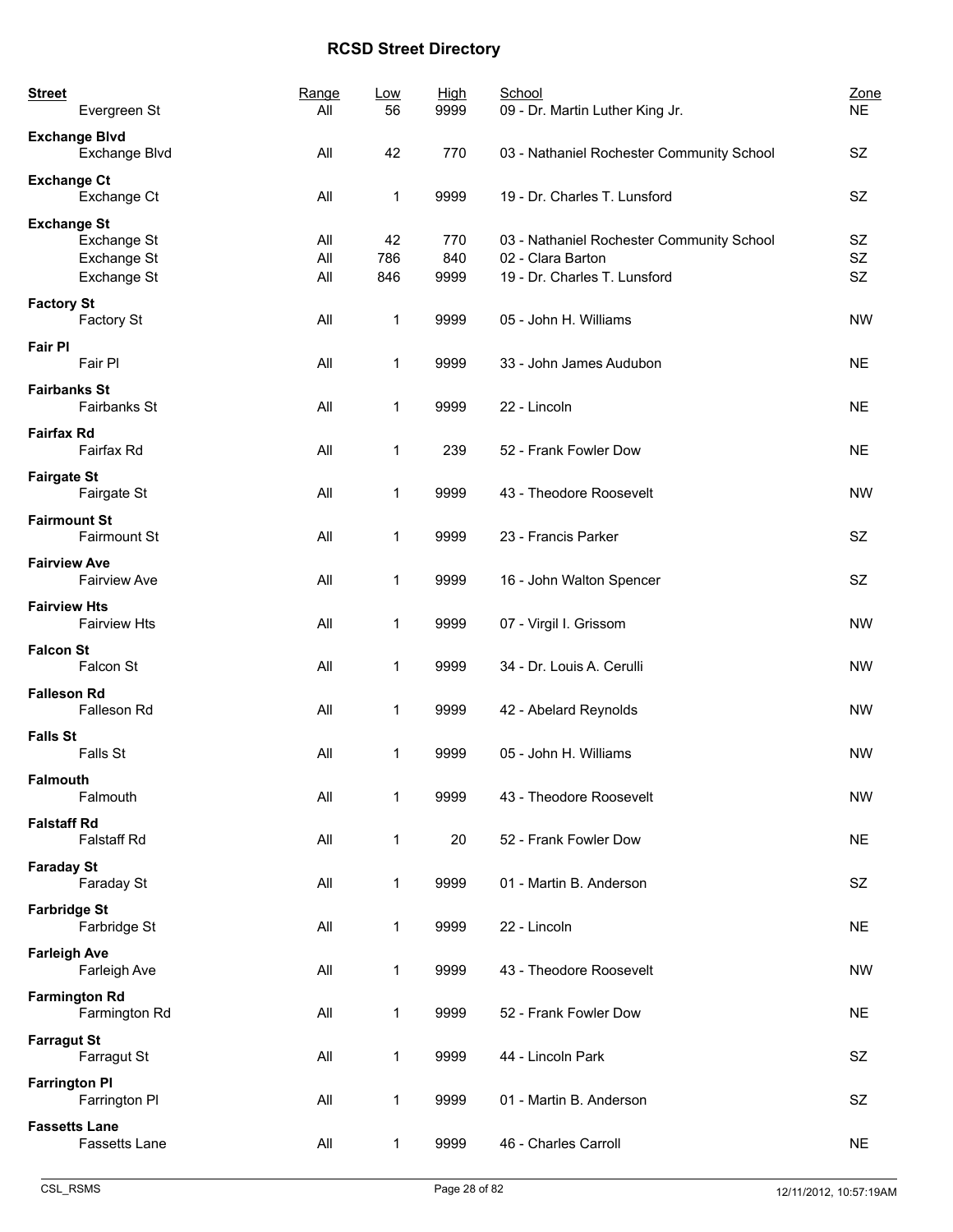| <b>Street</b>                                                       | Range               | Low                   | <b>High</b>       | School                                                                           | Zone                                |
|---------------------------------------------------------------------|---------------------|-----------------------|-------------------|----------------------------------------------------------------------------------|-------------------------------------|
| <b>Favor St</b><br>Favor St                                         | All                 | 1                     | 9999              | 03 - Nathaniel Rochester Community School                                        | <b>SZ</b>                           |
| <b>Federal St</b><br><b>Federal St</b>                              | All                 | 1                     | 9999              | 28 - Henry Hudson                                                                | <b>NE</b>                           |
| <b>Felix St</b><br>Felix St                                         | All                 | 1                     | 9999              | 30 - General Elwell S. Otis                                                      | <b>NW</b>                           |
| <b>Fence St</b><br>Fence St                                         | All                 | 1                     | 9999              | 43 - Theodore Roosevelt                                                          | <b>NW</b>                           |
| <b>Fenwick St</b><br>Fenwick St                                     | All                 | 1                     | 9999              | 19 - Dr. Charles T. Lunsford                                                     | SZ                                  |
| <b>Ferguson Ct</b><br>Ferguson Ct                                   | All                 | $\mathbf 1$           | 9999              | 42 - Abelard Reynolds                                                            | <b>NW</b>                           |
| Fern St<br>Fern St                                                  | All                 | 1                     | 9999              | 30 - General Elwell S. Otis                                                      | <b>NW</b>                           |
| <b>Ferncliffe Dr</b><br>Ferncliffe Dr<br>Ferncliffe Dr              | All<br>All          | 1<br>261              | 260<br>9999       | 45 - Mary McLeod Bethune<br>39 - Andrew J. Townson                               | <b>NE</b><br><b>NE</b>              |
| <b>Ferndale Cres</b><br>Ferndale Cres                               | All                 | $\mathbf 1$           | 9999              | 33 - John James Audubon                                                          | <b>NE</b>                           |
| <b>Fernwood Ave</b><br>Fernwood Ave<br>Fernwood Ave<br>Fernwood Ave | All<br>All<br>All   | 5<br>399<br>399       | 386<br>500<br>500 | 45 - Mary McLeod Bethune<br>25 - Nathaniel Hawthorne<br>45 - Mary McLeod Bethune | <b>NE</b><br><b>NE</b><br><b>NE</b> |
| <b>Fernwood Pk</b><br>Fernwood Pk<br>Fernwood Pk                    | Odd<br>Even         | 805<br>818            | 9999<br>9998      | 33 - John James Audubon<br>39 - Andrew J. Townson                                | <b>NE</b><br><b>NE</b>              |
| <b>Ferrano St</b><br>Ferrano St                                     | All                 | 1                     | 9999              | 43 - Theodore Roosevelt                                                          | <b>NW</b>                           |
| <b>Ferris St</b><br>Ferris St                                       | All                 | 1                     | 9999              | 33 - John James Audubon                                                          | <b>NE</b>                           |
| <b>Fessenden St</b><br>Fessenden St                                 | All                 | 1                     | 9999              | 44 - Lincoln Park                                                                | <b>SZ</b>                           |
| <b>Field St</b><br>Field St                                         | All                 | 1                     | 9999              | 35 - Pinnacle                                                                    | SZ                                  |
| <b>Fieldwood Dr</b><br>Fieldwood Dr                                 | All                 | 1                     | 9999              | 39 - Andrew J. Townson                                                           | <b>NE</b>                           |
| <b>Fien St</b><br>Fien St                                           | All                 | $\mathbf{1}$          | 9999              | 09 - Dr. Martin Luther King Jr.                                                  | <b>NE</b>                           |
| <b>Fifth St</b><br>Fifth St<br>Fifth St<br>Fifth St                 | Odd<br>Even<br>Even | $\mathbf 1$<br>2<br>2 | 197<br>196<br>196 | 45 - Mary McLeod Bethune<br>25 - Nathaniel Hawthorne<br>45 - Mary McLeod Bethune | <b>NE</b><br><b>NE</b><br>$NE$      |
| <b>Fillingham Dr</b><br>Fillingham Dr                               | All                 | $\mathbf{1}$          | 9999              | 41 - Kodak Park                                                                  | <b>NW</b>                           |
| <b>Fillmore St</b><br>Fillmore St                                   | All                 | 1                     | 9999              | 44 - Lincoln Park                                                                | SZ                                  |
| <b>Finch St</b><br>Finch St                                         | All                 | 1                     | 9999              | 34 - Dr. Louis A. Cerulli                                                        | <b>NW</b>                           |
| <b>Finney St</b><br>Finney St                                       | All                 | $\mathbf{1}$          | 9999              | 09 - Dr. Martin Luther King Jr.                                                  | <b>NE</b>                           |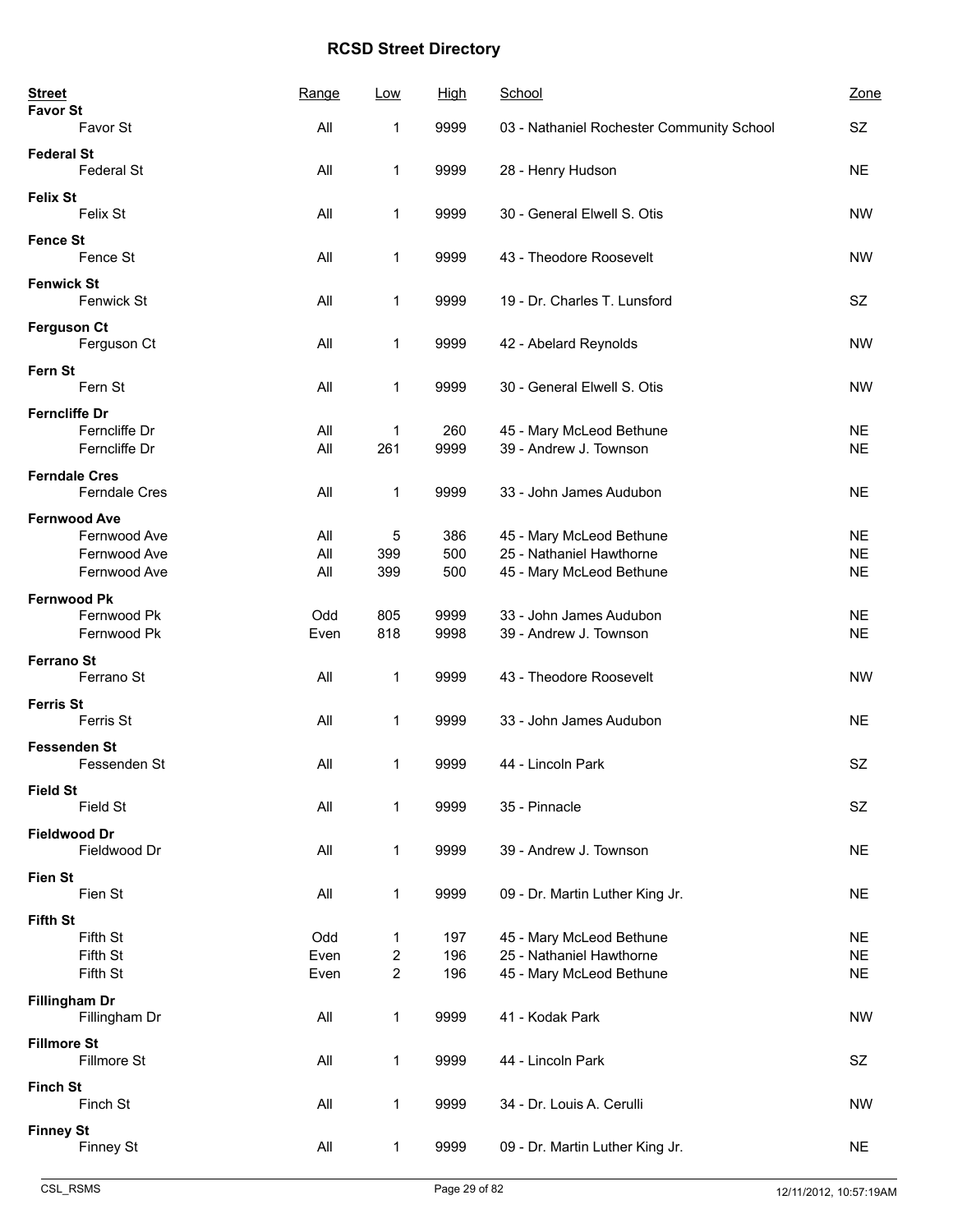| <b>Street</b><br><b>Fintray PI</b>         | Range       | Low       | <u>High</u>  | School                                                                                 | Zone                   |
|--------------------------------------------|-------------|-----------|--------------|----------------------------------------------------------------------------------------|------------------------|
| Fintray Pl                                 | All         | 1         | 9999         | 23 - Francis Parker                                                                    | SZ                     |
| <b>First St</b><br>First St                | All         | 1         | 9999         | 45 - Mary McLeod Bethune                                                               | <b>NE</b>              |
| <b>Fitzhugh PI</b><br>Fitzhugh Pl          | All         | 1         | 9999         | 05 - John H. Williams                                                                  | <b>NW</b>              |
| <b>Fitzhugh St N</b><br>Fitzhugh St N      | All         | 1         | 9999         | 05 - John H. Williams                                                                  | <b>NW</b>              |
| <b>Fitzhugh St S</b><br>Fitzhugh St S      | All         | 1         | 9999         | 03 - Nathaniel Rochester Community School                                              | SZ                     |
| <b>Flanders PI</b><br><b>Flanders PI</b>   | All         | 1         | 9999         | 16 - John Walton Spencer                                                               | SZ                     |
| <b>Flanders St</b><br><b>Flanders St</b>   | All         | 1         | 9999         | 16 - John Walton Spencer                                                               | SZ                     |
| <b>Fleming St</b><br>Fleming St            | All         | 1         | 9999         | 42 - Abelard Reynolds                                                                  | <b>NW</b>              |
| <b>Flint St</b><br>Flint St                | All         | 1         | 9999         | 19 - Dr. Charles T. Lunsford                                                           | SZ                     |
| <b>Flora St</b><br>Flora St                | All         | 1         | 9999         | 02 - Clara Barton                                                                      | SZ                     |
| <b>Florack St</b>                          |             |           |              |                                                                                        |                        |
| Florack St<br>Florack St                   | All<br>All  | 1<br>1    | 9999<br>9999 | 36 - Henry W. Longfellow<br>50 - Helen Barrett Montgomery                              | <b>NE</b><br><b>NE</b> |
|                                            |             |           |              |                                                                                        |                        |
| <b>Florence St</b><br>Florence St          | All         | 1         | 9999         | 02 - Clara Barton                                                                      | <b>SZ</b>              |
| <b>Floverton St</b><br><b>Floverton St</b> | All         | 1         | 9999         | 28 - Henry Hudson                                                                      | <b>NE</b>              |
| <b>Flower City Pk</b>                      |             |           |              |                                                                                        | <b>NW</b>              |
| Flower City Pk<br>Flower City Pk           | All<br>All  | 7<br>591  | 9999<br>9999 | 41 - Kodak Park<br>07 - Virgil I. Grissom                                              | <b>NW</b>              |
| <b>Flower St</b><br><b>Flower St</b>       | All         | 1         | 9999         | 09 - Dr. Martin Luther King Jr.                                                        | <b>NE</b>              |
| <b>Forbes St</b>                           |             |           |              |                                                                                        |                        |
| Forbes St                                  | All         | 1         | 9999         | 44 - Lincoln Park                                                                      | SZ                     |
| <b>Ford St</b>                             |             |           |              |                                                                                        |                        |
| Ford St<br>Ford St                         | All<br>Even | 15<br>114 | 113<br>9998  | 03 - Nathaniel Rochester Community School<br>03 - Nathaniel Rochester Community School | SZ<br>SZ               |
| Ford St                                    | Odd         | 115       | 9999         | 02 - Clara Barton                                                                      | <b>SZ</b>              |
| <b>Forester St</b>                         |             |           |              |                                                                                        |                        |
| Forester St                                | All         | 1         | 9999         | 25 - Nathaniel Hawthorne                                                               | <b>NE</b>              |
| Forester St                                | All         | 1         | 9999         | 45 - Mary McLeod Bethune                                                               | <b>NE</b>              |
| <b>Fort Hill Terr</b><br>Fort Hill Terr    | All         | 1         | 9999         | 12 - James P.B. Duffy                                                                  | SZ                     |
| <b>Fountain St</b><br>Fountain St          | All         | 1         | 9999         | 35 - Pinnacle                                                                          | SZ                     |
| <b>Fourth St</b><br>Fourth St              | All         | 1         | 9999         | 45 - Mary McLeod Bethune                                                               | <b>NE</b>              |
| Fox St<br>Fox St                           | All         | 1         | 9999         | 41 - Kodak Park                                                                        | <b>NW</b>              |
| <b>Frances St</b>                          |             |           |              |                                                                                        |                        |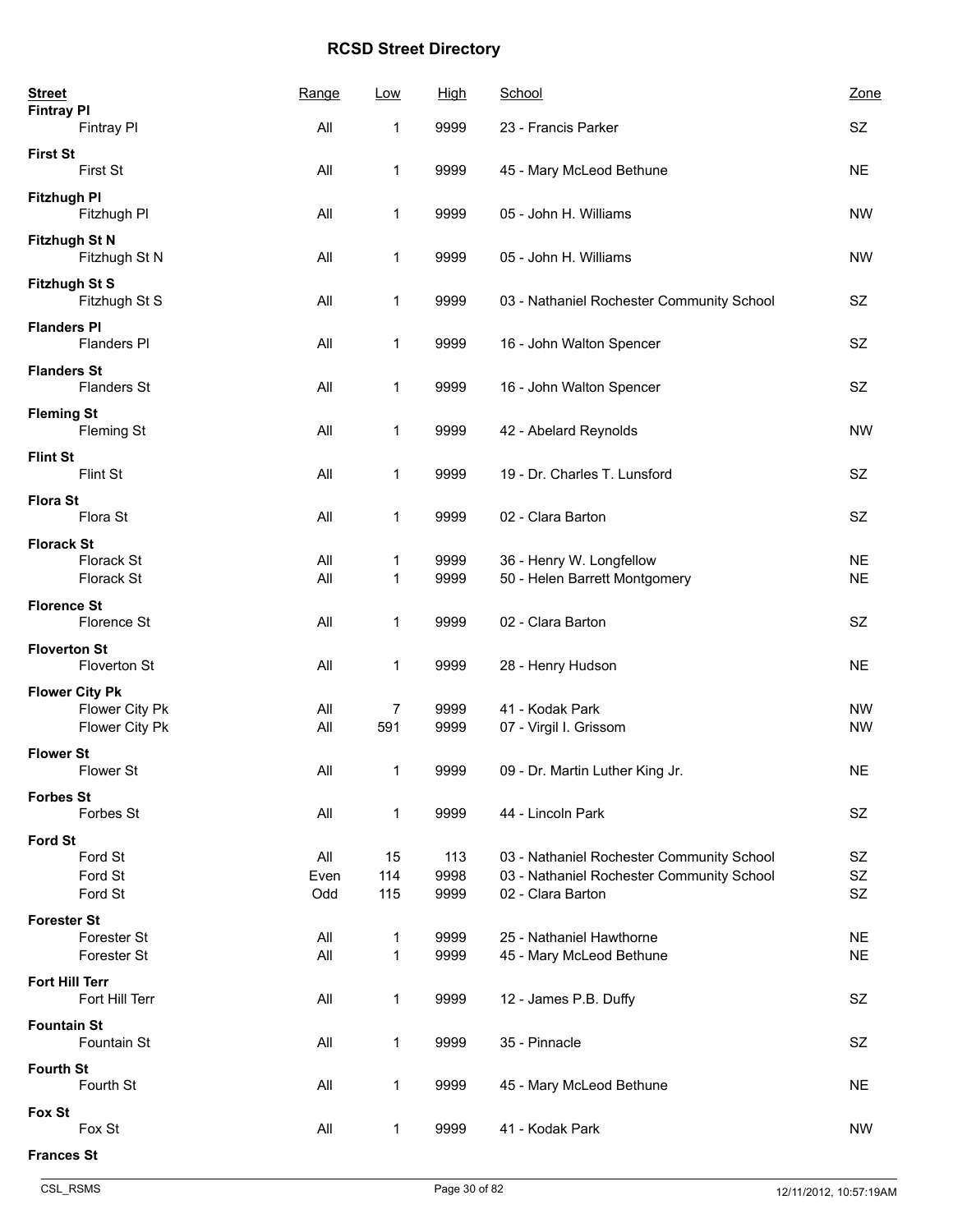| <b>Street</b>                       | Range | Low | High | School                                    | Zone      |
|-------------------------------------|-------|-----|------|-------------------------------------------|-----------|
| <b>Frances St</b>                   | All   |     | 9999 | 25 - Nathaniel Hawthorne                  | <b>NE</b> |
| Frances St                          | All   | 1   | 9999 | 45 - Mary McLeod Bethune                  | <b>NE</b> |
| <b>Frankfort St</b><br>Frankfort St | All   | 1   | 9999 | 05 - John H. Williams                     | <b>NW</b> |
| <b>Franklin Ct</b><br>Franklin Ct   | All   | 1   | 9999 | 09 - Dr. Martin Luther King Jr.           | <b>NE</b> |
| <b>Franklin St</b>                  |       |     |      |                                           |           |
| Franklin St                         | All   | 1   | 14   | 09 - Dr. Martin Luther King Jr.           | <b>NE</b> |
| Franklin St                         | Odd   | 15  | 39   | 09 - Dr. Martin Luther King Jr.           | <b>NE</b> |
| Franklin St                         | Even  | 16  | 40   | 09 - Dr. Martin Luther King Jr.           | <b>NE</b> |
| Franklin St                         | All   | 41  | 9999 | 09 - Dr. Martin Luther King Jr.           | <b>NE</b> |
| <b>Fraser St</b>                    |       |     |      |                                           |           |
| Fraser St                           | All   | 1   | 9999 | 28 - Henry Hudson                         | <b>NE</b> |
| <b>Fred Douglass</b>                |       |     |      |                                           |           |
| <b>Fred Douglass</b>                | All   | 1   | 9999 | 03 - Nathaniel Rochester Community School | SZ        |
| <b>Frederick St</b><br>Frederick St | All   | 1   | 9999 | 09 - Dr. Martin Luther King Jr.           | <b>NE</b> |
| <b>Freeland St</b>                  |       |     |      |                                           |           |
| <b>Freeland St</b>                  | All   | 1   | 9999 | 43 - Theodore Roosevelt                   | <b>NW</b> |
| <b>Freemont Rd</b>                  |       |     |      |                                           |           |
| Freemont Rd                         | All   | 1   | 9999 | 42 - Abelard Reynolds                     | <b>NW</b> |
| <b>Frey St</b>                      |       |     |      |                                           |           |
| Frey St                             | All   | 1   | 9999 | 42 - Abelard Reynolds                     | <b>NW</b> |
| <b>Friederick Pk</b>                |       |     |      |                                           |           |
| Friederick Pk                       | All   | 12  | 62   | 22 - Lincoln                              | <b>NE</b> |
| Friederick Pk                       | All   | 67  | 9999 | 36 - Henry W. Longfellow                  | <b>NE</b> |
| <b>Fromm PI</b>                     |       |     |      |                                           |           |
| Fromm PI                            | All   | 1   | 9999 | 45 - Mary McLeod Bethune                  | <b>NE</b> |
| <b>Front St</b>                     |       |     |      |                                           |           |
| Front St                            | All   | 1   | 9999 | 05 - John H. Williams                     | <b>NW</b> |
| <b>Frost Ave</b>                    |       |     |      |                                           |           |
| <b>Frost Ave</b>                    | All   | 4   | 610  | 02 - Clara Barton                         | SZ        |
| Frost Ave                           | All   | 381 | 610  | 04 - George Mather Forbes                 | SZ        |
| Frost Ave                           | All   | 640 | 999  | 29 - Adlai E. Stevenson                   | SZ        |
| <b>Fuller PI</b>                    |       |     |      |                                           |           |
| Fuller PI                           | All   | 1   | 9999 | 19 - Dr. Charles T. Lunsford              | SZ        |
| <b>Fulton Ave</b>                   |       |     |      |                                           |           |
| Fulton Ave                          | All   | 2   | 69   | 05 - John H. Williams                     | <b>NW</b> |
| Fulton Ave                          | Even  | 74  | 84   | 05 - John H. Williams                     | <b>NW</b> |
| Fulton Ave                          | Odd   | 75  | 91   | 30 - General Elwell S. Otis               | <b>NW</b> |
| Fulton Ave                          | All   | 102 | 143  | 30 - General Elwell S. Otis               | <b>NW</b> |
| <b>Fulton Ave</b>                   | All   | 144 | 9999 | 34 - Dr. Louis A. Cerulli                 | <b>NW</b> |
| <b>Furlong St</b>                   |       |     |      |                                           |           |
| Furlong St                          | All   | 15  | 220  | 39 - Andrew J. Townson                    | <b>NE</b> |
| Furlong St                          | All   | 226 | 9999 | 36 - Henry W. Longfellow                  | <b>NE</b> |
| <b>Furman Cres</b>                  |       |     |      |                                           |           |
| <b>Furman Cres</b>                  | All   | 1   | 9999 | 12 - James P.B. Duffy                     | <b>SZ</b> |
| <b>Furnace St</b>                   |       |     |      |                                           |           |
| Furnace St                          | All   | 1   | 9999 | 05 - John H. Williams                     | <b>NW</b> |
| <b>Gable Aly</b>                    |       |     |      |                                           |           |
| Gable Aly                           | All   | 1   | 9999 | 12 - James P.B. Duffy                     | SZ        |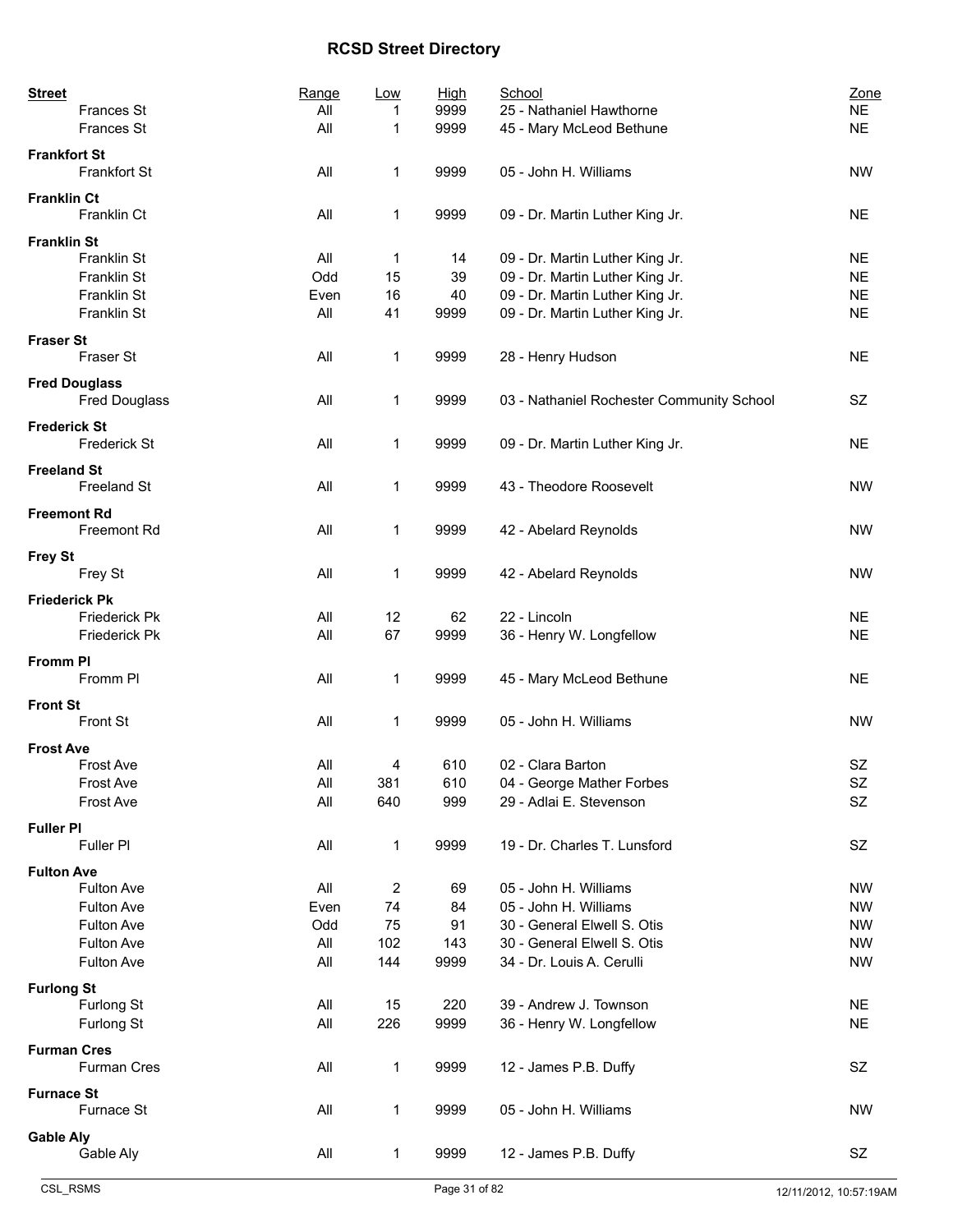| <b>Street</b><br><b>Gale Terr</b> |                          | Range          | Low          | <u>High</u> | <b>School</b>                             | Zone        |
|-----------------------------------|--------------------------|----------------|--------------|-------------|-------------------------------------------|-------------|
|                                   | Gale Terr                | All            | 1            | 9999        | 46 - Charles Carroll                      | <b>NE</b>   |
| <b>Galena St</b>                  | Galena St                | All            | 1            | 9999        | 42 - Abelard Reynolds                     | <b>NW</b>   |
| <b>Galusha St</b>                 | Galusha St               | All            | 1            | 9999        | 09 - Dr. Martin Luther King Jr.           | <b>NE</b>   |
| Garden St                         | Garden St                | All            | 1            | 9999        | 03 - Nathaniel Rochester Community School | <b>SZ</b>   |
| <b>Gardiner Ave</b>               | <b>Gardiner Ave</b>      | All            | 1            | 9999        | 44 - Lincoln Park                         | SZ          |
| <b>Gardiner Pk</b>                | <b>Gardiner Pk</b>       | All            | 1            | 9999        | 23 - Francis Parker                       | <b>SZ</b>   |
| <b>Garfield St</b>                | Garfield St              | All            | 1            | 9999        | 44 - Lincoln Park                         | <b>SZ</b>   |
| <b>Garland Ave</b>                | Garland Ave              | All            | 1            | 9999        | 43 - Theodore Roosevelt                   | <b>NW</b>   |
| <b>Garnet St</b>                  |                          |                |              |             |                                           |             |
|                                   | Garnet St                | All            | 1            | 9999        | 25 - Nathaniel Hawthorne                  | <b>NE</b>   |
|                                   | Garnet St                | All            | 1            | 9999        | 45 - Mary McLeod Bethune                  | <b>NE</b>   |
| <b>Garson Ave</b>                 | Garson Ave               | All            | 1            | 150         | 39 - Andrew J. Townson                    | <b>NE</b>   |
|                                   | Garson Ave               | All            | 1            | 522         | 33 - John James Audubon                   | <b>NE</b>   |
|                                   | Garson Ave               | All            | 525          | 827         | 28 - Henry Hudson                         | <b>NE</b>   |
|                                   | Garson Ave               | All            | 874          | 9999        | 52 - Frank Fowler Dow                     | <b>NE</b>   |
|                                   |                          |                |              |             |                                           |             |
| <b>Gas Light Ln</b>               | Gas Light Ln             | All            | 1            | 9999        | 46 - Charles Carroll                      | <b>NE</b>   |
| <b>Gates St</b>                   | Gates St                 | All            | 1            | 9999        | 43 - Theodore Roosevelt                   | <b>NW</b>   |
| <b>Geddes St</b>                  |                          |                |              |             |                                           |             |
|                                   | Geddes St                | All            | 1            | 9999        | 43 - Theodore Roosevelt                   | <b>NW</b>   |
|                                   | <b>Genesee Park Blvd</b> |                |              |             |                                           |             |
|                                   | Genesee Park Blvd        | All            | 1            | 865         | 16 - John Walton Spencer                  | <b>SZ</b>   |
|                                   | Genesee Park Blvd        | $\mathsf{All}$ | 875          | 1301        | 44 - Lincoln Park                         | $\mbox{SZ}$ |
| <b>Genesee St</b>                 |                          |                |              |             |                                           |             |
|                                   | Genesee St               | All            | $\mathbf 1$  | 316         | 29 - Adlai E. Stevenson                   | SZ          |
|                                   | Genesee St               | Odd            | 321          | 395         | 29 - Adlai E. Stevenson                   | <b>SZ</b>   |
|                                   | Genesee St               | Even           | 324          | 462         | 02 - Clara Barton                         | SZ          |
|                                   | Genesee St               | Odd            | 425          | 831         | 16 - John Walton Spencer                  | <b>SZ</b>   |
|                                   | Genesee St               | Even           | 470          | 960         | 19 - Dr. Charles T. Lunsford              | <b>SZ</b>   |
|                                   | Genesee St               | Odd            | 837          | 957         | 16 - John Walton Spencer                  | SZ          |
|                                   | Genesee St               | All            | 972          | 9999        | 16 - John Walton Spencer                  | SZ          |
| Geneva St                         |                          |                |              |             |                                           |             |
|                                   | Geneva St                | All            | 1            | 9999        | 22 - Lincoln                              | <b>NE</b>   |
| <b>Gerling PI</b>                 | Gerling Pl               | All            | 1            | 9999        | 17 - Enrico Fermi                         | <b>NW</b>   |
| Gibbs St                          | Gibbs St                 | All            | 1            | 9999        | 09 - Dr. Martin Luther King Jr.           | <b>NE</b>   |
| <b>Gilbert St</b>                 |                          |                |              |             |                                           |             |
|                                   | Gilbert St               | All            | 1            | 9999        | 39 - Andrew J. Townson                    | <b>NE</b>   |
| <b>Gillette St</b>                | Gillette St              | All            | $\mathbf{1}$ | 9999        | 16 - John Walton Spencer                  | SZ          |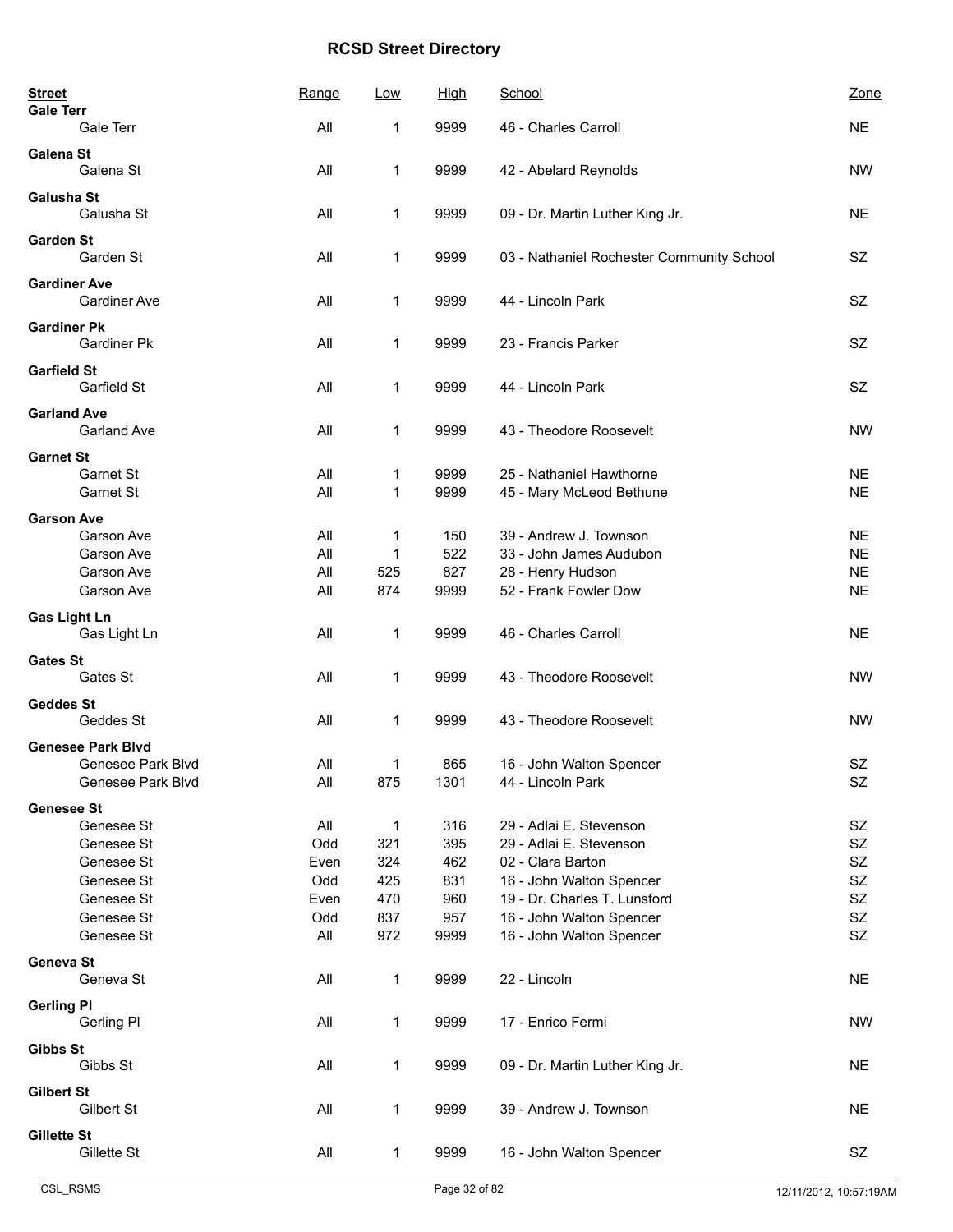| <b>Street</b><br><b>Gilmore St</b> |                                       | Range | Low  | <b>High</b> | School                                    | Zone      |
|------------------------------------|---------------------------------------|-------|------|-------------|-------------------------------------------|-----------|
|                                    | Gilmore St                            | All   | 1    | 9999        | 36 - Henry W. Longfellow                  | <b>NE</b> |
| <b>Girard St</b>                   |                                       |       |      |             |                                           |           |
|                                    | Girard St                             | All   | 1    | 9999        | 01 - Martin B. Anderson                   | SZ        |
| <b>Girton PI</b>                   | <b>Girton PI</b>                      | All   | 1    | 9999        | 23 - Francis Parker                       | SZ        |
| <b>Gladstone St</b>                | Gladstone St                          | All   | 1    | 9999        | 29 - Adlai E. Stevenson                   | <b>SZ</b> |
| <b>Gladys St</b>                   | Gladys St                             | All   | 1    | 9999        | 08 - Roberto Clemente                     | <b>NE</b> |
| <b>Glasgow St</b>                  | Glasgow St                            | All   | 1    | 9999        | 03 - Nathaniel Rochester Community School | <b>SZ</b> |
| <b>Glasser St</b>                  |                                       |       |      |             |                                           |           |
|                                    | Glasser St                            | All   | 1    | 9999        | 17 - Enrico Fermi                         | <b>NW</b> |
|                                    | Glasser St                            | All   | 1    | 9999        | 43 - Theodore Roosevelt                   | <b>NW</b> |
| <b>Glen Pkwy</b>                   | Glen Pkwy                             | All   | 1    | 9999        | 52 - Frank Fowler Dow                     | <b>NE</b> |
| <b>Glencairn St</b>                | Glencairn St                          | All   | 1    | 9999        | 44 - Lincoln Park                         | SZ        |
| <b>Glendale Pk</b>                 | Glendale Pk                           | All   | 1    | 9999        | 34 - Dr. Louis A. Cerulli                 | <b>NW</b> |
|                                    | <b>Glenthorne Rd</b><br>Glenthorne Rd | All   | 1    | 9999        | 41 - Kodak Park                           | <b>NW</b> |
|                                    | <b>Glenwood Ave</b><br>Glenwood Ave   | All   | 1    | 9999        | 34 - Dr. Louis A. Cerulli                 | <b>NW</b> |
| Glide St                           |                                       |       |      |             |                                           |           |
|                                    | Glide St                              | All   | 1    | 192         | 43 - Theodore Roosevelt                   | <b>NW</b> |
|                                    | Glide St                              | All   | 1    | 192         | 44 - Lincoln Park                         | SZ        |
|                                    | Glide St                              | All   | 201  | 9999        | 43 - Theodore Roosevelt                   | <b>NW</b> |
| <b>Gloster Rd</b>                  | Gloster Rd                            | All   | 1    | 9999        | 43 - Theodore Roosevelt                   | <b>NW</b> |
| <b>Goebel PI</b>                   | Goebel Pl                             | All   | 1    | 9999        | 12 - James P.B. Duffy                     | SZ        |
| <b>Gold St</b>                     | Gold St                               | All   | 1    | 9999        | 12 - James P.B. Duffy                     | SZ        |
| <b>Goldsmith PI</b>                | Goldsmith PI                          | All   | 1    | 9999        | 03 - Nathaniel Rochester Community School | SZ        |
| Goodger Pk                         |                                       |       |      |             |                                           |           |
|                                    | Goodger Pk                            | All   | 1    | 9999        | 42 - Abelard Reynolds                     | <b>NW</b> |
|                                    | <b>Goodman St N</b>                   |       |      |             |                                           |           |
|                                    | Goodman St N                          | All   | 1    | 366         | 23 - Francis Parker                       | SZ        |
|                                    | Goodman St N                          | All   | 410  | 669         | 33 - John James Audubon                   | <b>NE</b> |
|                                    | Goodman St N                          | Odd   | 691  | 1165        | 25 - Nathaniel Hawthorne                  | <b>NE</b> |
|                                    | Goodman St N                          | Odd   | 691  | 1165        | 45 - Mary McLeod Bethune                  | <b>NE</b> |
|                                    | Goodman St N                          | Even  | 692  | 1166        | 33 - John James Audubon                   | <b>NE</b> |
|                                    | Goodman St N                          | Odd   | 1167 | 1313        | 25 - Nathaniel Hawthorne                  | <b>NE</b> |
|                                    | Goodman St N                          | Odd   | 1167 | 1313        | 45 - Mary McLeod Bethune                  | <b>NE</b> |
|                                    | Goodman St N                          | Even  | 1168 | 1312        | 45 - Mary McLeod Bethune                  | <b>NE</b> |
|                                    | Goodman St N                          | All   | 1314 | 1400        | 45 - Mary McLeod Bethune                  | <b>NE</b> |
|                                    | Goodman St N                          | All   | 1401 | 1773        | 39 - Andrew J. Townson                    | <b>NE</b> |

#### **Goodman St S**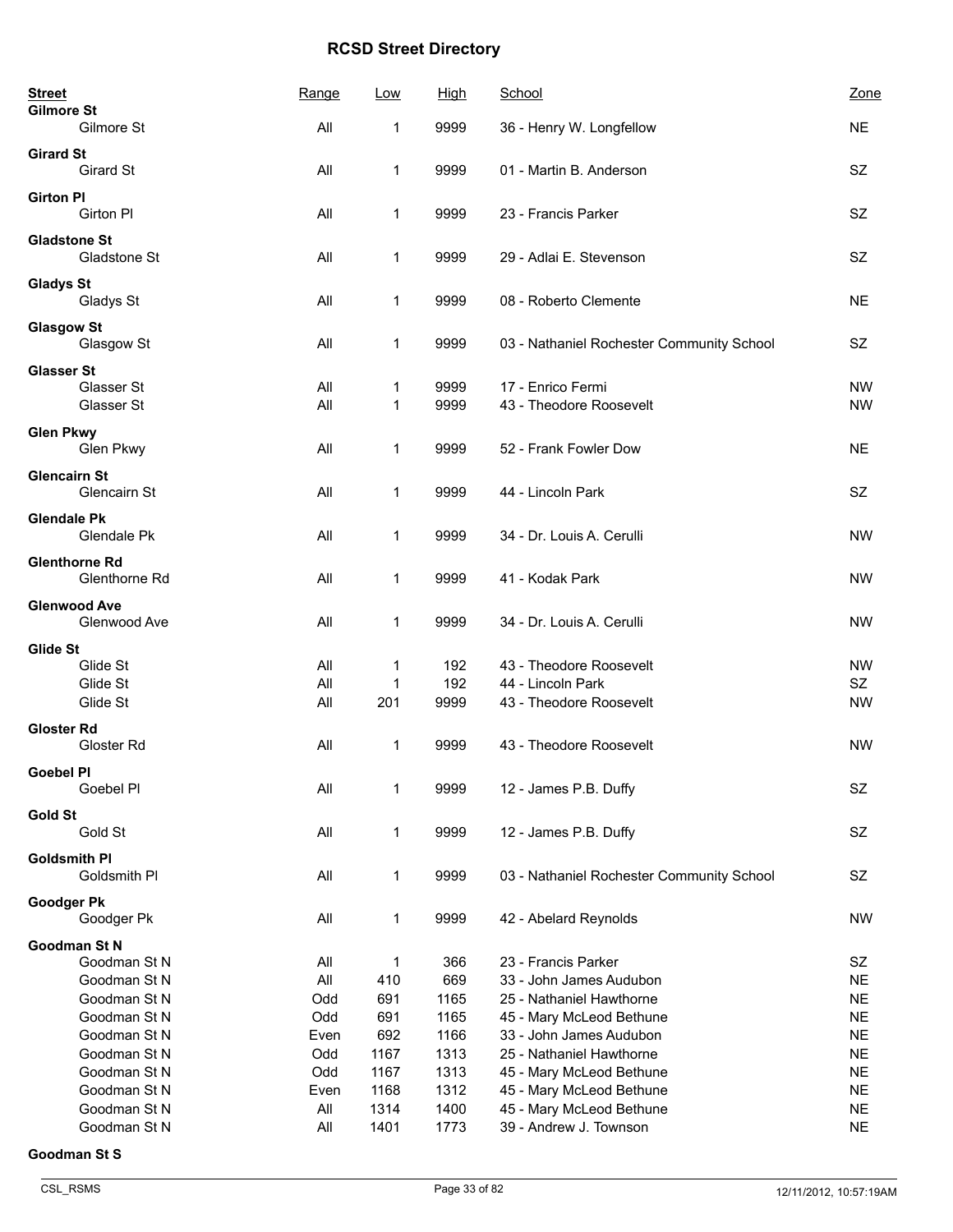| <b>Street</b>                                            | Range      | <u>Low</u> | <b>High</b> | School                                           | Zone                   |
|----------------------------------------------------------|------------|------------|-------------|--------------------------------------------------|------------------------|
| Goodman St S                                             | All        | 10         | 385         | 23 - Francis Parker                              | SZ                     |
| Goodman St S                                             | All        | 413        | 700         | 35 - Pinnacle                                    | SZ                     |
| Goodman St S                                             | All        | 729        | 1122        | 12 - James P.B. Duffy                            | SZ                     |
| <b>Goodwill St</b><br>Goodwill St                        | All        | 1          | 9999        | 41 - Kodak Park                                  | <b>NW</b>              |
| <b>Gorham St</b><br>Gorham St                            | All        | 1          | 9999        | 09 - Dr. Martin Luther King Jr.                  | <b>NE</b>              |
| <b>Gorsline St</b><br>Gorsline St                        | All        | 1          | 9999        | 41 - Kodak Park                                  | <b>NW</b>              |
| <b>Gosnell St</b><br><b>Gosnell St</b>                   | All        | 1          | 9999        | 09 - Dr. Martin Luther King Jr.                  | <b>NE</b>              |
| <b>Gothic St</b><br>Gothic St                            | All        | 1          | 9999        | 36 - Henry W. Longfellow                         | <b>NE</b>              |
| <b>Gould St</b><br>Gould St                              | All        | 5          | 260         | 01 - Martin B. Anderson                          | SZ                     |
| <b>Grace St</b><br>Grace St                              | All        | 1          | 9999        | 09 - Dr. Martin Luther King Jr.                  | <b>NE</b>              |
| <b>Grafton St</b><br><b>Grafton St</b>                   | All        | 1          | 9999        | 39 - Andrew J. Townson                           | <b>NE</b>              |
| <b>Gramercy Pk</b><br><b>Gramercy Pk</b>                 | All        | 1          | 9999        | 46 - Charles Carroll                             | <b>NE</b>              |
| <b>Granby St</b><br>Granby St                            | All        | 1          | 9999        | 43 - Theodore Roosevelt                          | <b>NW</b>              |
| <b>Grand Ave</b><br><b>Grand Ave</b><br><b>Grand Ave</b> | All<br>All | 1<br>664   | 618<br>9999 | 33 - John James Audubon<br>52 - Frank Fowler Dow | <b>NE</b><br><b>NE</b> |
|                                                          |            |            |             |                                                  |                        |
| <b>Grand View Terr</b><br><b>Grand View Terr</b>         | All        | 1          | 9999        | 16 - John Walton Spencer                         | <b>SZ</b>              |
| <b>Granger PI</b>                                        |            |            |             |                                                  |                        |
| Granger PI                                               | All        | 1          | 9999        | 01 - Martin B. Anderson                          | <b>SZ</b>              |
| Granger PI                                               | All        | 1          | 9999        | 23 - Francis Parker                              | SZ                     |
| <b>Grape St</b><br>Grape St                              | All        | 1          | 9999        | 17 - Enrico Fermi                                | <b>NW</b>              |
| <b>Grassmere Pk</b><br>Grassmere Pk                      | All        | 1          | 9999        | 42 - Abelard Reynolds                            | <b>NW</b>              |
| <b>Grauwiller St</b><br><b>Grauwiller St</b>             | All        | 1          | 9999        | 09 - Dr. Martin Luther King Jr.                  | <b>NE</b>              |
| <b>Graves St</b><br>Graves St                            | All        | 1          | 9999        | 03 - Nathaniel Rochester Community School        | SZ                     |
| <b>Gray St</b><br>Gray St                                | All        | 1          | 9999        | 39 - Andrew J. Townson                           | <b>NE</b>              |
| <b>Greeley St</b><br>Greeley St                          | All        | 1          | 9999        | 33 - John James Audubon                          | <b>NE</b>              |
| <b>Green Knolls Dr</b><br>Green Knolls Dr                | All        | 1          | 9999        | 12 - James P.B. Duffy                            | SZ                     |
| <b>Greenlane Dr</b><br>Greenlane Dr                      | All        | 1          | 9999        | 33 - John James Audubon                          | <b>NE</b>              |
| <b>Greenleaf St</b><br>Greenleaf St                      | All        | 1          | 9999        | 28 - Henry Hudson                                | <b>NE</b>              |
| <b>Greenview Dr</b>                                      |            |            |             |                                                  |                        |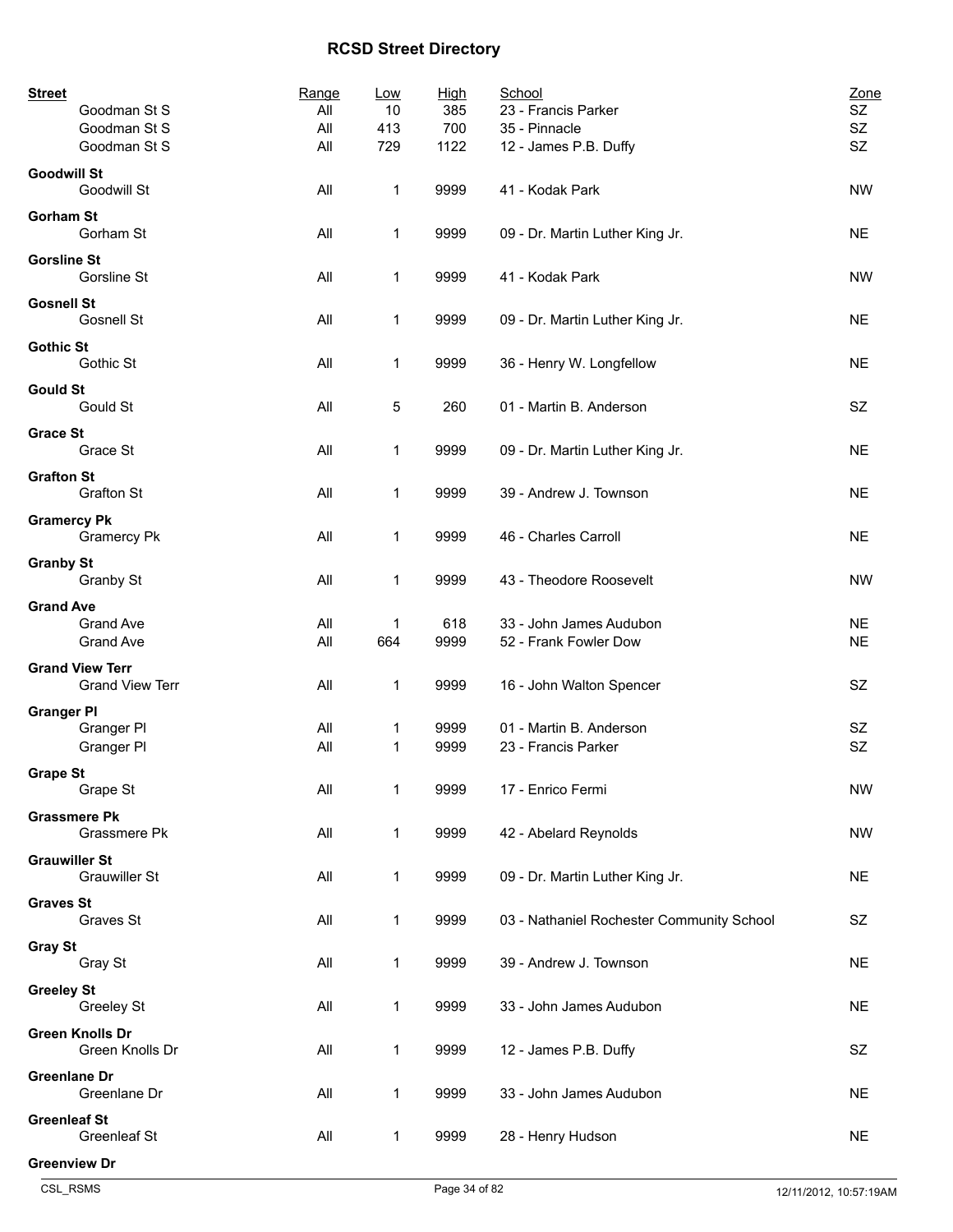| <b>Street</b><br>Greenview Dr                    | Range<br>All | Low<br>1 | <b>High</b><br>9999 | School<br>12 - James P.B. Duffy              | Zone<br>SZ |
|--------------------------------------------------|--------------|----------|---------------------|----------------------------------------------|------------|
| <b>Greenwich St</b><br><b>Greenwich St</b>       | All          | 1        | 9999                | 43 - Theodore Roosevelt                      | <b>NW</b>  |
| <b>Greenwood St</b><br>Greenwood St              | All          | 1        | 9999                | 03 - Nathaniel Rochester Community School    | SZ         |
| <b>Gregory Hill Rd</b><br>Gregory Hill Rd        | All          | 1        | 9999                | 12 - James P.B. Duffy                        | SZ         |
| <b>Gregory Pk</b><br>Gregory Pk                  | All          | 1        | 9999                | 12 - James P.B. Duffy                        | SZ         |
| <b>Gregory St</b><br>Gregory St                  | All          | 1        | 9999                | 12 - James P.B. Duffy                        | SZ         |
| <b>Greig St</b><br>Greig St                      | All          | 1        | 9999                | 03 - Nathaniel Rochester Community School    | SZ         |
| <b>Grenville Rd</b><br>Grenville Rd              | All          | 1        | 9999                | 43 - Theodore Roosevelt                      | <b>NW</b>  |
| <b>Griffith St</b><br>Griffith St<br>Griffith St | All<br>All   | 1<br>98  | 97<br>9999          | 12 - James P.B. Duffy<br>35 - Pinnacle       | SZ<br>SZ   |
| <b>Grove PI</b><br>Grove PI                      | All          | 1        | 9999                | 09 - Dr. Martin Luther King Jr.              | <b>NE</b>  |
| <b>Grove St</b><br>Grove St                      | All          | 1        | 9999                | 09 - Dr. Martin Luther King Jr.              | <b>NE</b>  |
| <b>Grover St</b><br>Grover St                    | All          | 1        | 9999                | 44 - Lincoln Park                            | SZ         |
| <b>Gunnison St</b><br>Gunnison St                | All          | 1        | 9999                | 34 - Dr. Louis A. Cerulli                    | <b>NW</b>  |
| <b>Hague St</b>                                  |              |          |                     |                                              |            |
| Hague St                                         | All          | 31       | 155                 | 44 - Lincoln Park                            | <b>SZ</b>  |
| Hague St                                         | All          | 158      | 326                 | 17 - Enrico Fermi<br>43 - Theodore Roosevelt | <b>NW</b>  |
| Hague St                                         | All          | 361      | 9999                |                                              | <b>NW</b>  |
| <b>Haidt PI</b><br>Haidt Pl                      | All          | 1        | 9999                | 05 - John H. Williams                        | <b>NW</b>  |
| <b>Halford St</b><br>Halford St                  | All          | 1        | 9999                | 43 - Theodore Roosevelt                      | <b>NW</b>  |
| <b>Hall St</b><br>Hall St                        | All          | 1        | 9999                | 28 - Henry Hudson                            | <b>NE</b>  |
| <b>Haloid St</b><br><b>Haloid St</b>             | All          | 1        | 9999                | 30 - General Elwell S. Otis                  | <b>NW</b>  |
| <b>Halstead St</b><br><b>Halstead St</b>         | All          | 1        | 9999                | 46 - Charles Carroll                         | <b>NE</b>  |
| <b>Hamilton St</b><br>Hamilton St                | All          | 1        | 9999                | 12 - James P.B. Duffy                        | SZ         |
| <b>Hamlin St</b><br>Hamlin St                    | All          | 1        | 9999                | 41 - Kodak Park                              | <b>NW</b>  |
| Hampden Rd<br>Hampden Rd                         | All          | 1        | 9999                | 28 - Henry Hudson                            | <b>NE</b>  |
| <b>Hancock St</b><br>Hancock St                  | All          | 1        | 9999                | 29 - Adlai E. Stevenson                      | SZ         |
| <b>Handy St</b><br>Handy St                      | All          | 1        | 9999                | 43 - Theodore Roosevelt                      | <b>NW</b>  |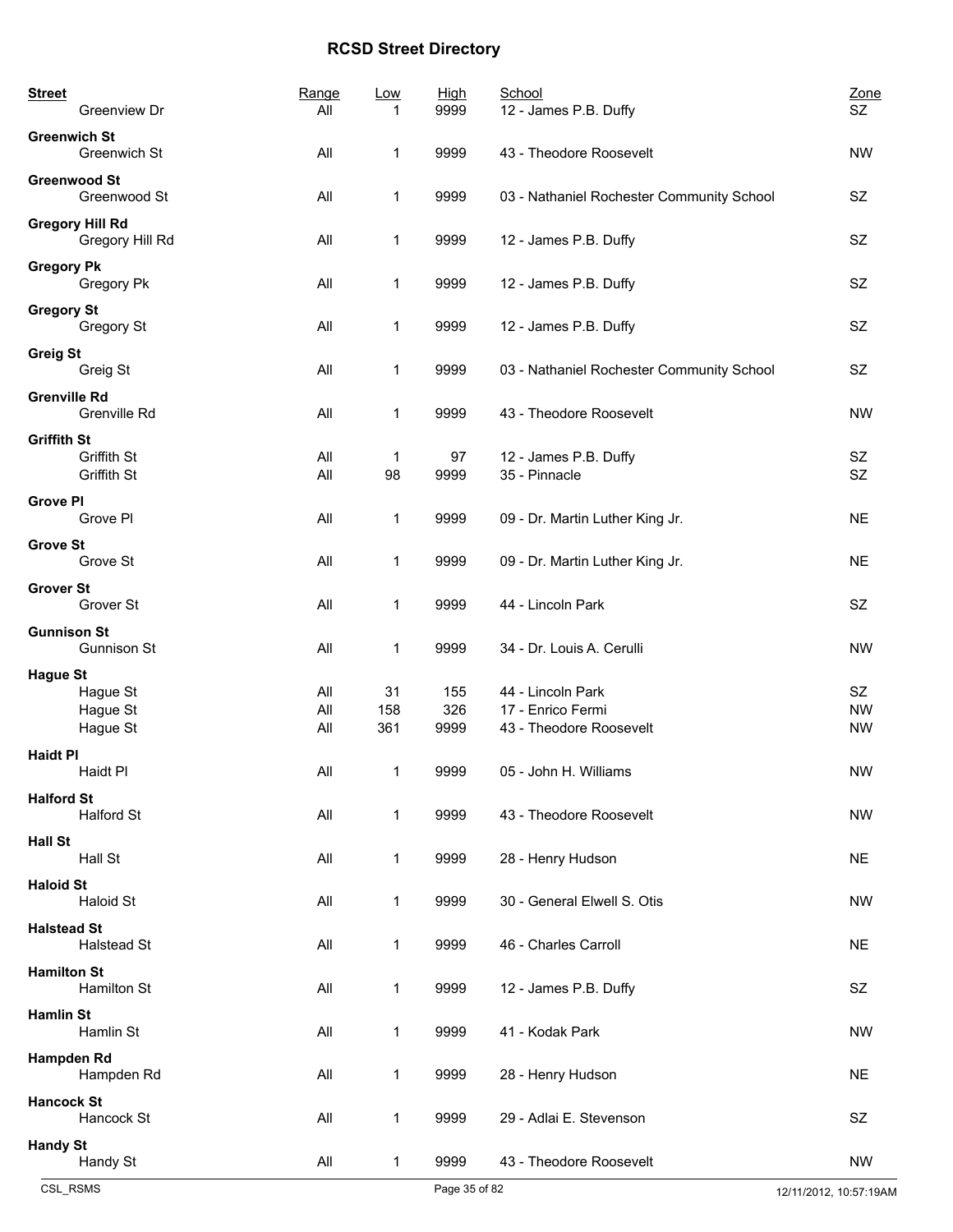| <b>Street</b>      | Handy St                                    | Range<br>All        | <b>Low</b><br>1 | High<br>9999       | School<br>44 - Lincoln Park                                                      | Zone<br>SZ                          |
|--------------------|---------------------------------------------|---------------------|-----------------|--------------------|----------------------------------------------------------------------------------|-------------------------------------|
|                    | <b>Hanford Land E</b><br>Hanford Land E     | All                 | 1               | 9999               | 41 - Kodak Park                                                                  | <b>NW</b>                           |
| Hanna PI           | Hanna PI                                    | All                 | 1               | 9999               | 12 - James P.B. Duffy                                                            | SZ                                  |
|                    | <b>Hannahs Terr</b><br>Hannahs Terr         | All                 | 1               | 9999               | 42 - Abelard Reynolds                                                            | <b>NW</b>                           |
| <b>Hanover St</b>  | Hanover St                                  | All                 | 1               | 9999               | 09 - Dr. Martin Luther King Jr.                                                  | <b>NE</b>                           |
|                    | <b>Harbor View Terr</b><br>Harbor View Terr | All                 | 1               | 9999               | 42 - Abelard Reynolds                                                            | <b>NW</b>                           |
| <b>Harcourt Rd</b> | Harcourt Rd                                 | All                 | 1               | 9999               | 43 - Theodore Roosevelt                                                          | <b>NW</b>                           |
| <b>Harding Rd</b>  | Harding Rd                                  | All                 | 1               | 9999               | 42 - Abelard Reynolds                                                            | <b>NW</b>                           |
| <b>Hargrave St</b> | Hargrave St                                 | All                 | 1               | 9999               | 50 - Helen Barrett Montgomery                                                    | <b>NE</b>                           |
| <b>Harlem St</b>   | Harlem St                                   | All                 | 1               | 9999               | 23 - Francis Parker                                                              | <b>SZ</b>                           |
| <b>Harlow Pk</b>   | Harlow Pk                                   | All                 | 1               | 9999               | 02 - Clara Barton                                                                | SZ                                  |
| <b>Harmon PI</b>   | Harmon PI                                   | All                 | 1               | 9999               | 12 - James P.B. Duffy                                                            | SZ                                  |
| <b>Harper St</b>   | Harper St                                   | All                 | 1               | 9999               | 23 - Francis Parker                                                              | <b>SZ</b>                           |
| <b>Harris Pk</b>   | Harris Pk                                   | All                 | 1               | 9999               | 28 - Henry Hudson                                                                | <b>NE</b>                           |
| <b>Harris St</b>   | Harris St                                   | All                 | 1               | 9999               | 08 - Roberto Clemente                                                            | <b>NE</b>                           |
| <b>Harrison St</b> | Harrison St                                 | All                 | 1               | 9999               | 09 - Dr. Martin Luther King Jr.                                                  | <b>NE</b>                           |
| <b>Hart St</b>     | Hart St                                     | All                 | 1               | 9999               | 09 - Dr. Martin Luther King Jr.                                                  | <b>NE</b>                           |
| <b>Hartford St</b> | <b>Hartford St</b>                          | All                 | 1               | 9999               | 09 - Dr. Martin Luther King Jr.                                                  | <b>NE</b>                           |
| <b>Hartsen St</b>  | Hartsen St                                  | All                 | 1               | 9999               | 01 - Martin B. Anderson                                                          | SZ                                  |
| <b>Harvard St</b>  | Harvard St<br>Harvard St<br>Harvard St      | All<br>All<br>All   | 1<br>634<br>701 | 700<br>634<br>9999 | 23 - Francis Parker<br>01 - Martin B. Anderson<br>01 - Martin B. Anderson        | SZ<br>SZ<br>SZ                      |
| <b>Harvest St</b>  | Harvest St<br>Harvest St<br>Harvest St      | Odd<br>Even<br>Even | 9<br>22<br>22   | 89<br>88<br>88     | 45 - Mary McLeod Bethune<br>25 - Nathaniel Hawthorne<br>45 - Mary McLeod Bethune | <b>NE</b><br><b>NE</b><br><b>NE</b> |
| <b>Harwick Rd</b>  | Harwick Rd                                  | All                 | 1               | $\overline{2}$     | 33 - John James Audubon                                                          | <b>NE</b>                           |
| <b>Harwood St</b>  | Harwood St                                  | All                 | 1               | 9999               | 35 - Pinnacle                                                                    | SZ                                  |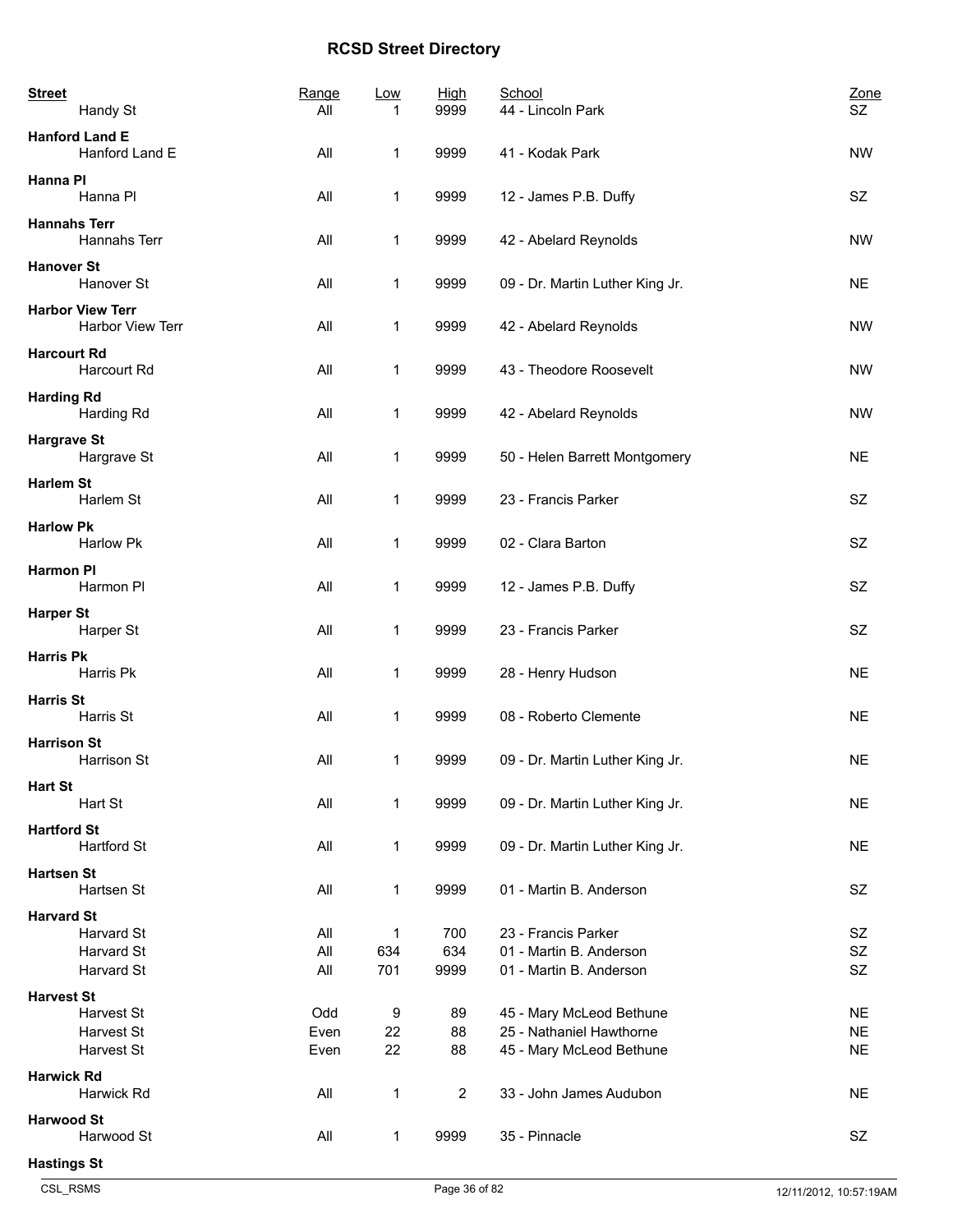| <b>Street</b><br>Hastings St           | Range<br>All | <u>Low</u><br>1 | <b>High</b><br>9999 | School<br>34 - Dr. Louis A. Cerulli               | Zone<br><b>NW</b>      |
|----------------------------------------|--------------|-----------------|---------------------|---------------------------------------------------|------------------------|
| <b>Hawkins St</b><br>Hawkins St        | All          | $\mathbf 1$     | 9999                | 09 - Dr. Martin Luther King Jr.                   | <b>NE</b>              |
| <b>Hawley St</b><br>Hawley St          | All          | 1               | 9999                | 02 - Clara Barton                                 | SZ                     |
| <b>Hawthorne St</b><br>Hawthorne St    | All          | 1               | 9999                | 01 - Martin B. Anderson                           | SZ                     |
| <b>Hayward Ave</b><br>Hayward Ave      | All          | 1               | 281                 | 39 - Andrew J. Townson<br>33 - John James Audubon | <b>NE</b><br><b>NE</b> |
| Hayward Ave<br><b>Hazelwood Terr</b>   | All          | $\mathbf 1$     | 9998                |                                                   |                        |
| Hazelwood Terr<br>Hazelwood Terr       | All<br>All   | 1<br>527        | 484<br>9999         | 33 - John James Audubon<br>52 - Frank Fowler Dow  | <b>NE</b><br><b>NE</b> |
| <b>Heather St</b><br>Heather St        | All          | 1               | 9999                | 46 - Charles Carroll                              | <b>NE</b>              |
| <b>Hebard St</b><br><b>Hebard St</b>   | All          | 1               | 9999                | 45 - Mary McLeod Bethune                          | <b>NE</b>              |
| <b>Hecla Aly</b>                       |              |                 |                     |                                                   |                        |
| Hecla Aly<br><b>Heidelberg St</b>      | All          | 1               | 9999                | 12 - James P.B. Duffy                             | SZ                     |
| Heidelberg St                          | All          | 1               | 9999                | 33 - John James Audubon                           | <b>NE</b>              |
| <b>Heinrich St</b><br>Heinrich St      | All          | 1               | 9999                | 28 - Henry Hudson                                 | <b>NE</b>              |
| <b>Helena St</b><br>Helena St          | All          | 1               | 9999                | 09 - Dr. Martin Luther King Jr.                   | <b>NE</b>              |
| <b>Hempel St</b><br>Hempel St          | All          | 13              | 83                  | 45 - Mary McLeod Bethune                          | <b>NE</b>              |
| Hempel St                              | Even         | 86              | 120                 | 45 - Mary McLeod Bethune                          | <b>NE</b>              |
| Hempel St                              | Odd          | 95              | 141                 | 25 - Nathaniel Hawthorne                          | <b>NE</b>              |
| Hempel St                              | Odd          | 95              | 141                 | 45 - Mary McLeod Bethune                          | <b>NE</b>              |
| Hempel St                              | Even         | 122             | 144                 | 45 - Mary McLeod Bethune                          | <b>NE</b>              |
| <b>Henion St</b><br>Henion St          | All          | $\mathbf 1$     | 9999                | 29 - Adlai E. Stevenson                           | SZ                     |
| <b>Henley St</b><br>Henley St          | All          | $\mathbf 1$     | 9999                | 42 - Abelard Reynolds                             | <b>NW</b>              |
| <b>Henrietta St</b><br>Henrietta St    | All          | $\mathbf 1$     | 9999                | 35 - Pinnacle                                     | SZ                     |
| <b>Henry St</b><br>Henry St            | All          | $\mathbf 1$     | 9999                | 22 - Lincoln                                      | <b>NE</b>              |
| <b>Herald St</b>                       |              |                 |                     |                                                   |                        |
| <b>Herald St</b>                       | All          | $\mathbf 1$     | 9999                | 36 - Henry W. Longfellow                          | <b>NE</b>              |
| <b>Herbert St</b><br><b>Herbert St</b> | All          | $\mathbf 1$     | 9999                | 22 - Lincoln                                      | <b>NE</b>              |
| <b>Herkimer St</b><br>Herkimer St      | All          | $\mathbf 1$     | 9999                | 28 - Henry Hudson                                 | <b>NE</b>              |
| <b>Hertel St</b><br>Hertel St          | All          | $\mathbf 1$     | 9999                | 17 - Enrico Fermi                                 | <b>NW</b>              |
| <b>Hewitt St</b><br><b>Hewitt St</b>   | All          | 1               | 9999                | 42 - Abelard Reynolds                             | <b>NW</b>              |
| <b>Hickory St</b>                      |              |                 |                     |                                                   |                        |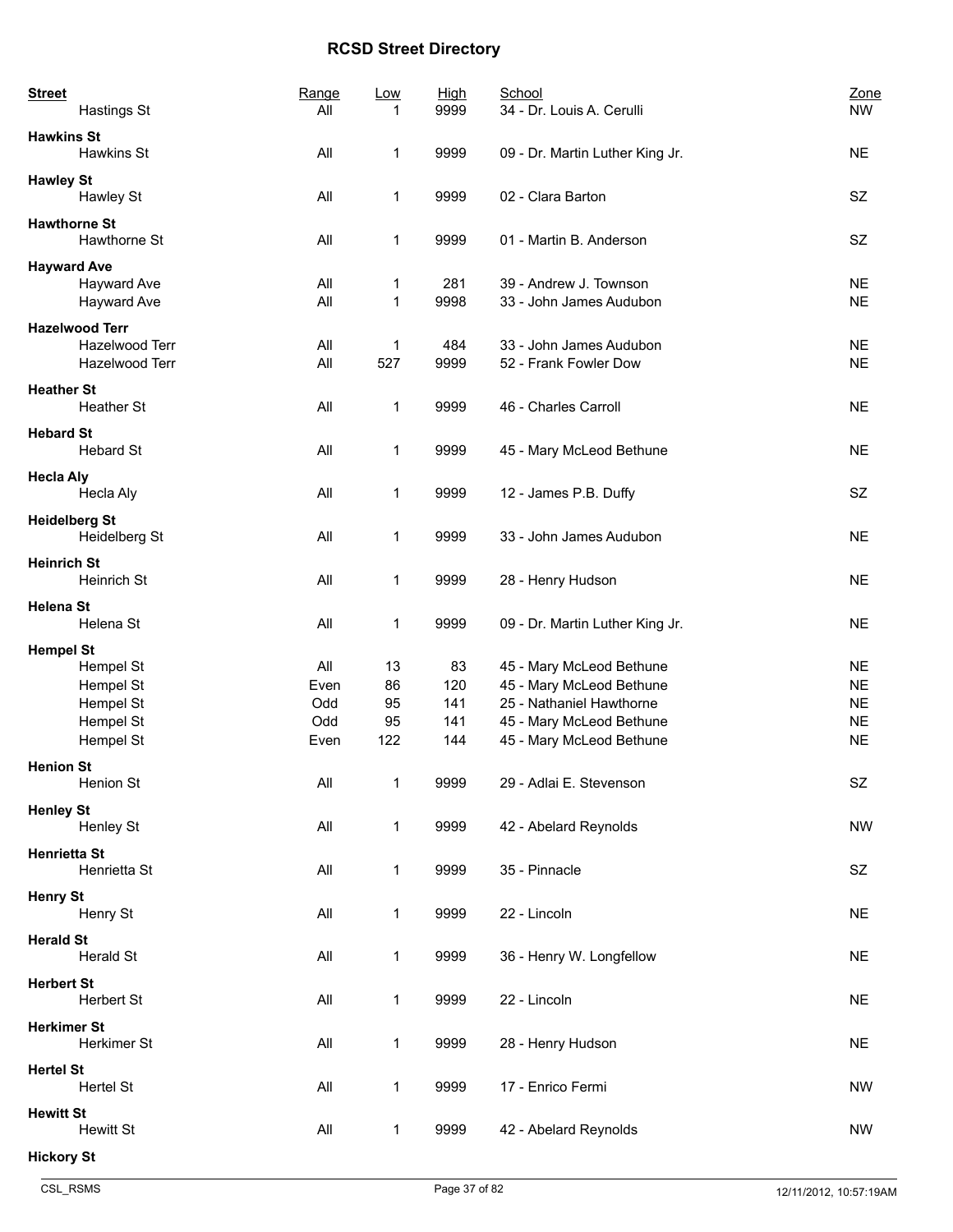| <b>Street</b><br><b>Hickory St</b>         | Range<br>All | <b>Low</b><br>1 | <b>High</b><br>9999 | School<br>12 - James P.B. Duffy                      | Zone<br><b>SZ</b>      |
|--------------------------------------------|--------------|-----------------|---------------------|------------------------------------------------------|------------------------|
| <b>High St</b>                             |              |                 |                     |                                                      |                        |
| High St<br>High St                         | All<br>All   | 1<br>1          | 9999<br>9999        | 25 - Nathaniel Hawthorne<br>45 - Mary McLeod Bethune | <b>NE</b><br><b>NE</b> |
|                                            |              |                 |                     |                                                      |                        |
| <b>Highland Ave</b><br><b>Highland Ave</b> | All          | 1               | 631                 | 12 - James P.B. Duffy                                | SZ                     |
| <b>Highland Ave</b>                        | All          | 1301            | 1440                | 35 - Pinnacle                                        | SZ                     |
| <b>Highland Ave</b>                        | All          | 1477            | 2404                | 01 - Martin B. Anderson                              | SZ                     |
|                                            |              |                 |                     |                                                      |                        |
| <b>Highland Dr E</b><br>Highland Dr E      | All          | 1               | 9999                | 01 - Martin B. Anderson                              | <b>SZ</b>              |
| <b>Highland Hts</b>                        |              |                 |                     |                                                      |                        |
| <b>Highland Hts</b>                        | All          | 1               | 9999                | 01 - Martin B. Anderson                              | SZ                     |
| <b>Highland Pkwy</b>                       |              |                 |                     |                                                      |                        |
| <b>Highland Pkwy</b>                       | All          | 1               | 9999                | 12 - James P.B. Duffy                                | SZ                     |
| <b>Highlands</b>                           |              |                 |                     |                                                      |                        |
| Highlands                                  | All          | 1               | 9999                | 39 - Andrew J. Townson                               | <b>NE</b>              |
| <b>Hillcrest St</b>                        |              |                 |                     |                                                      |                        |
| <b>Hillcrest St</b>                        | All          | 1               | 9999                | 39 - Andrew J. Townson                               | <b>NE</b>              |
|                                            |              |                 |                     |                                                      |                        |
| <b>Hillendale St</b>                       |              |                 |                     |                                                      |                        |
| Hillendale St                              | All<br>All   | 1               | 170                 | 16 - John Walton Spencer                             | SZ<br><b>SZ</b>        |
| Hillendale St                              |              | 195             | 9999                | 16 - John Walton Spencer                             |                        |
| <b>Hillside Ave</b><br>Hillside Ave        | All          | 1               | 686                 | 01 - Martin B. Anderson                              | <b>SZ</b>              |
| <b>Hincher St</b>                          |              |                 |                     |                                                      |                        |
| Hincher St                                 | All          | 1               | 9999                | 42 - Abelard Reynolds                                | <b>NW</b>              |
|                                            |              |                 |                     |                                                      |                        |
| <b>Hinsdale St</b><br>Hinsdale St          | All          |                 | 9999                | 35 - Pinnacle                                        | SZ                     |
|                                            |              | 1               |                     |                                                      |                        |
| <b>Hixson St</b>                           |              |                 |                     |                                                      |                        |
| Hixson St                                  | All          | 1               | 9999                | 09 - Dr. Martin Luther King Jr.                      | <b>NE</b>              |
| <b>Hobart St</b>                           |              |                 |                     |                                                      |                        |
| <b>Hobart St</b>                           | All          | 1               | 9999                | 44 - Lincoln Park                                    | SZ                     |
| <b>Hoeltzer St</b>                         |              |                 |                     |                                                      |                        |
| <b>Hoeltzer St</b>                         | All          | 1               | 9999                | 09 - Dr. Martin Luther King Jr.                      | <b>NE</b>              |
| <b>Hoff St</b>                             |              |                 |                     |                                                      |                        |
| Hoff St                                    | All          | 1               | 9999                | 22 - Lincoln                                         | <b>NE</b>              |
|                                            |              |                 |                     |                                                      |                        |
| <b>Holbrooke St</b><br>Holbrooke St        | All          |                 | 9999                |                                                      | <b>NE</b>              |
|                                            |              | 1               |                     | 36 - Henry W. Longfellow                             |                        |
| <b>Holcomb St</b>                          |              |                 |                     |                                                      |                        |
| Holcomb St                                 | All          | 1               | 9999                | 42 - Abelard Reynolds                                | NW                     |
| <b>Holcroft Rd</b>                         |              |                 |                     |                                                      |                        |
| Holcroft Rd                                | All          | 1               | 9999                | 42 - Abelard Reynolds                                | <b>NW</b>              |
| <b>Holcroft Rd W</b>                       |              |                 |                     |                                                      |                        |
| Holcroft Rd W                              | All          | 1               | 9999                | 42 - Abelard Reynolds                                | NW                     |
|                                            |              |                 |                     |                                                      |                        |
| <b>Holden St</b><br>Holden St              | All          | 1               | 9999                | 42 - Abelard Reynolds                                | NW                     |
|                                            |              |                 |                     |                                                      |                        |
| <b>Holland St</b>                          |              |                 |                     |                                                      |                        |
| <b>Holland St</b>                          | All          | 1               | 9999                | 09 - Dr. Martin Luther King Jr.                      | <b>NE</b>              |
| <b>Holleder Pkwy</b>                       |              |                 |                     |                                                      |                        |
| Holleder Pkwy                              | All          | 1               | 9999                | 41 - Kodak Park                                      | <b>NW</b>              |
| <b>Hollenbeck St</b>                       |              |                 |                     |                                                      |                        |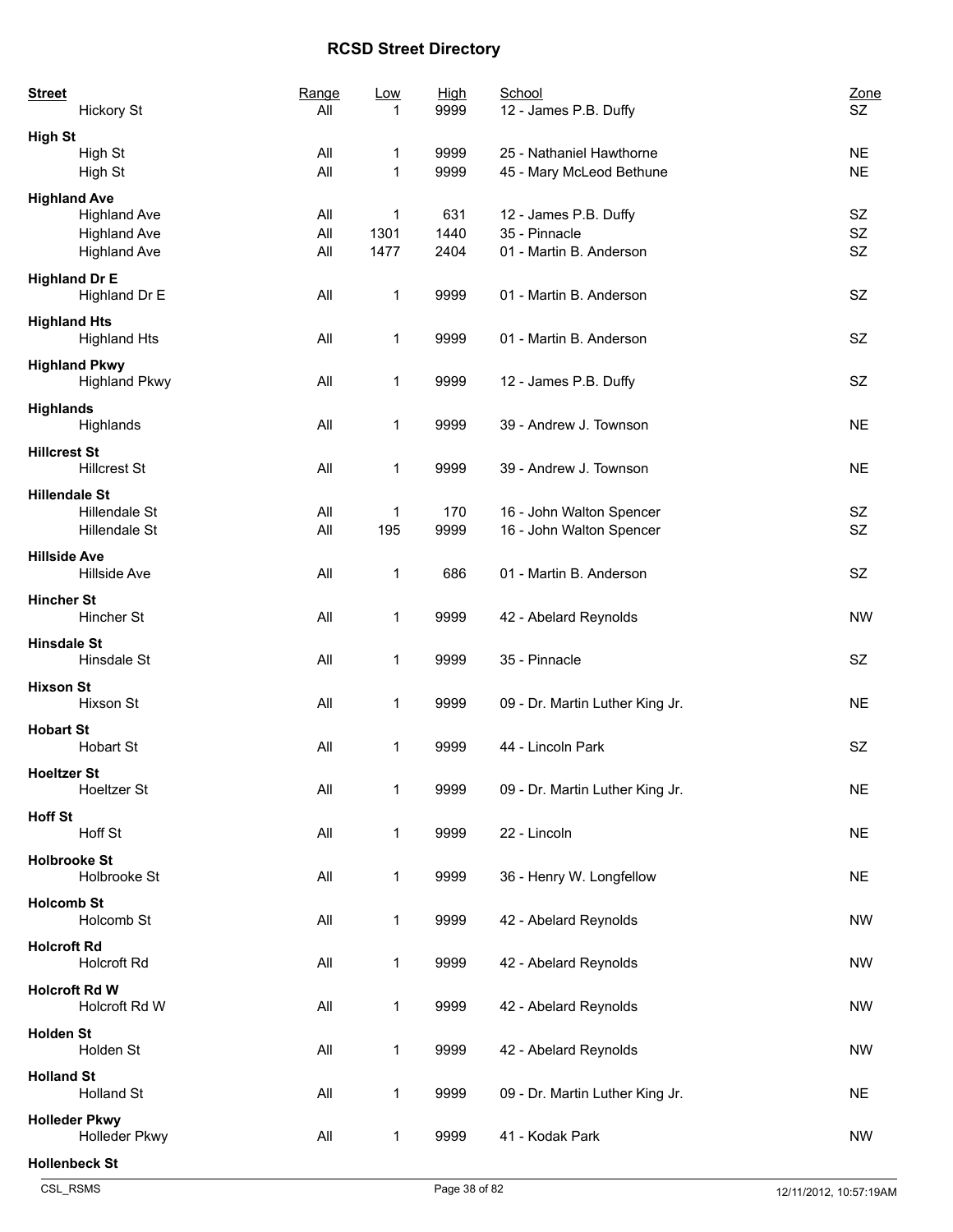| <b>Street</b>                   | Range | <u>Low</u> | <b>High</b> | School                                    | Zone      |
|---------------------------------|-------|------------|-------------|-------------------------------------------|-----------|
| Hollenbeck St                   | All   | 1          | 107         | 08 - Roberto Clemente                     | <b>NE</b> |
| Hollenbeck St                   | All   | 135        | 354         | 22 - Lincoln                              | <b>NE</b> |
| Hollenbeck St                   | All   | 425        | 9999        | 50 - Helen Barrett Montgomery             | <b>NE</b> |
| <b>Hollis St</b>                |       |            |             |                                           |           |
| Hollis St                       | All   | 1          | 9999        | 43 - Theodore Roosevelt                   | <b>NW</b> |
| <b>Hollister St</b>             |       |            |             |                                           |           |
| <b>Hollister St</b>             | All   | 1          | 60          | 45 - Mary McLeod Bethune                  | <b>NE</b> |
| <b>Hollister St</b>             | All   | 61         | 9999        | 45 - Mary McLeod Bethune                  | <b>NE</b> |
| <b>Hollywood St</b>             |       |            |             |                                           |           |
| Hollywood St                    | All   | 1          | 9999        | 07 - Virgil I. Grissom                    | <b>NW</b> |
|                                 |       |            |             |                                           |           |
| <b>Holmdel PI</b>               |       |            |             |                                           |           |
| Holmdel PI                      | All   | 1          | 9999        | 28 - Henry Hudson                         | <b>NE</b> |
| <b>Holmes St</b>                |       |            |             |                                           |           |
| Holmes St                       | All   | 1          | 9999        | 34 - Dr. Louis A. Cerulli                 | <b>NW</b> |
| <b>Holworthy St</b>             |       |            |             |                                           |           |
| Holworthy St                    | All   | 1          | 9999        | 43 - Theodore Roosevelt                   | <b>NW</b> |
|                                 |       |            |             |                                           |           |
| Home PI                         |       |            |             |                                           |           |
| Home PI                         | All   | 1          | 9999        | 17 - Enrico Fermi                         | <b>NW</b> |
| <b>Homer St</b>                 |       |            |             |                                           |           |
| Homer St                        | All   | 1          | 9999        | 01 - Martin B. Anderson                   | SZ.       |
| <b>Hooker St</b>                |       |            |             |                                           |           |
| Hooker St                       | All   | 1          | 9999        | 08 - Roberto Clemente                     | <b>NE</b> |
|                                 |       |            |             |                                           |           |
| <b>Hopkins St</b>               |       |            |             |                                           |           |
| <b>Hopkins St</b>               | All   | 1          | 9999        | 29 - Adlai E. Stevenson                   | SZ.       |
| <b>Hopper Terr</b>              |       |            |             |                                           |           |
| Hopper Terr                     | All   | 1          | 9999        | 42 - Abelard Reynolds                     | <b>NW</b> |
| <b>Hortense St</b>              |       |            |             |                                           |           |
| Hortense St                     | All   | 1          | 9999        | 29 - Adlai E. Stevenson                   | SZ        |
|                                 |       |            |             |                                           |           |
| <b>Howard St</b>                |       |            |             |                                           |           |
| <b>Howard St</b>                | All   | 1          | 9999        | 12 - James P.B. Duffy                     | <b>SZ</b> |
| <b>Howell St</b>                |       |            |             |                                           |           |
| <b>Howell St</b>                | All   | 1          | 9999        | 35 - Pinnacle                             | SZ        |
| <b>Hoyt PI</b>                  |       |            |             |                                           |           |
| Hoyt PI                         | All   | 1          | 9999        | 01 - Martin B. Anderson                   | SZ        |
|                                 |       |            |             |                                           |           |
| <b>Hubbell Pk</b><br>Hubbell Pk | All   |            | 9999        |                                           | SZ        |
|                                 |       | 1          |             | 03 - Nathaniel Rochester Community School |           |
| <b>Hudson Ave</b>               |       |            |             |                                           |           |
| Hudson Ave                      | All   | 1          | 146         | 36 - Henry W. Longfellow                  | <b>NE</b> |
| Hudson Ave                      | All   | 190        | 600         | 36 - Henry W. Longfellow                  | <b>NE</b> |
| Hudson Ave                      | All   | 609        | 758         | 36 - Henry W. Longfellow                  | <b>NE</b> |
| Hudson Ave                      | Odd   | 771        | 983         | 22 - Lincoln                              | <b>NE</b> |
| Hudson Ave                      | Even  | 776        | 1150        | 36 - Henry W. Longfellow                  | <b>NE</b> |
| Hudson Ave                      | Odd   | 985        | 1151        | 22 - Lincoln                              | <b>NE</b> |
| Hudson Ave                      | All   | 1152       | 1500        | 36 - Henry W. Longfellow                  | <b>NE</b> |
| Hudson Ave                      | All   | 1152       | 1500        | 50 - Helen Barrett Montgomery             | <b>NE</b> |
| <b>Hughes PI</b>                |       |            |             |                                           |           |
| Hughes PI                       | All   | 1          | 9999        | 42 - Abelard Reynolds                     | <b>NW</b> |
|                                 |       |            |             |                                           |           |
| <b>Humboldt St</b>              |       |            |             |                                           |           |
| Humboldt St                     | All   | 1          | 9999        | 28 - Henry Hudson                         | <b>NE</b> |
| <b>Huntington Pk</b>            |       |            |             |                                           |           |
| Huntington Pk                   | All   | 1          | 9999        | 08 - Roberto Clemente                     | <b>NE</b> |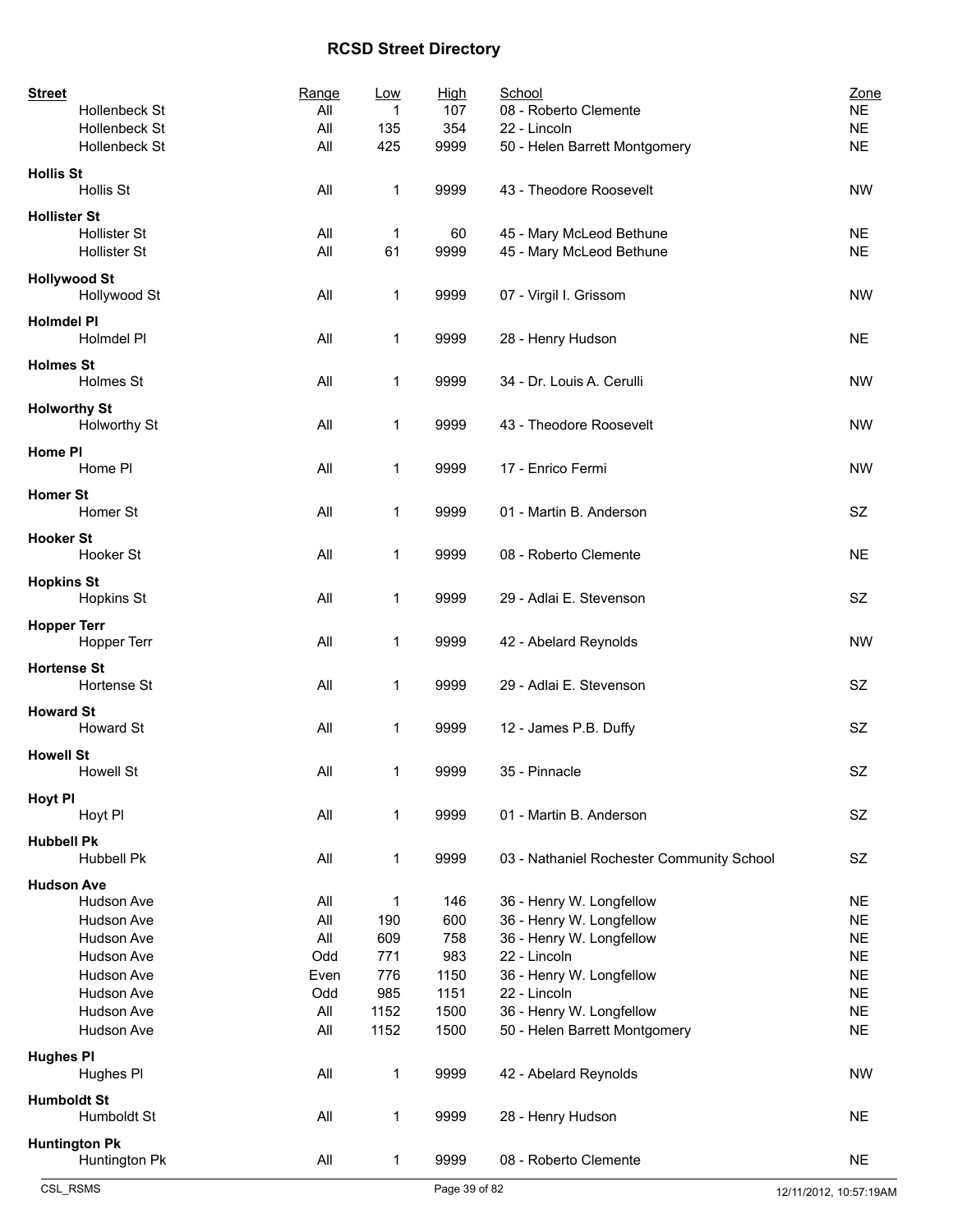| <b>Street</b>        |                                         | Range      | Low          | <b>High</b>  | School                                       | Zone                   |
|----------------------|-----------------------------------------|------------|--------------|--------------|----------------------------------------------|------------------------|
|                      | <b>Hurstbourne Rd</b><br>Hurstbourne Rd | All        | 1            | 23           | 52 - Frank Fowler Dow                        | <b>NE</b>              |
| <b>Iceland Pk</b>    | <b>Iceland Pk</b>                       | All        | 1            | 9999         | 02 - Clara Barton                            | <b>SZ</b>              |
| <b>Illinois St</b>   | <b>Illinois St</b>                      | All        | 1            | 9999         | 28 - Henry Hudson                            | <b>NE</b>              |
| <b>Immel St</b>      |                                         |            |              |              |                                              |                        |
|                      | Immel St<br>Immel St                    | All<br>All | 1<br>1       | 9999<br>9999 | 17 - Enrico Fermi<br>43 - Theodore Roosevelt | <b>NW</b><br><b>NW</b> |
|                      | <b>Independence St</b>                  |            |              |              |                                              |                        |
|                      | Independence St                         | All        | 1            | 210          | 43 - Theodore Roosevelt                      | <b>NW</b>              |
|                      | Independence St                         | All        | 1            | 210          | 44 - Lincoln Park                            | SZ                     |
|                      | Independence St                         | All        | 237          | 9999         | 43 - Theodore Roosevelt                      | <b>NW</b>              |
| <b>Indiana St</b>    |                                         |            |              |              |                                              |                        |
|                      | Indiana St                              | All        | 1            | 9999         | 28 - Henry Hudson                            | <b>NE</b>              |
| <b>Industrial St</b> |                                         |            |              |              |                                              |                        |
|                      | <b>Industrial St</b>                    | All        | $\mathbf 1$  | 9999         | 05 - John H. Williams                        | <b>NW</b>              |
| Inglewood Dr         |                                         |            |              |              |                                              |                        |
|                      | Inglewood Dr                            | All        | 1            | 230          | 16 - John Walton Spencer                     | <b>SZ</b>              |
|                      | Inglewood Dr                            | All        | 97           | 230          | 44 - Lincoln Park                            | SZ                     |
|                      | Inglewood Dr                            | All        | 260          | 9999         | 44 - Lincoln Park                            | SZ                     |
|                      |                                         |            |              |              |                                              |                        |
| Ionia St             | Ionia St                                | All        | 1            | 9999         | 43 - Theodore Roosevelt                      | <b>NW</b>              |
| <b>Irene St</b>      |                                         |            |              |              |                                              |                        |
|                      | Irene St                                | All        | 1            | 9999         | 42 - Abelard Reynolds                        | <b>NW</b>              |
|                      | <b>Irondequoit St</b><br>Irondequoit St | All        | $\mathbf 1$  | 9999         | 36 - Henry W. Longfellow                     | <b>NE</b>              |
| <b>Iroquois St</b>   |                                         |            |              |              |                                              |                        |
|                      | Iroquois St                             | All        | 1            | 9999         | 33 - John James Audubon                      | <b>NE</b>              |
| <b>Irving PI</b>     |                                         |            |              |              |                                              |                        |
|                      | Irving PI                               | All        | 1            | 9999         | 03 - Nathaniel Rochester Community School    | SZ                     |
|                      |                                         |            |              |              |                                              |                        |
| <b>Irvington Rd</b>  | Irvington Rd                            | All        | 1            | 9999         | 12 - James P.B. Duffy                        | SZ                     |
|                      |                                         |            |              |              |                                              |                        |
| <b>Isabelle St</b>   |                                         |            |              |              |                                              |                        |
|                      | Isabelle St                             | All        | $\mathbf 1$  | 9999         | 43 - Theodore Roosevelt                      | <b>NW</b>              |
|                      | J C Wilson Blvd                         |            |              |              |                                              |                        |
|                      | J C Wilson Blvd                         | All        | $\mathbf{1}$ | 9999         | 12 - James P.B. Duffy                        | SZ                     |
| <b>Jackson St</b>    |                                         |            |              |              |                                              |                        |
|                      | Jackson St                              | All        | $\mathbf 1$  | 9999         | 39 - Andrew J. Townson                       | <b>NE</b>              |
|                      |                                         |            |              |              |                                              |                        |
| <b>Jaques St</b>     | Jaques St                               | All        | $\mathbf 1$  | 9999         | 35 - Pinnacle                                | SZ                     |
|                      |                                         |            |              |              |                                              |                        |
| Jay St               |                                         |            |              |              |                                              |                        |
|                      | Jay St                                  | All        | 19           | 190          | 05 - John H. Williams                        | <b>NW</b>              |
|                      | Jay St                                  | All        | 223          | 255          | 05 - John H. Williams                        | <b>NW</b>              |
|                      | Jay St                                  | All        | 223          | 255          | 17 - Enrico Fermi                            | <b>NW</b>              |
|                      | Jay St                                  | All        | 278          | 678          | 17 - Enrico Fermi                            | <b>NW</b>              |
|                      | Jay St                                  | Even       | 692          | 720          | 17 - Enrico Fermi                            | <b>NW</b>              |
|                      | Jay St                                  | Even       | 692          | 720          | 43 - Theodore Roosevelt                      | <b>NW</b>              |
|                      | Jay St                                  | Odd        | 693          | 721          | 17 - Enrico Fermi                            | <b>NW</b>              |
|                      | Jay St                                  | All        | 722          | 9999         | 43 - Theodore Roosevelt                      | <b>NW</b>              |
|                      | Jay St                                  | Odd        | 723          | 861          | 17 - Enrico Fermi                            | <b>NW</b>              |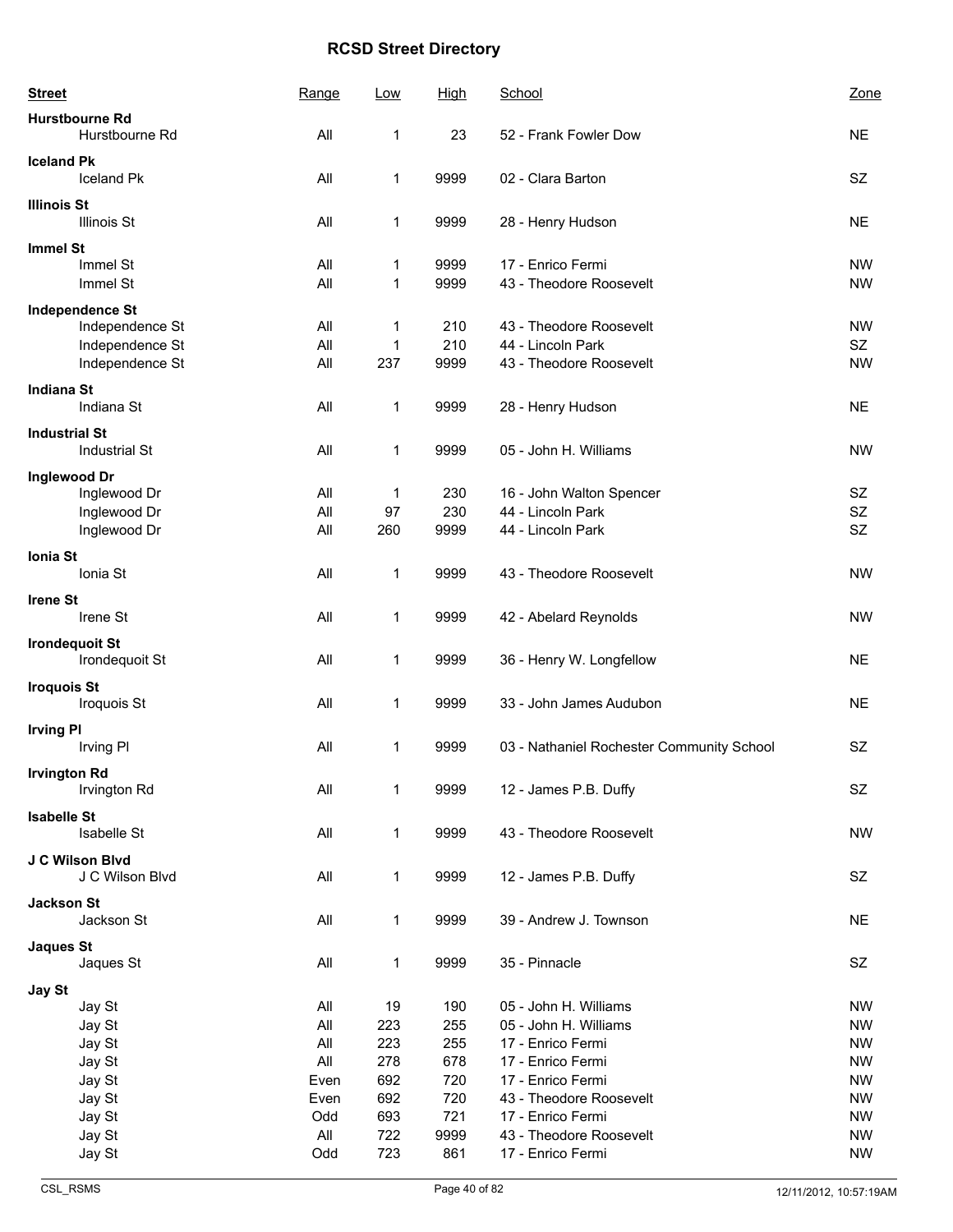| <b>Street</b><br><b>Jefferson Ave</b> | Range | Low         | <b>High</b> | School                          | Zone      |
|---------------------------------------|-------|-------------|-------------|---------------------------------|-----------|
| Jefferson Ave                         | All   | 1           | 145         | 17 - Enrico Fermi               | <b>NW</b> |
| Jefferson Ave                         | Even  | 12          | 130         | 04 - George Mather Forbes       | SZ        |
| Jefferson Ave                         | All   | 170         | 554         | 04 - George Mather Forbes       | SZ        |
| Jefferson Ave                         | All   | 560         | 693         | 02 - Clara Barton               | SZ        |
| Jefferson Ave                         | All   | 700         | 9999        | 19 - Dr. Charles T. Lunsford    | <b>SZ</b> |
|                                       |       |             |             |                                 |           |
| <b>Jefferson Terr</b>                 |       |             |             |                                 |           |
| Jefferson Terr                        | All   | 1           | 229         | 04 - George Mather Forbes       | SZ        |
| Jefferson Terr                        | All   | 241         | 9999        | 29 - Adlai E. Stevenson         | <b>SZ</b> |
| <b>Jerold St</b>                      |       |             |             |                                 |           |
| Jerold St                             | All   | 1           | 106         | 45 - Mary McLeod Bethune        | <b>NE</b> |
| Jerold St                             | All   | 135         | 259         | 45 - Mary McLeod Bethune        | <b>NE</b> |
| Jerold St                             | All   | 260         | 9999        | 39 - Andrew J. Townson          | <b>NE</b> |
|                                       |       |             |             |                                 |           |
| <b>Jersey St</b>                      | All   |             | 44          | 28 - Henry Hudson               | <b>NE</b> |
| Jersey St                             | All   | 2           |             | 52 - Frank Fowler Dow           | <b>NE</b> |
| Jersey St                             |       | 61          | 9999        |                                 |           |
| <b>Jessie St</b>                      |       |             |             |                                 |           |
| Jessie St                             | All   | 1           | 9999        | 41 - Kodak Park                 | <b>NW</b> |
| <b>Jewel St</b>                       |       |             |             |                                 |           |
| Jewel St                              | All   | 1           | 9999        | 08 - Roberto Clemente           | <b>NE</b> |
|                                       |       |             |             |                                 |           |
| <b>Jones Ave</b>                      |       |             |             |                                 |           |
| Jones Ave                             | All   | 1           | 9999        | 05 - John H. Williams           | <b>NW</b> |
| <b>Joseph Ave</b>                     |       |             |             |                                 |           |
| Joseph Ave                            | Odd   | 9           | 351         | 09 - Dr. Martin Luther King Jr. | <b>NE</b> |
| Joseph Ave                            | Even  | 10          | 666         | 09 - Dr. Martin Luther King Jr. | <b>NE</b> |
| Joseph Ave                            | Odd   | 353         | 669         | 09 - Dr. Martin Luther King Jr. | <b>NE</b> |
| Joseph Ave                            | All   | 668         | 776         | 22 - Lincoln                    | <b>NE</b> |
| Joseph Ave                            | All   | 777         | 1144        | 22 - Lincoln                    | <b>NE</b> |
|                                       |       |             |             |                                 |           |
| Joseph PI                             |       |             |             |                                 |           |
| Joseph Pl                             | All   | 1           | 9999        | 22 - Lincoln                    | <b>NE</b> |
| <b>Judson St</b>                      |       |             |             |                                 |           |
| Judson St                             | All   | 1           | 9999        | 29 - Adlai E. Stevenson         | SZ        |
|                                       |       |             |             |                                 |           |
| <b>Judson Terr</b><br>Judson Terr     |       | 1           |             | 29 - Adlai E. Stevenson         |           |
|                                       | All   |             | 9999        |                                 | SZ        |
| <b>Juniper St</b>                     |       |             |             |                                 |           |
| Juniper St                            | All   | 1           | 9999        | 46 - Charles Carroll            | <b>NE</b> |
| <b>Kansas St</b>                      |       |             |             |                                 |           |
| Kansas St                             | All   | 1           | 9999        | 28 - Henry Hudson               | <b>NE</b> |
|                                       |       |             |             |                                 |           |
| <b>Kappel PI</b>                      |       |             |             |                                 |           |
| Kappel Pl                             | All   | 1           | 9999        | 09 - Dr. Martin Luther King Jr. | <b>NE</b> |
| <b>Karges PI</b>                      |       |             |             |                                 |           |
| Karges Pl                             | All   | 1           | 9999        | 35 - Pinnacle                   | SZ        |
| <b>Karnes St</b>                      |       |             |             |                                 |           |
| Karnes St                             | All   | 1           | 9999        | 30 - General Elwell S. Otis     | <b>NW</b> |
|                                       |       |             |             |                                 |           |
| <b>Kastner Pk</b>                     |       |             |             |                                 |           |
| Kastner Pk                            | All   | 1           | 63          | 36 - Henry W. Longfellow        | <b>NE</b> |
| Kastner Pk                            | Even  | 70          | 9998        | 36 - Henry W. Longfellow        | <b>NE</b> |
| Kastner Pk                            | Odd   | 71          | 9999        | 22 - Lincoln                    | <b>NE</b> |
| <b>Kay Terr</b>                       |       |             |             |                                 |           |
| Kay Terr                              | All   | $\mathbf 1$ | 9999        | 34 - Dr. Louis A. Cerulli       | <b>NW</b> |
|                                       |       |             |             |                                 |           |
| <b>Keehl St</b>                       |       |             |             |                                 |           |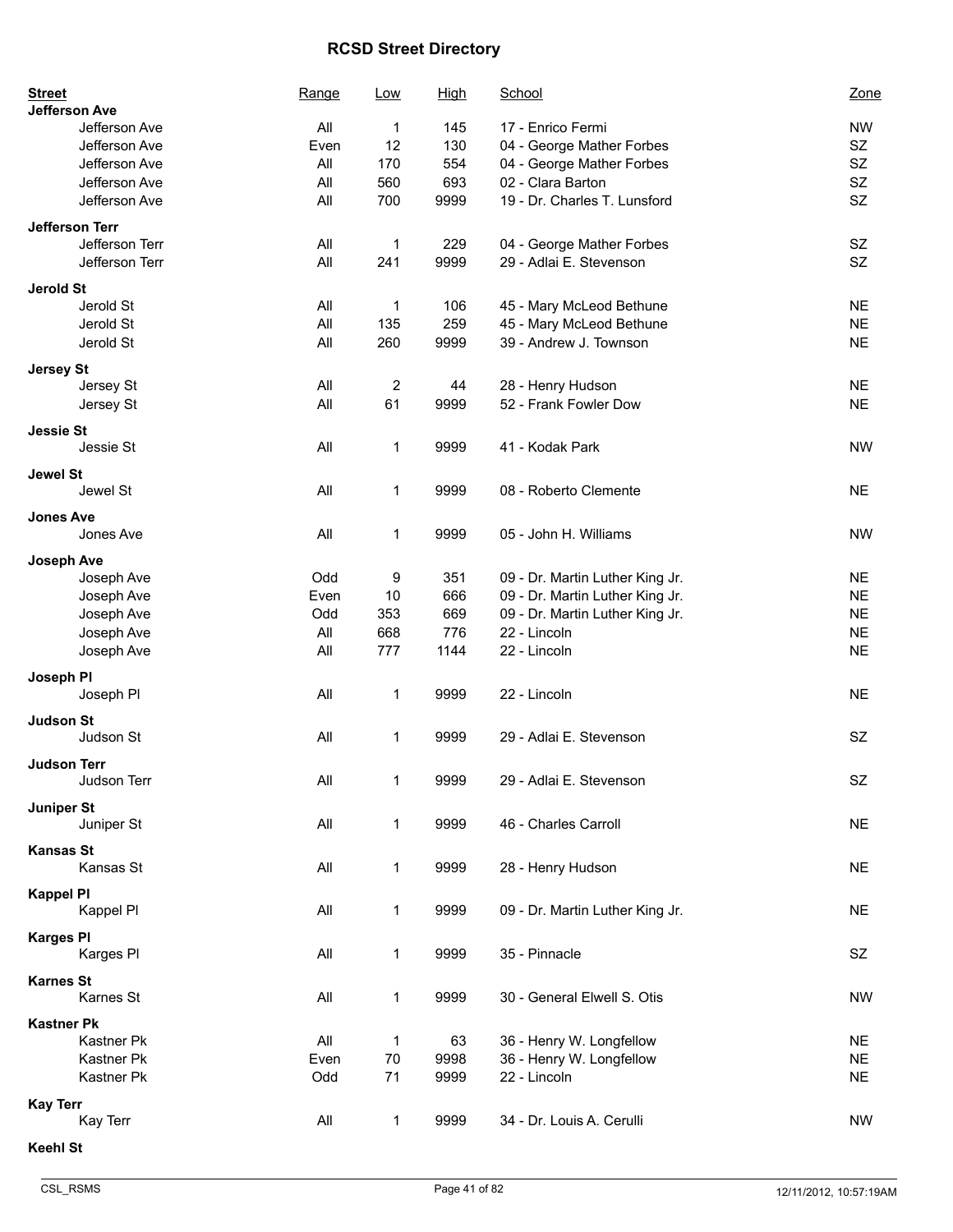| <b>Street</b><br>Keehl St                  | Range<br>All | Low<br>1                     | <b>High</b><br>9999 | School<br>41 - Kodak Park                                 | Zone<br><b>NW</b>      |
|--------------------------------------------|--------------|------------------------------|---------------------|-----------------------------------------------------------|------------------------|
| <b>Keeler St</b><br>Keeler St              | All          | 1                            | 9999                | 50 - Helen Barrett Montgomery                             | <b>NE</b>              |
| <b>Keller St</b><br>Keller St<br>Keller St | All<br>All   | 1<br>1                       | 9999<br>9999        | 25 - Nathaniel Hawthorne<br>45 - Mary McLeod Bethune      | <b>NE</b><br><b>NE</b> |
| <b>Kelly St</b>                            |              |                              |                     |                                                           |                        |
| Kelly St<br><b>Kemphurst Rd</b>            | All          | 1                            | 9999                | 09 - Dr. Martin Luther King Jr.                           | <b>NE</b>              |
| Kemphurst Rd                               | All          | 1                            | 9999                | 42 - Abelard Reynolds                                     | <b>NW</b>              |
| <b>Kendrick Rd</b><br>Kendrick Rd          | All          | 1                            | 9999                | 12 - James P.B. Duffy                                     | SZ                     |
| <b>Kenilworth Terr</b><br>Kenilworth Terr  | All          | $\mathbf 1$                  | 9999                | 23 - Francis Parker                                       | <b>SZ</b>              |
| <b>Kenmore St</b><br>Kenmore St            | All          | 1                            | 9999                | 02 - Clara Barton                                         | SZ                     |
| <b>Kensington St</b><br>Kensington St      | All          | 1                            | 9999                | 17 - Enrico Fermi                                         | <b>NW</b>              |
| Kent<br>Kent                               | All          | 1                            | 9999                | 05 - John H. Williams                                     | <b>NW</b>              |
| <b>Kenton St</b><br>Kenton St              | All          | 1                            | 9999                | 33 - John James Audubon                                   | <b>NE</b>              |
| <b>Kenwood Ave</b><br>Kenwood Ave          | All          | 1                            | 9999                | 29 - Adlai E. Stevenson                                   | SZ                     |
| <b>Kestrel St</b><br>Kestrel St            | All          | 1                            | 9999                | 34 - Dr. Louis A. Cerulli                                 | <b>NW</b>              |
| <b>Ketchum St</b><br>Ketchum St            | All          | 1                            | 9999                | 22 - Lincoln                                              | <b>NE</b>              |
| <b>Kilmar St</b><br>Kilmar St<br>Kilmar St | All<br>All   | 20<br>20                     | 9999<br>9999        | 36 - Henry W. Longfellow<br>50 - Helen Barrett Montgomery | <b>NE</b><br><b>NE</b> |
| <b>King St</b><br>King St<br>King St       | All<br>All   | $\mathbf{1}$<br>$\mathbf{1}$ | 9999<br>9999        | 04 - George Mather Forbes<br>17 - Enrico Fermi            | SZ<br><b>NW</b>        |
| <b>Kingsboro Rd</b><br>Kingsboro Rd        | All          | 1                            | 9999                | 16 - John Walton Spencer                                  | SZ                     |
| <b>Kingsley Rd</b><br>Kingsley Rd          | All          | $\mathbf{1}$                 | 9999                | 42 - Abelard Reynolds                                     | <b>NW</b>              |
| <b>Kingston St</b><br>Kingston St          | All          | $\mathbf{1}$                 | 9999                | 28 - Henry Hudson                                         | <b>NE</b>              |
| <b>Kintz St</b><br>Kintz St                | All          | $\mathbf{1}$                 | 9999                | 42 - Abelard Reynolds                                     | NW                     |
| <b>Kirby PI</b><br>Kirby PI                | All          | $\mathbf{1}$                 | 9999                | 12 - James P.B. Duffy                                     | SZ                     |
| <b>Kirkland Rd</b><br>Kirkland Rd          | All          | 1                            | 9999                | 29 - Adlai E. Stevenson                                   | SZ                     |
| <b>Kislingbury St</b><br>Kislingbury St    | All          | $\mathbf{1}$                 | 9999                | 07 - Virgil I. Grissom                                    | <b>NW</b>              |
| <b>Klein St</b><br>Klein St                | All          | 21                           | 107                 | 22 - Lincoln                                              | <b>NE</b>              |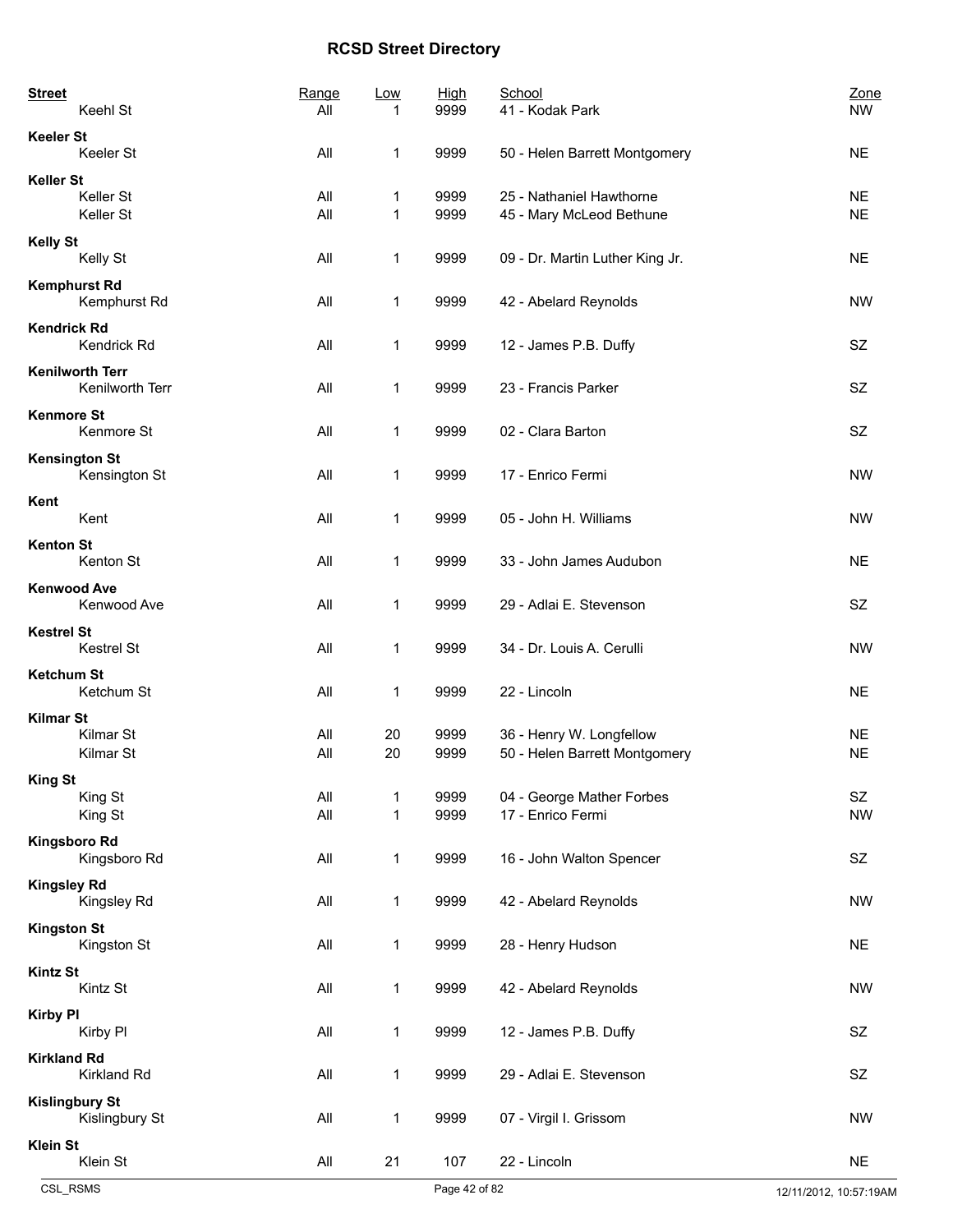| <b>Street</b><br>Klein St                     | Range<br>All | Low<br>151   | High<br>9999 | School<br>50 - Helen Barrett Montgomery   | Zone<br><b>NE</b>      |
|-----------------------------------------------|--------------|--------------|--------------|-------------------------------------------|------------------------|
| <b>Klueh St</b><br>Klueh St                   | All          | 1            | 9999         | 17 - Enrico Fermi                         | <b>NW</b>              |
| <b>Knapp Ave</b><br>Knapp Ave                 | All          | 14           | 17           | 39 - Andrew J. Townson                    | <b>NE</b>              |
| <b>Knickerbocker Ave</b><br>Knickerbocker Ave | All          | 4            | 9999         | 41 - Kodak Park                           | <b>NW</b>              |
| <b>Kohlman St</b><br>Kohlman St               | All          | 1            | 9999         | 22 - Lincoln                              | <b>NE</b>              |
| <b>Kondolf St</b><br>Kondolf St               | All          | 1            | 9999         | 17 - Enrico Fermi                         | <b>NW</b>              |
| <b>Kosciusko St</b><br>Kosciusko St           | All          | 1            | 9999         | 36 - Henry W. Longfellow                  | <b>NE</b>              |
| <b>Kron St</b><br>Kron St                     | All          | 1            | 9999         | 16 - John Walton Spencer                  | SZ                     |
| La Grange Ave                                 |              |              |              |                                           |                        |
| La Grange Ave                                 | All          | 91           | 510          | 07 - Virgil I. Grissom                    | <b>NW</b>              |
| La Grange Ave                                 | All          | 558          | 9999         | 41 - Kodak Park                           | <b>NW</b>              |
| <b>Laburnam Cres</b><br>Laburnam Cres         | All          | 1            | 9999         | 35 - Pinnacle                             | SZ.                    |
| <b>Lafayette Pk</b><br>Lafayette Pk           | All          | 1            | 9999         | 23 - Francis Parker                       | SZ                     |
| <b>Laforce St</b><br>Laforce St               | All          | 1            | 9999         | 09 - Dr. Martin Luther King Jr.           | <b>NE</b>              |
| <b>Lake Ave</b>                               |              |              |              |                                           |                        |
| Lake Ave                                      | All          | 1            | 399          | 05 - John H. Williams                     | <b>NW</b>              |
| Lake Ave                                      | All          | 400          | 495          | 30 - General Elwell S. Otis               | <b>NW</b>              |
| Lake Ave                                      | All          | 502          | 803          | 34 - Dr. Louis A. Cerulli                 | <b>NW</b>              |
| Lake Ave<br>Lake Ave                          | All<br>All   | 811<br>1376  | 1361<br>2463 | 07 - Virgil I. Grissom<br>41 - Kodak Park | <b>NW</b><br><b>NW</b> |
| Lake Ave                                      | All          | 2650         | 9999         | 42 - Abelard Reynolds                     | <b>NW</b>              |
| <b>Lake Vista Ct</b>                          |              |              |              |                                           |                        |
| Lake Vista Ct                                 | All          | 1            | 9999         | 42 - Abelard Reynolds                     | <b>NW</b>              |
| <b>Lakecrest Ave</b><br>Lakecrest Ave         | All          | 1            | 9999         | 42 - Abelard Reynolds                     | <b>NW</b>              |
| <b>Lakeland Ave</b><br><b>Lakeland Ave</b>    | All          | 1            | 83           | 42 - Abelard Reynolds                     | <b>NW</b>              |
| <b>Lakeport St</b><br>Lakeport St             | All          | 1            | 9999         | 42 - Abelard Reynolds                     | <b>NW</b>              |
| <b>Lakeshire Rd</b><br>Lakeshire Rd           | All          | $\mathbf{1}$ | 9999         | 42 - Abelard Reynolds                     | <b>NW</b>              |
| <b>Lakeside Terr</b><br>Lakeside Terr         | All          | 1            | 9999         | 42 - Abelard Reynolds                     | <b>NW</b>              |
| <b>Lakeview Pk</b>                            |              |              |              |                                           |                        |
| Lakeview Pk                                   | All          | 1            | 345          | 07 - Virgil I. Grissom                    | <b>NW</b>              |
| Lakeview Pk                                   | All          | 1            | 9999         | 07 - Virgil I. Grissom                    | <b>NW</b>              |
| Lakeview Pk                                   | All          | 355          | 9999         | 34 - Dr. Louis A. Cerulli                 | <b>NW</b>              |
| <b>Lakeview Terr</b><br>Lakeview Terr         | All          | $\mathbf 1$  | 9999         | 07 - Virgil I. Grissom                    | <b>NW</b>              |
| <b>Lamberton Pk</b>                           |              |              |              |                                           |                        |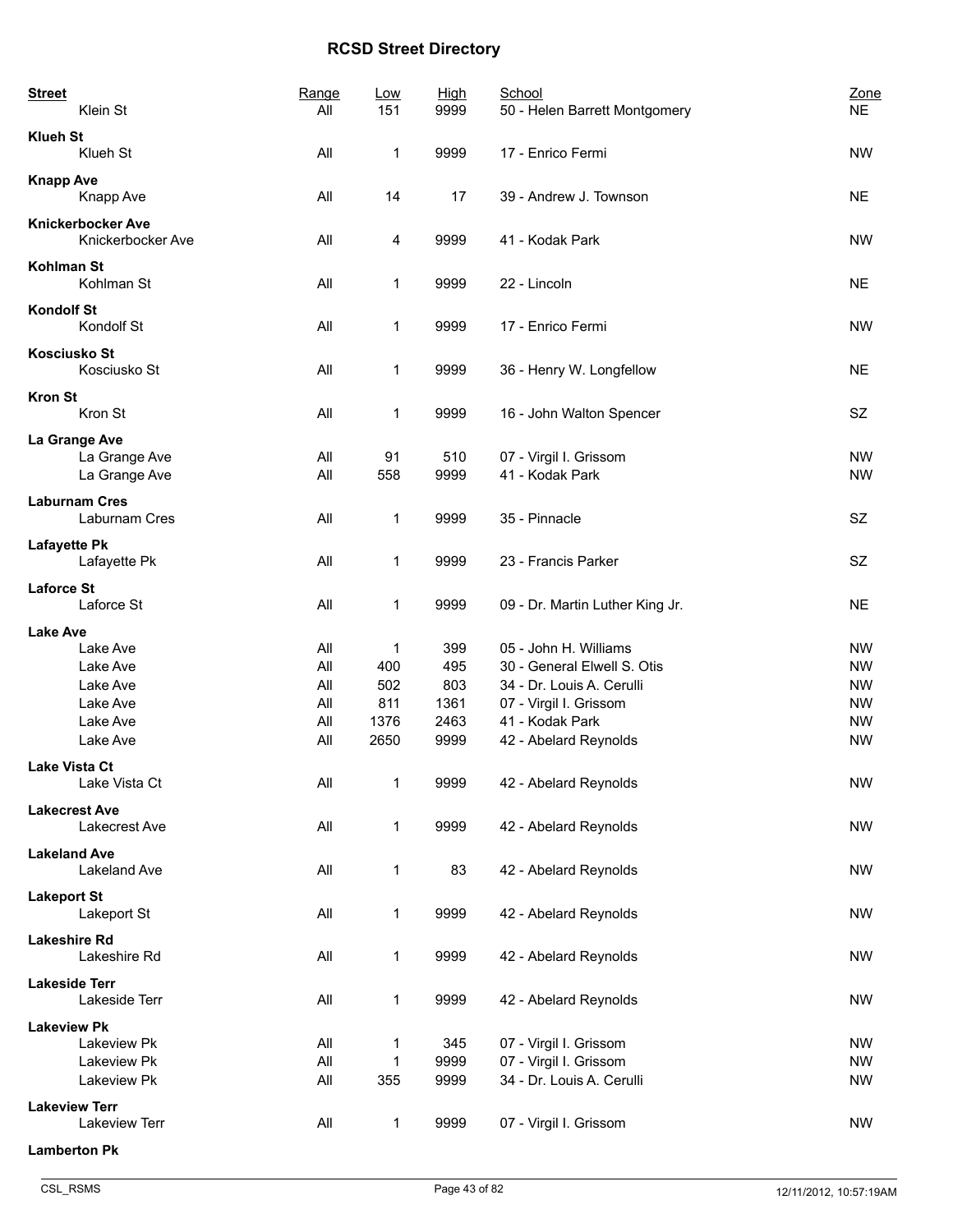| <b>Street</b><br>Lamberton Pk                       | Range<br>All | Low                 | <b>High</b><br>9999 | School<br>29 - Adlai E. Stevenson                   | Zone<br>SZ.            |
|-----------------------------------------------------|--------------|---------------------|---------------------|-----------------------------------------------------|------------------------|
| <b>Lamont PI</b><br>Lamont PI                       | All          | 1                   | 9999                | 33 - John James Audubon                             | <b>NE</b>              |
| <b>Lampson St</b><br>Lampson St                     | All          | 1                   | 9999                | 33 - John James Audubon                             | <b>NE</b>              |
| <b>Lanark Cres</b><br><b>Lanark Cres</b>            | All          | 1                   | 9999                | 46 - Charles Carroll                                | <b>NE</b>              |
| <b>Lancaster St</b><br>Lancaster St<br>Lancaster St | All<br>All   | 1<br>1              | 9999<br>9999        | 07 - Virgil I. Grissom<br>41 - Kodak Park           | <b>NW</b><br><b>NW</b> |
| <b>Lancraft St</b><br>Lancraft St                   | All          | 1                   | 9999                | 33 - John James Audubon                             | <b>NE</b>              |
| <b>Laney Rd</b><br>Laney Rd                         | All          | 1                   | 9999                | 12 - James P.B. Duffy                               | SZ                     |
| <b>Lang St</b><br>Lang St                           | All          | 1                   | 9999                | 22 - Lincoln                                        | <b>NE</b>              |
| <b>Langford Rd</b><br>Langford Rd                   | All          | $\mathbf{1}$        | 9999                | 41 - Kodak Park                                     | <b>NW</b>              |
| Langham St<br>Langham St                            | All          | 1                   | 9999                | 22 - Lincoln                                        | <b>NE</b>              |
| <b>Langslow St</b><br>Langslow St                   | All          | $\mathbf{1}$        | 9999                | 12 - James P.B. Duffy                               | SZ                     |
| <b>Lansdale St</b><br>Lansdale St                   | All          | 1                   | 9999                | 35 - Pinnacle                                       | SZ                     |
| <b>Lansing St</b><br>Lansing St                     | All          | 1                   | 9999                | 45 - Mary McLeod Bethune                            | <b>NE</b>              |
| <b>Lapey PI</b><br>Lapey PI                         | All          | 1                   | 9999                | 04 - George Mather Forbes                           | SZ                     |
| <b>Lapham St</b><br>Lapham St                       | All          | 1                   | 9999                | 41 - Kodak Park                                     | <b>NW</b>              |
| <b>Larch St</b><br>Larch St                         | All          | 1                   | 9999                | 42 - Abelard Reynolds                               | <b>NW</b>              |
| <b>Lark St</b><br>Lark St<br>Lark St                | All<br>All   | $\mathbf{1}$<br>166 | 131<br>9999         | 34 - Dr. Louis A. Cerulli<br>07 - Virgil I. Grissom | <b>NW</b><br><b>NW</b> |
| <b>Lasalle St</b><br>Lasalle St                     | All          | $\mathbf{1}$        | 9999                | 17 - Enrico Fermi                                   | <b>NW</b>              |
| <b>Laser St</b><br>Laser St                         | All          | 1                   | 9999                | 22 - Lincoln                                        | <b>NE</b>              |
| Latta Rd<br>Latta Rd                                | All          | $\mathbf{1}$        | 424                 | 42 - Abelard Reynolds                               | <b>NW</b>              |
| <b>Lattimore Rd</b><br>Lattimore Rd                 | All          | $\mathbf{1}$        | 9999                | 12 - James P.B. Duffy                               | SZ                     |
| <b>Lauer Cres</b><br>Lauer Cres                     | All          | 1                   | 9999                | 25 - Nathaniel Hawthorne                            | <b>NE</b>              |
| <b>Laura St</b><br>Laura St                         | All          | 1                   | 9999                | 33 - John James Audubon                             | <b>NE</b>              |
| <b>Laurel St</b><br>Laurel St                       | All          | $\mathbf{1}$        | 9999                | 30 - General Elwell S. Otis                         | NW                     |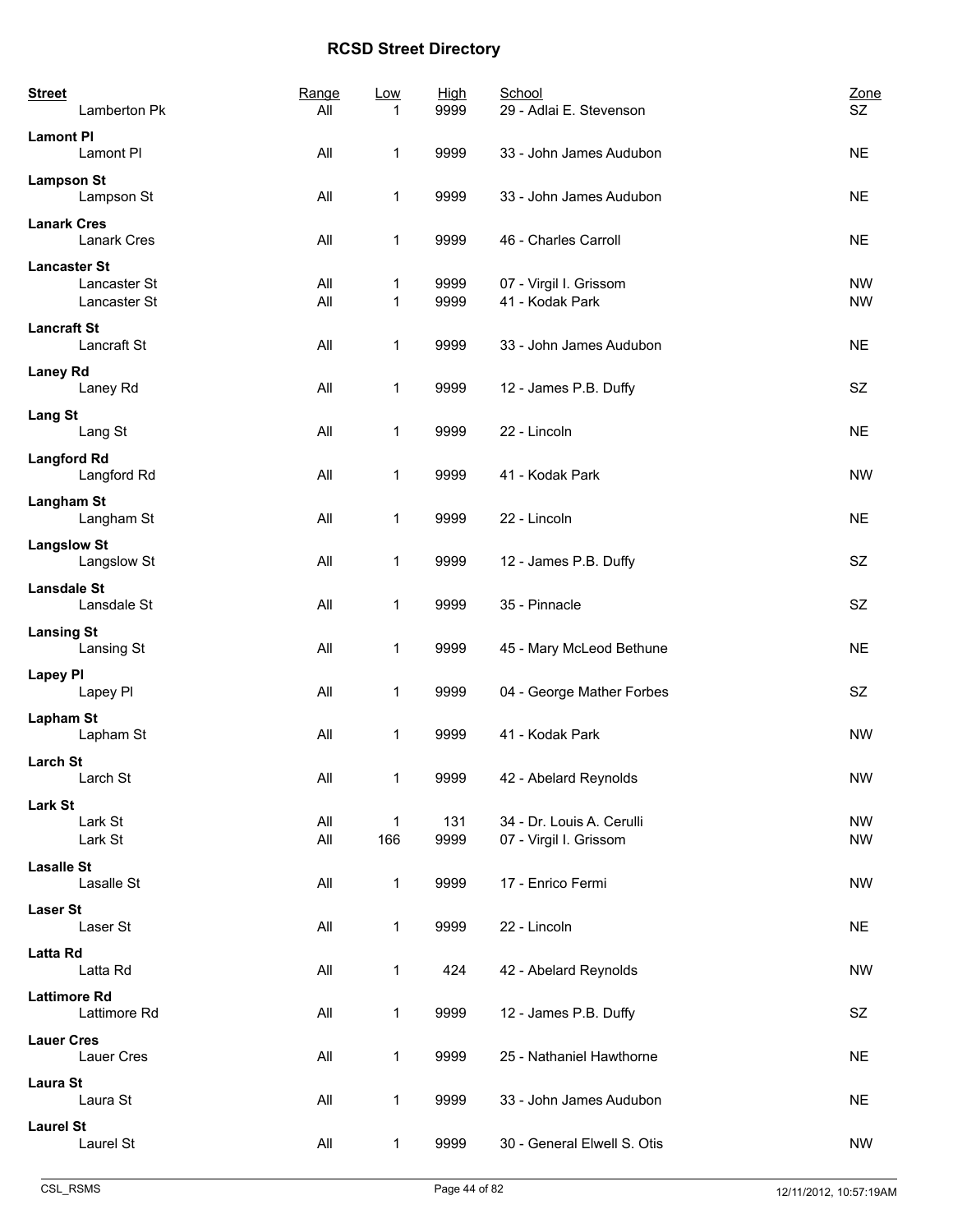| <b>Street</b><br><b>Laurelton Rd</b>    | Range      | Low                 | <b>High</b>  | School                                                    | Zone                   |
|-----------------------------------------|------------|---------------------|--------------|-----------------------------------------------------------|------------------------|
| <b>Laurelton Rd</b>                     | All        | 1                   | 202          | 33 - John James Audubon                                   | <b>NE</b>              |
| <b>Lawn St</b><br>Lawn St               | All        | 1                   | 9999         | 12 - James P.B. Duffy                                     | SZ                     |
| <b>Lawndale Terr</b><br>Lawndale Terr   | All        | $\mathbf{1}$        | 9999         | 33 - John James Audubon                                   | <b>NE</b>              |
| <b>Lawrence St</b><br>Lawrence St       | All        | 1                   | 9999         | 23 - Francis Parker                                       | SZ                     |
| <b>Lawson Rd</b><br>Lawson Rd           | All        | 1                   | 9999         | 42 - Abelard Reynolds                                     | <b>NW</b>              |
| <b>Lawton St</b><br>Lawton St           | All        | $\mathbf{1}$        | 9999         | 35 - Pinnacle                                             | SZ                     |
| Le Frois St                             |            |                     |              |                                                           |                        |
| Le Frois St<br>Le Frois St              | All<br>All | 1<br>1              | 9999<br>9999 | 36 - Henry W. Longfellow<br>50 - Helen Barrett Montgomery | <b>NE</b><br><b>NE</b> |
| <b>Leander Rd</b>                       |            |                     |              |                                                           |                        |
| Leander Rd                              | All        | $\mathbf{1}$        | 9999         | 42 - Abelard Reynolds                                     | <b>NW</b>              |
| <b>Leavenworth St</b><br>Leavenworth St | All        | 1                   | 9999         | 34 - Dr. Louis A. Cerulli                                 | <b>NW</b>              |
| Lee PI<br>Lee Pl                        | All        | 1                   | 9999         | 02 - Clara Barton                                         | <b>SZ</b>              |
| Lee Rd<br>Lee Rd                        | All        | 470                 | 726          | 43 - Theodore Roosevelt                                   | <b>NW</b>              |
| <b>Lehaco St</b><br>Lehaco St           | All        | $\mathbf{1}$        | 9999         | 50 - Helen Barrett Montgomery                             | <b>NE</b>              |
| <b>Lehigh Ave</b><br>Lehigh Ave         | All        | 1                   | 9999         | 16 - John Walton Spencer                                  | <b>SZ</b>              |
| Leicestershire St<br>Leicestershire St  | All        | 1                   | 22           | 39 - Andrew J. Townson                                    | <b>NE</b>              |
| <b>Leighton Ave</b><br>Leighton Ave     | All        | 1                   | 9999         | 28 - Henry Hudson                                         | <b>NE</b>              |
| Lela St<br>Lela St                      | All        | 1                   | 9999         | 43 - Theodore Roosevelt                                   | <b>NW</b>              |
| <b>Lemoyn Ave</b><br>Lemoyn Ave         | All        | $\mathbf{1}$        | 9999         | 42 - Abelard Reynolds                                     | <b>NW</b>              |
| Lemoyn Ave N<br>Lemoyn Ave N            | All        | 1                   | 9999         | 42 - Abelard Reynolds                                     | <b>NW</b>              |
| <b>Lenox St</b>                         |            |                     |              |                                                           |                        |
| Lenox St<br>Lenox St                    | All<br>All | $\mathbf{1}$<br>119 | 98<br>9999   | 02 - Clara Barton<br>29 - Adlai E. Stevenson              | SZ<br><b>SZ</b>        |
| <b>Lenriet St</b>                       |            |                     |              |                                                           |                        |
| Lenriet St                              | All        | $\mathbf{1}$        | 9999         | 41 - Kodak Park                                           | <b>NW</b>              |
| Leo St<br>Leo St                        | All        | $\mathbf{1}$        | 9999         | 22 - Lincoln                                              | <b>NE</b>              |
| <b>Leon St</b>                          |            |                     |              |                                                           |                        |
| Leon St                                 | All        | $\mathbf{1}$        | 9999         | 16 - John Walton Spencer                                  | SZ                     |
| Leonard<br>Leonard                      | All        | 1                   | 9999         | 44 - Lincoln Park                                         | SZ                     |
| <b>Leopard St</b><br>Leopard St         | All        | $\mathbf{1}$        | 9999         | 41 - Kodak Park                                           | <b>NW</b>              |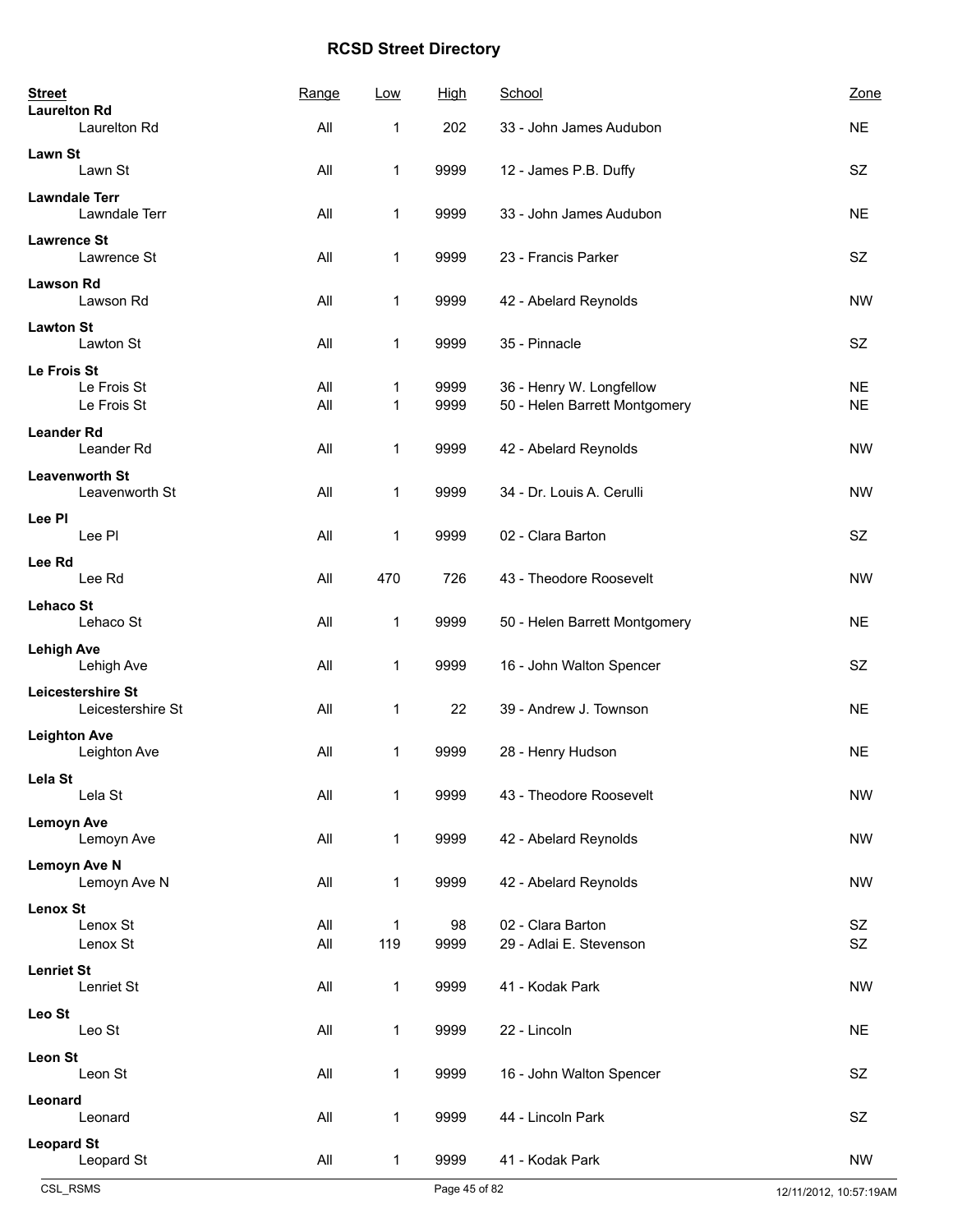| <b>Street</b>        |                                             | Range      | <b>Low</b>          | <b>High</b>  | School                                               | Zone                   |
|----------------------|---------------------------------------------|------------|---------------------|--------------|------------------------------------------------------|------------------------|
| <b>Leopold St</b>    | Leopold St                                  | All        |                     | 9999         |                                                      | <b>NE</b>              |
|                      |                                             |            | 1                   |              | 09 - Dr. Martin Luther King Jr.                      |                        |
| <b>Leroy St</b>      | Leroy St                                    | All        | 1                   | 9999         | 42 - Abelard Reynolds                                | <b>NW</b>              |
| <b>Lewis St</b>      | Lewis St                                    | All        | 1                   | 9999         | 09 - Dr. Martin Luther King Jr.                      | <b>NE</b>              |
| <b>Lexington Ave</b> |                                             |            |                     |              |                                                      |                        |
|                      | Lexington Ave<br>Lexington Ave              | All<br>All | 1<br>715            | 695<br>1801  | 34 - Dr. Louis A. Cerulli<br>43 - Theodore Roosevelt | <b>NW</b><br><b>NW</b> |
|                      |                                             |            |                     |              |                                                      |                        |
| <b>Lexington Ct</b>  | Lexington Ct                                | All        | $\mathbf 1$         | 9999         | 43 - Theodore Roosevelt                              | <b>NW</b>              |
|                      | <b>Liberty Pole Way</b><br>Liberty Pole Way | All        | 1                   | 9999         | 09 - Dr. Martin Luther King Jr.                      | <b>NE</b>              |
| <b>Lighthouse St</b> | Lighthouse St                               | All        | 1                   | 9999         | 42 - Abelard Reynolds                                | <b>NW</b>              |
| Lill St              |                                             |            |                     |              |                                                      |                        |
|                      | Lill St                                     | All        | 1                   | 9999         | 09 - Dr. Martin Luther King Jr.                      | <b>NE</b>              |
| <b>Lily St</b>       |                                             |            |                     |              |                                                      |                        |
|                      | Lily St<br>Lily St                          | All<br>All | 1<br>1              | 9999<br>9999 | 07 - Virgil I. Grissom<br>41 - Kodak Park            | <b>NW</b><br><b>NW</b> |
| <b>Lime St</b>       |                                             |            |                     |              |                                                      |                        |
|                      | Lime St                                     | All        | 5                   | 9999         | 17 - Enrico Fermi                                    | <b>NW</b>              |
| <b>Lincoln Ave</b>   |                                             |            |                     |              |                                                      |                        |
|                      | Lincoln Ave                                 | All        | 1                   | 9999         | 44 - Lincoln Park                                    | SZ                     |
| <b>Lincoln St</b>    |                                             |            |                     |              |                                                      |                        |
|                      | Lincoln St<br>Lincoln St                    | All<br>All | $\mathbf{1}$<br>145 | 144<br>9999  | 45 - Mary McLeod Bethune<br>45 - Mary McLeod Bethune | <b>NE</b><br><b>NE</b> |
|                      |                                             |            |                     |              |                                                      |                        |
| <b>Lind St</b>       | Lind St                                     | All        | $\mathbf 1$         | 9999         | 05 - John H. Williams                                | <b>NW</b>              |
| <b>Linden St</b>     |                                             |            |                     |              |                                                      |                        |
|                      | Linden St                                   | All        | 1                   | 9999         | 12 - James P.B. Duffy                                | SZ                     |
| <b>Linnet St</b>     | Linnet St                                   | All        | 1                   | 9999         | 34 - Dr. Louis A. Cerulli                            | <b>NW</b>              |
| <b>Linwood Pl</b>    |                                             |            |                     |              |                                                      |                        |
|                      | Linwood PI                                  | All        | $\mathbf{1}$        | 9999         | 23 - Francis Parker                                  | <b>SZ</b>              |
| <b>Lion St</b>       |                                             |            |                     |              |                                                      |                        |
|                      | Lion St                                     | All        | 1                   | 9999         | 41 - Kodak Park                                      | <b>NW</b>              |
| <b>Lisbon St</b>     | Lisbon St                                   | All        | 1                   | 9999         | 43 - Theodore Roosevelt                              | <b>NW</b>              |
| <b>Litchfield St</b> | Litchfield St                               | All        | 1                   | 9999         | 17 - Enrico Fermi                                    | <b>NW</b>              |
| <b>Livingston Pk</b> | Livingston Pk                               | All        | 1                   | 9999         | 03 - Nathaniel Rochester Community School            | SZ                     |
| Lloyd St             | Lloyd St                                    | All        | $\mathbf{1}$        | 9999         | 19 - Dr. Charles T. Lunsford                         | SZ                     |
| <b>Lochner PI</b>    |                                             |            |                     |              |                                                      |                        |
|                      | Lochner PI                                  | All        | 1                   | 9999         | 45 - Mary McLeod Bethune                             | <b>NE</b>              |
| <b>Lockwood St</b>   | Lockwood St                                 | All        | 1                   | 9999         | 52 - Frank Fowler Dow                                | <b>NE</b>              |
|                      |                                             |            |                     |              |                                                      |                        |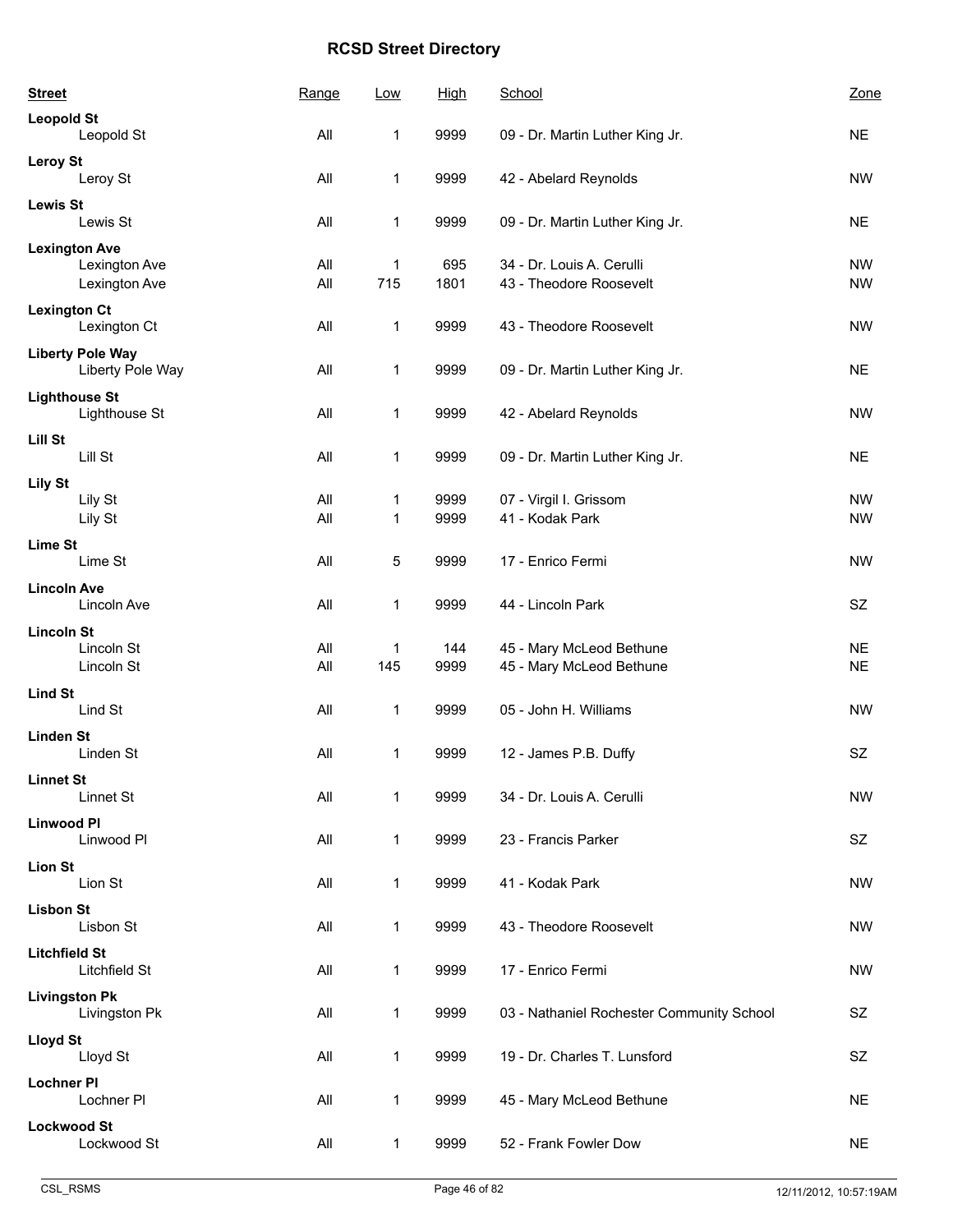| <b>Street</b><br><b>Locust St</b> |                                       | Range | Low                     | <b>High</b> | School                          | Zone      |
|-----------------------------------|---------------------------------------|-------|-------------------------|-------------|---------------------------------|-----------|
|                                   | Locust St                             | All   | 1                       | 9999        | 34 - Dr. Louis A. Cerulli       | <b>NW</b> |
| Lois St                           | Lois St                               | All   | 1                       | 9999        | 30 - General Elwell S. Otis     | <b>NW</b> |
| <b>Lombard St</b>                 | Lombard St                            | All   | 1                       | 9999        | 43 - Theodore Roosevelt         | <b>NW</b> |
| Longacre Rd                       | Longacre Rd                           | Odd   | 1                       | 289         | 50 - Helen Barrett Montgomery   | <b>NE</b> |
|                                   | <b>Longview Terr</b><br>Longview Terr | All   | 1                       | 9999        | 33 - John James Audubon         | <b>NE</b> |
| <b>Loomis St</b>                  | Loomis St                             | All   | 1                       | 9999        | 22 - Lincoln                    | <b>NE</b> |
| <b>Lorenzo St</b>                 | Lorenzo St                            | All   | 1                       | 9999        | 43 - Theodore Roosevelt         | <b>NW</b> |
| <b>Lorimer St</b>                 |                                       |       |                         |             |                                 |           |
|                                   | Lorimer St                            | All   | 2                       | 80          | 05 - John H. Williams           | <b>NW</b> |
|                                   | Lorimer St                            | Even  | 90                      | 118         | 30 - General Elwell S. Otis     | <b>NW</b> |
|                                   | Lorimer St                            | Odd   | 93                      | 117         | 05 - John H. Williams           | <b>NW</b> |
| <b>Lorraine PI</b>                |                                       |       |                         |             |                                 |           |
|                                   | Lorraine PI                           | All   | 1                       | 9999        | 17 - Enrico Fermi               | <b>NW</b> |
|                                   | Lorraine PI                           | All   | 1                       | 9999        | 43 - Theodore Roosevelt         | <b>NW</b> |
| <b>Loudisa Dr</b>                 |                                       |       |                         |             |                                 |           |
|                                   | Loudisa Dr                            | All   | 1                       | 9999        | 52 - Frank Fowler Dow           | <b>NE</b> |
|                                   |                                       |       |                         |             |                                 |           |
| <b>Louise St</b>                  | Louise St                             |       |                         |             | 43 - Theodore Roosevelt         | <b>NW</b> |
|                                   |                                       | All   | $\mathbf{1}$            | 9999        |                                 |           |
| Love St                           |                                       |       |                         |             |                                 |           |
|                                   | Love St                               | All   | $\mathbf{1}$            | 9999        | 17 - Enrico Fermi               | <b>NW</b> |
| <b>Lowell St</b>                  |                                       |       |                         |             |                                 |           |
|                                   | Lowell St                             | All   | $\mathbf{1}$            | 9999        | 09 - Dr. Martin Luther King Jr. | <b>NE</b> |
| <b>Lozier St</b>                  |                                       |       |                         |             |                                 |           |
|                                   | Lozier St                             | All   | 1                       | 9999        | 44 - Lincoln Park               | SZ        |
|                                   |                                       |       |                         |             |                                 |           |
| <b>Lucky St</b>                   |                                       |       |                         |             |                                 |           |
|                                   | Lucky St                              | All   | 1                       | 9999        | 07 - Virgil I. Grissom          | <b>NW</b> |
| <b>Ludwig Pk</b>                  |                                       |       |                         |             |                                 |           |
|                                   | Ludwig Pk                             | All   | 1                       | 9999        | 22 - Lincoln                    | <b>NE</b> |
| <b>Luella St</b>                  |                                       |       |                         |             |                                 |           |
|                                   | Luella St                             | All   | 1                       | 9999        | 52 - Frank Fowler Dow           | <b>NE</b> |
|                                   |                                       |       |                         |             |                                 |           |
| <b>Lundys Ln</b>                  |                                       | All   | $\mathbf{1}$            | 9999        | 09 - Dr. Martin Luther King Jr. | <b>NE</b> |
|                                   | Lundys Ln                             |       |                         |             |                                 |           |
| <b>Luther Cir</b>                 |                                       |       |                         |             |                                 |           |
|                                   | Luther Cir                            | All   | 1                       | 9999        | 19 - Dr. Charles T. Lunsford    | SZ        |
| Lux St                            |                                       |       |                         |             |                                 |           |
|                                   | Lux St                                | All   | $\mathbf{1}$            | 118         | 36 - Henry W. Longfellow        | <b>NE</b> |
|                                   | Lux St                                | All   | 145                     | 9999        | 39 - Andrew J. Townson          | <b>NE</b> |
| <b>Luzerne St</b>                 |                                       |       |                         |             |                                 |           |
|                                   | Luzerne St                            | All   | $\mathbf 1$             | 9999        | 35 - Pinnacle                   | SZ        |
|                                   |                                       |       |                         |             |                                 |           |
| <b>Lyceum St</b>                  |                                       |       |                         |             |                                 |           |
|                                   | Lyceum St                             | Odd   | 1                       | 69          | 25 - Nathaniel Hawthorne        | <b>NE</b> |
|                                   | Lyceum St                             | Odd   | 1                       | 69          | 45 - Mary McLeod Bethune        | <b>NE</b> |
|                                   | Lyceum St                             | Even  | $\overline{\mathbf{c}}$ | 114         | 33 - John James Audubon         | <b>NE</b> |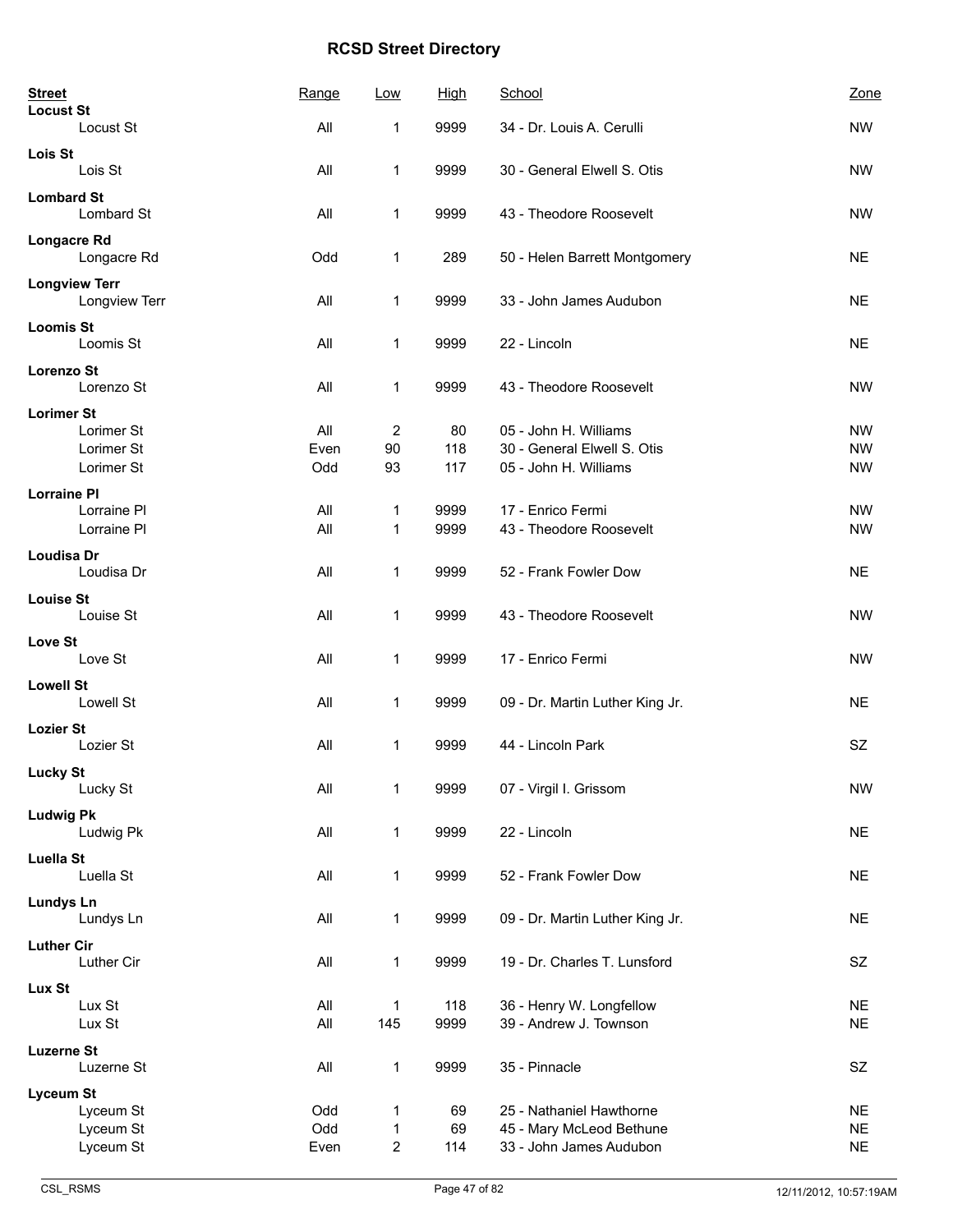| <b>Street</b>                       | Range | <u>Low</u>              | <b>High</b> | School                                    | Zone      |
|-------------------------------------|-------|-------------------------|-------------|-------------------------------------------|-----------|
| Lyceum St                           | Odd   | 75                      | 275         | 45 - Mary McLeod Bethune                  | <b>NE</b> |
| Lyceum St                           | Even  | 148                     | 276         | 39 - Andrew J. Townson                    | <b>NE</b> |
| Lyceum St                           | All   | 277                     | 9999        | 39 - Andrew J. Townson                    | <b>NE</b> |
| Lydia St                            |       |                         |             |                                           |           |
| Lydia St                            | All   | 1                       | 9999        | 42 - Abelard Reynolds                     | <b>NW</b> |
| <b>Lyell Ave</b>                    |       |                         |             |                                           |           |
| Lyell Ave                           | All   | 3                       | 301         | 05 - John H. Williams                     | <b>NW</b> |
| Lyell Ave                           | Odd   | 311                     | 449         | 17 - Enrico Fermi                         | <b>NW</b> |
| Lyell Ave                           | Even  | 330                     | 586         | 30 - General Elwell S. Otis               | <b>NW</b> |
| Lyell Ave                           | Odd   | 451                     | 501         | 17 - Enrico Fermi                         | <b>NW</b> |
| Lyell Ave                           | Odd   | 451                     | 585         | 43 - Theodore Roosevelt                   | <b>NW</b> |
| Lyell Ave                           | All   | 592                     | 1841        | 43 - Theodore Roosevelt                   | <b>NW</b> |
| <b>Lynbrook Dr</b>                  |       |                         |             |                                           |           |
| Lynbrook Dr                         | All   | 1                       | 9999        | 39 - Andrew J. Townson                    | <b>NE</b> |
| <b>Lynchester St</b>                |       |                         |             |                                           |           |
| Lynchester St                       | All   | 1                       | 9999        | 41 - Kodak Park                           | <b>NW</b> |
| <b>Lynchford Pk A</b>               |       |                         |             |                                           |           |
| Lynchford Pk A                      | All   | 1                       | 9999        | 29 - Adlai E. Stevenson                   | <b>SZ</b> |
| <b>Lynchford Pk B</b>               |       |                         |             |                                           |           |
| Lynchford Pk B                      | All   | 1                       | 9999        | 29 - Adlai E. Stevenson                   | SZ        |
| <b>Lyncrest Dr</b>                  |       |                         |             |                                           |           |
| Lyncrest Dr                         | All   | 1                       | 9999        | 41 - Kodak Park                           | <b>NW</b> |
|                                     |       |                         |             |                                           |           |
| <b>Lyndhurst St</b><br>Lyndhurst St | All   | 1                       | 9999        | 09 - Dr. Martin Luther King Jr.           | NE.       |
|                                     |       |                         |             |                                           |           |
| <b>Macbeth St</b>                   |       |                         |             |                                           |           |
| Macbeth St                          | All   | 1                       | 9999        | 28 - Henry Hudson                         | <b>NE</b> |
| <b>Madison Pk N</b>                 |       |                         |             |                                           |           |
| Madison Pk N                        | All   | 1                       | 9999        | 04 - George Mather Forbes                 | SZ        |
| Madison Pk N                        | All   | 1                       | 9999        | 17 - Enrico Fermi                         | <b>NW</b> |
| <b>Madison Pk S</b>                 |       |                         |             |                                           |           |
| Madison Pk S                        | All   | 1                       | 9999        | 04 - George Mather Forbes                 | SZ        |
| Madison Pk S                        | All   | 1                       | 9999        | 17 - Enrico Fermi                         | <b>NW</b> |
| <b>Madison St</b>                   |       |                         |             |                                           |           |
| <b>Madison St</b>                   | All   | 1                       | 9999        | 04 - George Mather Forbes                 | SZ        |
| Madison St                          | All   | 1                       | 9999        | 17 - Enrico Fermi                         | <b>NW</b> |
|                                     |       |                         |             |                                           |           |
| <b>Magee Ave</b>                    | All   |                         |             |                                           |           |
| Magee Ave                           |       | 1                       | 432         | 07 - Virgil I. Grissom                    | NW        |
| Magee Ave                           | All   | 435                     | 9999        | 07 - Virgil I. Grissom<br>41 - Kodak Park | <b>NW</b> |
| Magee Ave                           | All   | 435                     | 9999        |                                           | <b>NW</b> |
| <b>Magnolia St</b>                  |       |                         |             |                                           |           |
| Magnolia St                         | All   | 1                       | 9999        | 19 - Dr. Charles T. Lunsford              | SZ        |
| <b>Main St E</b>                    |       |                         |             |                                           |           |
| Main St E                           | Even  | $\overline{\mathbf{c}}$ | 50          | 05 - John H. Williams                     | NW        |
| Main St E                           | Odd   | 51                      | 219         | 12 - James P.B. Duffy                     | SZ        |
| Main St E                           | Even  | 62                      | 226         | 09 - Dr. Martin Luther King Jr.           | <b>NE</b> |
| Main St E                           | Odd   | 223                     | 291         | 23 - Francis Parker                       | <b>SZ</b> |
| Main St E                           | Even  | 228                     | 672         | 23 - Francis Parker                       | <b>SZ</b> |
| Main St E                           | Odd   | 291                     | 671         | 23 - Francis Parker                       | <b>SZ</b> |
| Main St E                           | Odd   | 675                     | 999         | 23 - Francis Parker                       | <b>SZ</b> |
| Main St E                           | Even  | 676                     | 962         | 23 - Francis Parker                       | SZ        |
| Main St E                           | All   | 1030                    | 1080        | 25 - Nathaniel Hawthorne                  | <b>NE</b> |
| Main St E                           | All   | 1030                    | 1358        | 33 - John James Audubon                   | <b>NE</b> |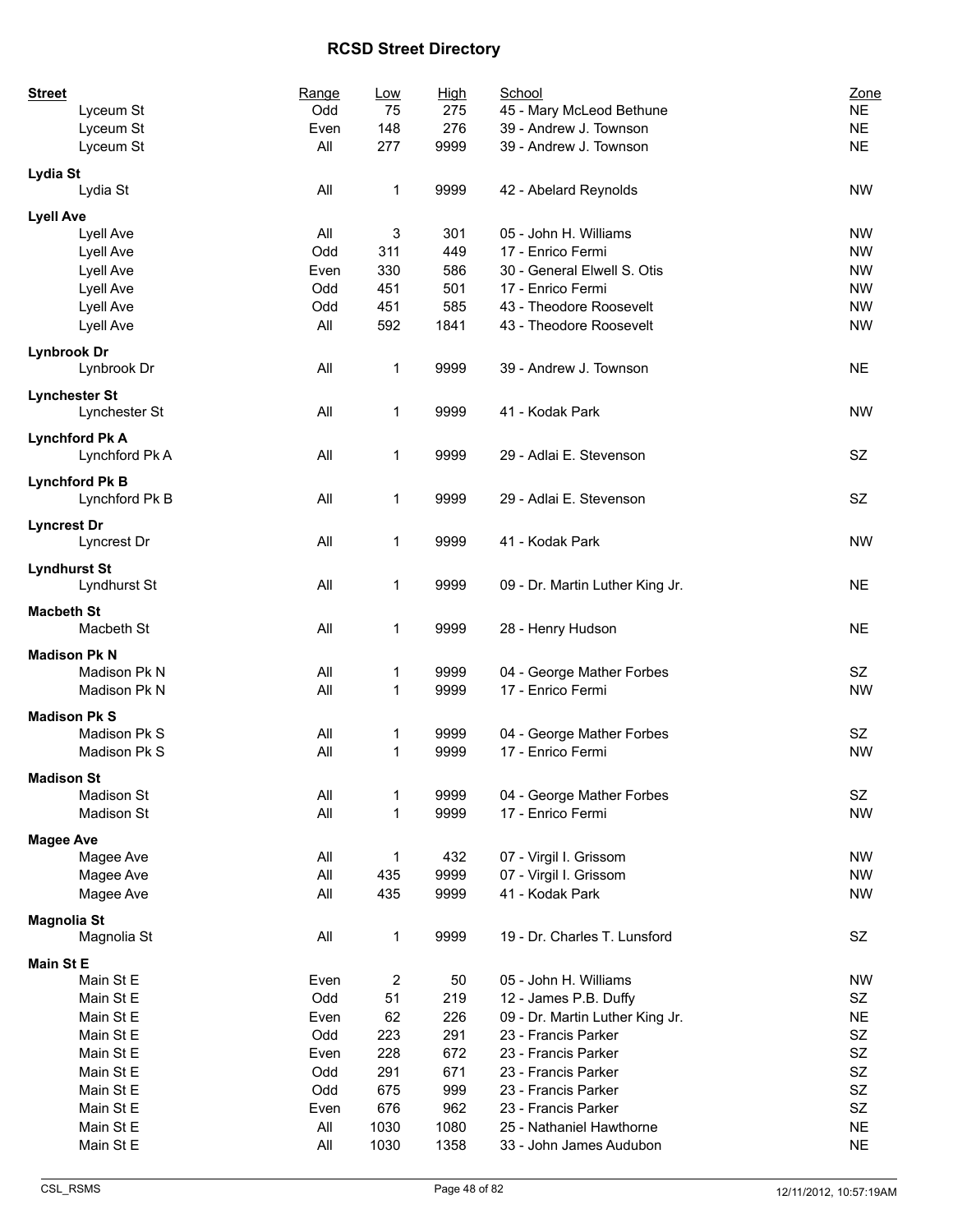| <b>Street</b><br>Main St E          | Range<br>All | Low<br>1359         | <u>High</u><br>2109 | School<br>28 - Henry Hudson                                        | Zone<br><b>NE</b> |
|-------------------------------------|--------------|---------------------|---------------------|--------------------------------------------------------------------|-------------------|
| Main St E                           | Even         | 2134                | 2286                | 52 - Frank Fowler Dow                                              | <b>NE</b>         |
| Main St E                           | Odd          | 2149                | 2315                | 28 - Henry Hudson                                                  | <b>NE</b>         |
|                                     |              |                     |                     |                                                                    |                   |
| <b>Main St W</b><br>Main St W       | Odd          |                     | 201                 |                                                                    | SZ                |
| Main St W                           | Even         | 1<br>$\overline{c}$ | 268                 | 03 - Nathaniel Rochester Community School<br>05 - John H. Williams | <b>NW</b>         |
| Main St W                           | Even         | 276                 | 852                 | 17 - Enrico Fermi                                                  | <b>NW</b>         |
| Main St W                           | Even         | 320                 | 600                 |                                                                    | <b>SZ</b>         |
|                                     |              |                     |                     | 04 - George Mather Forbes                                          | SZ                |
| Main St W                           | Odd          | 407                 | 737                 | 04 - George Mather Forbes                                          |                   |
| Main St W                           | Odd          | 747                 | 847                 | 29 - Adlai E. Stevenson                                            | SZ<br>SZ          |
| Main St W                           | All          | 866                 | 9999                | 29 - Adlai E. Stevenson                                            |                   |
| <b>Malling Dr</b>                   |              |                     |                     |                                                                    |                   |
| <b>Malling Dr</b>                   | All          | 1                   | 9999                | 08 - Roberto Clemente                                              | <b>NE</b>         |
| <b>Malone St</b>                    |              |                     |                     |                                                                    |                   |
| Malone St                           | All          | 1                   | 9999                | 36 - Henry W. Longfellow                                           | <b>NE</b>         |
| Malone St                           | All          | 1                   | 9999                | 50 - Helen Barrett Montgomery                                      | <b>NE</b>         |
|                                     |              |                     |                     |                                                                    |                   |
| <b>Maltby St</b>                    |              |                     |                     |                                                                    |                   |
| Maltby St                           | All          | 1                   | 9999                | 43 - Theodore Roosevelt                                            | <b>NW</b>         |
| <b>Malvern St</b>                   |              |                     |                     |                                                                    |                   |
| Malvern St                          | All          | 1                   | 9999                | 34 - Dr. Louis A. Cerulli                                          | <b>NW</b>         |
| <b>Manchester St</b>                |              |                     |                     |                                                                    |                   |
| Manchester St                       | All          | 1                   | 9999                | 36 - Henry W. Longfellow                                           | <b>NE</b>         |
|                                     |              |                     |                     |                                                                    |                   |
| <b>Manhattan Plz</b>                |              |                     |                     |                                                                    |                   |
| Manhattan Plz                       | All          | 1                   | 9999                | 01 - Martin B. Anderson                                            | SZ                |
| Manhattan Plz                       | All          | 1                   | 9999                | 23 - Francis Parker                                                | <b>SZ</b>         |
| <b>Manhattan Sq</b>                 |              |                     |                     |                                                                    |                   |
| Manhattan Sq                        | All          | 1                   | 9999                | 01 - Martin B. Anderson                                            | SZ                |
| Manhattan Sq                        | All          | 1                   | 9999                | 23 - Francis Parker                                                | SZ                |
|                                     |              |                     |                     |                                                                    |                   |
| <b>Manila St</b>                    |              |                     |                     |                                                                    |                   |
| Manila St                           | All          | 1                   | 9999                | 19 - Dr. Charles T. Lunsford                                       | SZ                |
| <b>Manitou St</b>                   |              |                     |                     |                                                                    |                   |
| Manitou St                          | All          | 1                   | 9999                | 45 - Mary McLeod Bethune                                           | <b>NE</b>         |
|                                     |              |                     |                     |                                                                    |                   |
| <b>Manor Pkwy</b><br>Manor Pkwy     | All          | 1                   | 9999                | 12 - James P.B. Duffy                                              | SZ                |
|                                     |              |                     |                     |                                                                    |                   |
| <b>Mansfield St</b>                 |              |                     |                     |                                                                    |                   |
| Mansfield St                        | All          | 1                   | 9999                | 43 - Theodore Roosevelt                                            | <b>NW</b>         |
| <b>Maple St</b>                     |              |                     |                     |                                                                    |                   |
| Maple St                            | All          | 1                   | 860                 | 17 - Enrico Fermi                                                  | <b>NW</b>         |
| Maple St                            | Even         | 900                 | 9999                | 43 - Theodore Roosevelt                                            | <b>NW</b>         |
| Maple St                            | Odd          | 903                 | 993                 | 44 - Lincoln Park                                                  | SZ                |
| Maple St                            | Odd          | 1011                | 9999                | 43 - Theodore Roosevelt                                            | <b>NW</b>         |
| Maple St                            | Odd          | 1011                | 9999                | 44 - Lincoln Park                                                  | SZ                |
|                                     |              |                     |                     |                                                                    |                   |
| <b>Mapledale St</b>                 |              |                     |                     |                                                                    |                   |
| Mapledale St                        | All          | 1                   | 9999                | 33 - John James Audubon                                            | <b>NE</b>         |
| <b>Maplewood Ave</b>                |              |                     |                     |                                                                    |                   |
| Maplewood Ave                       | All          | 1                   | 9999                | 07 - Virgil I. Grissom                                             | <b>NW</b>         |
|                                     |              |                     |                     |                                                                    |                   |
| <b>Maplewood Dr</b><br>Maplewood Dr | All          | 1                   | 9999                | 41 - Kodak Park                                                    | <b>NW</b>         |
|                                     |              |                     |                     |                                                                    |                   |
| <b>Marburger St</b>                 |              |                     |                     |                                                                    |                   |
| Marburger St                        | All          | 1                   | 9999                | 50 - Helen Barrett Montgomery                                      | <b>NE</b>         |
| <b>Margaret St</b>                  |              |                     |                     |                                                                    |                   |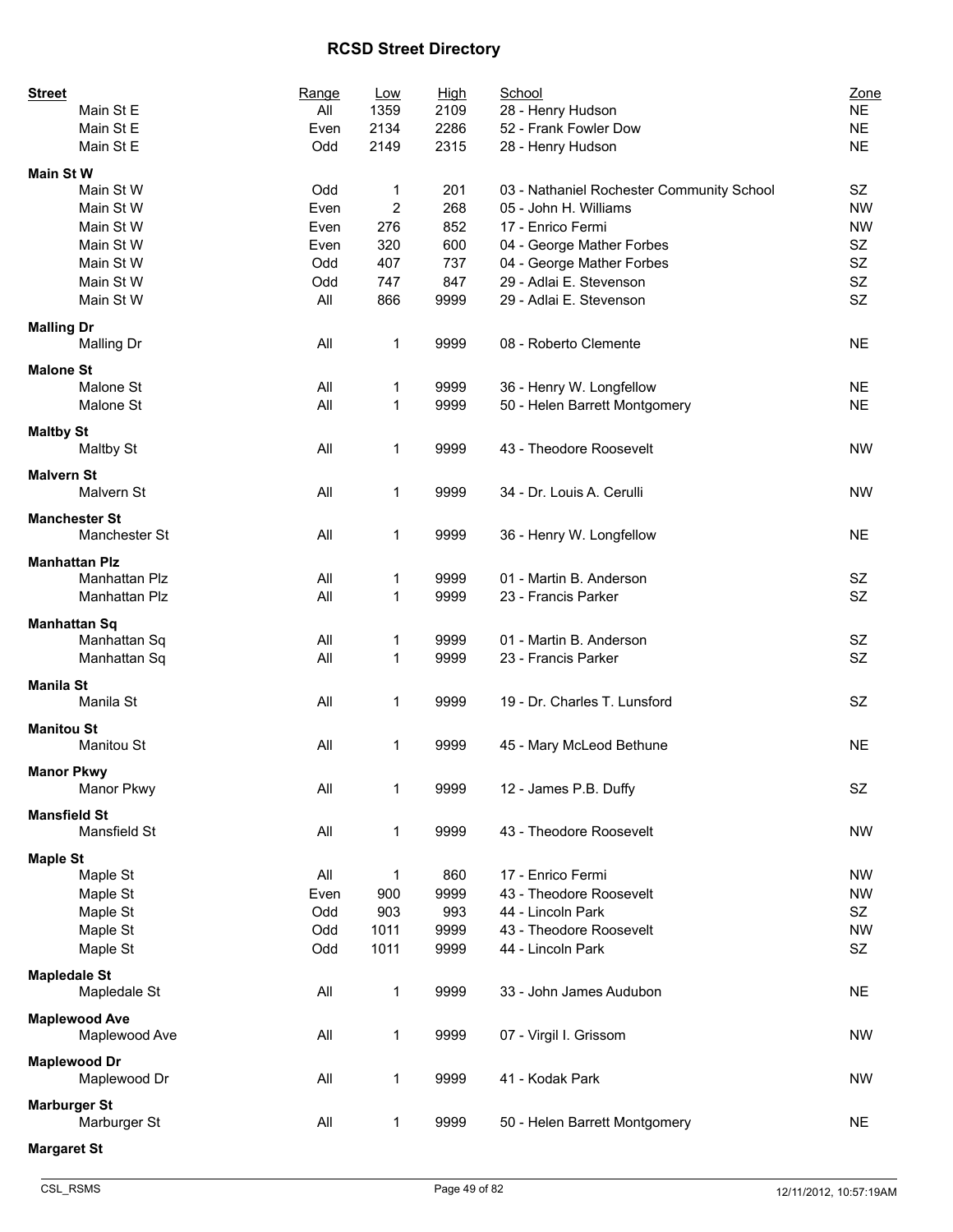| <b>Street</b><br>Margaret St               |                | Range<br>All | <u>Low</u>   | <b>High</b><br>9999 | School<br>16 - John Walton Spencer | Zone<br>SZ. |
|--------------------------------------------|----------------|--------------|--------------|---------------------|------------------------------------|-------------|
| <b>Maria St</b><br>Maria St                |                | All          | 1            | 36                  | 22 - Lincoln                       | <b>NE</b>   |
| Maria St                                   |                | All          | 40           | 9999                | 22 - Lincoln                       | <b>NE</b>   |
| <b>Marietta St</b><br>Marietta St          |                | All          | 1            | 9999                | 09 - Dr. Martin Luther King Jr.    | <b>NE</b>   |
| <b>Marigold St</b><br>Marigold St          |                | All          | 1            | 9999                | 41 - Kodak Park                    | <b>NW</b>   |
| <b>Marion St</b><br><b>Marion St</b>       |                | All          | 1            | 9999                | 28 - Henry Hudson                  | <b>NE</b>   |
| <b>Marjorie Ct</b><br>Marjorie Ct          |                | All          | 1            | 9999                | 12 - James P.B. Duffy              | SZ          |
| <b>Mark St</b><br>Mark St                  |                | All          | 1            | 9999                | 36 - Henry W. Longfellow           | <b>NE</b>   |
| <b>Marlborough Rd</b>                      |                |              |              |                     |                                    |             |
|                                            | Marlborough Rd | All          | 5            | 231                 | 16 - John Walton Spencer           | SZ          |
|                                            | Marlborough Rd | All          | 95           | 231                 | 44 - Lincoln Park                  | SZ          |
|                                            | Marlborough Rd | All          | 260          | 9999                | 44 - Lincoln Park                  | <b>SZ</b>   |
| <b>Marlow St</b><br>Marlow St              |                | All          | 1            | 9999                | 43 - Theodore Roosevelt            | <b>NW</b>   |
| <b>Marne St</b><br>Marne St                |                | All          | 1            | 9999                | 39 - Andrew J. Townson             | <b>NE</b>   |
| <b>Marsden Rd</b><br>Marsden Rd            |                | All          | 1            | 9999                | 46 - Charles Carroll               | <b>NE</b>   |
| <b>Marsh St</b><br>Marsh St                |                | All          | 1            | 9999                | 16 - John Walton Spencer           | SZ          |
| <b>Marshall St</b><br><b>Marshall St</b>   |                | All          | 1            | 9999                | 35 - Pinnacle                      | SZ          |
| <b>Mart PI</b><br>Mart PI                  |                | All          | 1            | 9999                | 43 - Theodore Roosevelt            | <b>NW</b>   |
| <b>Martin St</b><br>Martin St              |                | All          | 1            | 9999                | 09 - Dr. Martin Luther King Jr.    | <b>NE</b>   |
| <b>Martinot Ave</b><br><b>Martinot Ave</b> |                | All          | 1            | 9999                | 33 - John James Audubon            | <b>NE</b>   |
| <b>Maryland St</b><br>Maryland St          |                | All          | $\mathbf{1}$ | 9999                | 34 - Dr. Louis A. Cerulli          | <b>NW</b>   |
| <b>Mason St</b><br>Mason St                |                | All          | 1            | 9999                | 07 - Virgil I. Grissom             | <b>NW</b>   |
| <b>Masseth St</b><br>Masseth St            |                | All          | 1            | 158                 | 17 - Enrico Fermi                  | <b>NW</b>   |
| Masseth St                                 |                | All          | $\mathbf{1}$ | 9999                | 43 - Theodore Roosevelt            | <b>NW</b>   |
| <b>Massey Dr</b><br>Massey Dr              |                | All          | 1            | 9999                | 43 - Theodore Roosevelt            | <b>NW</b>   |
| <b>Master St</b><br>Master St              |                | All          | 1            | 9999                | 39 - Andrew J. Townson             | <b>NE</b>   |
| <b>Mathews St</b><br>Mathews St            |                | All          | 1            | 9999                | 12 - James P.B. Duffy              | SZ          |
| <b>Mauder Pk</b><br>Mauder Pk              |                | All          | 1            | 9999                | 09 - Dr. Martin Luther King Jr.    | <b>NE</b>   |
| <b>Maxson St</b>                           |                |              |              |                     |                                    |             |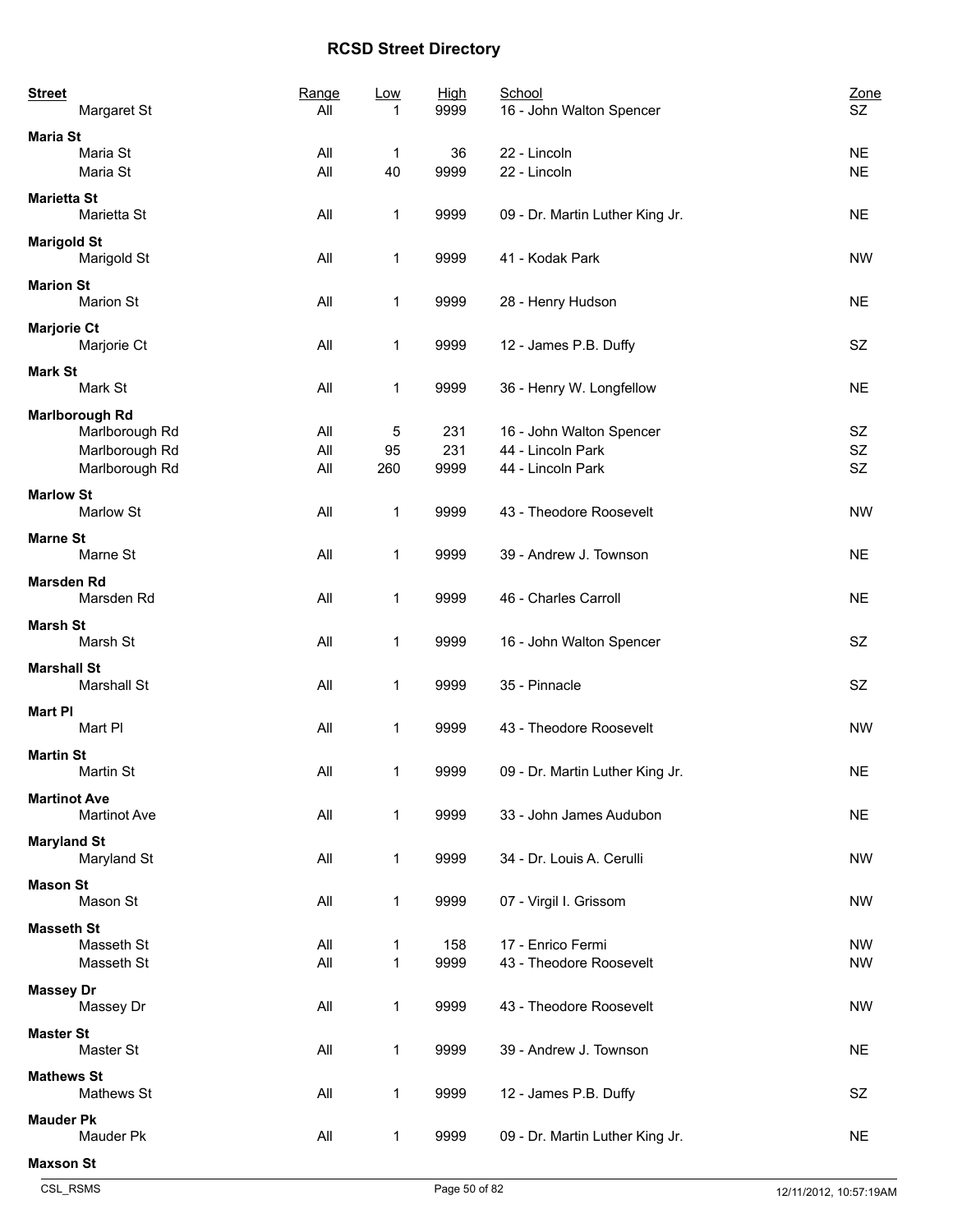| <b>Street</b>       | Maxson St                                | Range<br>All      | <b>Low</b><br>1 | High<br>9999       | School<br>28 - Henry Hudson                                   | Zone<br><b>NE</b>      |
|---------------------|------------------------------------------|-------------------|-----------------|--------------------|---------------------------------------------------------------|------------------------|
| <b>Maxwell Ave</b>  | Maxwell Ave<br>Maxwell Ave               | All<br>All        | 9<br>80         | 61<br>9999         | 16 - John Walton Spencer<br>16 - John Walton Spencer          | SZ<br><b>SZ</b>        |
| <b>May St</b>       | May St                                   | All               | 1               | 9999               | 12 - James P.B. Duffy                                         | SZ                     |
| <b>Mayberry St</b>  | Mayberry St                              | All               | 1               | 9999               | 28 - Henry Hudson                                             | <b>NE</b>              |
| <b>Mayfield St</b>  | Mayfield St                              | All               | 1               | 9999               | 28 - Henry Hudson                                             | <b>NE</b>              |
| <b>Mayflower St</b> | Mayflower St                             | All               | 1               | 9999               | 41 - Kodak Park                                               | <b>NW</b>              |
| <b>Maynard St</b>   | Maynard St<br>Maynard St                 | All<br>All        | 1<br>1          | 9999<br>9999       | 07 - Virgil I. Grissom<br>41 - Kodak Park                     | <b>NW</b><br><b>NW</b> |
| <b>Mazda Terr</b>   | Mazda Terr                               | All               | 1               | 9999               | 22 - Lincoln                                                  | <b>NE</b>              |
| <b>McArdle St</b>   | McArdle St<br><b>McArdle St</b>          | All<br>All        | 1<br>1          | 9999<br>9999       | 43 - Theodore Roosevelt<br>44 - Lincoln Park                  | <b>NW</b><br>SZ        |
| <b>McCall Rd</b>    | McCall Rd                                | All               | 1               | 234                | 41 - Kodak Park                                               | <b>NW</b>              |
| <b>McDonald St</b>  | <b>McDonald St</b>                       | All               | 1               | 9999               | 52 - Frank Fowler Dow                                         | <b>NE</b>              |
| <b>McFarlin St</b>  | McFarlin St                              | All               | 1               | 9999               | 09 - Dr. Martin Luther King Jr.                               | <b>NE</b>              |
| <b>McGuckin St</b>  | <b>McGuckin St</b><br><b>McGuckin St</b> | All<br>All        | 1<br>1          | 9999<br>9999       | 43 - Theodore Roosevelt<br>44 - Lincoln Park                  | <b>NW</b><br>SZ        |
| McKee Rd            | McKee Rd<br>McKee Rd                     | All<br>All        | 1<br>1          | 9999<br>9999       | 43 - Theodore Roosevelt<br>44 - Lincoln Park                  | <b>NW</b><br>SZ        |
| <b>McKinley St</b>  | <b>McKinley St</b>                       | All               | 1               | 9999               | 52 - Frank Fowler Dow                                         | <b>NE</b>              |
| <b>McKinster St</b> | <b>McKinster St</b>                      | All               | 1               | 9999               | 33 - John James Audubon                                       | <b>NE</b>              |
| <b>McLean St</b>    | McLean St                                | All               | 1               | 9999               | 12 - James P.B. Duffy                                         | SZ                     |
|                     | <b>McNaughton St</b><br>McNaughton St    | All               | 1               | 9999               | 43 - Theodore Roosevelt                                       | <b>NW</b>              |
| <b>Mead St</b>      | Mead St                                  | All               | 1               | 9999               | 09 - Dr. Martin Luther King Jr.                               | <b>NE</b>              |
|                     | <b>Meadowbrook Rd</b><br>Meadowbrook Rd  | All               | 1               | 9999               | 12 - James P.B. Duffy                                         | SZ                     |
| <b>Meech Pk</b>     | Meech Pk                                 | All               | 1               | 9999               | 42 - Abelard Reynolds                                         | <b>NW</b>              |
| <b>Meigs St</b>     | Meigs St<br>Meigs St<br>Meigs St         | All<br>All<br>All | 4<br>370<br>658 | 342<br>620<br>9999 | 23 - Francis Parker<br>35 - Pinnacle<br>12 - James P.B. Duffy | SZ<br>SZ<br>SZ         |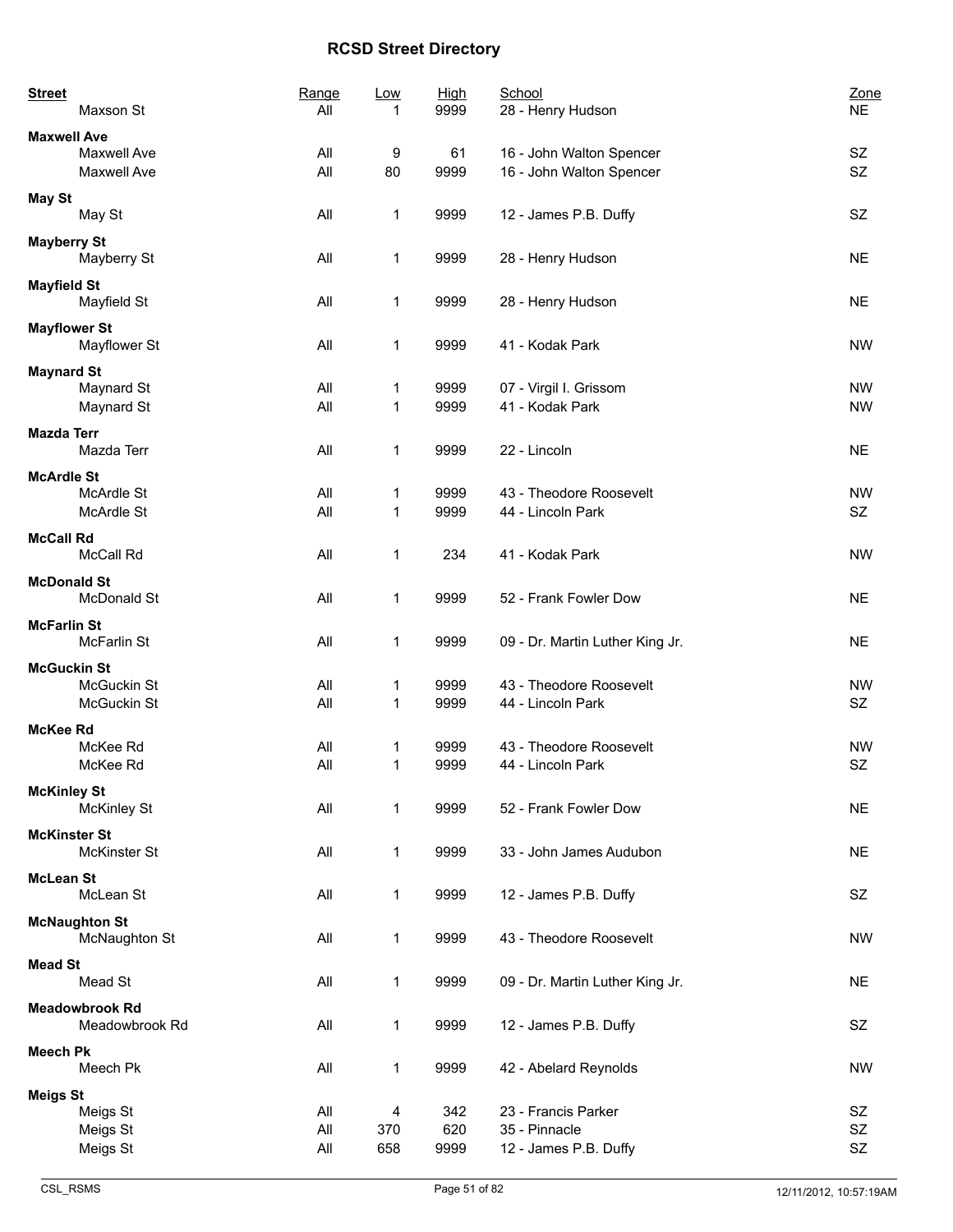| <b>Street</b><br><b>Melody St</b> |                                           | Range      | Low          | <b>High</b>  | School                                                    | Zone                   |
|-----------------------------------|-------------------------------------------|------------|--------------|--------------|-----------------------------------------------------------|------------------------|
|                                   | Melody St                                 | All        | 1            | 9999         | 04 - George Mather Forbes                                 | <b>SZ</b>              |
| <b>Melrose St</b>                 | Melrose St                                | All        | 1            | 9999         | 16 - John Walton Spencer                                  | SZ                     |
| <b>Melville St</b>                | Melville St<br>Melville St                | All<br>All | 1<br>563     | 522<br>797   | 33 - John James Audubon<br>52 - Frank Fowler Dow          | <b>NE</b><br><b>NE</b> |
| <b>Mendon St</b>                  | Mendon St                                 | All        | 1            | 9999         | 41 - Kodak Park                                           | <b>NW</b>              |
| <b>Menlo PI</b>                   | Menlo PI                                  | All        | 1            | 9999         | 12 - James P.B. Duffy                                     | SZ                     |
|                                   | <b>Merchants Rd</b><br>Merchants Rd       | All        | 4            | 193          | 46 - Charles Carroll                                      | <b>NE</b>              |
|                                   | Merchants Rd                              | All        | 213          | 9999         | 52 - Frank Fowler Dow                                     | <b>NE</b>              |
| <b>Meredith St</b>                | Meredith St                               | All        | 1            | 9999         | 33 - John James Audubon                                   | <b>NE</b>              |
| <b>Meriden St</b>                 | Meriden St                                | All        | 1            | 9999         | 42 - Abelard Reynolds                                     | <b>NW</b>              |
| <b>Merle St</b>                   | Merle St                                  | All        | 1            | 9999         | 45 - Mary McLeod Bethune                                  | <b>NE</b>              |
| <b>Merlin St</b>                  | Merlin St                                 | All        | 1            | 9999         | 34 - Dr. Louis A. Cerulli                                 | <b>NW</b>              |
| <b>Merrill St</b>                 | Merrill St                                | All        | 1            | 9999         | 41 - Kodak Park                                           | <b>NW</b>              |
| <b>Merrimac St</b>                | Merrimac St                               | All        | 1            | 9999         | 36 - Henry W. Longfellow                                  | <b>NE</b>              |
| <b>Merriman St</b>                | Merriman St<br>Merriman St                | All<br>All | 1<br>195     | 166<br>243   | 23 - Francis Parker<br>23 - Francis Parker                | SZ<br>SZ               |
| <b>Merton St</b>                  | Merton St                                 | All        | 1            | 9999         | 33 - John James Audubon                                   | <b>NE</b>              |
| <b>Merwin Ave</b>                 | Merwin Ave                                | All        | 1            | 9999         | 52 - Frank Fowler Dow                                     | <b>NE</b>              |
| <b>Messina St</b>                 | Messina St                                | All        | 1            | 9999         | 45 - Mary McLeod Bethune                                  | <b>NE</b>              |
|                                   | <b>Metropolitan Dr</b><br>Metropolitan Dr | All        | 1            | 9999         | 12 - James P.B. Duffy                                     | SZ                     |
| <b>Michigan St</b>                | Michigan St                               | All        | 1            | 9999         | 30 - General Elwell S. Otis                               | <b>NW</b>              |
|                                   | <b>Middlesex Rd</b><br>Middlesex Rd       | All        | 1            | 9999         | 28 - Henry Hudson                                         | <b>NE</b>              |
| <b>Midland Ave</b>                | <b>Midland Ave</b>                        | All        | 1            | 9999         | 39 - Andrew J. Townson                                    | <b>NE</b>              |
| <b>Midvale Terr</b>               | Midvale Terr                              | All        | 1            | 9999         | 16 - John Walton Spencer                                  | <b>SZ</b>              |
| <b>Milan St</b>                   | Milan St<br>Milan St                      | All<br>All | 1<br>1       | 9999<br>9999 | 36 - Henry W. Longfellow<br>50 - Helen Barrett Montgomery | <b>NE</b><br><b>NE</b> |
| <b>Milburn St</b>                 | Milburn St                                | All        | $\mathbf{1}$ | 9999         | 23 - Francis Parker                                       | SZ                     |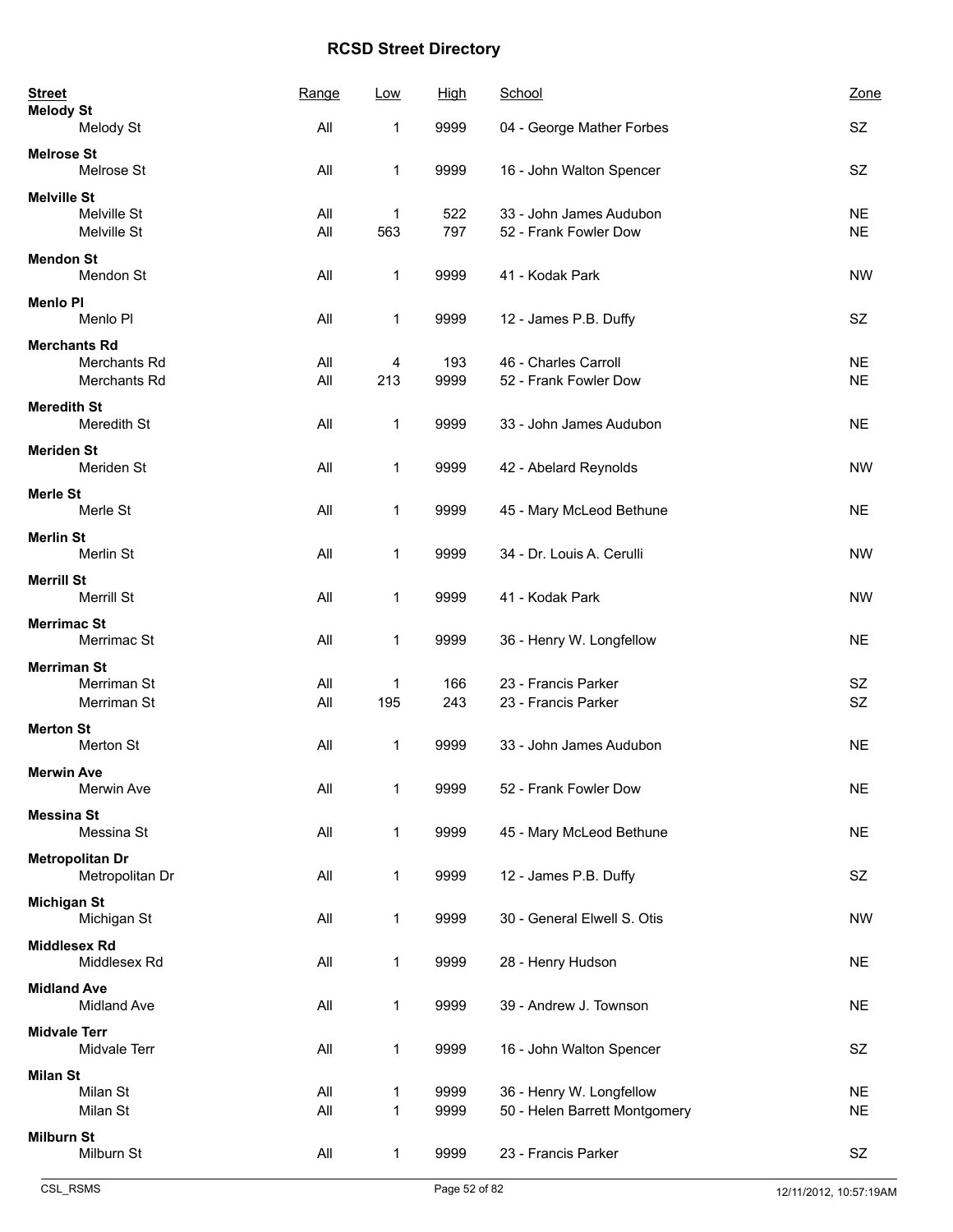| <b>Street</b><br>Milburn St                                                    | Range<br>All              | <u>Low</u><br>265   | <b>High</b><br>9999    | School<br>01 - Martin B. Anderson                                                                            | Zone<br>SZ                         |
|--------------------------------------------------------------------------------|---------------------------|---------------------|------------------------|--------------------------------------------------------------------------------------------------------------|------------------------------------|
| <b>Mildorf St</b><br><b>Mildorf St</b>                                         | All                       | 1                   | 9999                   | 52 - Frank Fowler Dow                                                                                        | <b>NE</b>                          |
| <b>Mildred St</b><br>Mildred St                                                | All                       | 1                   | 9999                   | 17 - Enrico Fermi                                                                                            | <b>NW</b>                          |
| <b>Mill St</b><br>Mill St                                                      | All                       | 1                   | 9999                   | 05 - John H. Williams                                                                                        | <b>NW</b>                          |
| <b>Millbank St</b><br>Millbank St<br>Millbank St<br>Millbank St<br>Millbank St | All<br>Odd<br>Even<br>All | 1<br>71<br>74<br>86 | 50<br>83<br>82<br>9999 | 16 - John Walton Spencer<br>16 - John Walton Spencer<br>16 - John Walton Spencer<br>16 - John Walton Spencer | SZ<br>SZ<br><b>SZ</b><br><b>SZ</b> |
| <b>Miller St</b><br>Miller St<br>Miller St                                     | All<br>All                | 1<br>29             | 26<br>9999             | 45 - Mary McLeod Bethune<br>45 - Mary McLeod Bethune                                                         | <b>NE</b><br><b>NE</b>             |
| <b>Milliner St</b><br><b>Milliner St</b>                                       | All                       | 1                   | 9999                   | 43 - Theodore Roosevelt                                                                                      | <b>NW</b>                          |
| <b>Milton St</b><br>Milton St                                                  | All                       | 1                   | 9999                   | 16 - John Walton Spencer                                                                                     | SZ                                 |
| <b>Minder St</b><br>Minder St                                                  | All                       | 1                   | 9999                   | 41 - Kodak Park                                                                                              | <b>NW</b>                          |
| <b>Mineola St</b><br>Mineola St                                                | All                       | 1                   | 9999                   | 16 - John Walton Spencer                                                                                     | <b>SZ</b>                          |
| <b>Minerva PI</b><br>Minerva Pl                                                | All                       | 1                   | 9999                   | 12 - James P.B. Duffy                                                                                        | SZ                                 |
| <b>Minnesota St</b><br>Minnesota St                                            | All                       | 1                   | 9999                   | 28 - Henry Hudson                                                                                            | <b>NE</b>                          |
| <b>Mitchell St</b><br>Mitchell St                                              | All                       | 1                   | 9999                   | 39 - Andrew J. Townson                                                                                       | <b>NE</b>                          |
| <b>Mohawk St</b><br>Mohawk St<br>Mohawk St                                     | All<br>All                | 1<br>223            | 222<br>9999            | 39 - Andrew J. Townson<br>36 - Henry W. Longfellow                                                           | <b>NE</b><br><b>NE</b>             |
| <b>Mona St</b><br>Mona St<br>Mona St                                           | All<br>All                | 1<br>1              | 9999<br>9999           | 25 - Nathaniel Hawthorne<br>45 - Mary McLeod Bethune                                                         | <b>NE</b><br><b>NE</b>             |
| <b>Monica St</b><br>Monica St                                                  | All                       | 1                   | 9999                   | 16 - John Walton Spencer                                                                                     | SZ                                 |
| <b>Monroe Ave</b><br>Monroe Ave<br>Monroe Ave<br>Monroe Ave                    | Odd<br>Even<br>All        | 149<br>158<br>871   | 809<br>816<br>1340     | 35 - Pinnacle<br>23 - Francis Parker<br>35 - Pinnacle                                                        | SZ<br><b>SZ</b><br><b>SZ</b>       |
| <b>Montgomery St</b><br>Montgomery St                                          | All                       | 1                   | 9999                   | 16 - John Walton Spencer                                                                                     | <b>SZ</b>                          |
| <b>Monticello Dr</b><br>Monticello Dr                                          | All                       | 1                   | 9999                   | 46 - Charles Carroll                                                                                         | <b>NE</b>                          |
| <b>Montrose St</b><br>Montrose St                                              | All                       | 1                   | 9999                   | 05 - John H. Williams                                                                                        | <b>NW</b>                          |
| <b>Moore St</b><br>Moore St                                                    | All                       | 1                   | 9999                   | 05 - John H. Williams                                                                                        | <b>NW</b>                          |
| <b>Moose St</b>                                                                |                           |                     |                        |                                                                                                              |                                    |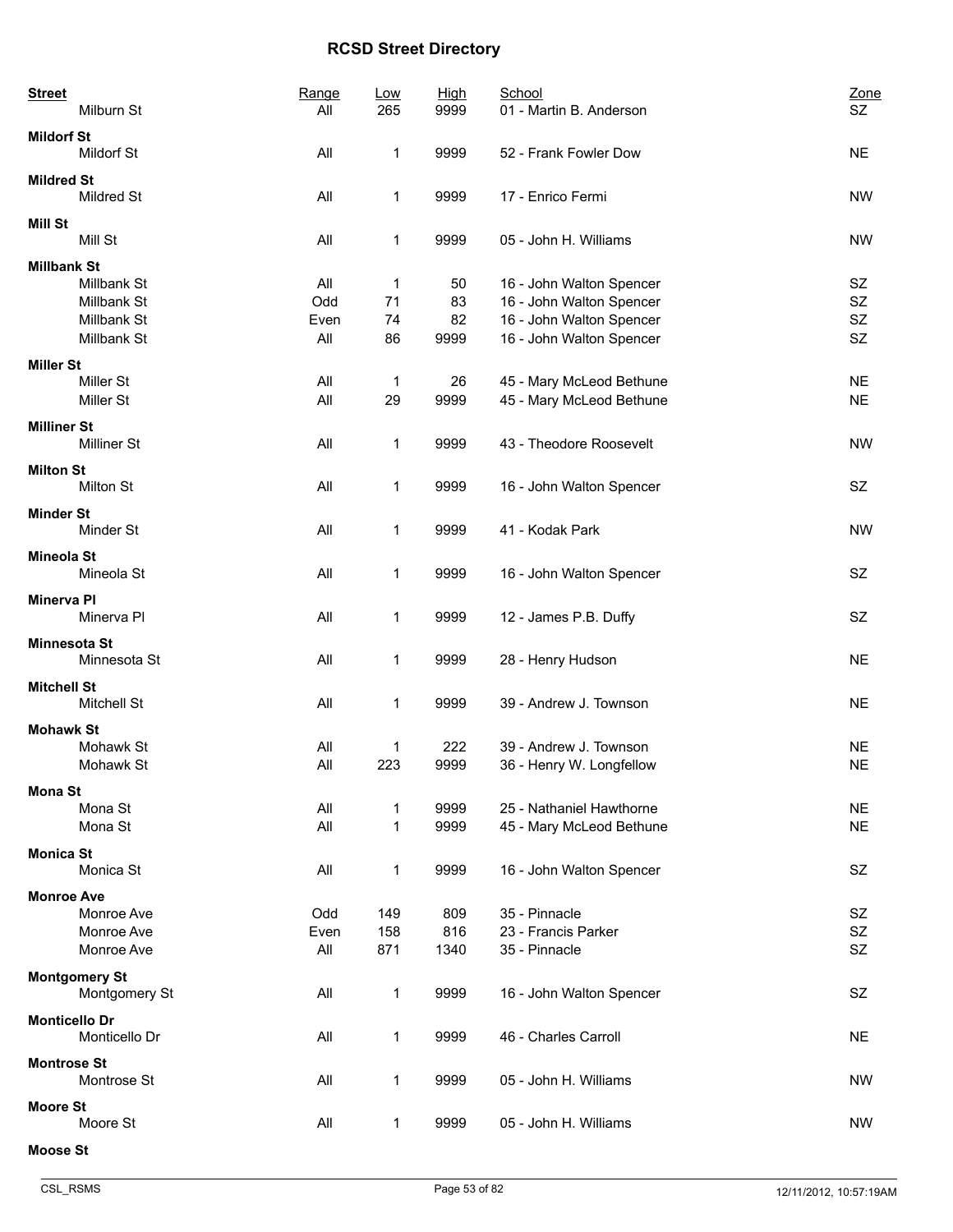| <b>Street</b>                                 | Range | Low                     | High | School                          | Zone      |
|-----------------------------------------------|-------|-------------------------|------|---------------------------------|-----------|
| Moose St                                      | All   | 1                       | 9999 | 41 - Kodak Park                 | <b>NW</b> |
| <b>Moran St</b><br>Moran St                   | All   | 1                       | 9999 | 29 - Adlai E. Stevenson         | SZ        |
| <b>Morgan St</b><br>Morgan St                 | All   | 1                       | 9999 | 04 - George Mather Forbes       | <b>SZ</b> |
| <b>Morningside Pk</b><br>Morningside Pk       | All   | 1                       | 9999 | 23 - Francis Parker             | SZ        |
| <b>Morrie Silver Way</b><br>Morrie Silver Way | All   | 1                       | 9999 | 05 - John H. Williams           | <b>NW</b> |
| <b>Morrill St</b>                             |       |                         |      |                                 |           |
| Morrill St                                    | All   | 5                       | 63   | 08 - Roberto Clemente           | <b>NE</b> |
| Morrill St                                    | All   | 104                     | 9999 | 22 - Lincoln                    | <b>NE</b> |
| <b>Mortimer St</b><br>Mortimer St             | All   | 1                       | 9999 | 09 - Dr. Martin Luther King Jr. | <b>NE</b> |
| <b>Morton PI</b>                              |       |                         |      |                                 |           |
| Morton PI                                     | All   | 1                       | 9999 | 25 - Nathaniel Hawthorne        | <b>NE</b> |
| Morton PI                                     | All   | 1                       | 9999 | 45 - Mary McLeod Bethune        | <b>NE</b> |
| <b>Morton St</b>                              |       |                         |      |                                 |           |
| Morton St                                     | All   | 1                       | 230  | 33 - John James Audubon         | <b>NE</b> |
| <b>Morven Rd</b>                              |       |                         |      |                                 |           |
| Morven Rd                                     | All   | 1                       | 9999 | 01 - Martin B. Anderson         | SZ.       |
| <b>Morville Dr</b>                            |       |                         |      |                                 |           |
| Morville Dr                                   | All   | 1                       | 9999 | 41 - Kodak Park                 | <b>NW</b> |
| <b>Moulson St</b>                             |       |                         |      |                                 |           |
| Moulson St                                    | All   | 16                      | 81   | 22 - Lincoln                    | <b>NE</b> |
| Moulson St                                    | All   | 115                     | 9999 | 50 - Helen Barrett Montgomery   | <b>NE</b> |
| <b>Mozart PI</b>                              |       |                         |      |                                 |           |
| Mozart PI                                     | All   | 1                       | 9999 | 09 - Dr. Martin Luther King Jr. | <b>NE</b> |
| <b>Mt Hope Ave</b>                            |       |                         |      |                                 |           |
| Mt Hope Ave                                   | All   | 1                       | 1286 | 12 - James P.B. Duffy           | SZ        |
| Mt Hope Ave                                   | All   | 1325                    | 1895 | 12 - James P.B. Duffy           | SZ        |
| Mt May Ln                                     |       |                         |      |                                 |           |
| Mt May Ln                                     | All   | 1                       | 9999 | 12 - James P.B. Duffy           | SZ        |
| <b>Mt Pleasant Pk</b>                         |       |                         |      |                                 |           |
| Mt Pleasant Pk                                | All   | 1                       | 9999 | 19 - Dr. Charles T. Lunsford    | SZ        |
|                                               |       |                         |      |                                 |           |
| <b>Mt Read Blvd</b><br>Mt Read Blvd           | All   | 1                       | 239  | 43 - Theodore Roosevelt         | NW        |
| Mt Read Blvd                                  | All   | 1                       | 239  | 44 - Lincoln Park               | SZ        |
| Mt Read Blvd                                  | All   | 261                     | 1725 | 43 - Theodore Roosevelt         | <b>NW</b> |
| Mt Read Blvd                                  | All   | 2053                    | 2603 | 41 - Kodak Park                 | <b>NW</b> |
| <b>Mt Vernon Ave</b>                          |       |                         |      |                                 |           |
| Mt Vernon Ave                                 | All   | $\overline{\mathbf{c}}$ | 9999 | 12 - James P.B. Duffy           | SZ        |
|                                               |       |                         |      |                                 |           |
| <b>Mudge PI</b><br>Mudge PI                   | All   | 1                       | 9999 | 09 - Dr. Martin Luther King Jr. | <b>NE</b> |
|                                               |       |                         |      |                                 |           |
| <b>Mulberry St</b><br>Mulberry St             | All   | 1                       | 9999 | 12 - James P.B. Duffy           | SZ        |
|                                               |       |                         |      |                                 |           |
| <b>Mullen PI</b><br>Mullen Pl                 | All   | 1                       | 9999 | 17 - Enrico Fermi               | <b>NW</b> |
|                                               |       |                         |      |                                 |           |
| <b>Municipal Dr</b>                           |       |                         |      |                                 |           |
| Municipal Dr                                  | All   | 1                       | 9999 | 33 - John James Audubon         | <b>NE</b> |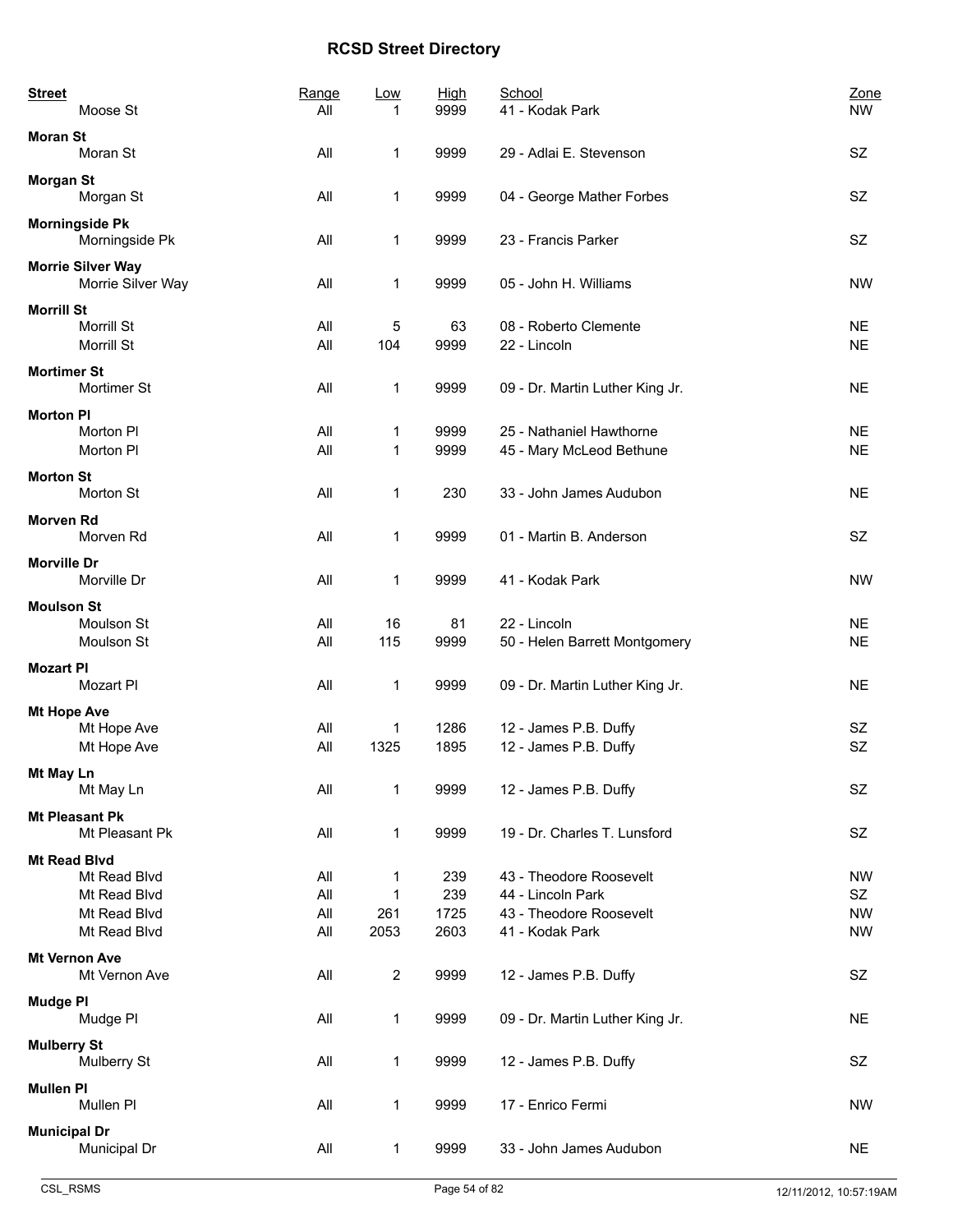| <b>Street</b><br><b>Murray St</b>      | Range | Low          | <u>High</u> | School                          | Zone      |
|----------------------------------------|-------|--------------|-------------|---------------------------------|-----------|
| Murray St                              | All   | 1            | 231         | 17 - Enrico Fermi               | <b>NW</b> |
| Murray St                              | All   | $\mathbf{1}$ | 231         | 43 - Theodore Roosevelt         | <b>NW</b> |
| Murray St                              | All   | 259          | 9999        | 30 - General Elwell S. Otis     | <b>NW</b> |
| <b>Mustard St</b><br><b>Mustard St</b> | All   | 1            | 9999        | 28 - Henry Hudson               | <b>NE</b> |
| Myrtle Hill Pk<br>Myrtle Hill Pk       | All   | 1            | 9999        | 30 - General Elwell S. Otis     | <b>NW</b> |
| <b>Myrtle St</b><br>Myrtle St          | All   | 1            | 9999        | 30 - General Elwell S. Otis     | <b>NW</b> |
| N Burley Rd<br>N Burley Rd             | All   | 1            | 9999        | 42 - Abelard Reynolds           | <b>NW</b> |
| <b>Nash St</b><br>Nash St              | All   | 1            | 9999        | 09 - Dr. Martin Luther King Jr. | <b>NE</b> |
| <b>Nassau St</b><br>Nassau St          | All   | 1            | 9999        | 09 - Dr. Martin Luther King Jr. | <b>NE</b> |
| <b>Natalie St</b><br>Natalie St        | All   | 1            | 9999        | 43 - Theodore Roosevelt         | <b>NW</b> |
| <b>Navarre Rd</b><br>Navarre Rd        | All   | 1            | 9999        | 50 - Helen Barrett Montgomery   | <b>NE</b> |
| <b>Needham St</b>                      |       |              |             |                                 |           |
| Needham St                             | All   | 1            | 9999        | 07 - Virgil I. Grissom          | <b>NW</b> |
| Needham St                             | All   | 1            | 9999        | 41 - Kodak Park                 | <b>NW</b> |
| <b>Nellis Pk</b><br>Nellis Pk          | All   | 1            | 9999        | 19 - Dr. Charles T. Lunsford    | <b>SZ</b> |
| <b>Nelson St</b><br>Nelson St          | All   | 1            | 9999        | 35 - Pinnacle                   | SZ        |
| <b>Nester St</b><br>Nester St          | All   | 1            | 9999        | 50 - Helen Barrett Montgomery   | <b>NE</b> |
| <b>Netherton Rd</b><br>Netherton Rd    | All   | 1            | 9999        | 33 - John James Audubon         | <b>NE</b> |
| <b>New York St</b><br>New York St      | All   | 1            | 9999        | 17 - Enrico Fermi               | <b>NW</b> |
| <b>Newbury St</b><br>Newbury St        | All   | 1            | 9999        | 07 - Virgil I. Grissom          | <b>NW</b> |
| <b>Newcastle Rd</b><br>Newcastle Rd    | All   | 1            | 9999        | 46 - Charles Carroll            | <b>NE</b> |
| <b>Newcomb St</b>                      |       |              |             |                                 |           |
| Newcomb St                             | All   | 1            | 105         | 45 - Mary McLeod Bethune        | <b>NE</b> |
| Newcomb St                             | All   | 106          | 9999        | 39 - Andrew J. Townson          | <b>NE</b> |
| Niagara St<br>Niagara St               | All   | 1            | 9999        | 45 - Mary McLeod Bethune        | <b>NE</b> |
| <b>Nichols St</b>                      |       |              |             |                                 |           |
| Nichols St                             | All   | 1            | 258         | 45 - Mary McLeod Bethune        | <b>NE</b> |
| Nichols St                             | All   | 260          | 9999        | 39 - Andrew J. Townson          | <b>NE</b> |
| <b>Nicholson St</b><br>Nicholson St    | All   | $\mathbf{1}$ | 9999        | 12 - James P.B. Duffy           | SZ        |
| <b>Nielson St</b><br>Nielson St        | All   | 1            | 9999        | 08 - Roberto Clemente           | <b>NE</b> |
| <b>Norbert St</b>                      |       |              |             |                                 |           |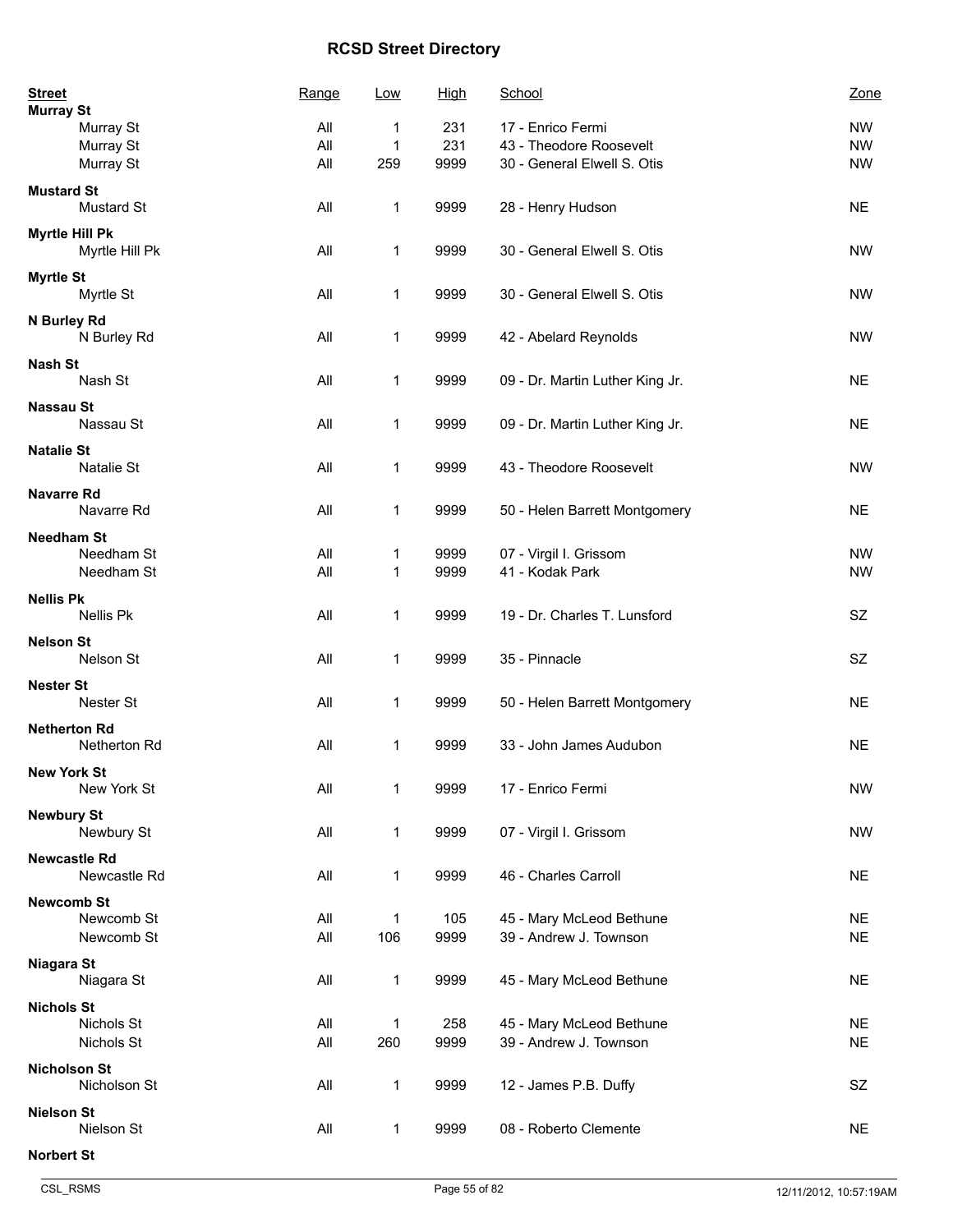| <b>Street</b>               | Range | Low  | High | School                          | Zone      |
|-----------------------------|-------|------|------|---------------------------------|-----------|
| Norbert St                  | All   | 1    | 9999 | 07 - Virgil I. Grissom          | <b>NW</b> |
| Norbert St                  | All   | 1    | 9999 | 41 - Kodak Park                 | <b>NW</b> |
| <b>Norfolk PI</b>           |       |      |      |                                 |           |
| Norfolk PI                  | All   | 1    | 9999 | 30 - General Elwell S. Otis     | <b>NW</b> |
|                             |       |      |      |                                 |           |
| <b>Norfolk St</b>           |       |      |      |                                 |           |
| Norfolk St                  | All   | 1    | 9999 | 12 - James P.B. Duffy           | SZ        |
| <b>Norman St</b>            |       |      |      |                                 |           |
| Norman St                   | All   | 1    | 9999 | 34 - Dr. Louis A. Cerulli       | <b>NW</b> |
| Norman St                   | All   | 1    | 9999 | 43 - Theodore Roosevelt         | <b>NW</b> |
|                             |       |      |      |                                 |           |
| <b>Normandy Ave</b>         |       |      |      |                                 |           |
| Normandy Ave                | All   | 1    | 9999 | 29 - Adlai E. Stevenson         | SZ        |
| Norran Dr                   |       |      |      |                                 |           |
| Norran Dr                   | All   | 1    | 286  | 39 - Andrew J. Townson          | NE.       |
|                             |       |      |      |                                 |           |
| Norris Dr                   |       |      |      |                                 |           |
| Norris Dr                   | All   | 1    | 9999 | 01 - Martin B. Anderson         | <b>SZ</b> |
| North Pk Dr                 |       |      |      |                                 |           |
| North Pk Dr                 | All   | 1    | 288  | 39 - Andrew J. Townson          | <b>NE</b> |
|                             |       |      |      |                                 |           |
| <b>North St</b><br>North St |       |      |      |                                 |           |
|                             | All   | 226  | 490  | 09 - Dr. Martin Luther King Jr. | <b>NE</b> |
| North St                    | All   | 505  | 889  | 09 - Dr. Martin Luther King Jr. | <b>NE</b> |
| North St                    | All   | 890  | 922  | 45 - Mary McLeod Bethune        | <b>NE</b> |
| North St                    | All   | 923  | 9999 | 36 - Henry W. Longfellow        | <b>NE</b> |
| <b>Northampton St</b>       |       |      |      |                                 |           |
| Northampton St              | All   | 1    | 9999 | 43 - Theodore Roosevelt         | <b>NW</b> |
|                             |       |      |      |                                 |           |
| <b>Northaven Terr</b>       |       |      |      |                                 |           |
| Northaven Terr              | All   | 1    | 160  | 39 - Andrew J. Townson          | <b>NE</b> |
| <b>Northeast Ave</b>        |       |      |      |                                 |           |
| Northeast Ave               | All   | 1    | 9999 | 22 - Lincoln                    | <b>NE</b> |
|                             |       |      |      |                                 |           |
| <b>Northland Ave</b>        |       |      |      |                                 |           |
| Northland Ave               | Odd   | 1    | 489  | 45 - Mary McLeod Bethune        | <b>NE</b> |
| Northland Ave               | Even  | 2    | 490  | 39 - Andrew J. Townson          | <b>NE</b> |
| Northland Ave               | All   | 491  | 622  | 39 - Andrew J. Townson          | <b>NE</b> |
| Northlane Dr                |       |      |      |                                 |           |
| Northlane Dr                | All   | 1    | 149  | 36 - Henry W. Longfellow        | <b>NE</b> |
| Northlane Dr                | All   | 1    | 149  | 50 - Helen Barrett Montgomery   | <b>NE</b> |
| Northlane Dr                | All   | 150  | 9999 | 39 - Andrew J. Townson          | <b>NE</b> |
|                             |       |      |      |                                 |           |
| <b>Northview Terr</b>       |       |      |      |                                 |           |
| Northview Terr              | All   | 1    | 9999 | 08 - Roberto Clemente           | <b>NE</b> |
| <b>Norton St</b>            |       |      |      |                                 |           |
| Norton St                   | Odd   | 1    | 299  | 08 - Roberto Clemente           | <b>NE</b> |
| Norton St                   | Even  | 2    | 1200 | 36 - Henry W. Longfellow        | <b>NE</b> |
| Norton St                   | Even  | 2    | 1200 | 50 - Helen Barrett Montgomery   | <b>NE</b> |
|                             |       |      |      |                                 |           |
| Norton St                   | Odd   | 301  | 919  | 22 - Lincoln                    | <b>NE</b> |
| Norton St                   | Odd   | 921  | 1199 | 36 - Henry W. Longfellow        | <b>NE</b> |
| Norton St                   | All   | 1201 | 2265 | 39 - Andrew J. Townson          | <b>NE</b> |
| <b>Norton Village Ln</b>    |       |      |      |                                 |           |
| Norton Village Ln           | All   | 1    | 9999 | 39 - Andrew J. Townson          | <b>NE</b> |
|                             |       |      |      |                                 |           |
| <b>Norwood St</b>           |       |      |      |                                 |           |
| Norwood St                  | All   | 1    | 9999 | 23 - Francis Parker             | SZ        |
| <b>Nottingham Cir</b>       |       |      |      |                                 |           |
| Nottingham Cir              | All   | 1    | 9999 | 46 - Charles Carroll            | <b>NE</b> |
|                             |       |      |      |                                 |           |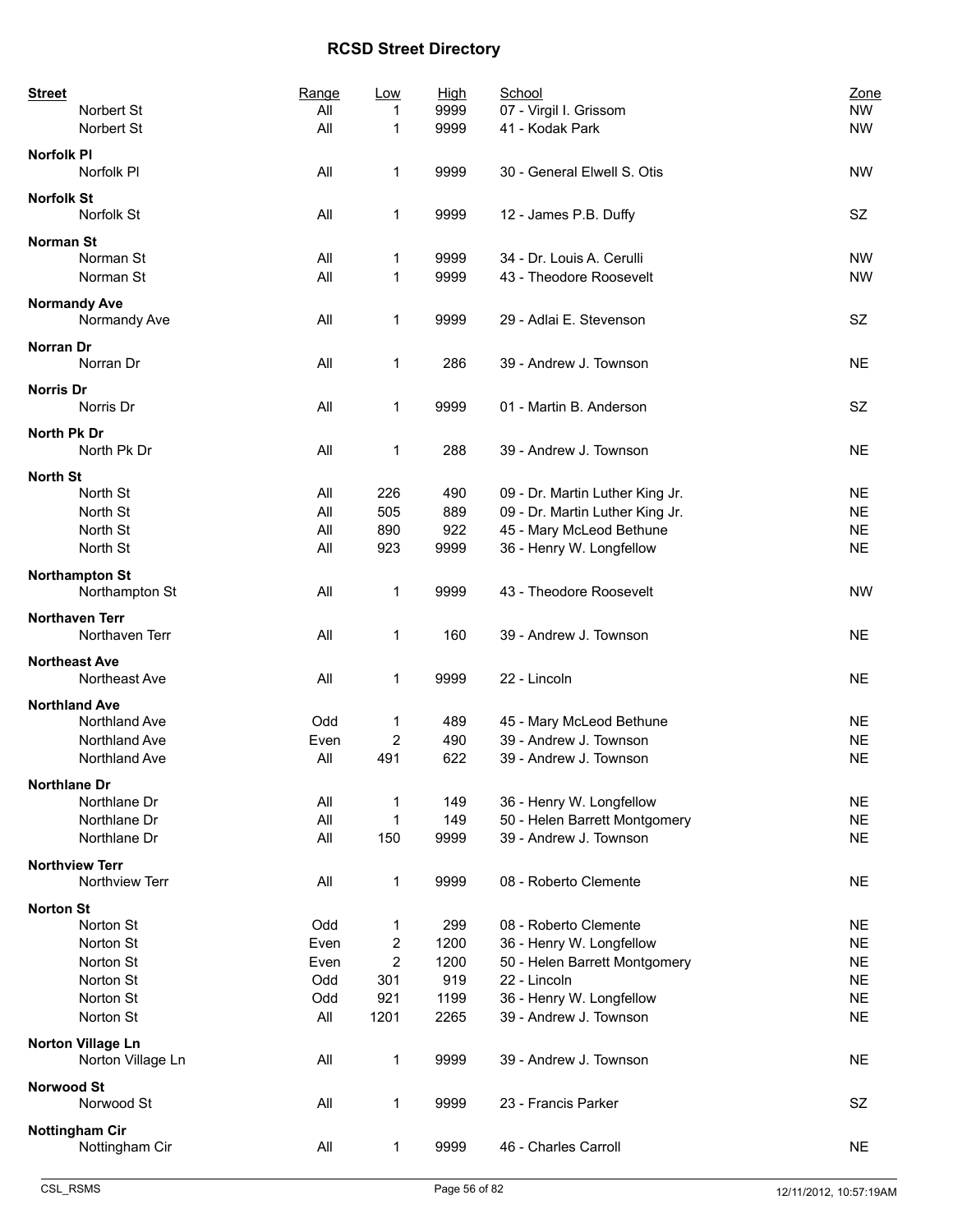| <b>Street</b><br><b>Nottingham Rd</b> | Range      | <b>Low</b>              | <b>High</b>  | School                                         | Zone                   |
|---------------------------------------|------------|-------------------------|--------------|------------------------------------------------|------------------------|
| Nottingham Rd                         | All        | 1                       | 9999         | 46 - Charles Carroll                           | <b>NE</b>              |
| Nunda Blvd<br>Nunda Blvd              | All        | 1                       | 9999         | 01 - Martin B. Anderson                        | SZ                     |
| <b>Nursery St</b><br>Nursery St       | All        | 1                       | 9999         | 01 - Martin B. Anderson                        | <b>SZ</b>              |
| Nye Pk<br>Nye Pk                      | All        | 1                       | 9999         | 50 - Helen Barrett Montgomery                  | <b>NE</b>              |
| O K Terr<br>O K Terr                  | All        | 1                       | 9999         | 22 - Lincoln                                   | <b>NE</b>              |
| <b>Oak Hill View</b><br>Oak Hill View | All        | 1                       | 9999         | 16 - John Walton Spencer                       | <b>SZ</b>              |
| Oak St<br>Oak St                      | All        | 1                       | 9999         | 05 - John H. Williams                          | <b>NW</b>              |
| <b>Oakland St</b><br>Oakland St       | All        | $\overline{\mathbf{c}}$ | 9999         | 12 - James P.B. Duffy                          | SZ                     |
| <b>Oakman St</b><br>Oakman St         | All        | 1                       | 9999         | 09 - Dr. Martin Luther King Jr.                | <b>NE</b>              |
| <b>Oakwood Rd</b><br>Oakwood Rd       | All        | 1                       | 257          | 41 - Kodak Park                                | <b>NW</b>              |
| <b>Obrien St</b><br>Obrien St         | All        | 1                       | 9999         | 09 - Dr. Martin Luther King Jr.                | <b>NE</b>              |
| Ogden Ct<br>Ogden Ct                  | All        | 1                       | 9999         | 05 - John H. Williams                          | <b>NW</b>              |
| Ohio St<br>Ohio St                    | All        | 1                       | 9999         | 28 - Henry Hudson                              | <b>NE</b>              |
| Olean St<br>Olean St                  | All        | 1                       | 9999         | 02 - Clara Barton                              | <b>SZ</b>              |
| <b>Oliver St</b>                      |            |                         |              |                                                |                        |
| Oliver St<br>Oliver St                | All<br>All | 1<br>1                  | 9999<br>9999 | 01 - Martin B. Anderson<br>23 - Francis Parker | <b>SZ</b><br><b>SZ</b> |
| Oneida St<br>Oneida St                | All        | $\mathbf{1}$            | 9999         | 39 - Andrew J. Townson                         | <b>NE</b>              |
| <b>Oneil St</b><br>Oneil St           | All        | $\mathbf{1}$            | 9999         | 17 - Enrico Fermi                              | <b>NW</b>              |
| <b>Ontario St</b><br>Ontario St       | All        | 1                       | 9999         | 09 - Dr. Martin Luther King Jr.                | <b>NE</b>              |
| <b>Orange St</b><br>Orange St         | All        | 1                       | 9999         | 17 - Enrico Fermi                              | <b>NW</b>              |
| <b>Orchard St</b><br>Orchard St       | All        | 1                       | 9999         | 17 - Enrico Fermi                              | <b>NW</b>              |
| <b>Oregon St</b><br>Oregon St         | All        | 1                       | 9999         | 09 - Dr. Martin Luther King Jr.                | <b>NE</b>              |
| Oren St<br>Oren St                    | All        | 1                       | 9999         | 17 - Enrico Fermi                              | <b>NW</b>              |
| <b>Oriole St</b><br>Oriole St         | All        | 1                       | 9999         | 34 - Dr. Louis A. Cerulli                      | NW                     |
| <b>Orlando St</b><br>Orlando St       | All        | 1                       | 9999         | 30 - General Elwell S. Otis                    | <b>NW</b>              |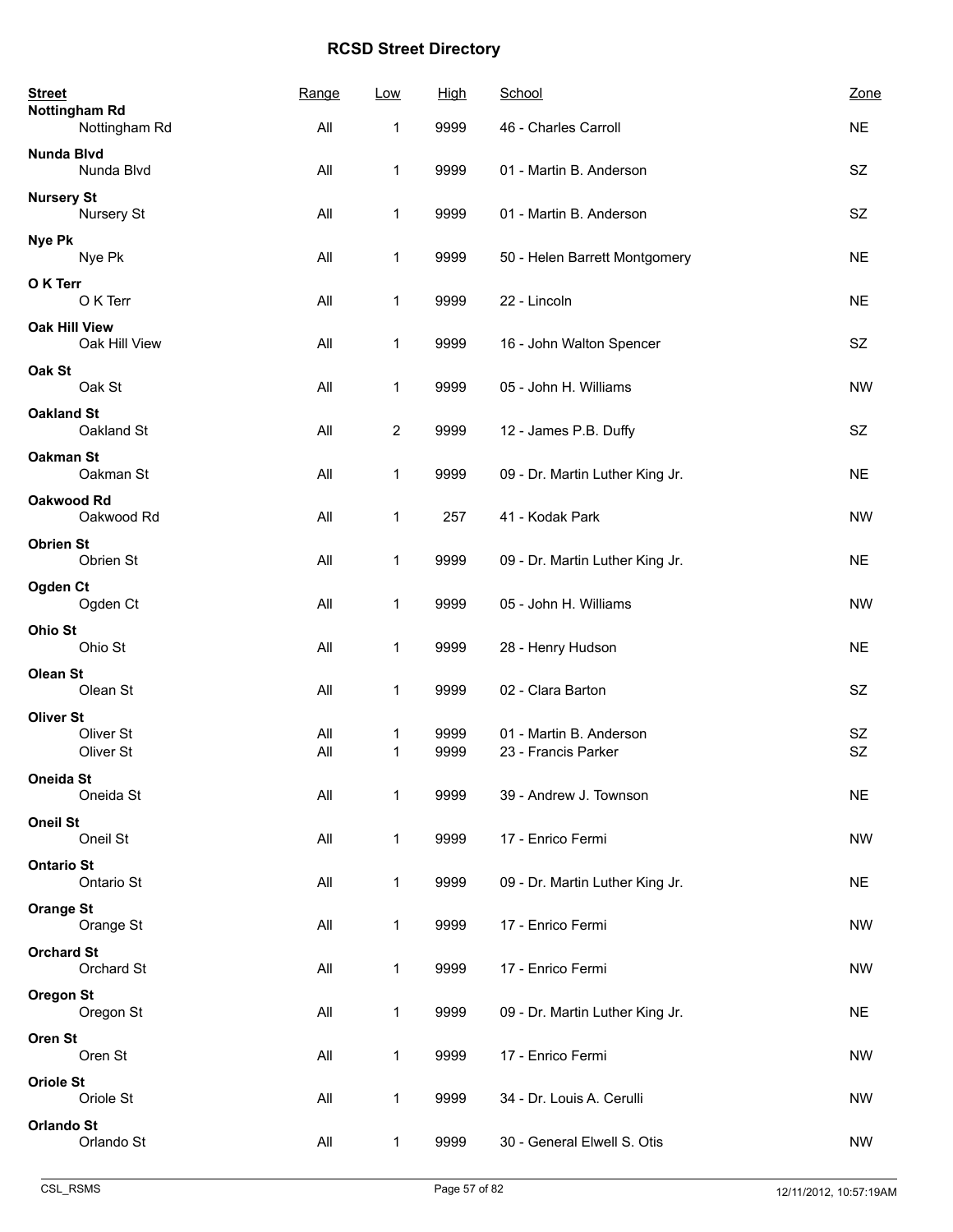| <b>Street</b><br><b>Orleans St</b>  | Range      | Low                 | <u>High</u> | School                                                             | Zone                   |
|-------------------------------------|------------|---------------------|-------------|--------------------------------------------------------------------|------------------------|
| Orleans St                          | All        | 1                   | 9999        | 29 - Adlai E. Stevenson                                            | SZ                     |
| <b>Ormond St</b>                    |            |                     |             |                                                                    |                        |
| Ormond St<br>Ormond St              | All<br>All | 176<br>307          | 306<br>9999 | 09 - Dr. Martin Luther King Jr.<br>09 - Dr. Martin Luther King Jr. | <b>NE</b><br><b>NE</b> |
| <b>Oscar St</b>                     |            |                     |             |                                                                    |                        |
| Oscar St                            | All        | 1                   | 9999        | 22 - Lincoln                                                       | <b>NE</b>              |
| Otis St                             |            |                     |             |                                                                    |                        |
| Otis St                             | All        | 3                   | 356         | 30 - General Elwell S. Otis                                        | <b>NW</b>              |
| Otis St                             | All        | 446                 | 9999        | 43 - Theodore Roosevelt                                            | <b>NW</b>              |
| <b>Overdale Pk</b><br>Overdale Pk   | All        | 1                   | 9999        | 35 - Pinnacle                                                      | SZ                     |
|                                     |            |                     |             |                                                                    |                        |
| <b>Owen St</b><br>Owen St           | All        | 1                   | 9999        | 41 - Kodak Park                                                    | <b>NW</b>              |
| <b>Oxford St</b>                    |            |                     |             |                                                                    |                        |
| Oxford St                           | All        | 1                   | 9999        | 23 - Francis Parker                                                | SZ                     |
| <b>Packard St</b>                   |            |                     |             |                                                                    |                        |
| Packard St                          | All        | 1                   | 9999        | 28 - Henry Hudson                                                  | <b>NE</b>              |
| <b>Paige St</b>                     |            |                     |             |                                                                    |                        |
| Paige St                            | All        | 1                   | 9999        | 16 - John Walton Spencer                                           | SZ                     |
| <b>Palisade Pk</b>                  |            |                     |             |                                                                    |                        |
| Palisade Pk                         | All        | 1                   | 9999        | 35 - Pinnacle                                                      | SZ                     |
| Palm St<br>Palm St                  | All        | 1                   | 9999        | 41 - Kodak Park                                                    | <b>NW</b>              |
|                                     |            |                     |             |                                                                    |                        |
| <b>Palmer St</b><br>Palmer St       | All        | 1                   | 9999        | 28 - Henry Hudson                                                  | <b>NE</b>              |
| Palmyra St                          |            |                     |             |                                                                    |                        |
| Palmyra St                          | All        | 1                   | 9999        | 43 - Theodore Roosevelt                                            | <b>NW</b>              |
| <b>Pappert PI</b>                   |            |                     |             |                                                                    |                        |
| Pappert PI                          | All        | 1                   | 9999        | 35 - Pinnacle                                                      | SZ                     |
| <b>Pardee St</b>                    |            |                     |             |                                                                    |                        |
| Pardee St                           | All        | 1                   | 9999        | 22 - Lincoln                                                       | <b>NE</b>              |
| <b>Park Ave</b>                     |            |                     |             | 23 - Francis Parker                                                |                        |
| Park Ave<br>Park Ave                | All<br>All | $\mathbf{1}$<br>860 | 796<br>9999 | 01 - Martin B. Anderson                                            | SZ<br>SZ               |
| <b>Park View St</b>                 |            |                     |             |                                                                    |                        |
| Park View St                        | All        | 1                   | 9999        | 07 - Virgil I. Grissom                                             | <b>NW</b>              |
| <b>Parkdale Terr</b>                |            |                     |             |                                                                    |                        |
| Parkdale Terr                       | All        | 1                   | 9999        | 41 - Kodak Park                                                    | <b>NW</b>              |
| <b>Parkedge St</b>                  |            |                     |             |                                                                    |                        |
| Parkedge St                         | All        | 1                   | 9999        | 43 - Theodore Roosevelt                                            | <b>NW</b>              |
| <b>Parker PI</b>                    |            |                     |             |                                                                    |                        |
| Parker <sub>PI</sub>                | All        | 1                   | 9999        | 17 - Enrico Fermi                                                  | <b>NW</b>              |
| <b>Parkside Ave</b><br>Parkside Ave | All        | $\mathbf{1}$        | 9999        | 33 - John James Audubon                                            | <b>NE</b>              |
|                                     |            |                     |             |                                                                    |                        |
| Parkway<br>Parkway                  | All        | 1                   | 122         | 05 - John H. Williams                                              | <b>NW</b>              |
| Parkway                             | All        | 133                 | 9999        | 30 - General Elwell S. Otis                                        | <b>NW</b>              |
| <b>Parkwood Rd</b>                  |            |                     |             |                                                                    |                        |
| Parkwood Rd                         | All        | $\mathbf{1}$        | 9999        | 41 - Kodak Park                                                    | <b>NW</b>              |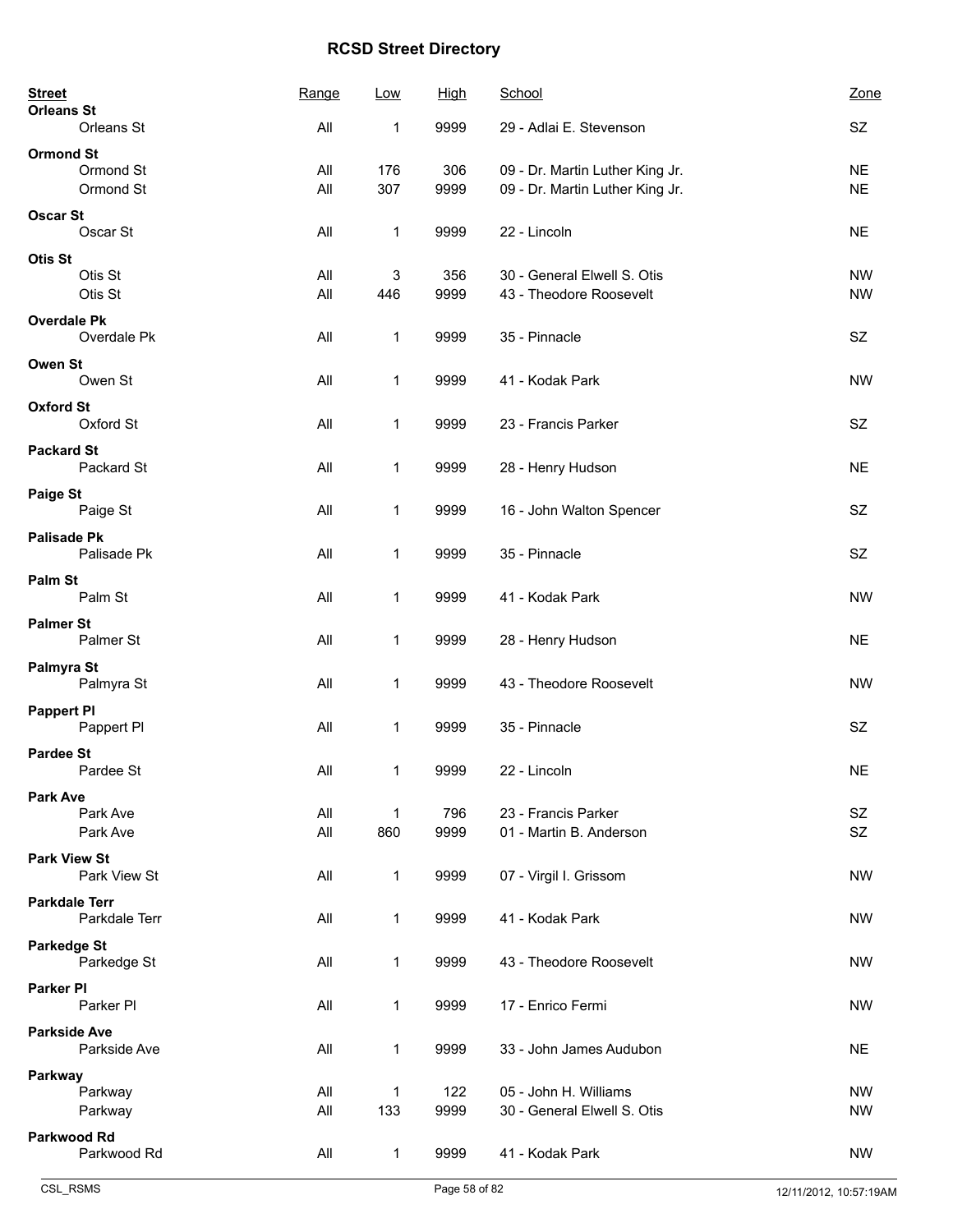| <b>Street</b><br>Parma St |                  | Range | Low          | <u>High</u> | School                      | Zone      |
|---------------------------|------------------|-------|--------------|-------------|-----------------------------|-----------|
|                           | Parma St         | All   | 1            | 9999        | 41 - Kodak Park             | <b>NW</b> |
| <b>Parsells Ave</b>       |                  |       |              |             |                             |           |
|                           | Parsells Ave     | All   | 3            | 556         | 33 - John James Audubon     | <b>NE</b> |
|                           | Parsells Ave     | All   | 601          | 9999        | 52 - Frank Fowler Dow       | <b>NE</b> |
| <b>Patt St</b>            |                  |       |              |             |                             |           |
|                           | Patt St          | All   | 1            | 9999        | 39 - Andrew J. Townson      | <b>NE</b> |
|                           |                  |       |              |             |                             |           |
| <b>Pavilion</b>           |                  |       |              |             |                             |           |
|                           | Pavilion         | All   | 1            | 9999        | 12 - James P.B. Duffy       | <b>SZ</b> |
| <b>Pearce St</b>          |                  |       |              |             |                             |           |
|                           | Pearce St        | All   | $\mathbf{1}$ | 9999        | 05 - John H. Williams       | <b>NW</b> |
| <b>Pearl St</b>           |                  |       |              |             |                             |           |
|                           | Pearl St         | All   | 1            | 9999        | 35 - Pinnacle               | SZ        |
|                           |                  |       |              |             |                             |           |
| <b>Pearson St</b>         |                  |       |              |             |                             |           |
|                           | Pearson St       | All   | 1            | 9999        | 42 - Abelard Reynolds       | <b>NW</b> |
| Peck St                   |                  |       |              |             |                             |           |
|                           | Peck St          | All   | 8            | 9999        | 33 - John James Audubon     | <b>NE</b> |
|                           | Peck St          | All   | 8            | 9999        | 39 - Andrew J. Townson      | <b>NE</b> |
|                           |                  |       |              |             |                             |           |
| <b>Peckham St</b>         | Peckham St       | All   | 1            | 9999        | 22 - Lincoln                | <b>NE</b> |
|                           |                  |       |              |             |                             |           |
| <b>Pembroke St</b>        |                  |       |              |             |                             |           |
|                           | Pembroke St      | All   | 1            | 9999        | 35 - Pinnacle               | SZ        |
| <b>Penhurst St</b>        |                  |       |              |             |                             |           |
|                           | Penhurst St      | All   | 1            | 230         | 16 - John Walton Spencer    | SZ        |
|                           | Penhurst St      | All   | 268          | 9999        | 44 - Lincoln Park           | SZ        |
|                           |                  |       |              |             |                             |           |
|                           | Pennsylvania Ave |       |              |             |                             |           |
|                           | Pennsylvania Ave | All   | 1            | 44          | 45 - Mary McLeod Bethune    | <b>NE</b> |
|                           | Pennsylvania Ave | Even  | 60           | 242         | 45 - Mary McLeod Bethune    | <b>NE</b> |
|                           | Pennsylvania Ave | Odd   | 61           | 241         | 33 - John James Audubon     | <b>NE</b> |
|                           | Pennsylvania Ave | All   | 245          | 9999        | 25 - Nathaniel Hawthorne    | <b>NE</b> |
|                           | Pennsylvania Ave | All   | 245          | 9999        | 45 - Mary McLeod Bethune    | <b>NE</b> |
| <b>Penrose St</b>         |                  |       |              |             |                             |           |
|                           | Penrose St       | All   | $\mathbf 1$  | 9999        | 42 - Abelard Reynolds       | <b>NW</b> |
| <b>Perinton St</b>        |                  |       |              |             |                             |           |
|                           | Perinton St      | All   | 1            | 9999        | 41 - Kodak Park             | <b>NW</b> |
|                           |                  |       |              |             |                             |           |
| <b>Perkins Ave</b>        |                  |       |              |             |                             |           |
|                           | Perkins Ave      | All   | 1            | 9999        | 39 - Andrew J. Townson      | <b>NE</b> |
| <b>Pershing Dr</b>        |                  |       |              |             |                             |           |
|                           | Pershing Dr      | All   | 1            | 9999        | 33 - John James Audubon     | <b>NE</b> |
| Peters PI                 |                  |       |              |             |                             |           |
|                           | Peters PI        | All   | 1            | 9999        | 45 - Mary McLeod Bethune    | <b>NE</b> |
|                           |                  |       |              |             |                             |           |
| <b>Petrel St</b>          |                  |       |              |             |                             |           |
|                           | Petrel St        | All   | $\mathbf 1$  | 9999        | 30 - General Elwell S. Otis | <b>NW</b> |
| Petrossi Dr               |                  |       |              |             |                             |           |
|                           | Petrossi Dr      | All   | 1            | 9999        | 45 - Mary McLeod Bethune    | <b>NE</b> |
| <b>Petten St</b>          |                  |       |              |             |                             |           |
|                           | Petten St        | All   | 1            | 9999        | 42 - Abelard Reynolds       | <b>NW</b> |
|                           |                  |       |              |             |                             |           |
| <b>Phelps Ave</b>         |                  |       |              |             |                             |           |
|                           | Phelps Ave       | All   | $\mathbf 1$  | 60          | 30 - General Elwell S. Otis | <b>NW</b> |
| <b>Phillips Dr</b>        |                  |       |              |             |                             |           |
|                           |                  |       |              |             |                             |           |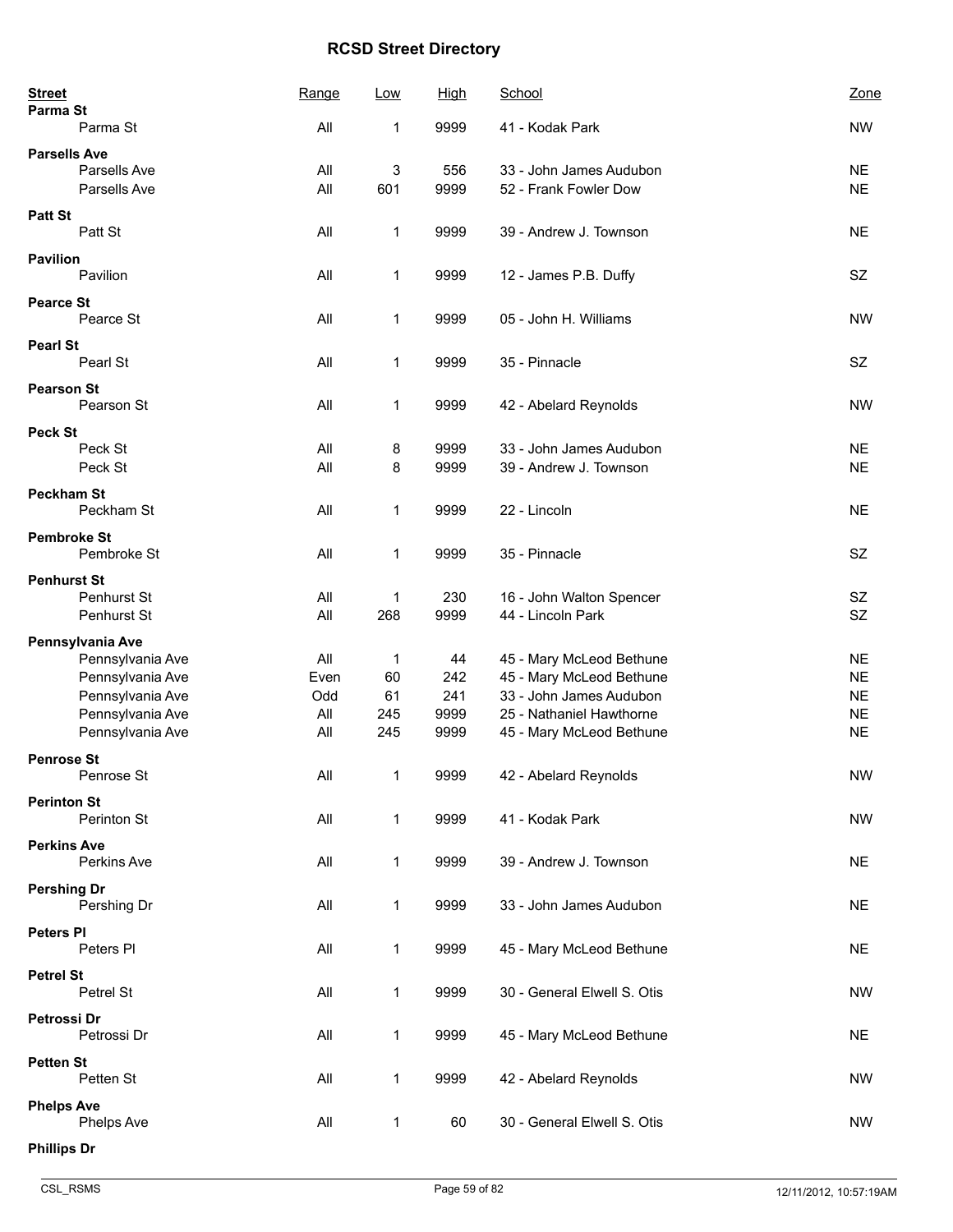| <b>Street</b>       | Phillips Dr                             | Range<br>All | Low<br>1    | <b>High</b><br>9999 | School<br>12 - James P.B. Duffy                                | Zone<br>SZ             |
|---------------------|-----------------------------------------|--------------|-------------|---------------------|----------------------------------------------------------------|------------------------|
| <b>Piave St</b>     |                                         |              |             |                     |                                                                |                        |
|                     | Piave St                                | All          | 1           | 9999                | 43 - Theodore Roosevelt                                        | <b>NW</b>              |
| <b>Pierpont St</b>  | Pierpont St                             | All          | 1           | 9999                | 07 - Virgil I. Grissom                                         | <b>NW</b>              |
| <b>Pinecliff Dr</b> | Pinecliff Dr                            | All          | 1           | 9999                | 33 - John James Audubon                                        | <b>NE</b>              |
| <b>Pinnacle Rd</b>  | Pinnacle Rd                             | All          | 1           | 9999                | 35 - Pinnacle                                                  | SZ                     |
| <b>Pinnard St</b>   | <b>Pinnard St</b>                       | All          | 1           | 9999                | 01 - Martin B. Anderson                                        | SZ                     |
| <b>Pioneer St</b>   | Pioneer St                              | All          | 1           | 9999                | 16 - John Walton Spencer                                       | <b>SZ</b>              |
| <b>Pitkin St</b>    | Pitkin St                               | All          | 1           | 9999                | 12 - James P.B. Duffy                                          | SZ                     |
| <b>Pittsford St</b> | <b>Pittsford St</b>                     | All          | 1           | 9999                | 41 - Kodak Park                                                | <b>NW</b>              |
| <b>Placid Pl</b>    | Placid Pl                               | All          | 1           | 9999                | 30 - General Elwell S. Otis                                    | <b>NW</b>              |
| <b>Planet St</b>    | Planet St                               | All          | 1           | 9999                | 43 - Theodore Roosevelt                                        | <b>NW</b>              |
| <b>Platt St</b>     |                                         |              |             |                     |                                                                |                        |
|                     | Platt St<br>Platt St                    | All<br>All   | 1<br>104    | 30<br>9999          | 09 - Dr. Martin Luther King Jr.<br>05 - John H. Williams       | <b>NE</b><br><b>NW</b> |
| <b>Pleasant St</b>  | Pleasant St                             | All          | 1           | 9999                | 09 - Dr. Martin Luther King Jr.                                | <b>NE</b>              |
| <b>Plover St</b>    | Plover St                               | All          | $\mathbf 1$ | 9999                | 34 - Dr. Louis A. Cerulli                                      | <b>NW</b>              |
|                     | <b>Plymouth Ave N</b><br>Plymouth Ave N | All          | $\mathbf 1$ | 9999                | 05 - John H. Williams                                          | <b>NW</b>              |
|                     | <b>Plymouth Ave S</b>                   |              |             |                     |                                                                |                        |
|                     | Plymouth Ave S<br>Plymouth Ave S        | All<br>All   | 617         | 606<br>766          | 03 - Nathaniel Rochester Community School<br>02 - Clara Barton | SZ<br><b>SZ</b>        |
|                     | Plymouth Ave S                          | All          | 779         | 9999                | 19 - Dr. Charles T. Lunsford                                   | SZ                     |
| <b>Polaris St</b>   |                                         |              |             |                     |                                                                |                        |
|                     | Polaris St                              | All          | 1           | 9999                | 43 - Theodore Roosevelt                                        | <b>NW</b>              |
| <b>Pollard Ave</b>  | Pollard Ave                             | All          | $\mathbf 1$ | 9999                | 42 - Abelard Reynolds                                          | <b>NW</b>              |
| <b>Pomeroy St</b>   | Pomeroy St                              | All          | $\mathbf 1$ | 9999                | 39 - Andrew J. Townson                                         | <b>NE</b>              |
| Pool St             | Pool St                                 | All          | $\mathbf 1$ | 9999                | 43 - Theodore Roosevelt                                        | NW                     |
| <b>Poplar St</b>    | Poplar St                               | All          | $\mathbf 1$ | 9999                | 12 - James P.B. Duffy                                          | SZ                     |
| <b>Portage St</b>   | Portage St                              | All          | 1           | 9999                | 45 - Mary McLeod Bethune                                       | <b>NE</b>              |
| <b>Portland Ave</b> |                                         |              |             |                     |                                                                |                        |
|                     | Portland Ave                            | All          | 1           | 411                 | 45 - Mary McLeod Bethune                                       | <b>NE</b>              |
|                     | Portland Ave                            | All          | 412         | 516                 | 45 - Mary McLeod Bethune                                       | <b>NE</b>              |
|                     | Portland Ave                            | Odd          | 517         | 919                 | 36 - Henry W. Longfellow                                       | <b>NE</b>              |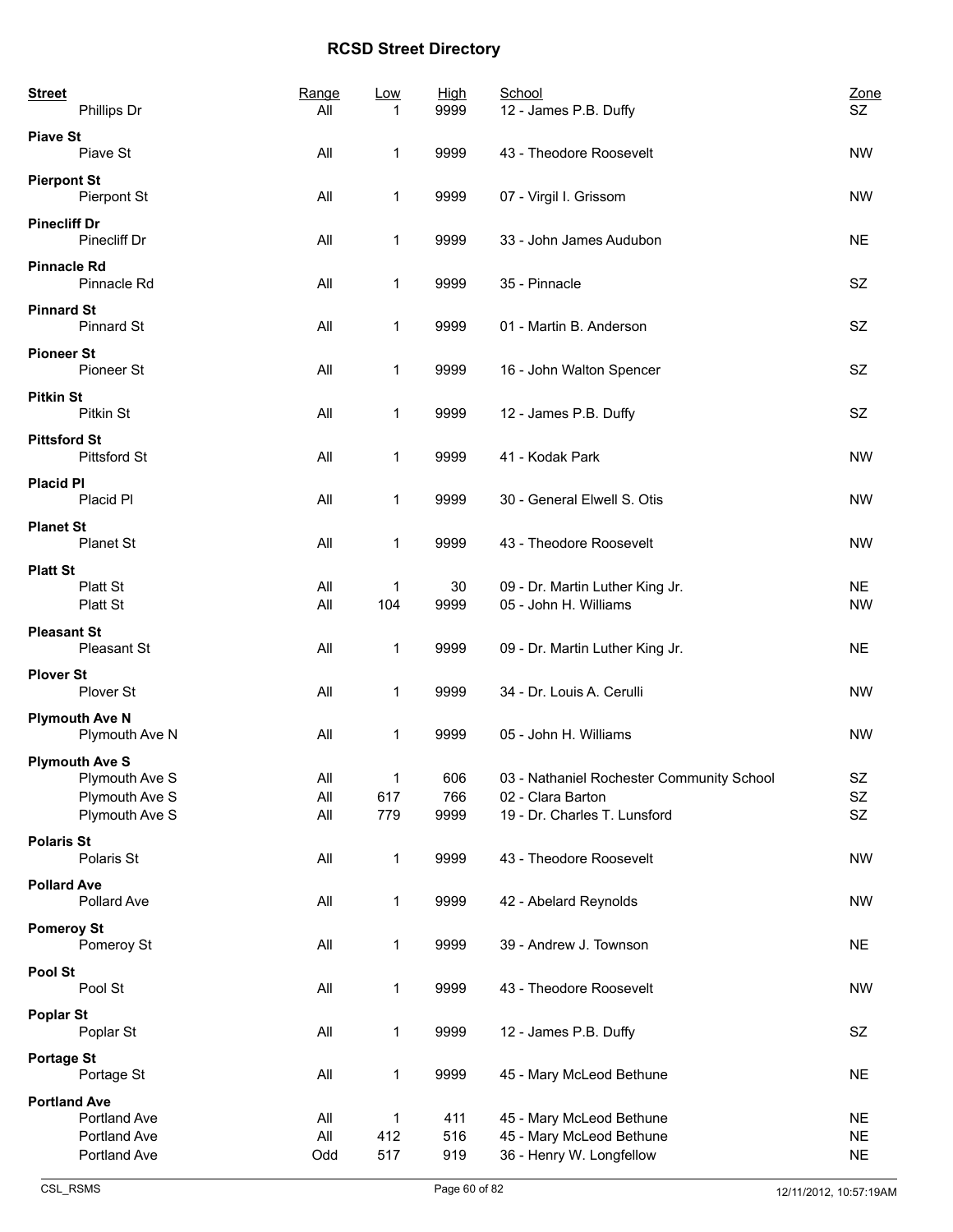| <b>Street</b><br>Portland Ave             | Range<br>Even | Low<br>518  | <b>High</b><br>920 | School<br>45 - Mary McLeod Bethune        | Zone<br><b>NE</b> |
|-------------------------------------------|---------------|-------------|--------------------|-------------------------------------------|-------------------|
| Portland Ave                              | All           | 923         | 1299               | 39 - Andrew J. Townson                    | $NE$              |
| Portland Ave                              | Odd           | 1300        | 1445               | 39 - Andrew J. Townson                    | <b>NE</b>         |
|                                           |               |             |                    |                                           |                   |
| <b>Portsmouth Terr</b><br>Portsmouth Terr | All           | 1           | 9999               | 23 - Francis Parker                       | <b>SZ</b>         |
| Post Ave                                  |               |             |                    |                                           |                   |
| Post Ave                                  | All           | 5           | 616                | 16 - John Walton Spencer                  | SZ                |
| Post Ave                                  | All           | 627         | 9999               | 16 - John Walton Spencer                  | SZ                |
|                                           |               |             |                    |                                           |                   |
| <b>Potomac St</b>                         |               |             |                    |                                           |                   |
| Potomac St                                | All           | 1           | 9999               | 43 - Theodore Roosevelt                   | <b>NW</b>         |
| Potomac St                                | All           | 1           | 9999               | 44 - Lincoln Park                         | SZ                |
| <b>Potter St</b>                          |               |             |                    |                                           |                   |
| Potter St                                 | All           | 1           | 9999               | 43 - Theodore Roosevelt                   | <b>NW</b>         |
|                                           |               |             |                    |                                           |                   |
| <b>Powers St</b>                          |               |             |                    |                                           |                   |
| Powers St                                 | All           | 1           | 9999               | 33 - John James Audubon                   | <b>NE</b>         |
| <b>Prescott St</b>                        |               |             |                    |                                           |                   |
| Prescott St                               | All           | 1           | 9999               | 44 - Lincoln Park                         | <b>SZ</b>         |
|                                           |               |             |                    |                                           |                   |
| <b>Presque St</b>                         |               |             |                    |                                           |                   |
| Presque St                                | All           | 1           | 223                | 52 - Frank Fowler Dow                     | <b>NE</b>         |
| Price Ln                                  |               |             |                    |                                           |                   |
| Price Ln                                  | All           | 1           | 9999               | 03 - Nathaniel Rochester Community School | SZ                |
|                                           |               |             |                    |                                           |                   |
| <b>Priem St</b>                           |               |             |                    |                                           |                   |
| Priem St                                  | All           | 1           | 9999               | 23 - Francis Parker                       | SZ                |
| <b>Primrose St</b>                        |               |             |                    |                                           |                   |
| Primrose St                               | All           | 1           | 9999               | 41 - Kodak Park                           | <b>NW</b>         |
|                                           |               |             |                    |                                           |                   |
| <b>Prince St</b>                          |               |             |                    |                                           |                   |
| Prince St                                 | All           | 1           | 9999               | 23 - Francis Parker                       | SZ                |
| <b>Princeton St</b>                       |               |             |                    |                                           |                   |
| Princeton St                              | All           | 1           | 9999               | 09 - Dr. Martin Luther King Jr.           | <b>NE</b>         |
|                                           |               |             |                    |                                           |                   |
| <b>Priscilla St</b>                       |               |             |                    |                                           |                   |
| Priscilla St                              | All           | 1           | 9999               | 25 - Nathaniel Hawthorne                  | <b>NE</b>         |
| Priscilla St                              | All           | 1           | 9999               | 45 - Mary McLeod Bethune                  | <b>NE</b>         |
|                                           |               |             |                    |                                           |                   |
| <b>Probert St</b>                         |               |             |                    |                                           |                   |
| Probert St                                | All           | 1           | 9999               | 01 - Martin B. Anderson                   | SZ                |
| <b>Prospect St</b>                        |               |             |                    |                                           |                   |
| Prospect St                               | All           | 1           | 9999               | 04 - George Mather Forbes                 | SZ                |
|                                           |               |             |                    |                                           |                   |
| Pulaski St                                |               |             |                    |                                           |                   |
| Pulaski St                                | All           | 1           | 9999               | 22 - Lincoln                              | <b>NE</b>         |
| <b>Pullman Ave</b>                        |               |             |                    |                                           |                   |
| Pullman Ave                               | All           | 1           | 9999               | 41 - Kodak Park                           | <b>NW</b>         |
|                                           |               |             |                    |                                           |                   |
| <b>Putnam St</b>                          |               |             |                    |                                           |                   |
| Putnam St                                 | All           | 1           | 9999               | 25 - Nathaniel Hawthorne                  | <b>NE</b>         |
| Quamina Dr                                |               |             |                    |                                           |                   |
| Quamina Dr                                | All           | 1           | 9999               | 09 - Dr. Martin Luther King Jr.           | <b>NE</b>         |
|                                           |               |             |                    |                                           |                   |
| Queens St                                 |               |             |                    |                                           |                   |
| Queens St                                 | All           | 1           | 9999               | 52 - Frank Fowler Dow                     | <b>NE</b>         |
| <b>Quentin Rd</b>                         |               |             |                    |                                           |                   |
| Quentin Rd                                | All           | 1           | 9999               | 46 - Charles Carroll                      | <b>NE</b>         |
|                                           |               |             |                    |                                           |                   |
| <b>Quincy St</b>                          |               |             |                    |                                           |                   |
| Quincy St                                 | All           | $\mathbf 1$ | 9999               | 28 - Henry Hudson                         | <b>NE</b>         |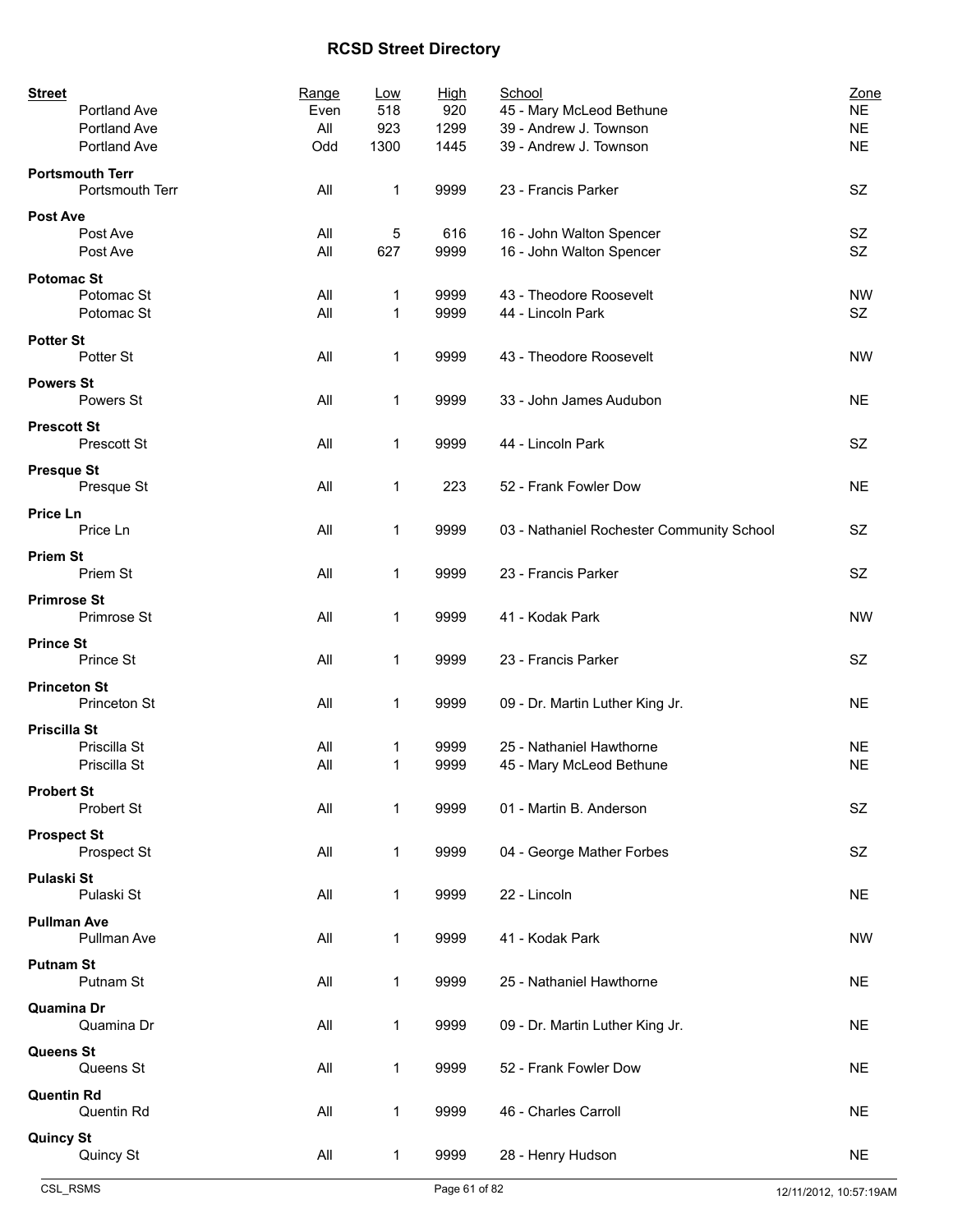| <b>Street</b><br><b>Race St</b> |                      | Range | Low          | <b>High</b> | School                                    | Zone      |
|---------------------------------|----------------------|-------|--------------|-------------|-------------------------------------------|-----------|
|                                 | Race St              | All   | 1            | 9999        | 03 - Nathaniel Rochester Community School | SZ        |
| <b>Radio St</b>                 | Radio St             | All   | 1            | 9999        | 09 - Dr. Martin Luther King Jr.           | <b>NE</b> |
| <b>Raeburn Ave</b>              | Raeburn Ave          | All   | 16           | 216         | 16 - John Walton Spencer                  | SZ        |
|                                 | Raeburn Ave          | All   | 260          | 9999        | 44 - Lincoln Park                         | SZ        |
| <b>Railroad St</b>              | Railroad St          | All   | $\mathbf 1$  | 9999        | 33 - John James Audubon                   | <b>NE</b> |
|                                 | Railroad St          | All   | 1            | 9999        | 39 - Andrew J. Townson                    | <b>NE</b> |
| <b>Raines Pk</b>                |                      |       |              |             |                                           |           |
|                                 | Raines Pk            | All   | 15           | 415         | 07 - Virgil I. Grissom                    | <b>NW</b> |
|                                 | Raines Pk            | All   | 419          | 9999        | 41 - Kodak Park                           | <b>NW</b> |
| Rainier                         | Rainier              | All   | $\mathbf{1}$ | 9999        | 34 - Dr. Louis A. Cerulli                 | <b>NW</b> |
| <b>Raleigh St</b>               | Raleigh St           | All   | 1            | 9999        | 12 - James P.B. Duffy                     | SZ        |
| Ramona Pk                       | Ramona Pk            | All   | $\mathbf 1$  | 9999        | 41 - Kodak Park                           | <b>NW</b> |
| <b>Ramona St</b>                |                      |       |              |             |                                           |           |
|                                 | Ramona St            | All   | 461          | 596         | 07 - Virgil I. Grissom                    | <b>NW</b> |
|                                 | Ramona St            | All   | 629          | 9999        | 41 - Kodak Park                           | <b>NW</b> |
| <b>Ramsey Pk</b>                | Ramsey Pk            | All   | 1            | 9999        | 46 - Charles Carroll                      | <b>NE</b> |
| <b>Rand St</b>                  |                      |       |              |             |                                           |           |
|                                 | Rand St              | All   | $\mathbf 1$  | 9999        | 41 - Kodak Park                           | <b>NW</b> |
| <b>Randolph St</b>              |                      |       |              |             |                                           |           |
|                                 | Randolph St          | All   | 1            | 9999        | 39 - Andrew J. Townson                    | <b>NE</b> |
| Rano                            |                      |       |              |             |                                           |           |
|                                 | Rano                 | All   | 1            | 9999        | 09 - Dr. Martin Luther King Jr.           | <b>NE</b> |
| Rau St                          |                      |       |              |             |                                           |           |
|                                 | Rau St               | All   | 1            | 9999        | 50 - Helen Barrett Montgomery             | <b>NE</b> |
| <b>Rauber St</b>                |                      |       |              |             |                                           |           |
|                                 | Rauber St            | All   | 1            | 164         | 09 - Dr. Martin Luther King Jr.           | <b>NE</b> |
|                                 | Rauber St            | All   | 200          | 9999        | 09 - Dr. Martin Luther King Jr.           | <b>NE</b> |
|                                 | <b>Ravenwood Ave</b> |       |              |             |                                           |           |
|                                 | Ravenwood Ave        | All   | 3            | 429         | 16 - John Walton Spencer                  | SZ        |
|                                 | Ravenwood Ave        | All   | 464          | 9999        | 44 - Lincoln Park                         | <b>SZ</b> |
| <b>Ravine Ave</b>               | Ravine Ave           | All   | $\mathbf 1$  | 9999        | 34 - Dr. Louis A. Cerulli                 | <b>NW</b> |
| <b>Raymond St</b>               |                      |       |              |             |                                           |           |
|                                 | Raymond St           | All   | 1            | 9999        | 12 - James P.B. Duffy                     | SZ.       |
| <b>Redfern Dr</b>               | Redfern Dr           | All   | 1            | 9999        | 12 - James P.B. Duffy                     | SZ        |
| <b>Redfield St</b>              |                      |       |              |             |                                           |           |
|                                 | Redfield St          | All   | 1            | 9999        | 42 - Abelard Reynolds                     | <b>NW</b> |
| <b>Redwood Rd</b>               |                      |       |              |             |                                           |           |
|                                 | Redwood Rd           | All   | 1            | 9999        | 41 - Kodak Park                           | <b>NW</b> |
| <b>Reed Pk</b>                  |                      |       |              |             |                                           |           |
|                                 | Reed Pk              | All   | $\mathbf{1}$ | 9999        | 36 - Henry W. Longfellow                  | <b>NE</b> |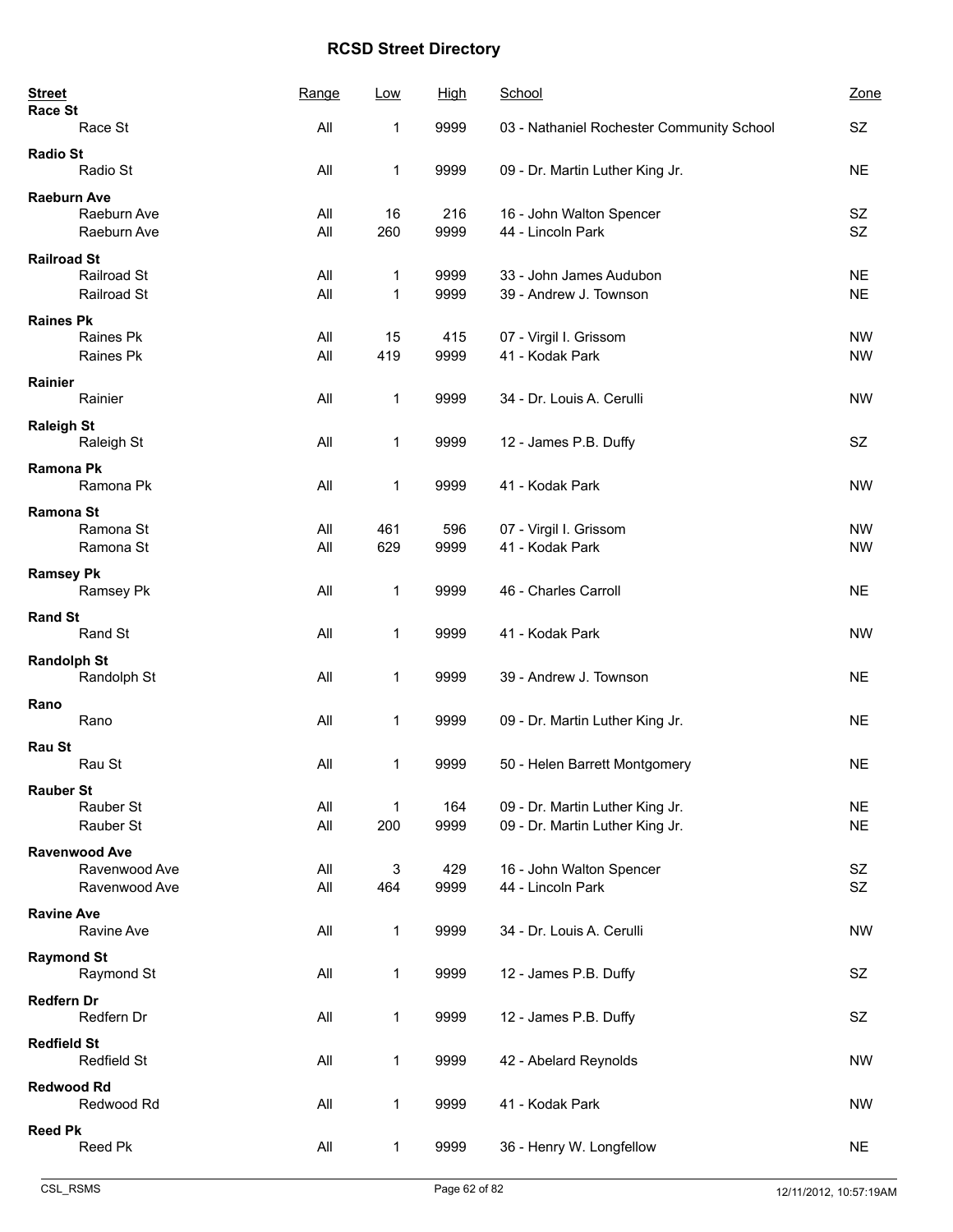| <b>Street</b><br><b>Regent St</b> |                                          | Range      | Low                           | <b>High</b>  | School                                                    | Zone                   |
|-----------------------------------|------------------------------------------|------------|-------------------------------|--------------|-----------------------------------------------------------|------------------------|
|                                   | Regent St                                | All        | 1                             | 9999         | 23 - Francis Parker                                       | SZ                     |
| <b>Reliance St</b>                | Reliance St                              | All        | 1                             | 9999         | 50 - Helen Barrett Montgomery                             | <b>NE</b>              |
| <b>Remington St</b>               | Remington St<br>Remington St             | All<br>All | 3<br>84                       | 75<br>9999   | 09 - Dr. Martin Luther King Jr.<br>22 - Lincoln           | <b>NE</b><br><b>NE</b> |
| <b>Renfrew PI</b>                 | Renfrew PI                               | All        | 1                             | 9999         | 29 - Adlai E. Stevenson                                   | <b>SZ</b>              |
| <b>Renwood St</b>                 | Renwood St                               | All        | 1                             | 9999         | 45 - Mary McLeod Bethune                                  | <b>NE</b>              |
| <b>Requa St</b>                   | Requa St                                 | All        | 1                             | 9999         | 50 - Helen Barrett Montgomery                             | <b>NE</b>              |
| <b>Reservoir Ave</b>              | Reservoir Ave                            | All        | 1                             | 9999         | 12 - James P.B. Duffy                                     | <b>SZ</b>              |
| <b>Resolute Cir</b>               | <b>Resolute Cir</b>                      | All        | 1                             | 9999         | 50 - Helen Barrett Montgomery                             | <b>NE</b>              |
| <b>Resolute St</b>                | Resolute St                              | All        | 1                             | 9999         | 50 - Helen Barrett Montgomery                             | <b>NE</b>              |
| <b>Revella St</b>                 | Revella St                               | All        | 1                             | 9999         | 33 - John James Audubon                                   | <b>NE</b>              |
| <b>Revere St</b>                  | Revere St                                | All        | 1                             | 9999         | 42 - Abelard Reynolds                                     | <b>NW</b>              |
| <b>Rexford St</b>                 |                                          |            |                               |              |                                                           |                        |
|                                   | Rexford St<br><b>Rexford St</b>          | All<br>All | 1<br>1                        | 9999<br>9999 | 36 - Henry W. Longfellow<br>50 - Helen Barrett Montgomery | <b>NE</b><br><b>NE</b> |
| <b>Reynolds St</b>                |                                          |            |                               |              |                                                           |                        |
|                                   | Reynolds St                              | All        | 5                             | 118          | 04 - George Mather Forbes                                 | SZ                     |
|                                   | Reynolds St                              | Odd        | 119                           | 159          | 04 - George Mather Forbes                                 | SZ                     |
|                                   | Reynolds St                              | Even       | 120                           | 150          | 02 - Clara Barton                                         | SZ                     |
|                                   | Reynolds St                              | Even       | 152                           | 294          | 02 - Clara Barton                                         | SZ                     |
|                                   | Reynolds St                              | Odd        | 161                           | 293          | 02 - Clara Barton                                         | <b>SZ</b>              |
|                                   | Reynolds St                              | All        | 296                           | 9999         | 19 - Dr. Charles T. Lunsford                              | SZ                     |
| <b>Rhona PI</b>                   | Rhona PI                                 | All        | $\mathbf{1}$                  | 9999         | 12 - James P.B. Duffy                                     | SZ                     |
| <b>Rialto St</b>                  | <b>Rialto St</b>                         | All        | $\mathbf{1}$                  | 9999         | 22 - Lincoln                                              | <b>NE</b>              |
| <b>Richard PI</b>                 | Richard PI                               | All        | 1                             | 9999         | 12 - James P.B. Duffy                                     | SZ                     |
| <b>Richard St</b>                 | <b>Richard St</b>                        | All        | 12                            | 9999         | 35 - Pinnacle                                             | SZ                     |
| <b>Richland St</b>                | <b>Richland St</b>                       | All        | $\mathbf{1}$                  | 9999         | 33 - John James Audubon                                   | <b>NE</b>              |
| <b>Richmond St</b>                | <b>Richmond St</b><br><b>Richmond St</b> | All<br>All | $\overline{\mathbf{c}}$<br>74 | 64<br>9999   | 23 - Francis Parker<br>23 - Francis Parker                | SZ<br>SZ               |
| <b>Riddle St</b>                  | Riddle St                                | All        | $\mathbf{1}$                  | 9999         | 43 - Theodore Roosevelt                                   | <b>NW</b>              |
| Ridge Rd E                        | Ridge Rd E                               | All        | 1                             | 385          | 50 - Helen Barrett Montgomery                             | <b>NE</b>              |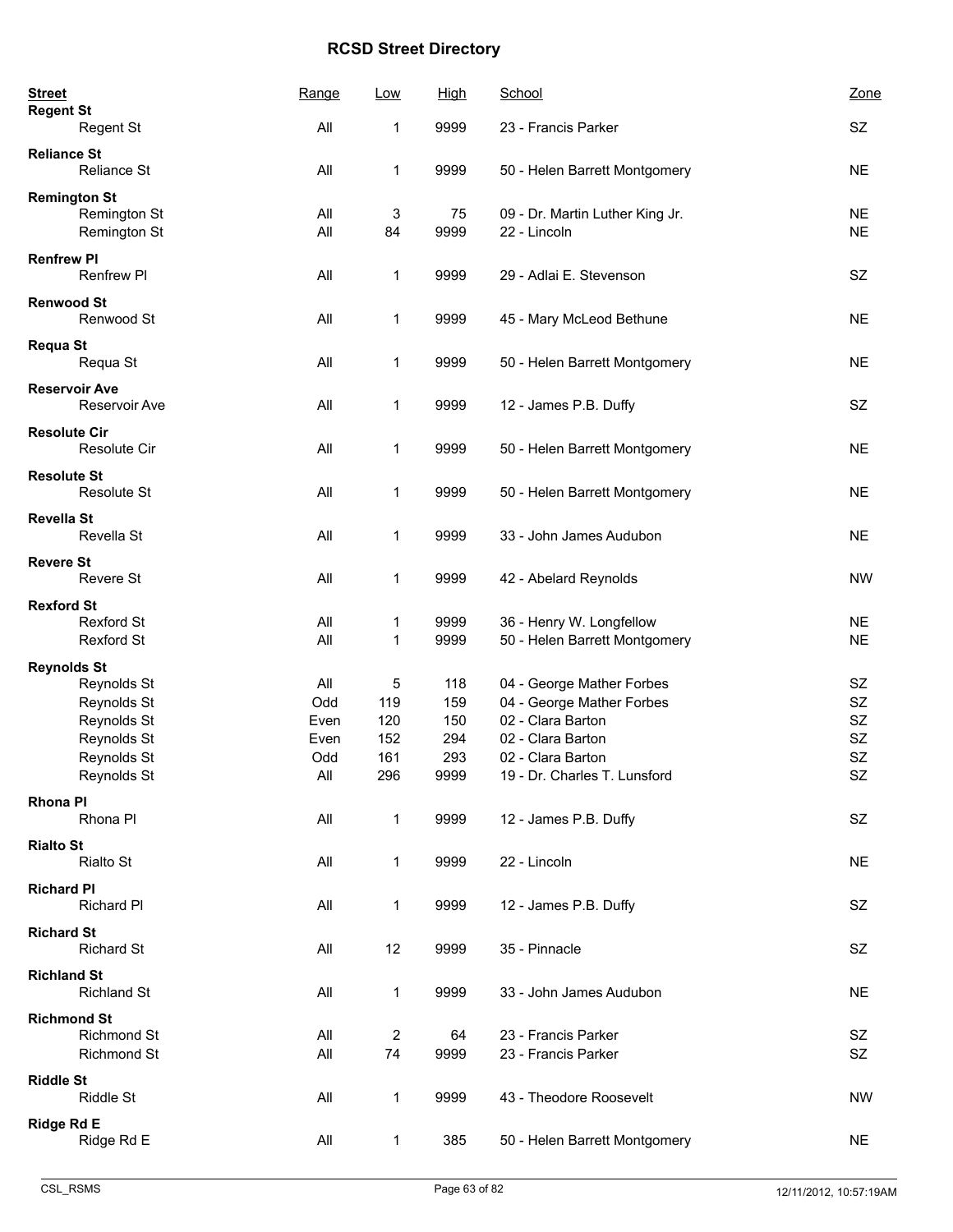| <b>Street</b><br><b>Ridge Rd W</b>   | Range | Low            | <b>High</b> | School                                    | Zone      |
|--------------------------------------|-------|----------------|-------------|-------------------------------------------|-----------|
| Ridge Rd W                           | All   | 2              | 1225        | 41 - Kodak Park                           | <b>NW</b> |
| Ridge Rd W                           | All   | 788            | 1178        | 07 - Virgil I. Grissom                    | <b>NW</b> |
| <b>Ridgeway Ave</b>                  |       |                |             |                                           |           |
| Ridgeway Ave                         | All   | $\mathbf{1}$   | 696         | 41 - Kodak Park                           | <b>NW</b> |
| Ridgeway Ave                         | All   | 421            | 689         | 07 - Virgil I. Grissom                    | <b>NW</b> |
| Ridgeway Ave                         | Even  | 724            | 1254        | 41 - Kodak Park                           | <b>NW</b> |
| Ridgeway Ave                         | Odd   | 725            | 1255        | 07 - Virgil I. Grissom                    | <b>NW</b> |
|                                      |       |                |             |                                           |           |
| <b>Ries St</b><br><b>Ries St</b>     | All   | $\mathbf 1$    | 9999        | 17 - Enrico Fermi                         | <b>NW</b> |
| <b>Riga St</b>                       |       |                |             |                                           |           |
| Riga St                              | All   | $\mathbf 1$    | 9999        | 41 - Kodak Park                           | <b>NW</b> |
|                                      |       |                |             |                                           |           |
| <b>Riley Ct</b>                      |       |                |             |                                           |           |
| Riley Ct                             | All   | 1              | 9999        | 03 - Nathaniel Rochester Community School | SZ        |
| <b>Riley Pk</b>                      |       |                |             |                                           |           |
| <b>Riley Pk</b>                      | All   | $\mathbf 1$    | 9999        | 17 - Enrico Fermi                         | <b>NW</b> |
|                                      |       |                |             |                                           |           |
| <b>Ringle St</b>                     |       |                |             |                                           |           |
| <b>Ringle St</b>                     | All   | 1              | 9999        | 16 - John Walton Spencer                  | SZ        |
|                                      |       |                |             |                                           |           |
| <b>Ripley St</b><br><b>Ripley St</b> | All   | 1              | 9999        | 33 - John James Audubon                   | <b>NE</b> |
|                                      |       |                |             |                                           |           |
| <b>Rising PI</b>                     |       |                |             |                                           |           |
| <b>Rising PI</b>                     | All   | 1              | 9999        | 35 - Pinnacle                             | SZ        |
|                                      |       |                |             |                                           |           |
| <b>Ritz St</b>                       |       |                |             |                                           |           |
| <b>Ritz St</b>                       | All   | $\mathbf 1$    | 9999        | 45 - Mary McLeod Bethune                  | <b>NE</b> |
| <b>River Ferry Way</b>               |       |                |             |                                           |           |
| <b>River Ferry Way</b>               | All   | 1              | 9999        | 03 - Nathaniel Rochester Community School | SZ        |
|                                      |       |                |             |                                           |           |
| <b>River Hts</b>                     |       |                |             |                                           |           |
| <b>River Hts</b>                     | All   | 1              | 9999        | 42 - Abelard Reynolds                     | <b>NW</b> |
| <b>River Hts Cir</b>                 |       |                |             |                                           |           |
| <b>River Hts Cir</b>                 | All   | $\mathbf{1}$   | 9999        | 42 - Abelard Reynolds                     | <b>NW</b> |
|                                      |       |                |             |                                           |           |
| <b>River St</b>                      |       |                |             |                                           |           |
| <b>River St</b>                      | All   | 1              | 9999        | 42 - Abelard Reynolds                     | <b>NW</b> |
| <b>Riverbank PI</b>                  |       |                |             |                                           |           |
| Riverbank Pl                         | All   | 1              | 9999        | 08 - Roberto Clemente                     | <b>NE</b> |
|                                      |       |                |             |                                           |           |
| <b>Riverside St</b>                  |       |                |             |                                           |           |
| <b>Riverside St</b>                  | All   | 1              | 9999        | 07 - Virgil I. Grissom                    | <b>NW</b> |
| <b>Riverview PI</b>                  |       |                |             |                                           |           |
| <b>Riverview PI</b>                  | All   | 1              | 9999        | 19 - Dr. Charles T. Lunsford              | SZ        |
|                                      |       |                |             |                                           |           |
| <b>Rob Warfield Ct</b>               |       |                |             |                                           |           |
| Rob Warfield Ct                      | All   | 1              | 9999        | 09 - Dr. Martin Luther King Jr.           | <b>NE</b> |
| <b>Robin St</b>                      |       |                |             |                                           |           |
| Robin St                             | All   | 1              | 9999        | 34 - Dr. Louis A. Cerulli                 | <b>NW</b> |
|                                      |       |                |             |                                           |           |
| <b>Robinson Dr</b>                   |       |                |             |                                           |           |
| Robinson Dr                          | All   | 1              | 9999        | 12 - James P.B. Duffy                     | SZ        |
|                                      |       |                |             |                                           |           |
| <b>Rochelle St</b>                   |       |                |             |                                           |           |
| Rochelle St                          | All   | $\mathbf{1}$   | 9999        | 42 - Abelard Reynolds                     | <b>NW</b> |
| <b>Rochester St</b>                  |       |                |             |                                           |           |
| Rochester St                         | All   | 1              | 9999        | 43 - Theodore Roosevelt                   | <b>NW</b> |
|                                      |       |                |             |                                           |           |
| <b>Rocket St</b>                     |       |                |             |                                           |           |
| Rocket St                            | All   | $\overline{7}$ | 9999        | 33 - John James Audubon                   | <b>NE</b> |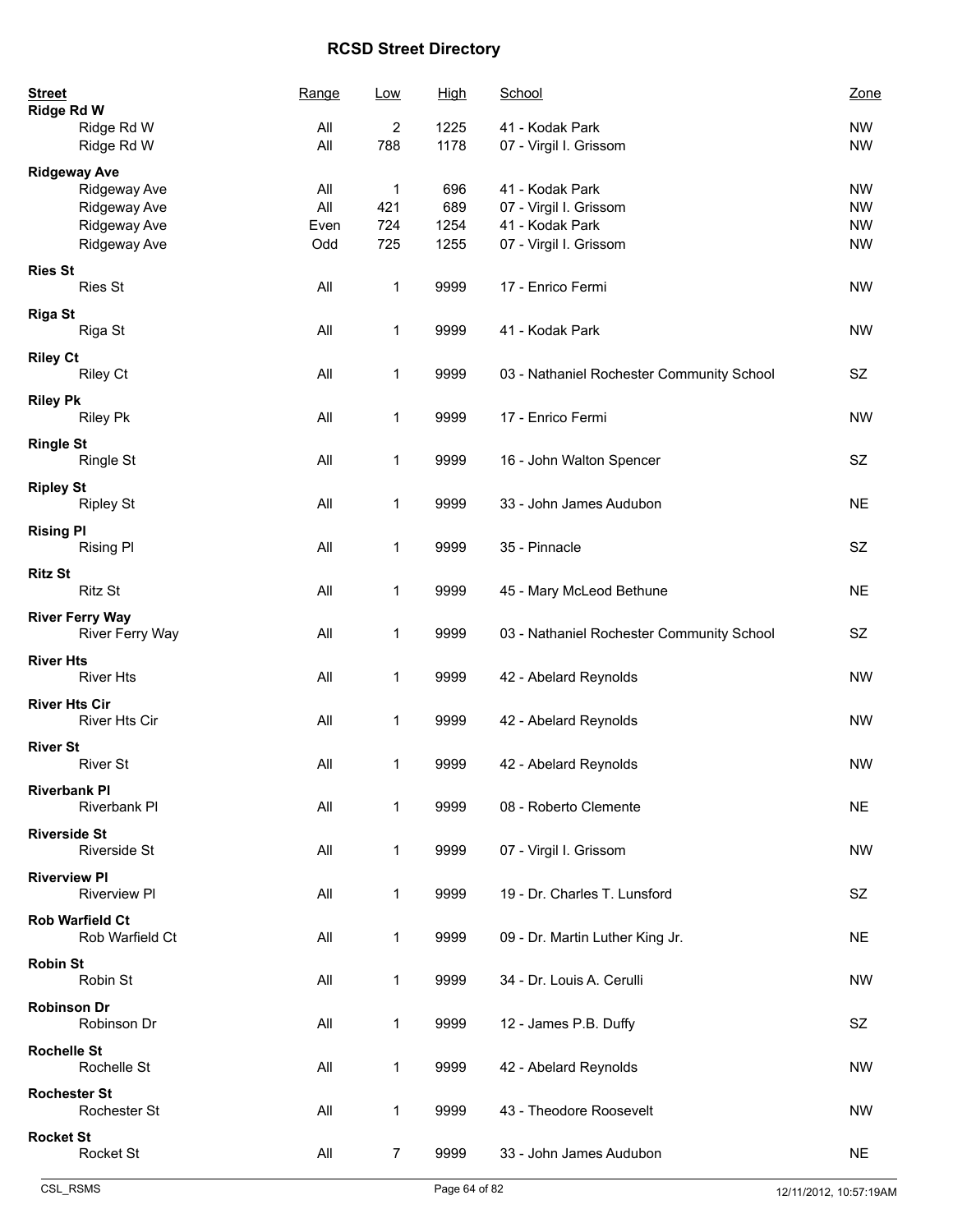| <b>Street</b><br><b>Rockingham St</b> | Range | Low          | <b>High</b> | School                          | Zone          |
|---------------------------------------|-------|--------------|-------------|---------------------------------|---------------|
| Rockingham St                         | All   | 1            | 9999        | 12 - James P.B. Duffy           | SZ            |
| <b>Rockland Pk</b><br>Rockland Pk     | All   | 1            | 9999        | 29 - Adlai E. Stevenson         | SZ.           |
| <b>Rockview Terr</b><br>Rockview Terr | All   | 1            | 9999        | 43 - Theodore Roosevelt         | <b>NW</b>     |
| <b>Rockwood PI</b><br>Rockwood Pl     | All   | 1            | 9999        | 01 - Martin B. Anderson         | SZ            |
| <b>Rockwood St</b><br>Rockwood St     | All   | 1            | 9999        | 01 - Martin B. Anderson         | SZ            |
| Rodenbeck PI<br>Rodenbeck PI          | All   | 1            | 9999        | 35 - Pinnacle                   | SZ            |
| <b>Rogers Ave</b><br>Rogers Ave       | All   | 1            | 9999        | 30 - General Elwell S. Otis     | <b>NW</b>     |
| <b>Rohr St</b><br>Rohr St             | All   | 1            | 9999        | 45 - Mary McLeod Bethune        | <b>NE</b>     |
| <b>Rome St</b><br>Rome St             | All   | 1            | 9999        | 09 - Dr. Martin Luther King Jr. | <b>NE</b>     |
| Romeyn St<br>Romeyn St                | All   | 1            | 9999        | 17 - Enrico Fermi               | <b>NW</b>     |
| <b>Roosevelt St</b><br>Roosevelt St   | All   | 1            | 9999        | 35 - Pinnacle                   | SZ            |
| <b>Rosalind St</b><br>Rosalind St     | All   | 1            | 9999        | 16 - John Walton Spencer        | SZ            |
| <b>Rose St</b><br>Rose St             | All   | 1            | 9999        | 07 - Virgil I. Grissom          | <b>NW</b>     |
| <b>Rosedale St</b><br>Rosedale St     | All   | 1            | 9999        | 35 - Pinnacle                   | SZ            |
| <b>Rosegrey Terr</b><br>Rosegrey Terr | All   | 1            | 9999        | 01 - Martin B. Anderson         | <b>SZ</b>     |
| <b>Rosemary Dr</b><br>Rosemary Dr     | All   | $\mathbf 1$  | 9999        | 45 - Mary McLeod Bethune        | $N\mathsf{E}$ |
| <b>Rosemount St</b><br>Rosemount St   | All   | $\mathbf{1}$ | 9999        | 12 - James P.B. Duffy           | SZ            |
| <b>Roser St</b><br>Roser St           | All   | 1            | 9999        | 50 - Helen Barrett Montgomery   | <b>NE</b>     |
| <b>Roseview Ave</b><br>Roseview Ave   | All   | 1            | 9999        | 33 - John James Audubon         | <b>NE</b>     |
| <b>Rosewood Terr</b><br>Rosewood Terr | All   | 1            | 9999        | 33 - John James Audubon         | <b>NE</b>     |
| <b>Roslyn St</b><br>Roslyn St         | All   | 1            | 9999        | 16 - John Walton Spencer        | SZ            |
| <b>Ross St</b><br>Ross St             | All   | 1            | 9999        | 41 - Kodak Park                 | <b>NW</b>     |
| Rossenbach PI<br>Rossenbach Pl        | All   | 1            | 9999        | 17 - Enrico Fermi               | <b>NW</b>     |
| <b>Rossiter Rd</b><br>Rossiter Rd     | All   | 1            | 9999        | 12 - James P.B. Duffy           | SZ            |
| <b>Roth St</b>                        |       |              |             |                                 |               |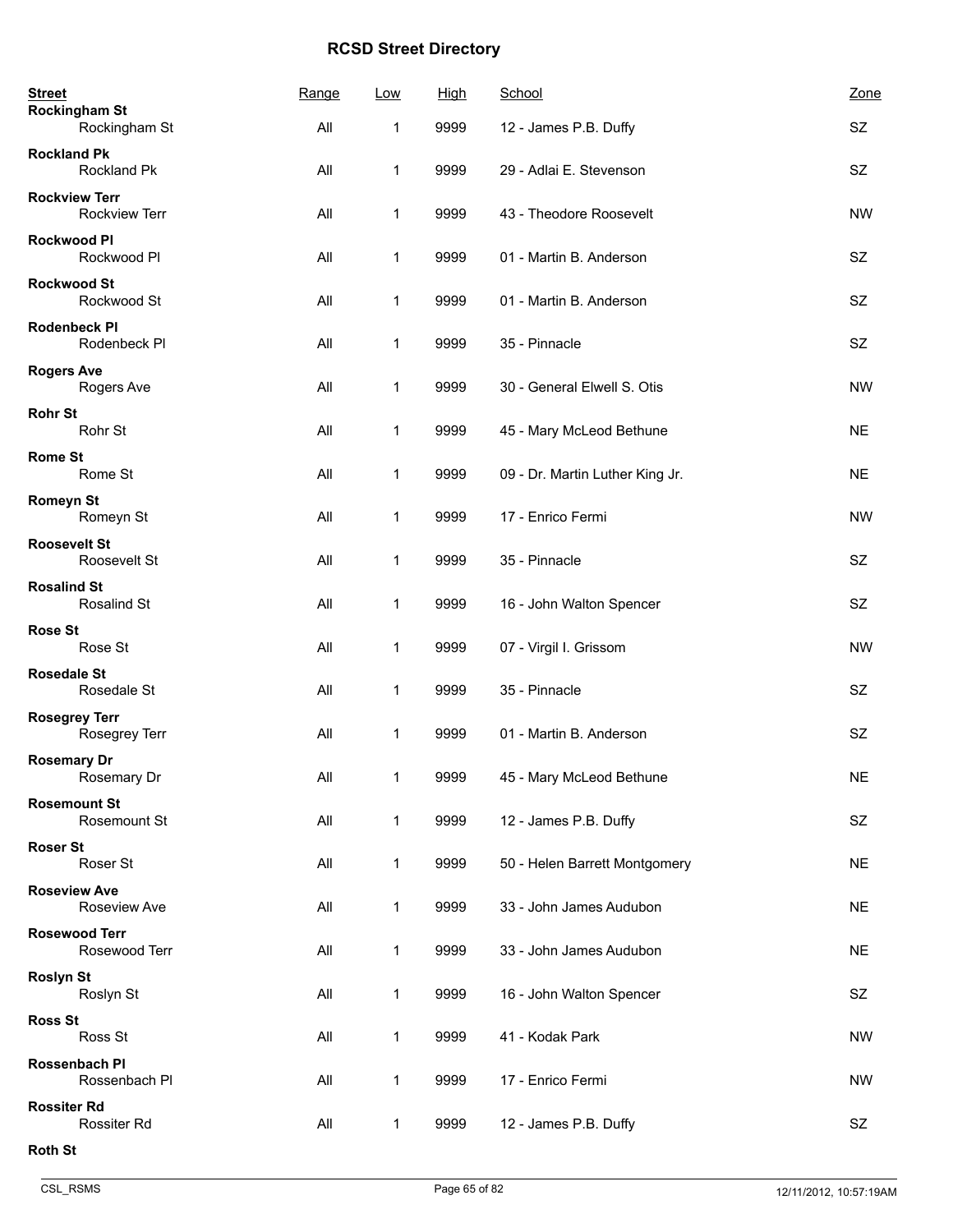| <b>Street</b>       | Roth St                                                                 | Range<br>All      | <u>Low</u>      | <b>High</b><br>9999 | School<br>09 - Dr. Martin Luther King Jr.                                        | Zone<br><b>NE</b>                   |
|---------------------|-------------------------------------------------------------------------|-------------------|-----------------|---------------------|----------------------------------------------------------------------------------|-------------------------------------|
| <b>Rowley St</b>    | Rowley St                                                               | All               | 1               | 9999                | 23 - Francis Parker                                                              | SZ                                  |
|                     | <b>Roxborough Rd</b><br>Roxborough Rd<br>Roxborough Rd<br>Roxborough Rd | All<br>All<br>All | 1<br>95<br>263  | 234<br>234<br>9999  | 16 - John Walton Spencer<br>44 - Lincoln Park<br>44 - Lincoln Park               | SZ<br>SZ<br><b>SZ</b>               |
| <b>Roycroft Dr</b>  | Roycroft Dr                                                             | All               | 1               | 9999                | 36 - Henry W. Longfellow                                                         | <b>NE</b>                           |
| <b>Royleston Rd</b> | Royleston Rd                                                            | All               | 1               | 9999                | 52 - Frank Fowler Dow                                                            | <b>NE</b>                           |
| <b>Ruby PI</b>      | Ruby PI                                                                 | All               | 1               | 9999                | 29 - Adlai E. Stevenson                                                          | SZ                                  |
| <b>Rugby Ave</b>    | Rugby Ave<br>Rugby Ave                                                  | All<br>All        | 10<br>285       | 260<br>9999         | 29 - Adlai E. Stevenson<br>16 - John Walton Spencer                              | SZ<br><b>SZ</b>                     |
| <b>Ruggles St</b>   | <b>Ruggles St</b>                                                       | All               | 1               | 9999                | 42 - Abelard Reynolds                                                            | <b>NW</b>                           |
| <b>Rugraff St</b>   | <b>Rugraff St</b><br><b>Rugraff St</b>                                  | All<br>All        | 1<br>1          | 9999<br>9999        | 17 - Enrico Fermi<br>43 - Theodore Roosevelt                                     | <b>NW</b><br><b>NW</b>              |
| <b>Rundel Pk</b>    | Rundel Pk                                                               | All               | 1               | 9999                | 23 - Francis Parker                                                              | <b>SZ</b>                           |
| <b>Russell St</b>   | <b>Russell St</b>                                                       | All               | 1               | 9999                | 23 - Francis Parker                                                              | SZ                                  |
| <b>Rustic St</b>    | <b>Rustic St</b><br><b>Rustic St</b><br><b>Rustic St</b>                | All<br>All<br>All | 19<br>19<br>140 | 110<br>110<br>9999  | 25 - Nathaniel Hawthorne<br>45 - Mary McLeod Bethune<br>45 - Mary McLeod Bethune | <b>NE</b><br><b>NE</b><br><b>NE</b> |
| <b>Rutgers St</b>   | <b>Rutgers St</b><br><b>Rutgers St</b>                                  | All<br>All        | 15<br>315       | 286<br>9999         | 23 - Francis Parker<br>35 - Pinnacle                                             | <b>SZ</b><br><b>SZ</b>              |
| <b>Rutledge Dr</b>  | Rutledge Dr                                                             | All               | 1               | 9999                | 50 - Helen Barrett Montgomery                                                    | <b>NE</b>                           |
| <b>Rutter St</b>    | <b>Rutter St</b>                                                        | All               | 1               | 9999                | 30 - General Elwell S. Otis                                                      | <b>NW</b>                           |
| <b>Sager Dr</b>     | Sager Dr                                                                | All               | $\mathbf 1$     | 9999                | 01 - Martin B. Anderson                                                          | SZ                                  |
| Salina St           | Salina St                                                               | All               | 1               | 9999                | 44 - Lincoln Park                                                                | SZ                                  |
| Salisbury           | Salisbury                                                               | All               | $\mathbf 1$     | 9999                | 33 - John James Audubon                                                          | <b>NE</b>                           |
| <b>Salter PI</b>    | Salter Pl                                                               | All               | 1               | 9999                | 34 - Dr. Louis A. Cerulli                                                        | <b>NW</b>                           |
|                     | San Gabriel Dr<br>San Gabriel Dr                                        | All               | $\mathbf 1$     | 9999                | 01 - Martin B. Anderson                                                          | SZ                                  |
| <b>Sander St</b>    | Sander St                                                               | All               | $\mathbf 1$     | 9999                | 45 - Mary McLeod Bethune                                                         | <b>NE</b>                           |
| Sandra Ln           | Sandra Ln                                                               | All               | 1               | 9999                | 39 - Andrew J. Townson                                                           | <b>NE</b>                           |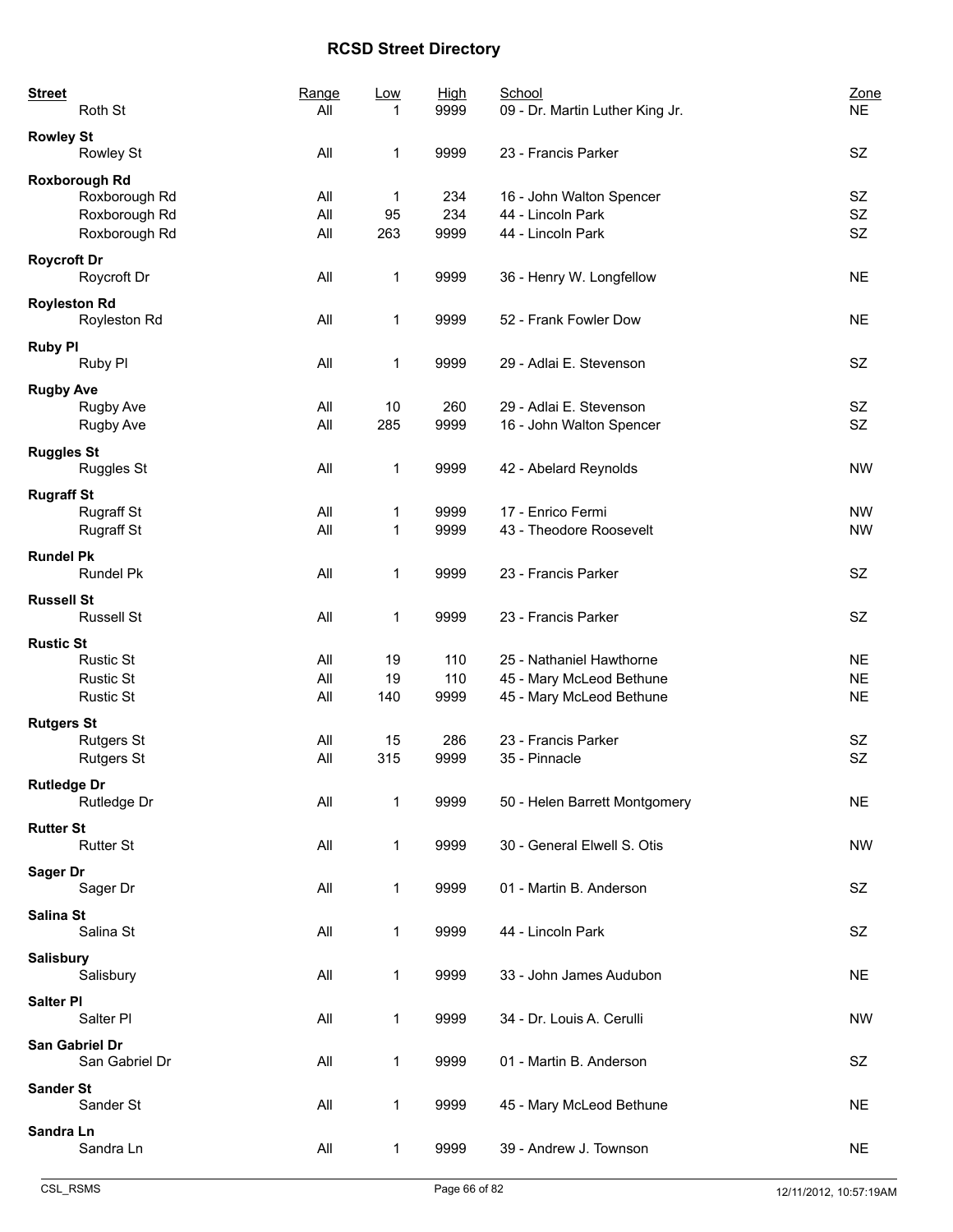| <b>Street</b><br><b>Sanford PI</b> | Range | Low         | <u>High</u> | School                                    | Zone      |
|------------------------------------|-------|-------------|-------------|-------------------------------------------|-----------|
| Sanford Pl                         | All   | 1           | 9999        | 12 - James P.B. Duffy                     | SZ        |
| <b>Sanford St</b><br>Sanford St    | All   | 1           | 9999        | 12 - James P.B. Duffy                     | SZ        |
| <b>Santee St</b>                   |       |             |             |                                           |           |
| Santee St                          | All   | 3           | 212         | 30 - General Elwell S. Otis               | <b>NW</b> |
| Santee St                          | All   | 246         | 9999        | 34 - Dr. Louis A. Cerulli                 | <b>NW</b> |
| Santiago St<br>Santiago St         | All   | 1           | 9999        | 03 - Nathaniel Rochester Community School | SZ        |
| <b>Saranac St</b><br>Saranac St    | All   | 1           | 9999        | 08 - Roberto Clemente                     | <b>NE</b> |
| Saratoga Ave                       |       |             |             |                                           |           |
| Saratoga Ave                       | All   | 1           | 171         | 05 - John H. Williams                     | <b>NW</b> |
| Saratoga Ave                       | Even  | 180         | 212         | 05 - John H. Williams                     | <b>NW</b> |
| Saratoga Ave                       | Odd   | 181         | 215         | 30 - General Elwell S. Otis               | <b>NW</b> |
| Saratoga Ave                       | All   | 222         | 9999        | 30 - General Elwell S. Otis               | <b>NW</b> |
| <b>Satura Ave</b><br>Satura Ave    | All   | 1           | 9999        | 16 - John Walton Spencer                  | SZ        |
| <b>Sauer PI</b>                    |       |             |             |                                           |           |
| Sauer Pl                           | All   | 1           | 9999        | 12 - James P.B. Duffy                     | SZ        |
| Savannah St                        |       |             |             |                                           |           |
| Savannah St                        | All   | 1           | 108         | 01 - Martin B. Anderson                   | SZ        |
| Savannah St                        | All   | 1           | 9999        | 23 - Francis Parker                       | SZ        |
| <b>Savoy St</b>                    |       |             |             |                                           |           |
| Savoy St                           | All   | 1           | 9999        | 28 - Henry Hudson                         | <b>NE</b> |
| <b>Sawyer St</b>                   |       |             |             |                                           |           |
| Sawyer St                          | All   | 1           | 110         | 19 - Dr. Charles T. Lunsford              | SZ        |
| Sawyer St                          | All   | 137         | 9999        | 16 - John Walton Spencer                  | SZ        |
| <b>Saxton St</b>                   |       |             |             |                                           |           |
| Saxton St                          | All   | 1           | 9999        | 17 - Enrico Fermi                         | <b>NW</b> |
| Sayne St                           |       |             |             |                                           |           |
| Sayne St                           | All   | 1           | 9999        | 36 - Henry W. Longfellow                  | <b>NE</b> |
| Sayne St                           | All   | 1           | 9999        | 50 - Helen Barrett Montgomery             | <b>NE</b> |
| <b>Schanck Ave</b>                 |       |             |             |                                           |           |
| Schanck Ave                        | All   | 1           | 9999        | 52 - Frank Fowler Dow                     | <b>NE</b> |
| <b>Schauman PI</b>                 |       |             |             |                                           |           |
| Schauman Pl                        | All   | 1           | 9999        | 09 - Dr. Martin Luther King Jr.           | <b>NE</b> |
|                                    |       |             |             |                                           |           |
| <b>Schell PI</b><br>Schell PI      | All   | 1           | 9999        | 19 - Dr. Charles T. Lunsford              | SZ        |
|                                    |       |             |             |                                           |           |
| <b>Schiller St</b><br>Schiller St  | All   | 1           | 9999        | 39 - Andrew J. Townson                    | <b>NE</b> |
|                                    |       |             |             |                                           |           |
| <b>Schley PI</b>                   |       |             |             |                                           |           |
| Schley Pl                          | All   | 1           | 9999        | 43 - Theodore Roosevelt                   | <b>NW</b> |
| <b>Schum Ln</b>                    |       |             |             |                                           |           |
| Schum Ln                           | All   | 1           | 9999        | 39 - Andrew J. Townson                    | NE.       |
| <b>Schwartz St</b>                 |       |             |             |                                           |           |
| Schwartz St                        | All   | $\mathbf 1$ | 9999        | 19 - Dr. Charles T. Lunsford              | SZ        |
| <b>Science Pkwy</b>                |       |             |             |                                           |           |
| Science Pkwy                       | All   | 1           | 9999        | 12 - James P.B. Duffy                     | <b>SZ</b> |
| <b>Scio St</b>                     |       |             |             |                                           |           |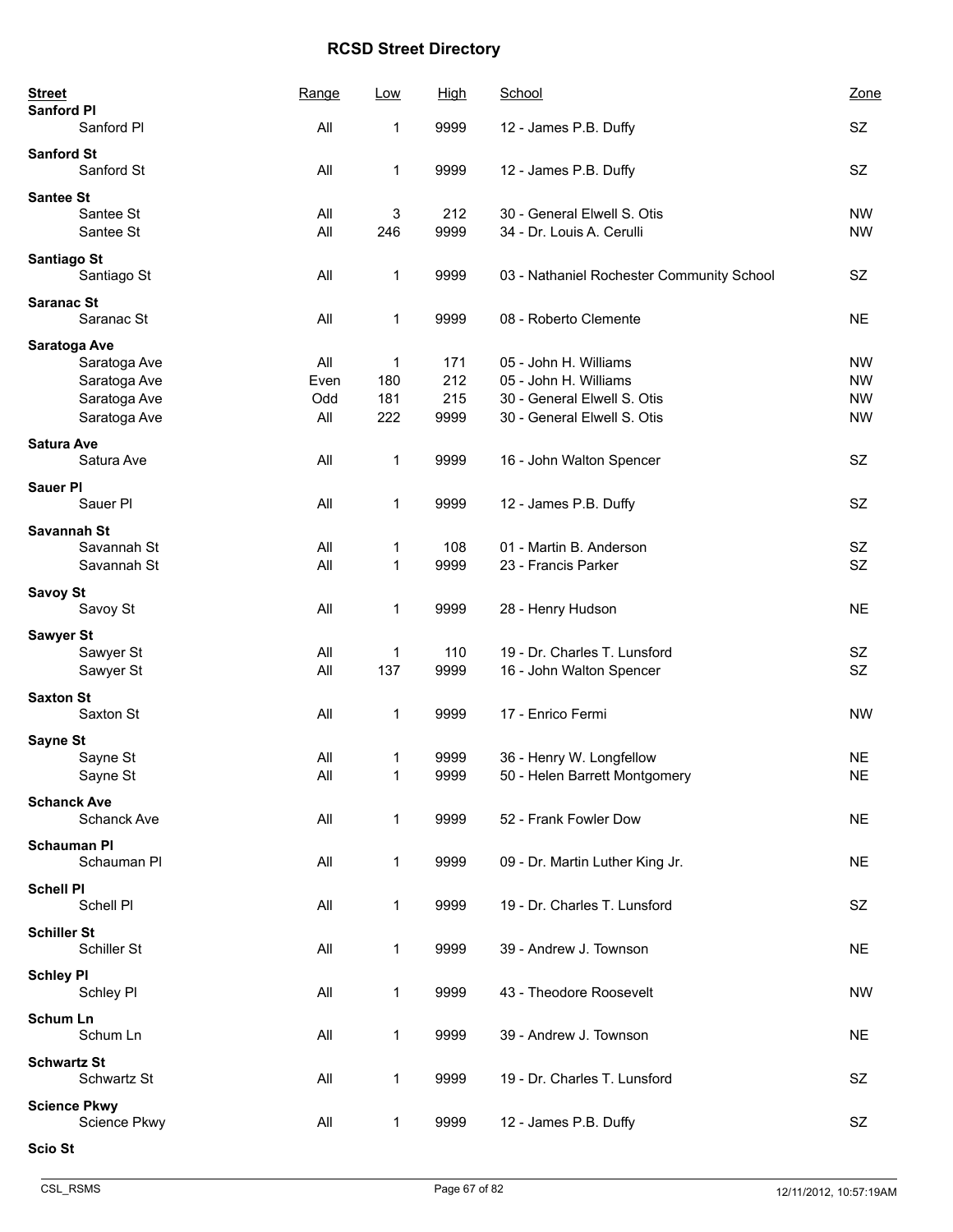| <b>Street</b><br>Scio St                | Range<br>All | Low<br>1     | <u>High</u><br>525 | School<br>45 - Mary McLeod Bethune | Zone<br><b>NE</b> |
|-----------------------------------------|--------------|--------------|--------------------|------------------------------------|-------------------|
| Scio St                                 | All          | 550          | 9999               | 45 - Mary McLeod Bethune           | <b>NE</b>         |
| <b>Scottsville Rd</b><br>Scottsville Rd | All          | 1            | 236                | 16 - John Walton Spencer           | SZ                |
| <b>Scrantom St</b><br>Scrantom St       | All          | $\mathbf 1$  | 9999               | 09 - Dr. Martin Luther King Jr.    | <b>NE</b>         |
| <b>Seabrook St</b><br>Seabrook St       | All          | 1            | 9999               | 22 - Lincoln                       | <b>NE</b>         |
| <b>Seager St</b><br>Seager St           | All          | 1            | 9999               | 12 - James P.B. Duffy              | SZ                |
| Seascape Dr<br>Seascape Dr              | All          | 1            | 90                 | 42 - Abelard Reynolds              | <b>NW</b>         |
| <b>Second St</b><br>Second St           | All          | 1            | 9999               | 45 - Mary McLeod Bethune           | <b>NE</b>         |
| <b>Selden St</b><br>Selden St           | All          | 1            | 9999               | 09 - Dr. Martin Luther King Jr.    | <b>NE</b>         |
| Sellinger<br>Sellinger                  | All          | 1            | 9999               | 09 - Dr. Martin Luther King Jr.    | <b>NE</b>         |
| <b>Selye Terr</b>                       |              |              |                    |                                    |                   |
| Selye Terr                              | All          | 5            | 239                | 07 - Virgil I. Grissom             | <b>NW</b>         |
| Selye Terr                              | Odd          | 267          | 337                | 34 - Dr. Louis A. Cerulli          | <b>NW</b>         |
| Selye Terr                              | Even         | 274          | 340                | 07 - Virgil I. Grissom             | <b>NW</b>         |
| Selye Terr                              | All          | 350          | 9999               | 34 - Dr. Louis A. Cerulli          | <b>NW</b>         |
| <b>Seneca Ave</b><br>Seneca Ave         | All          | 24           | 587                | 50 - Helen Barrett Montgomery      | <b>NE</b>         |
| Seneca Manor Dr<br>Seneca Manor Dr      | All          | $\mathbf 1$  | 9999               | 50 - Helen Barrett Montgomery      | <b>NE</b>         |
| Seneca Park Cir<br>Seneca Park Cir      | All          | 1            | 9999               | 41 - Kodak Park                    | <b>NW</b>         |
| <b>Seneca Pkwy</b><br>Seneca Pkwy       | All          | 1            | 751                | 07 - Virgil I. Grissom             | <b>NW</b>         |
| <b>Serenity Cir</b><br>Serenity Cir     | All          | 1            | 9999               | 19 - Dr. Charles T. Lunsford       | SZ                |
| Seth Green Dr<br>Seth Green Dr          | All          | 1            | 9999               | 50 - Helen Barrett Montgomery      | <b>NE</b>         |
| <b>Seventh</b>                          |              |              |                    |                                    |                   |
| Seventh                                 | All          | 1            | 9999               | 25 - Nathaniel Hawthorne           | <b>NE</b>         |
| Seventh                                 | All          | 1            | 9999               | 45 - Mary McLeod Bethune           | <b>NE</b>         |
| <b>Seward St</b>                        |              |              |                    |                                    |                   |
| Seward St                               | All          | 14           | 270                | 02 - Clara Barton                  | SZ                |
| Seward St                               | All          | 280          | 9999               | 19 - Dr. Charles T. Lunsford       | SZ                |
| <b>Shady Lane Dr</b>                    |              |              |                    |                                    |                   |
| Shady Lane Dr                           | All          | 1            | 9999               | 36 - Henry W. Longfellow           | <b>NE</b>         |
| Shady Lane Dr                           | All          | $\mathbf 1$  | 9999               | 50 - Helen Barrett Montgomery      | <b>NE</b>         |
| <b>Shafer St</b>                        |              |              |                    |                                    |                   |
| Shafer St                               | All          | 1            | 9999               | 33 - John James Audubon            | <b>NE</b>         |
| <b>Shelbourne Rd</b>                    |              |              |                    |                                    |                   |
| Shelbourne Rd                           | All          | $\mathbf 1$  | 9999               | 12 - James P.B. Duffy              | SZ                |
| <b>Sheldon Terr</b><br>Sheldon Terr     | All          | $\mathbf{1}$ | 9999               | 16 - John Walton Spencer           | SZ                |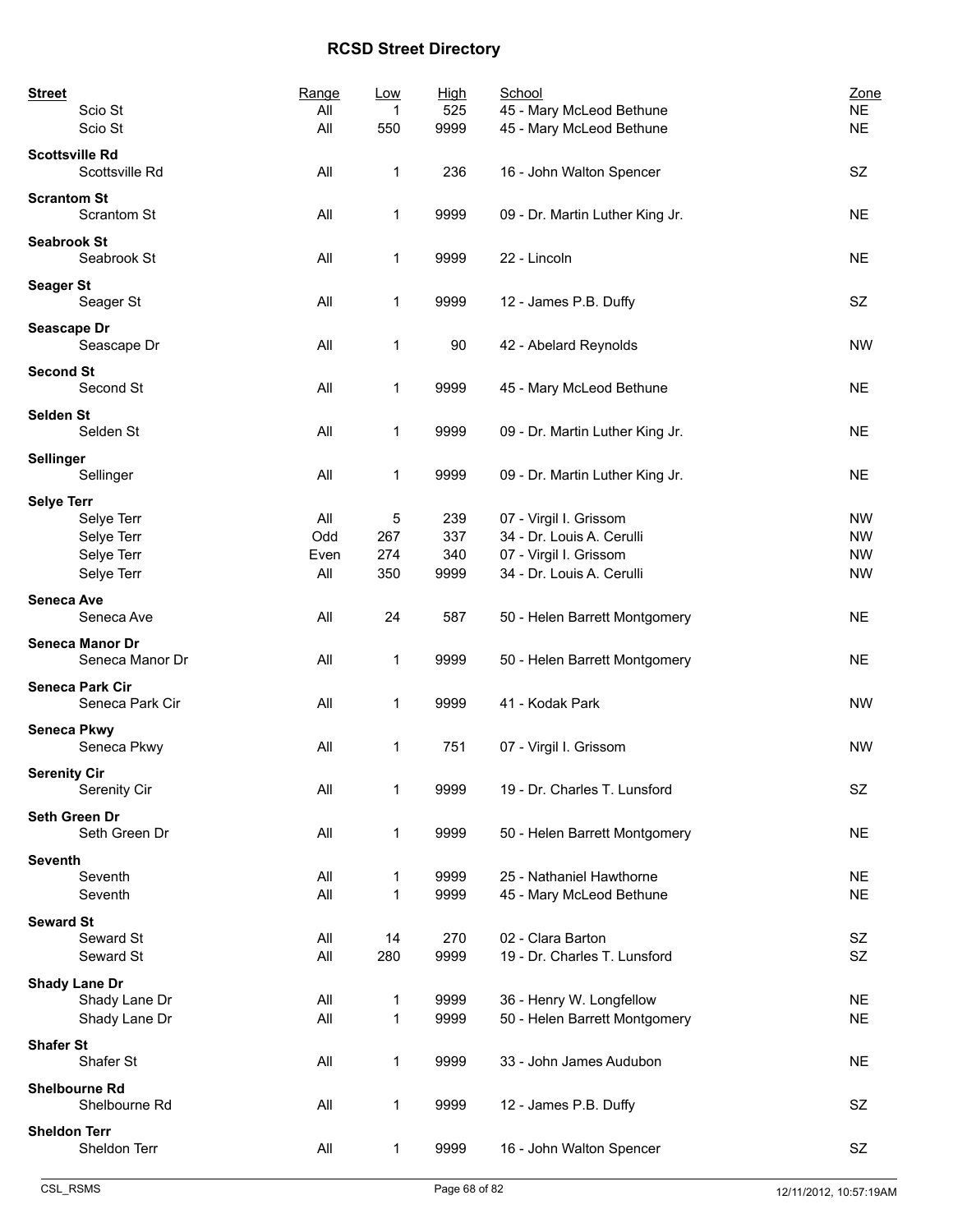| <b>Street</b><br><b>Shelter St</b> |                        | Range      | Low               | <b>High</b>  | School                                               | Zone                   |
|------------------------------------|------------------------|------------|-------------------|--------------|------------------------------------------------------|------------------------|
|                                    | Shelter St             | All        | 1                 | 9999         | 19 - Dr. Charles T. Lunsford                         | SZ                     |
| <b>Shenandoah St</b>               | Shenandoah St          | All        | 1                 | 9999         | 42 - Abelard Reynolds                                | <b>NW</b>              |
| <b>Shepard St</b>                  | Shepard St             | All        | $\mathbf 1$       | 9999         | 35 - Pinnacle                                        | SZ                     |
| <b>Sheppler St</b>                 | Sheppler St            | All        | 1                 | 9999         | 42 - Abelard Reynolds                                | <b>NW</b>              |
| <b>Sherer St</b>                   | Sherer St<br>Sherer St | All<br>All | 1<br>1            | 9999<br>9999 | 43 - Theodore Roosevelt<br>44 - Lincoln Park         | <b>NW</b><br>SZ        |
| <b>Sherman St</b>                  | Sherman St             | All        | $\mathbf 1$       | 9999         | 30 - General Elwell S. Otis                          | <b>NW</b>              |
| <b>Sherwood Ave</b>                | Sherwood Ave           | All        | 1                 | 9999         | 16 - John Walton Spencer                             | SZ                     |
| <b>Shirley St</b>                  | Shirley St             | All        | 1                 | 9999         | 46 - Charles Carroll                                 | <b>NE</b>              |
| <b>Short St</b>                    |                        |            |                   |              |                                                      |                        |
|                                    | Short St<br>Short St   | All<br>All | 1<br>1            | 9999<br>9999 | 25 - Nathaniel Hawthorne<br>45 - Mary McLeod Bethune | <b>NE</b><br><b>NE</b> |
| <b>Shuart St</b>                   | Shuart St              | All        | 1                 | 9999         | 23 - Francis Parker                                  | SZ                     |
| <b>Sibley PI</b>                   | Sibley Pl              | All        | 1                 | 9999         | 23 - Francis Parker                                  | SZ                     |
| <b>Sidney St</b>                   | Sidney St              | All        | 1                 | 9999         | 28 - Henry Hudson                                    | <b>NE</b>              |
| <b>Siebert PI</b>                  | Siebert PI             | All        | 1                 | 9999         | 09 - Dr. Martin Luther King Jr.                      | <b>NE</b>              |
| <b>Sigel St</b>                    | Sigel St               | All        | 1                 | 9999         | 36 - Henry W. Longfellow                             | <b>NE</b>              |
| <b>Silver St</b>                   | Silver St              | All        | 1                 | 9999         | 04 - George Mather Forbes                            | SZ                     |
|                                    | Silver St              | All        | 1                 | 9999         | 17 - Enrico Fermi                                    | <b>NW</b>              |
| <b>Sixth</b><br>Sixth<br>Sixth     |                        | All<br>All | 1<br>$\mathbf{1}$ | 9999<br>9999 | 25 - Nathaniel Hawthorne<br>45 - Mary McLeod Bethune | <b>NE</b><br><b>NE</b> |
| <b>Skuse St</b>                    |                        |            |                   |              |                                                      |                        |
|                                    | Skuse St               | All        | $\mathbf{1}$      | 9999         | 09 - Dr. Martin Luther King Jr.                      | <b>NE</b>              |
| <b>Skylane Dr</b>                  | Skylane Dr             | All        | 1                 | 9999         | 36 - Henry W. Longfellow                             | <b>NE</b>              |
| <b>Smith St</b>                    | Smith St               | All        | $\mathbf 1$       | 180          | 09 - Dr. Martin Luther King Jr.                      | <b>NE</b>              |
|                                    | Smith St               | All        | 181               | 446          | 05 - John H. Williams                                | <b>NW</b>              |
|                                    | Smith St               | All        | 500               | 9999         | 17 - Enrico Fermi                                    | <b>NW</b>              |
| <b>Snug Harbor Ct</b>              | Snug Harbor Ct         | All        | $\mathbf 1$       | 9999         | 42 - Abelard Reynolds                                | <b>NW</b>              |
| Sobieski St                        |                        |            |                   |              |                                                      |                        |
|                                    | Sobieski St            | All        | 1                 | 9999         | 36 - Henry W. Longfellow                             | <b>NE</b>              |
| <b>Sodus St</b>                    | Sodus St               | All        | $\mathbf{1}$      | 9999         | 52 - Frank Fowler Dow                                | <b>NE</b>              |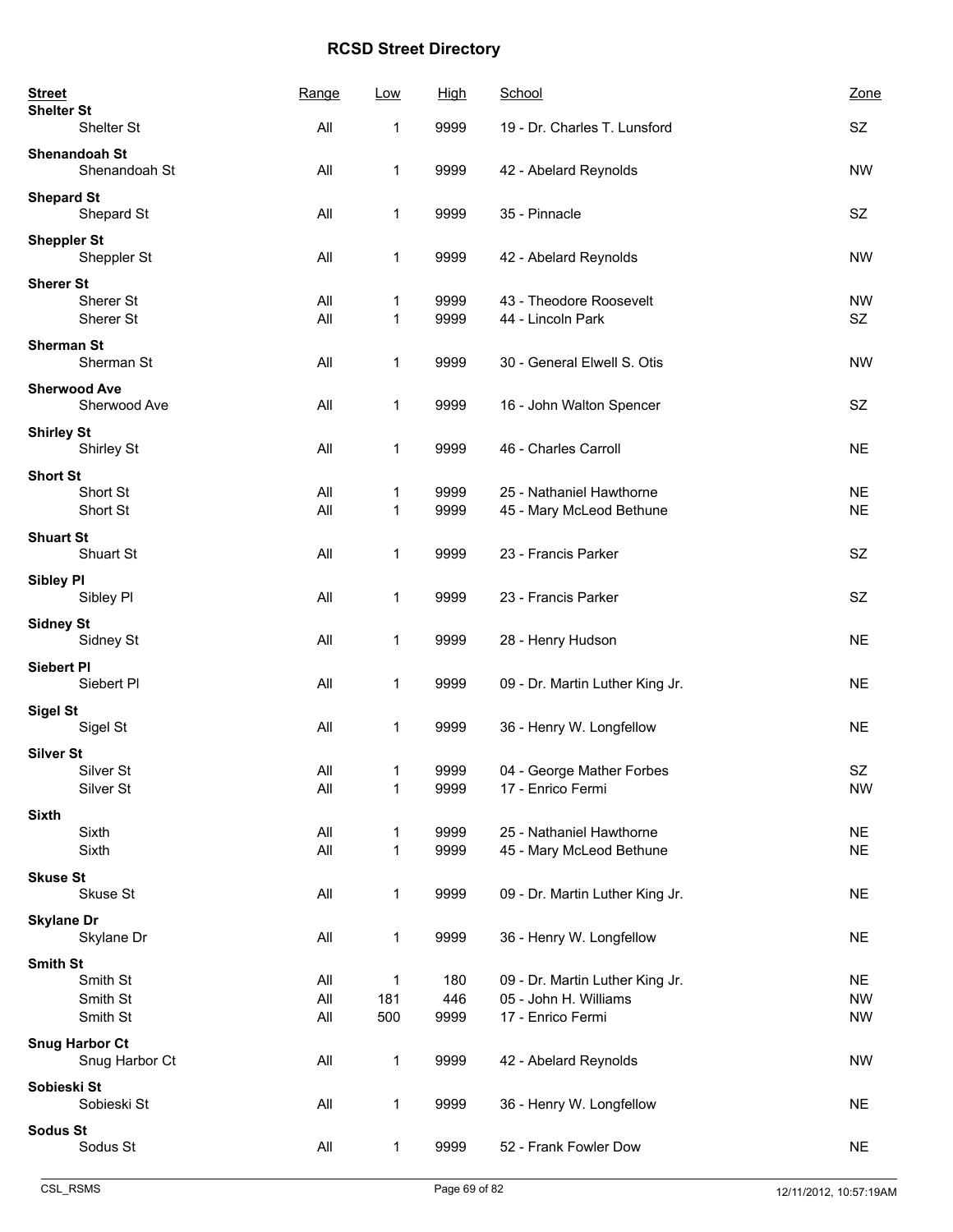| <b>Street</b><br><b>Somerset St</b>                          | Range      | Low                 | <b>High</b>  | School                                                   | Zone                   |
|--------------------------------------------------------------|------------|---------------------|--------------|----------------------------------------------------------|------------------------|
| Somerset St                                                  | All        | 1                   | 9999         | 29 - Adlai E. Stevenson                                  | <b>SZ</b>              |
| <b>Somerton St</b><br>Somerton St                            | All        | 1                   | 9999         | 23 - Francis Parker                                      | SZ                     |
| Sophia Pl<br>Sophia Pl                                       | All        | 1                   | 9999         | 03 - Nathaniel Rochester Community School                | <b>SZ</b>              |
| <b>South Ave</b><br>South Ave<br>South Ave                   | All<br>All | 1<br>1577           | 1550<br>1992 | 12 - James P.B. Duffy<br>12 - James P.B. Duffy           | SZ<br><b>SZ</b>        |
| Southampton Dr<br>Southampton Dr                             | All        | 1                   | 9999         | 41 - Kodak Park                                          | <b>NW</b>              |
| <b>Southview Terr</b><br>Southview Terr                      | All        | 1                   | 9999         | 12 - James P.B. Duffy                                    | <b>SZ</b>              |
| <b>Spar Cir</b><br>Spar Cir                                  | All        | 1                   | 9999         | 43 - Theodore Roosevelt                                  | <b>NW</b>              |
| <b>Spencer Rd</b><br>Spencer Rd                              | All        | 1                   | 23           | 52 - Frank Fowler Dow                                    | <b>NE</b>              |
| <b>Spencer St</b><br>Spencer St                              | All        | 1                   | 9999         | 05 - John H. Williams                                    | <b>NW</b>              |
| <b>Spiegel Pk</b><br>Spiegel Pk                              | All        | 1                   | 9999         | 45 - Mary McLeod Bethune                                 | <b>NE</b>              |
| <b>Spring St</b><br>Spring St                                | All        | 1                   | 9999         | 03 - Nathaniel Rochester Community School                | SZ                     |
| <b>Springfield Ave</b><br>Springfield Ave<br>Springfield Ave | All<br>All | 1<br>1              | 9999<br>9999 | 25 - Nathaniel Hawthorne<br>45 - Mary McLeod Bethune     | <b>NE</b><br><b>NE</b> |
| <b>Spruce Ave</b><br>Spruce Ave                              | All        | 1                   | 9999         | 16 - John Walton Spencer                                 | SZ                     |
| <b>St Bridgetts Dr</b><br>St Bridgetts Dr                    | All        | 1                   | 9999         | 09 - Dr. Martin Luther King Jr.                          | <b>NE</b>              |
| <b>St Casimir St</b><br>St Casimir St<br>St Casimir St       | All<br>All | 1<br>154            | 111<br>9999  | 22 - Lincoln<br>50 - Helen Barrett Montgomery            | <b>NE</b><br><b>NE</b> |
| <b>St Clair St</b><br>St Clair St                            | All        | 1                   | 9999         | 04 - George Mather Forbes                                | SZ                     |
| <b>St Jacob St</b><br>St Jacob St                            | All        | 1                   | 9999         | 36 - Henry W. Longfellow                                 | <b>NE</b>              |
| <b>St James St</b><br>St James St                            | All        | $\mathbf{1}$        | 9999         | 30 - General Elwell S. Otis                              | <b>NW</b>              |
| <b>St Johns Pk</b><br>St Johns Pk                            | All        | 1                   | 9999         | 42 - Abelard Reynolds                                    | <b>NW</b>              |
| <b>St Marys PI</b><br>St Marys Pl                            | All        | $\mathbf{1}$        | 9999         | 12 - James P.B. Duffy                                    | SZ                     |
| <b>St Paul St</b><br>St Paul St<br>St Paul St                | All<br>All | $\mathbf{1}$<br>950 | 949<br>1652  | 09 - Dr. Martin Luther King Jr.<br>08 - Roberto Clemente | <b>NE</b><br><b>NE</b> |
| St Paul St                                                   | All        | 1662                | 2304         | 50 - Helen Barrett Montgomery                            | <b>NE</b>              |
| <b>St Stanislaus St</b><br>St Stanislaus St                  | All        | 1                   | 9999         | 36 - Henry W. Longfellow                                 | <b>NE</b>              |
| <b>Stace St</b>                                              |            |                     |              |                                                          |                        |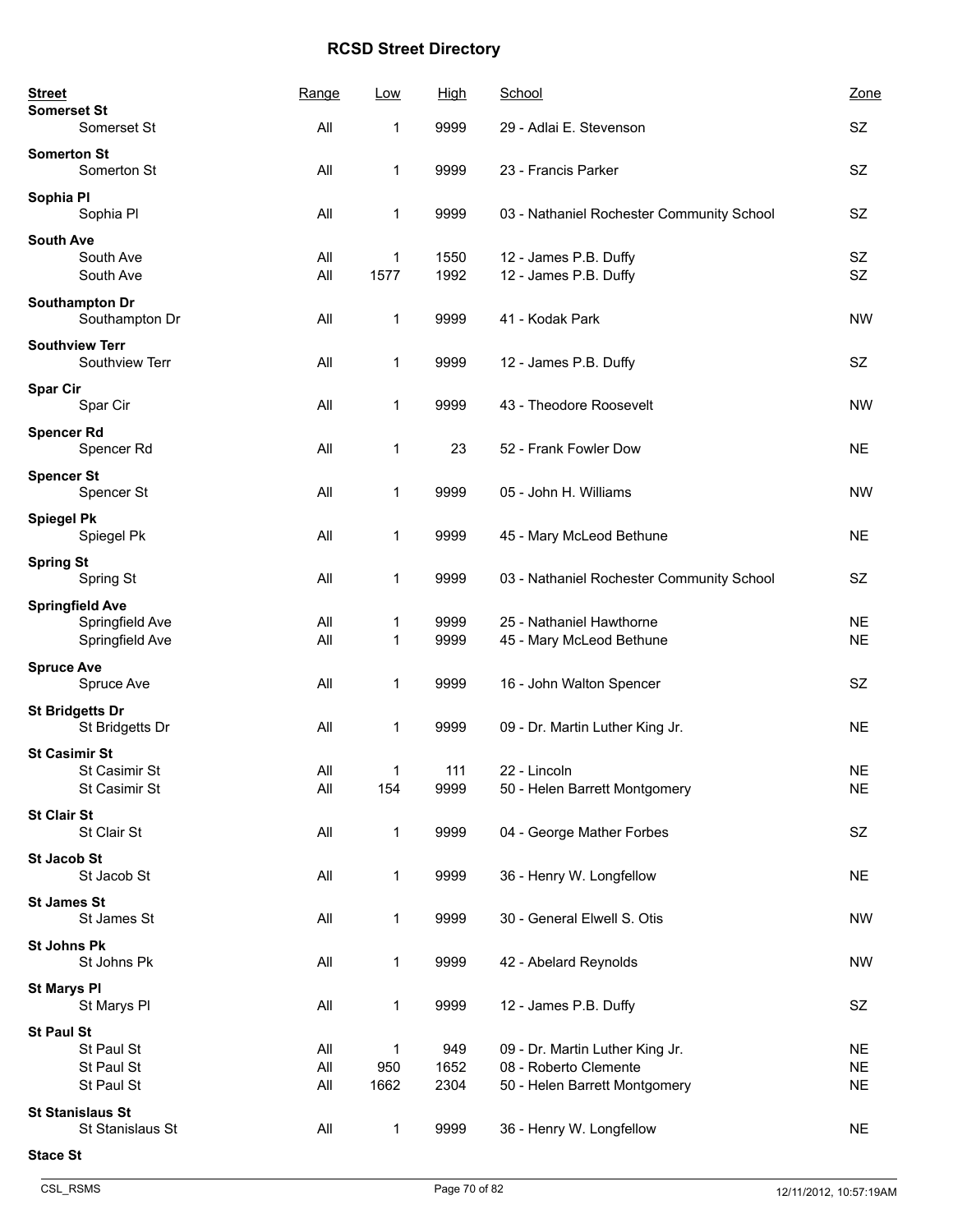| <b>Street</b><br>Stace St                | Range<br>All | <b>Low</b>   | <b>High</b><br>9999 | School<br>42 - Abelard Reynolds | Zone<br><b>NW</b> |
|------------------------------------------|--------------|--------------|---------------------|---------------------------------|-------------------|
| <b>Stanfield Terr</b><br>Stanfield Terr  | All          | $\mathbf{1}$ | 9999                | 16 - John Walton Spencer        | SZ                |
| <b>Stanford Rd</b><br>Stanford Rd        | All          | 1            | 9999                | 12 - James P.B. Duffy           | SZ                |
| <b>Stanley St</b><br>Stanley St          | All          | 1            | 9999                | 19 - Dr. Charles T. Lunsford    | SZ                |
| <b>Stanton St</b><br>Stanton St          | All          | 1            | 9999                | 44 - Lincoln Park               | SZ                |
| <b>Starling St</b><br><b>Starling St</b> | All          | 1            | 9999                | 34 - Dr. Louis A. Cerulli       | <b>NW</b>         |
| <b>State St</b><br>State St              | All          | 1            | 9999                | 05 - John H. Williams           | <b>NW</b>         |
| <b>Staudinger PI</b><br>Staudinger Pl    | All          | 1            | 9999                | 22 - Lincoln                    | <b>NE</b>         |
| <b>Stebbins St</b><br>Stebbins St        | All          | 1            | 9999                | 12 - James P.B. Duffy           | SZ                |
| <b>Steel St</b><br>Steel St              | All          | 1            | 9999                | 43 - Theodore Roosevelt         | <b>NW</b>         |
| <b>Steko Ave</b><br>Steko Ave            | All          | 1            | 9999                | 41 - Kodak Park                 | <b>NW</b>         |
| <b>Stenson St</b><br>Stenson St          | All          | 1            | 9999                | 43 - Theodore Roosevelt         | <b>NW</b>         |
| <b>Sterling St</b><br>Sterling St        | All          | 1            | 9999                | 30 - General Elwell S. Otis     | <b>NW</b>         |
| <b>Stevens St</b><br>Stevens St          | All          | 1            | 9999                | 45 - Mary McLeod Bethune        | <b>NE</b>         |
| <b>Stewart St</b><br>Stewart St          | All          | 1            | 9999                | 12 - James P.B. Duffy           | SZ                |
| <b>Stillson</b><br>Stillson              | All          | 1            | 9999                | 09 - Dr. Martin Luther King Jr. | <b>NE</b>         |
| <b>Stone St</b><br>Stone St              | All          | 1            | 9999                | 12 - James P.B. Duffy           | SZ                |
| <b>Stonewood Ave</b><br>Stonewood Ave    | All          | $\mathbf{1}$ | 85                  | 42 - Abelard Reynolds           | <b>NW</b>         |
| <b>Stout St</b><br>Stout St              | All          | 1            | 9999                | 33 - John James Audubon         | <b>NE</b>         |
| <b>Stratford Pk</b><br>Stratford Pk      | All          | 1            | 9999                | 19 - Dr. Charles T. Lunsford    | SZ                |
| <b>Strathallan Pk</b><br>Strathallan Pk  | All          | 1            | 9999                | 23 - Francis Parker             | SZ                |
| <b>Strathmore Ln</b><br>Strathmore Ln    | All          | 1            | 106                 | 52 - Frank Fowler Dow           | <b>NE</b>         |
| <b>Straub St</b><br>Straub St            | All          | 1            | 9999                | 07 - Virgil I. Grissom          | <b>NW</b>         |
| <b>Strohm St</b><br>Strohm St            | All          | 1            | 9999                | 42 - Abelard Reynolds           | <b>NW</b>         |
| <b>Strong St</b><br>Strong St            | All          | $\mathbf{1}$ | 9999                | 50 - Helen Barrett Montgomery   | <b>NE</b>         |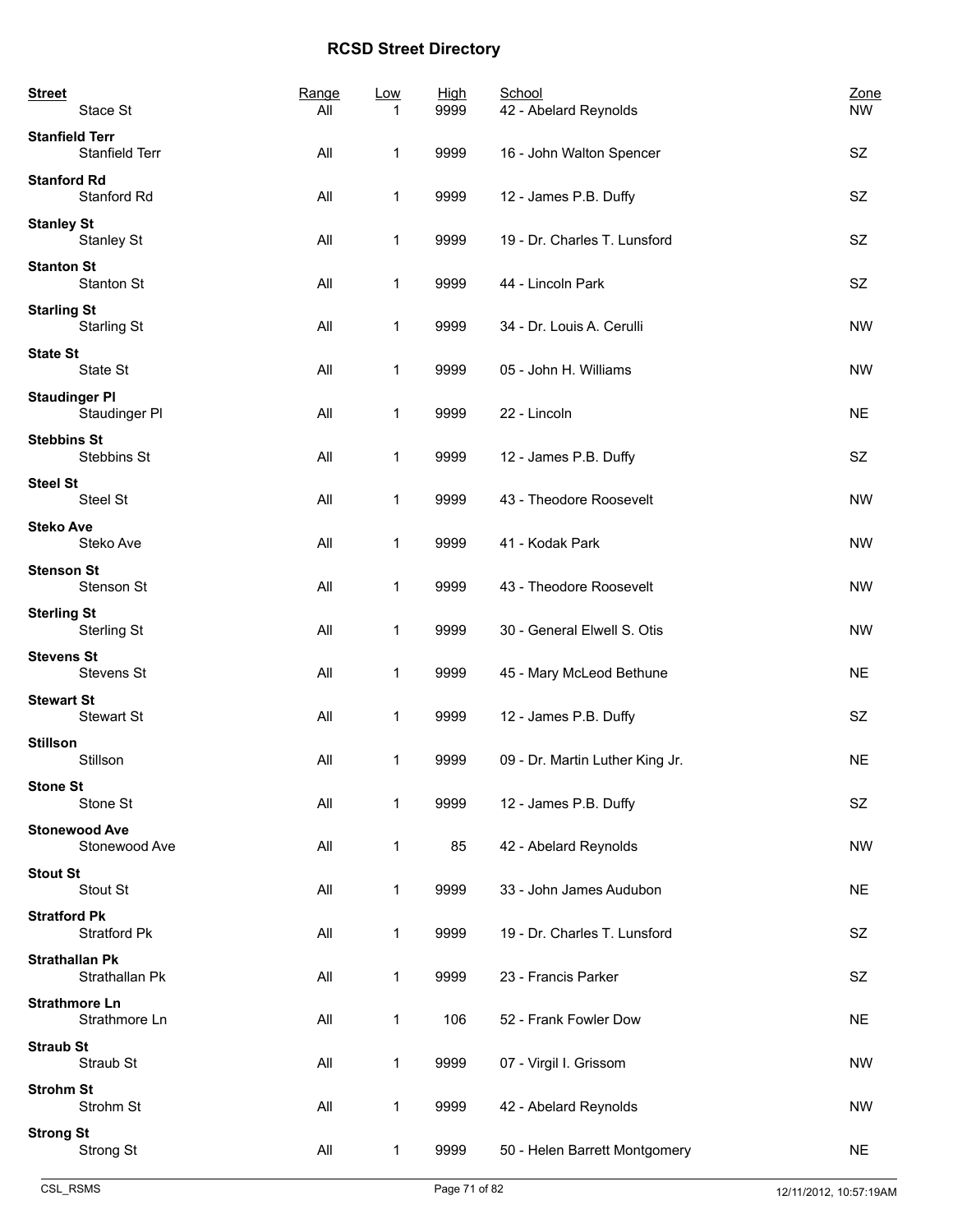| <b>Street</b><br><b>Studley St</b> |                                           | Range      | Low          | <b>High</b> | School                                              | Zone                   |
|------------------------------------|-------------------------------------------|------------|--------------|-------------|-----------------------------------------------------|------------------------|
|                                    | <b>Studley St</b>                         | All        | 1            | 9999        | 41 - Kodak Park                                     | <b>NW</b>              |
| <b>Stunz St</b>                    | Stunz St                                  | All        | 1            | 9999        | 33 - John James Audubon                             | <b>NE</b>              |
| <b>Stutson St</b>                  | Stutson St                                | All        | 1            | 9999        | 42 - Abelard Reynolds                               | <b>NW</b>              |
| <b>Sullivan St</b>                 | Sullivan St                               | All        | 1            | 9999        | 09 - Dr. Martin Luther King Jr.                     | <b>NE</b>              |
|                                    | <b>Summit Grove Pk</b><br>Summit Grove Pk | All        | 1            | 9999        | 41 - Kodak Park                                     | <b>NW</b>              |
| <b>Sumner Pk</b>                   | Sumner Pk                                 | All        | 1            | 9999        | 35 - Pinnacle                                       | SZ                     |
| <b>Sunrise St</b>                  | Sunrise St                                | All        | 1            | 9999        | 41 - Kodak Park                                     | <b>NW</b>              |
| <b>Sunset St</b>                   | Sunset St                                 | All        | 1            | 9999        | 43 - Theodore Roosevelt                             | <b>NW</b>              |
| <b>Sunshine St</b>                 | Sunshine St                               | All        | 1            | 9999        | 50 - Helen Barrett Montgomery                       | <b>NE</b>              |
| <b>Superior St</b>                 | Superior St                               | All        | 1            | 9999        | 29 - Adlai E. Stevenson                             | <b>SZ</b>              |
| <b>Superior Terr</b>               | <b>Superior Terr</b>                      | All        | 1            | 9999        | 29 - Adlai E. Stevenson                             | SZ                     |
| <b>Suter Terr</b>                  | Suter Terr                                | All        | 1            | 9999        | 35 - Pinnacle                                       | SZ                     |
| Swan St                            | Swan St                                   | All        | 1            | 9999        | 12 - James P.B. Duffy                               | SZ.                    |
| <b>Swanton PI</b>                  | Swanton PI                                | All        | 1            | 9999        | 02 - Clara Barton                                   | SZ                     |
| <b>Sycamore St</b>                 | Sycamore St                               | All        | 1            | 9999        | 35 - Pinnacle                                       | SZ                     |
| <b>Syke St</b>                     | Syke St                                   | All        | 1            | 9999        | 17 - Enrico Fermi                                   | ${\sf NW}$             |
| Sylvan                             | Sylvan                                    | All        | 1            | 9999        | 30 - General Elwell S. Otis                         | <b>NW</b>              |
| <b>Sylvester St</b>                | Sylvester St                              | All        | 1            | 9999        | 39 - Andrew J. Townson                              | <b>NE</b>              |
| <b>Tacoma St</b>                   | Tacoma St<br>Tacoma St                    | All<br>All | 3<br>70      | 69<br>9999  | 34 - Dr. Louis A. Cerulli<br>07 - Virgil I. Grissom | <b>NW</b><br><b>NW</b> |
| <b>Taft Ave</b>                    | <b>Taft Ave</b>                           | All        | 1            | 16          | 39 - Andrew J. Townson                              | <b>NE</b>              |
| <b>Tamarack St</b>                 | Tamarack St                               | All        | 1            | 9999        | 42 - Abelard Reynolds                               | NW                     |
| <b>Taylor St</b>                   | <b>Taylor St</b>                          | All        | $\mathbf{1}$ | 9999        | 17 - Enrico Fermi                                   | <b>NW</b>              |
| <b>Teralta St</b>                  | <b>Teralta St</b>                         | All        | 1            | 9999        | 50 - Helen Barrett Montgomery                       | <b>NE</b>              |
| <b>Teresa St</b>                   | Teresa St                                 | All        | $\mathbf 1$  | 9999        | 45 - Mary McLeod Bethune                            | <b>NE</b>              |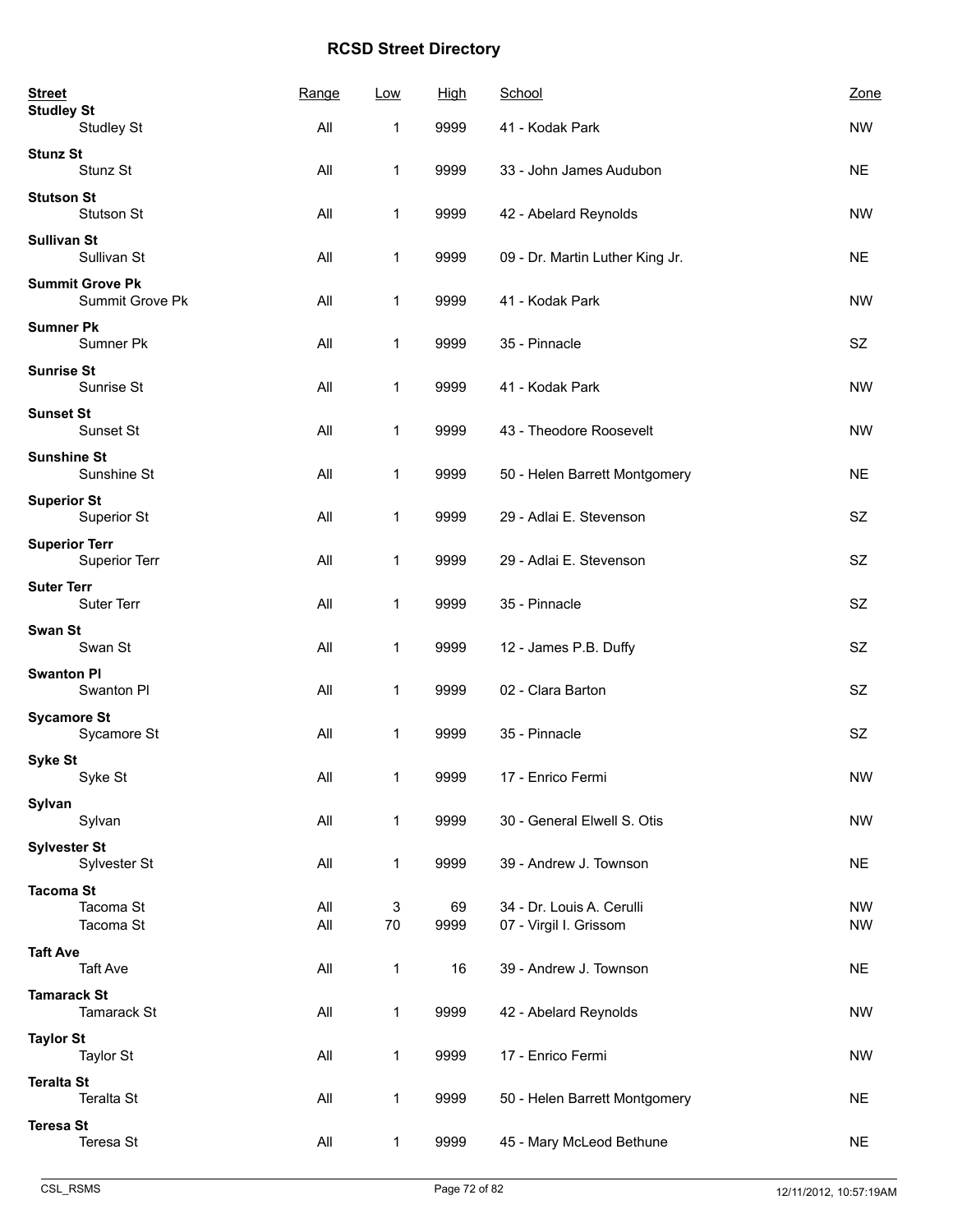| <b>Terrace Pk</b><br>All<br>9999<br>SZ<br>1<br>16 - John Walton Spencer<br><b>Terry St</b><br>Terry St<br>All<br>9999<br><b>NW</b><br>1<br>17 - Enrico Fermi<br><b>Texas St</b><br>Texas St<br>All<br>9999<br>17 - Enrico Fermi<br><b>NW</b><br>1<br>Texas St<br>All<br>9999<br>43 - Theodore Roosevelt<br><b>NW</b><br>1<br><b>Thacker St</b><br><b>Thacker St</b><br>All<br>1<br>9999<br>42 - Abelard Reynolds<br><b>NW</b><br><b>Thayer St</b><br>SZ<br>Thayer St<br>All<br>1<br>9999<br>23 - Francis Parker<br><b>Theodore St</b><br>Theodore St<br>All<br>1<br>9999<br><b>NE</b><br>09 - Dr. Martin Luther King Jr.<br><b>Third</b><br>Third<br>All<br>1<br>45 - Mary McLeod Bethune<br><b>NE</b><br>9999<br><b>Thomas St</b><br>Thomas St<br>All<br>73<br>22 - Lincoln<br><b>NE</b><br>1<br>Thomas St<br>Odd<br>97<br>85<br>22 - Lincoln<br><b>NE</b><br>Thomas St<br>Even<br>88<br>98<br>36 - Henry W. Longfellow<br><b>NE</b><br>Thomas St<br>All<br><b>NE</b><br>99<br>9999<br>22 - Lincoln<br><b>Thorn St</b><br>Thorn St<br>All<br>1<br>9999<br>07 - Virgil I. Grissom<br><b>NW</b><br><b>Thorndale Terr</b><br>Thorndale Terr<br>All<br>1<br>9999<br>44 - Lincoln Park<br>SZ<br><b>Thurston Ct</b><br>Thurston Ct<br>All<br>9999<br>SZ.<br>1<br>16 - John Walton Spencer<br><b>Thurston Rd</b><br>18<br><b>Thurston Rd</b><br>All<br>9999<br>16 - John Walton Spencer<br>SZ<br><b>Tiernan St</b><br><b>Tiernan St</b><br>All<br>1<br><b>NW</b><br>9999<br>42 - Abelard Reynolds<br><b>Tiger St</b><br><b>Tiger St</b><br>9999<br>All<br>1<br>41 - Kodak Park<br><b>NW</b><br><b>Tilden St</b><br><b>Tilden St</b><br>All<br>1<br>04 - George Mather Forbes<br>SZ.<br>9999<br><b>Toronto St</b><br>All<br>Toronto St<br>1<br>9999<br>05 - John H. Williams<br><b>NW</b><br><b>Townsend St</b><br><b>Townsend St</b><br>All<br>22 - Lincoln<br>90<br><b>NE</b><br>1<br>Townsend St<br>All<br>91<br>50 - Helen Barrett Montgomery<br><b>NE</b><br>999<br><b>Tracy St</b><br><b>Tracy St</b><br>All<br>1<br>23 - Francis Parker<br>SZ<br>9999<br><b>Trafalgar St</b><br><b>Trafalgar St</b><br>All<br>9999<br>SZ<br>1<br>16 - John Walton Spencer<br><b>Traver Cir</b><br><b>Traver Cir</b><br>All<br>1<br>39 - Andrew J. Townson<br><b>NE</b><br>9999<br><b>Travers</b><br><b>Travers</b><br>All<br>1<br>9999<br>33 - John James Audubon<br><b>NE</b><br><b>Tremont Cir</b><br><b>Tremont Cir</b><br>All<br>1<br>9999<br>03 - Nathaniel Rochester Community School<br>SZ<br><b>Tremont St</b> | <b>Street</b><br><b>Terrace Pk</b> | Range | <b>Low</b> | <u>High</u> | School | Zone |
|--------------------------------------------------------------------------------------------------------------------------------------------------------------------------------------------------------------------------------------------------------------------------------------------------------------------------------------------------------------------------------------------------------------------------------------------------------------------------------------------------------------------------------------------------------------------------------------------------------------------------------------------------------------------------------------------------------------------------------------------------------------------------------------------------------------------------------------------------------------------------------------------------------------------------------------------------------------------------------------------------------------------------------------------------------------------------------------------------------------------------------------------------------------------------------------------------------------------------------------------------------------------------------------------------------------------------------------------------------------------------------------------------------------------------------------------------------------------------------------------------------------------------------------------------------------------------------------------------------------------------------------------------------------------------------------------------------------------------------------------------------------------------------------------------------------------------------------------------------------------------------------------------------------------------------------------------------------------------------------------------------------------------------------------------------------------------------------------------------------------------------------------------------------------------------------------------------------------------------------------------------------------------------------------------------------------------------------------------------------------------------------------------------------------------------------------------------------------------------------------------------|------------------------------------|-------|------------|-------------|--------|------|
|                                                                                                                                                                                                                                                                                                                                                                                                                                                                                                                                                                                                                                                                                                                                                                                                                                                                                                                                                                                                                                                                                                                                                                                                                                                                                                                                                                                                                                                                                                                                                                                                                                                                                                                                                                                                                                                                                                                                                                                                                                                                                                                                                                                                                                                                                                                                                                                                                                                                                                        |                                    |       |            |             |        |      |
|                                                                                                                                                                                                                                                                                                                                                                                                                                                                                                                                                                                                                                                                                                                                                                                                                                                                                                                                                                                                                                                                                                                                                                                                                                                                                                                                                                                                                                                                                                                                                                                                                                                                                                                                                                                                                                                                                                                                                                                                                                                                                                                                                                                                                                                                                                                                                                                                                                                                                                        |                                    |       |            |             |        |      |
|                                                                                                                                                                                                                                                                                                                                                                                                                                                                                                                                                                                                                                                                                                                                                                                                                                                                                                                                                                                                                                                                                                                                                                                                                                                                                                                                                                                                                                                                                                                                                                                                                                                                                                                                                                                                                                                                                                                                                                                                                                                                                                                                                                                                                                                                                                                                                                                                                                                                                                        |                                    |       |            |             |        |      |
|                                                                                                                                                                                                                                                                                                                                                                                                                                                                                                                                                                                                                                                                                                                                                                                                                                                                                                                                                                                                                                                                                                                                                                                                                                                                                                                                                                                                                                                                                                                                                                                                                                                                                                                                                                                                                                                                                                                                                                                                                                                                                                                                                                                                                                                                                                                                                                                                                                                                                                        |                                    |       |            |             |        |      |
|                                                                                                                                                                                                                                                                                                                                                                                                                                                                                                                                                                                                                                                                                                                                                                                                                                                                                                                                                                                                                                                                                                                                                                                                                                                                                                                                                                                                                                                                                                                                                                                                                                                                                                                                                                                                                                                                                                                                                                                                                                                                                                                                                                                                                                                                                                                                                                                                                                                                                                        |                                    |       |            |             |        |      |
|                                                                                                                                                                                                                                                                                                                                                                                                                                                                                                                                                                                                                                                                                                                                                                                                                                                                                                                                                                                                                                                                                                                                                                                                                                                                                                                                                                                                                                                                                                                                                                                                                                                                                                                                                                                                                                                                                                                                                                                                                                                                                                                                                                                                                                                                                                                                                                                                                                                                                                        |                                    |       |            |             |        |      |
|                                                                                                                                                                                                                                                                                                                                                                                                                                                                                                                                                                                                                                                                                                                                                                                                                                                                                                                                                                                                                                                                                                                                                                                                                                                                                                                                                                                                                                                                                                                                                                                                                                                                                                                                                                                                                                                                                                                                                                                                                                                                                                                                                                                                                                                                                                                                                                                                                                                                                                        |                                    |       |            |             |        |      |
|                                                                                                                                                                                                                                                                                                                                                                                                                                                                                                                                                                                                                                                                                                                                                                                                                                                                                                                                                                                                                                                                                                                                                                                                                                                                                                                                                                                                                                                                                                                                                                                                                                                                                                                                                                                                                                                                                                                                                                                                                                                                                                                                                                                                                                                                                                                                                                                                                                                                                                        |                                    |       |            |             |        |      |
|                                                                                                                                                                                                                                                                                                                                                                                                                                                                                                                                                                                                                                                                                                                                                                                                                                                                                                                                                                                                                                                                                                                                                                                                                                                                                                                                                                                                                                                                                                                                                                                                                                                                                                                                                                                                                                                                                                                                                                                                                                                                                                                                                                                                                                                                                                                                                                                                                                                                                                        |                                    |       |            |             |        |      |
|                                                                                                                                                                                                                                                                                                                                                                                                                                                                                                                                                                                                                                                                                                                                                                                                                                                                                                                                                                                                                                                                                                                                                                                                                                                                                                                                                                                                                                                                                                                                                                                                                                                                                                                                                                                                                                                                                                                                                                                                                                                                                                                                                                                                                                                                                                                                                                                                                                                                                                        |                                    |       |            |             |        |      |
|                                                                                                                                                                                                                                                                                                                                                                                                                                                                                                                                                                                                                                                                                                                                                                                                                                                                                                                                                                                                                                                                                                                                                                                                                                                                                                                                                                                                                                                                                                                                                                                                                                                                                                                                                                                                                                                                                                                                                                                                                                                                                                                                                                                                                                                                                                                                                                                                                                                                                                        |                                    |       |            |             |        |      |
|                                                                                                                                                                                                                                                                                                                                                                                                                                                                                                                                                                                                                                                                                                                                                                                                                                                                                                                                                                                                                                                                                                                                                                                                                                                                                                                                                                                                                                                                                                                                                                                                                                                                                                                                                                                                                                                                                                                                                                                                                                                                                                                                                                                                                                                                                                                                                                                                                                                                                                        |                                    |       |            |             |        |      |
|                                                                                                                                                                                                                                                                                                                                                                                                                                                                                                                                                                                                                                                                                                                                                                                                                                                                                                                                                                                                                                                                                                                                                                                                                                                                                                                                                                                                                                                                                                                                                                                                                                                                                                                                                                                                                                                                                                                                                                                                                                                                                                                                                                                                                                                                                                                                                                                                                                                                                                        |                                    |       |            |             |        |      |
|                                                                                                                                                                                                                                                                                                                                                                                                                                                                                                                                                                                                                                                                                                                                                                                                                                                                                                                                                                                                                                                                                                                                                                                                                                                                                                                                                                                                                                                                                                                                                                                                                                                                                                                                                                                                                                                                                                                                                                                                                                                                                                                                                                                                                                                                                                                                                                                                                                                                                                        |                                    |       |            |             |        |      |
|                                                                                                                                                                                                                                                                                                                                                                                                                                                                                                                                                                                                                                                                                                                                                                                                                                                                                                                                                                                                                                                                                                                                                                                                                                                                                                                                                                                                                                                                                                                                                                                                                                                                                                                                                                                                                                                                                                                                                                                                                                                                                                                                                                                                                                                                                                                                                                                                                                                                                                        |                                    |       |            |             |        |      |
|                                                                                                                                                                                                                                                                                                                                                                                                                                                                                                                                                                                                                                                                                                                                                                                                                                                                                                                                                                                                                                                                                                                                                                                                                                                                                                                                                                                                                                                                                                                                                                                                                                                                                                                                                                                                                                                                                                                                                                                                                                                                                                                                                                                                                                                                                                                                                                                                                                                                                                        |                                    |       |            |             |        |      |
|                                                                                                                                                                                                                                                                                                                                                                                                                                                                                                                                                                                                                                                                                                                                                                                                                                                                                                                                                                                                                                                                                                                                                                                                                                                                                                                                                                                                                                                                                                                                                                                                                                                                                                                                                                                                                                                                                                                                                                                                                                                                                                                                                                                                                                                                                                                                                                                                                                                                                                        |                                    |       |            |             |        |      |
|                                                                                                                                                                                                                                                                                                                                                                                                                                                                                                                                                                                                                                                                                                                                                                                                                                                                                                                                                                                                                                                                                                                                                                                                                                                                                                                                                                                                                                                                                                                                                                                                                                                                                                                                                                                                                                                                                                                                                                                                                                                                                                                                                                                                                                                                                                                                                                                                                                                                                                        |                                    |       |            |             |        |      |
|                                                                                                                                                                                                                                                                                                                                                                                                                                                                                                                                                                                                                                                                                                                                                                                                                                                                                                                                                                                                                                                                                                                                                                                                                                                                                                                                                                                                                                                                                                                                                                                                                                                                                                                                                                                                                                                                                                                                                                                                                                                                                                                                                                                                                                                                                                                                                                                                                                                                                                        |                                    |       |            |             |        |      |
|                                                                                                                                                                                                                                                                                                                                                                                                                                                                                                                                                                                                                                                                                                                                                                                                                                                                                                                                                                                                                                                                                                                                                                                                                                                                                                                                                                                                                                                                                                                                                                                                                                                                                                                                                                                                                                                                                                                                                                                                                                                                                                                                                                                                                                                                                                                                                                                                                                                                                                        |                                    |       |            |             |        |      |
|                                                                                                                                                                                                                                                                                                                                                                                                                                                                                                                                                                                                                                                                                                                                                                                                                                                                                                                                                                                                                                                                                                                                                                                                                                                                                                                                                                                                                                                                                                                                                                                                                                                                                                                                                                                                                                                                                                                                                                                                                                                                                                                                                                                                                                                                                                                                                                                                                                                                                                        |                                    |       |            |             |        |      |
|                                                                                                                                                                                                                                                                                                                                                                                                                                                                                                                                                                                                                                                                                                                                                                                                                                                                                                                                                                                                                                                                                                                                                                                                                                                                                                                                                                                                                                                                                                                                                                                                                                                                                                                                                                                                                                                                                                                                                                                                                                                                                                                                                                                                                                                                                                                                                                                                                                                                                                        |                                    |       |            |             |        |      |
|                                                                                                                                                                                                                                                                                                                                                                                                                                                                                                                                                                                                                                                                                                                                                                                                                                                                                                                                                                                                                                                                                                                                                                                                                                                                                                                                                                                                                                                                                                                                                                                                                                                                                                                                                                                                                                                                                                                                                                                                                                                                                                                                                                                                                                                                                                                                                                                                                                                                                                        |                                    |       |            |             |        |      |
|                                                                                                                                                                                                                                                                                                                                                                                                                                                                                                                                                                                                                                                                                                                                                                                                                                                                                                                                                                                                                                                                                                                                                                                                                                                                                                                                                                                                                                                                                                                                                                                                                                                                                                                                                                                                                                                                                                                                                                                                                                                                                                                                                                                                                                                                                                                                                                                                                                                                                                        |                                    |       |            |             |        |      |
|                                                                                                                                                                                                                                                                                                                                                                                                                                                                                                                                                                                                                                                                                                                                                                                                                                                                                                                                                                                                                                                                                                                                                                                                                                                                                                                                                                                                                                                                                                                                                                                                                                                                                                                                                                                                                                                                                                                                                                                                                                                                                                                                                                                                                                                                                                                                                                                                                                                                                                        |                                    |       |            |             |        |      |
|                                                                                                                                                                                                                                                                                                                                                                                                                                                                                                                                                                                                                                                                                                                                                                                                                                                                                                                                                                                                                                                                                                                                                                                                                                                                                                                                                                                                                                                                                                                                                                                                                                                                                                                                                                                                                                                                                                                                                                                                                                                                                                                                                                                                                                                                                                                                                                                                                                                                                                        |                                    |       |            |             |        |      |
|                                                                                                                                                                                                                                                                                                                                                                                                                                                                                                                                                                                                                                                                                                                                                                                                                                                                                                                                                                                                                                                                                                                                                                                                                                                                                                                                                                                                                                                                                                                                                                                                                                                                                                                                                                                                                                                                                                                                                                                                                                                                                                                                                                                                                                                                                                                                                                                                                                                                                                        |                                    |       |            |             |        |      |
|                                                                                                                                                                                                                                                                                                                                                                                                                                                                                                                                                                                                                                                                                                                                                                                                                                                                                                                                                                                                                                                                                                                                                                                                                                                                                                                                                                                                                                                                                                                                                                                                                                                                                                                                                                                                                                                                                                                                                                                                                                                                                                                                                                                                                                                                                                                                                                                                                                                                                                        |                                    |       |            |             |        |      |
|                                                                                                                                                                                                                                                                                                                                                                                                                                                                                                                                                                                                                                                                                                                                                                                                                                                                                                                                                                                                                                                                                                                                                                                                                                                                                                                                                                                                                                                                                                                                                                                                                                                                                                                                                                                                                                                                                                                                                                                                                                                                                                                                                                                                                                                                                                                                                                                                                                                                                                        |                                    |       |            |             |        |      |
|                                                                                                                                                                                                                                                                                                                                                                                                                                                                                                                                                                                                                                                                                                                                                                                                                                                                                                                                                                                                                                                                                                                                                                                                                                                                                                                                                                                                                                                                                                                                                                                                                                                                                                                                                                                                                                                                                                                                                                                                                                                                                                                                                                                                                                                                                                                                                                                                                                                                                                        |                                    |       |            |             |        |      |
|                                                                                                                                                                                                                                                                                                                                                                                                                                                                                                                                                                                                                                                                                                                                                                                                                                                                                                                                                                                                                                                                                                                                                                                                                                                                                                                                                                                                                                                                                                                                                                                                                                                                                                                                                                                                                                                                                                                                                                                                                                                                                                                                                                                                                                                                                                                                                                                                                                                                                                        |                                    |       |            |             |        |      |
|                                                                                                                                                                                                                                                                                                                                                                                                                                                                                                                                                                                                                                                                                                                                                                                                                                                                                                                                                                                                                                                                                                                                                                                                                                                                                                                                                                                                                                                                                                                                                                                                                                                                                                                                                                                                                                                                                                                                                                                                                                                                                                                                                                                                                                                                                                                                                                                                                                                                                                        |                                    |       |            |             |        |      |
|                                                                                                                                                                                                                                                                                                                                                                                                                                                                                                                                                                                                                                                                                                                                                                                                                                                                                                                                                                                                                                                                                                                                                                                                                                                                                                                                                                                                                                                                                                                                                                                                                                                                                                                                                                                                                                                                                                                                                                                                                                                                                                                                                                                                                                                                                                                                                                                                                                                                                                        |                                    |       |            |             |        |      |
|                                                                                                                                                                                                                                                                                                                                                                                                                                                                                                                                                                                                                                                                                                                                                                                                                                                                                                                                                                                                                                                                                                                                                                                                                                                                                                                                                                                                                                                                                                                                                                                                                                                                                                                                                                                                                                                                                                                                                                                                                                                                                                                                                                                                                                                                                                                                                                                                                                                                                                        |                                    |       |            |             |        |      |
|                                                                                                                                                                                                                                                                                                                                                                                                                                                                                                                                                                                                                                                                                                                                                                                                                                                                                                                                                                                                                                                                                                                                                                                                                                                                                                                                                                                                                                                                                                                                                                                                                                                                                                                                                                                                                                                                                                                                                                                                                                                                                                                                                                                                                                                                                                                                                                                                                                                                                                        |                                    |       |            |             |        |      |
|                                                                                                                                                                                                                                                                                                                                                                                                                                                                                                                                                                                                                                                                                                                                                                                                                                                                                                                                                                                                                                                                                                                                                                                                                                                                                                                                                                                                                                                                                                                                                                                                                                                                                                                                                                                                                                                                                                                                                                                                                                                                                                                                                                                                                                                                                                                                                                                                                                                                                                        |                                    |       |            |             |        |      |
|                                                                                                                                                                                                                                                                                                                                                                                                                                                                                                                                                                                                                                                                                                                                                                                                                                                                                                                                                                                                                                                                                                                                                                                                                                                                                                                                                                                                                                                                                                                                                                                                                                                                                                                                                                                                                                                                                                                                                                                                                                                                                                                                                                                                                                                                                                                                                                                                                                                                                                        |                                    |       |            |             |        |      |
|                                                                                                                                                                                                                                                                                                                                                                                                                                                                                                                                                                                                                                                                                                                                                                                                                                                                                                                                                                                                                                                                                                                                                                                                                                                                                                                                                                                                                                                                                                                                                                                                                                                                                                                                                                                                                                                                                                                                                                                                                                                                                                                                                                                                                                                                                                                                                                                                                                                                                                        |                                    |       |            |             |        |      |
|                                                                                                                                                                                                                                                                                                                                                                                                                                                                                                                                                                                                                                                                                                                                                                                                                                                                                                                                                                                                                                                                                                                                                                                                                                                                                                                                                                                                                                                                                                                                                                                                                                                                                                                                                                                                                                                                                                                                                                                                                                                                                                                                                                                                                                                                                                                                                                                                                                                                                                        |                                    |       |            |             |        |      |
|                                                                                                                                                                                                                                                                                                                                                                                                                                                                                                                                                                                                                                                                                                                                                                                                                                                                                                                                                                                                                                                                                                                                                                                                                                                                                                                                                                                                                                                                                                                                                                                                                                                                                                                                                                                                                                                                                                                                                                                                                                                                                                                                                                                                                                                                                                                                                                                                                                                                                                        |                                    |       |            |             |        |      |
|                                                                                                                                                                                                                                                                                                                                                                                                                                                                                                                                                                                                                                                                                                                                                                                                                                                                                                                                                                                                                                                                                                                                                                                                                                                                                                                                                                                                                                                                                                                                                                                                                                                                                                                                                                                                                                                                                                                                                                                                                                                                                                                                                                                                                                                                                                                                                                                                                                                                                                        |                                    |       |            |             |        |      |
|                                                                                                                                                                                                                                                                                                                                                                                                                                                                                                                                                                                                                                                                                                                                                                                                                                                                                                                                                                                                                                                                                                                                                                                                                                                                                                                                                                                                                                                                                                                                                                                                                                                                                                                                                                                                                                                                                                                                                                                                                                                                                                                                                                                                                                                                                                                                                                                                                                                                                                        |                                    |       |            |             |        |      |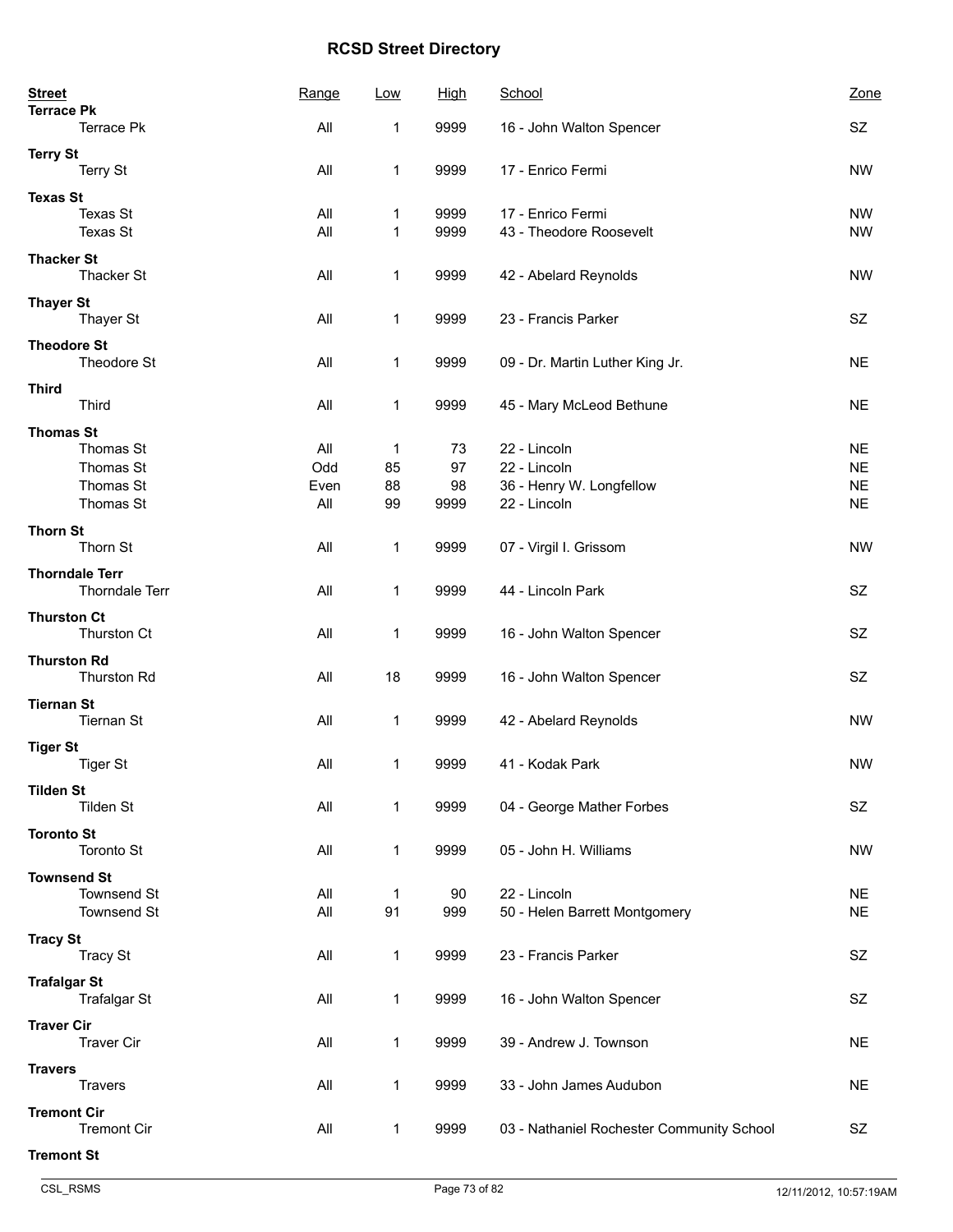| <b>Street</b>                              | Range       | Low         | <b>High</b> | School                                     | Zone            |
|--------------------------------------------|-------------|-------------|-------------|--------------------------------------------|-----------------|
| <b>Tremont St</b>                          | All         | 4           | 138         | 03 - Nathaniel Rochester Community School  | SZ              |
| <b>Tremont St</b>                          | All         | 145         | 287         | 02 - Clara Barton                          | SZ              |
| <b>Tremont St</b>                          | All         | 291         | 594         | 04 - George Mather Forbes                  | SZ<br><b>SZ</b> |
| <b>Tremont St</b>                          | All         | 595         | 9999        | 29 - Adlai E. Stevenson                    |                 |
| <b>Trenaman St</b><br>Trenaman St          | All         | 1           | 9999        | 22 - Lincoln                               | <b>NE</b>       |
| <b>Trento St</b><br>Trento St              | All         | 1           | 9999        | 43 - Theodore Roosevelt                    | <b>NW</b>       |
| <b>Treyer St</b><br><b>Treyer St</b>       | All         | 1           | 9999        | 09 - Dr. Martin Luther King Jr.            | <b>NE</b>       |
| <b>Trinidad St</b><br><b>Trinidad St</b>   | All         | 1           | 9999        | 45 - Mary McLeod Bethune                   | <b>NE</b>       |
|                                            |             |             |             |                                            |                 |
| <b>Troup St</b><br><b>Troup St</b>         | All         | 1           | 233         | 03 - Nathaniel Rochester Community School  | SZ              |
| <b>Troup St</b>                            | All         | 235         | 386         | 04 - George Mather Forbes                  | SZ              |
| <b>Troup St</b>                            | All         | 387         | 9999        | 29 - Adlai E. Stevenson                    | SZ              |
|                                            |             |             |             |                                            |                 |
| <b>Trowbridge St</b><br>Trowbridge St      | All         | 1           | 9999        | 04 - George Mather Forbes                  | SZ              |
| Trowbridge St                              | All         | 1           | 9999        | 17 - Enrico Fermi                          | <b>NW</b>       |
|                                            |             |             |             |                                            |                 |
| <b>Truesdale St</b><br><b>Truesdale St</b> | All         | 1           | 9999        | 41 - Kodak Park                            | <b>NW</b>       |
| <b>Trust St</b>                            |             |             |             |                                            |                 |
| <b>Trust St</b>                            | All         | 1           | 9999        | 45 - Mary McLeod Bethune                   | <b>NE</b>       |
| <b>Tryon Estates</b>                       |             |             |             |                                            |                 |
| <b>Tryon Estates</b>                       | All         | 1           | 9999        | 52 - Frank Fowler Dow                      | <b>NE</b>       |
| <b>Tryon Pk</b>                            |             |             |             |                                            |                 |
| Tryon Pk                                   | All         | 1           | 9999        | 52 - Frank Fowler Dow                      | <b>NE</b>       |
|                                            |             |             |             |                                            |                 |
| <b>Tubman Way</b><br>Tubman Way            | All         | 1           | 9999        | 03 - Nathaniel Rochester Community School  | <b>SZ</b>       |
|                                            |             |             |             |                                            |                 |
| <b>Turner St</b><br><b>Turner St</b>       | All         | 1           | 9999        | 44 - Lincoln Park                          | SZ              |
|                                            |             |             |             |                                            |                 |
| <b>Turpin St</b>                           |             |             |             |                                            |                 |
| <b>Turpin St</b>                           | All         | 1           | 9999        | 39 - Andrew J. Townson                     | NE.             |
| <b>Twin Beeches Dr</b>                     |             |             |             |                                            |                 |
| Twin Beeches Dr                            | All         | $\mathbf 1$ | 9999        | 34 - Dr. Louis A. Cerulli                  | <b>NW</b>       |
| <b>Tyler St</b>                            |             |             |             |                                            |                 |
| <b>Tyler St</b>                            | All         | 1           | 9999        | 50 - Helen Barrett Montgomery              | <b>NE</b>       |
| <b>Uhlen PI</b>                            |             |             |             |                                            |                 |
| Uhlen Pl                                   | All         | 1           | 9999        | 35 - Pinnacle                              | SZ              |
| <b>Uniman PI</b>                           |             |             |             |                                            |                 |
| Uniman PI                                  | All         | 1           | 9999        | 35 - Pinnacle                              | SZ              |
|                                            |             |             |             |                                            |                 |
| <b>Union St N</b>                          |             |             |             |                                            |                 |
| Union St N<br>Union St N                   | Odd         | 1           | 275<br>210  | 23 - Francis Parker<br>23 - Francis Parker | SZ<br>SZ        |
| Union St N                                 | Even<br>All | 2<br>280    | 9999        | 25 - Nathaniel Hawthorne                   | <b>NE</b>       |
|                                            |             |             |             |                                            |                 |
| <b>Union St S</b>                          |             |             |             |                                            |                 |
| Union St S                                 | All         | 18          | 136         | 23 - Francis Parker                        | SZ              |
| Union St S                                 | All         | 143         | 161         | 35 - Pinnacle                              | SZ              |
| <b>United Way</b>                          |             |             |             |                                            |                 |
| United Way                                 | All         | $\mathbf 1$ | 9999        | 09 - Dr. Martin Luther King Jr.            | <b>NE</b>       |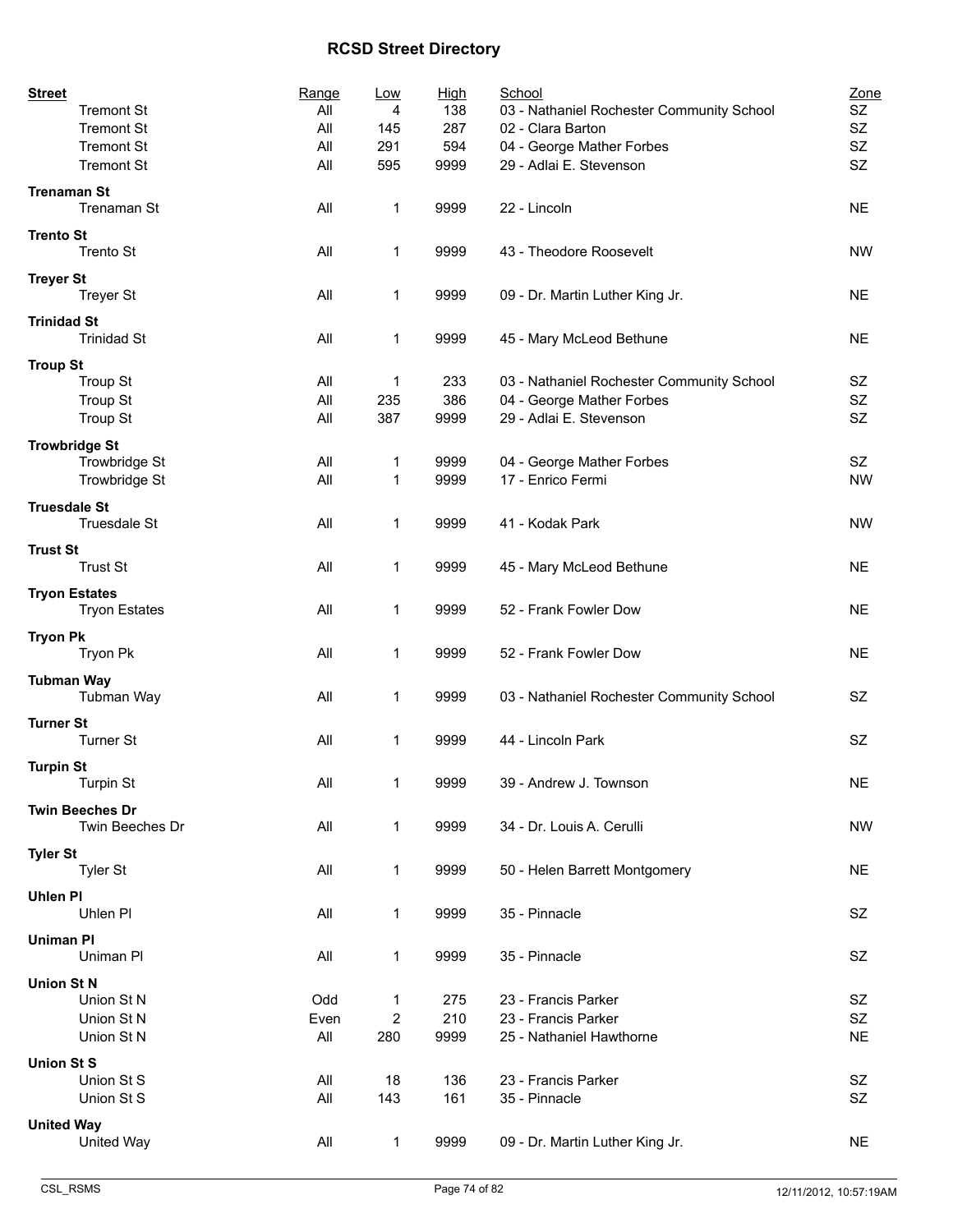| <b>Street</b><br><b>Unity St</b>        | Range | <b>Low</b>              | <b>High</b> | School                                    | Zone      |
|-----------------------------------------|-------|-------------------------|-------------|-------------------------------------------|-----------|
| Unity St                                | All   | 1                       | 9999        | 09 - Dr. Martin Luther King Jr.           | <b>NE</b> |
| <b>University Ave</b>                   |       |                         |             |                                           |           |
| University Ave                          | All   | $\overline{\mathbf{c}}$ | 291         | 23 - Francis Parker                       | SZ        |
| University Ave                          | All   | 302                     | 1040        | 23 - Francis Parker                       | <b>SZ</b> |
| University Ave                          | All   | 1042                    | 1185        | 23 - Francis Parker                       | SZ        |
| University Ave                          | All   | 1042                    | 9999        | 01 - Martin B. Anderson                   | <b>SZ</b> |
| <b>University Pk</b><br>University Pk   | All   | 1                       | 9999        | 12 - James P.B. Duffy                     | SZ        |
| <b>Upper Falls Blvd</b>                 |       |                         |             |                                           |           |
| <b>Upper Falls Blvd</b>                 | All   | 1                       | 413         | 09 - Dr. Martin Luther King Jr.           | <b>NE</b> |
| <b>Upper Falls Blvd</b>                 | All   | 414                     | 614         | 09 - Dr. Martin Luther King Jr.           | <b>NE</b> |
| <b>Upton Ct</b>                         |       |                         |             |                                           |           |
| Upton Ct                                | All   | 1                       | 9999        | 23 - Francis Parker                       | SZ        |
| <b>Upton Pk</b>                         |       |                         |             |                                           |           |
| Upton Pk                                | All   | 1                       | 9999        | 23 - Francis Parker                       | SZ        |
|                                         |       |                         |             |                                           |           |
| <b>Upton PI</b>                         |       |                         |             |                                           |           |
| Upton PI                                | All   | 1                       | 9999        | 42 - Abelard Reynolds                     | <b>NW</b> |
| <b>Utica PI</b>                         |       |                         |             |                                           |           |
| Utica Pl                                | All   | 1                       | 9999        | 19 - Dr. Charles T. Lunsford              | SZ        |
| <b>Valley St</b>                        |       |                         |             |                                           |           |
| Valley St                               | All   | 1                       | 9999        | 42 - Abelard Reynolds                     | <b>NW</b> |
|                                         |       |                         |             |                                           |           |
| <b>Valley View PI</b><br>Valley View Pl | All   | $\mathbf 1$             | 9999        | 42 - Abelard Reynolds                     | <b>NW</b> |
|                                         |       |                         |             |                                           |           |
| <b>Valois St</b>                        |       |                         |             |                                           |           |
| Valois St                               | All   | 1                       | 9999        | 36 - Henry W. Longfellow                  | <b>NE</b> |
| Valois St                               | All   | 1                       | 9999        | 50 - Helen Barrett Montgomery             | <b>NE</b> |
| Van Bergh Ave                           |       |                         |             |                                           |           |
| Van Bergh Ave                           | All   | 1                       | 9999        | 28 - Henry Hudson                         | <b>NE</b> |
| Van Olinda St                           |       |                         |             |                                           |           |
| Van Olinda St                           | All   | 1                       | 9999        | 36 - Henry W. Longfellow                  | <b>NE</b> |
| Van Olinda St                           | All   | 1                       | 9999        | 50 - Helen Barrett Montgomery             | <b>NE</b> |
| Van St                                  |       |                         |             |                                           |           |
| Van St                                  | All   | 1                       | 9999        | 12 - James P.B. Duffy                     | SZ        |
|                                         |       |                         |             |                                           |           |
| Van Stallen St                          |       |                         |             |                                           |           |
| Van Stallen St                          | All   | 1                       | 9999        | 22 - Lincoln                              | <b>NE</b> |
| <b>Vanauker St</b>                      |       |                         |             |                                           |           |
| Vanauker St                             | All   | 2                       | 150         | 03 - Nathaniel Rochester Community School | SZ        |
| Vanauker St                             | All   | 156                     | 250         | 02 - Clara Barton                         | SZ        |
| Varden St                               |       |                         |             |                                           |           |
| Varden St                               | All   | 1                       | 9999        | 33 - John James Audubon                   | <b>NE</b> |
|                                         |       |                         |             |                                           |           |
| <b>Vassar St</b><br>Vassar St           | All   | 1                       |             | 23 - Francis Parker                       | SZ        |
|                                         |       |                         | 9999        |                                           |           |
| <b>Velox St</b>                         |       |                         |             |                                           |           |
| Velox St                                | All   | 1                       | 9999        | 41 - Kodak Park                           | NW        |
| <b>Vermont St</b>                       |       |                         |             |                                           |           |
| Vermont St                              | All   | 1                       | 9999        | 33 - John James Audubon                   | <b>NE</b> |
| Verona St                               |       |                         |             |                                           |           |
| Verona St                               | All   | 1                       | 9999        | 05 - John H. Williams                     | <b>NW</b> |
|                                         |       |                         |             |                                           |           |
| <b>Versailles Rd</b>                    |       |                         |             |                                           |           |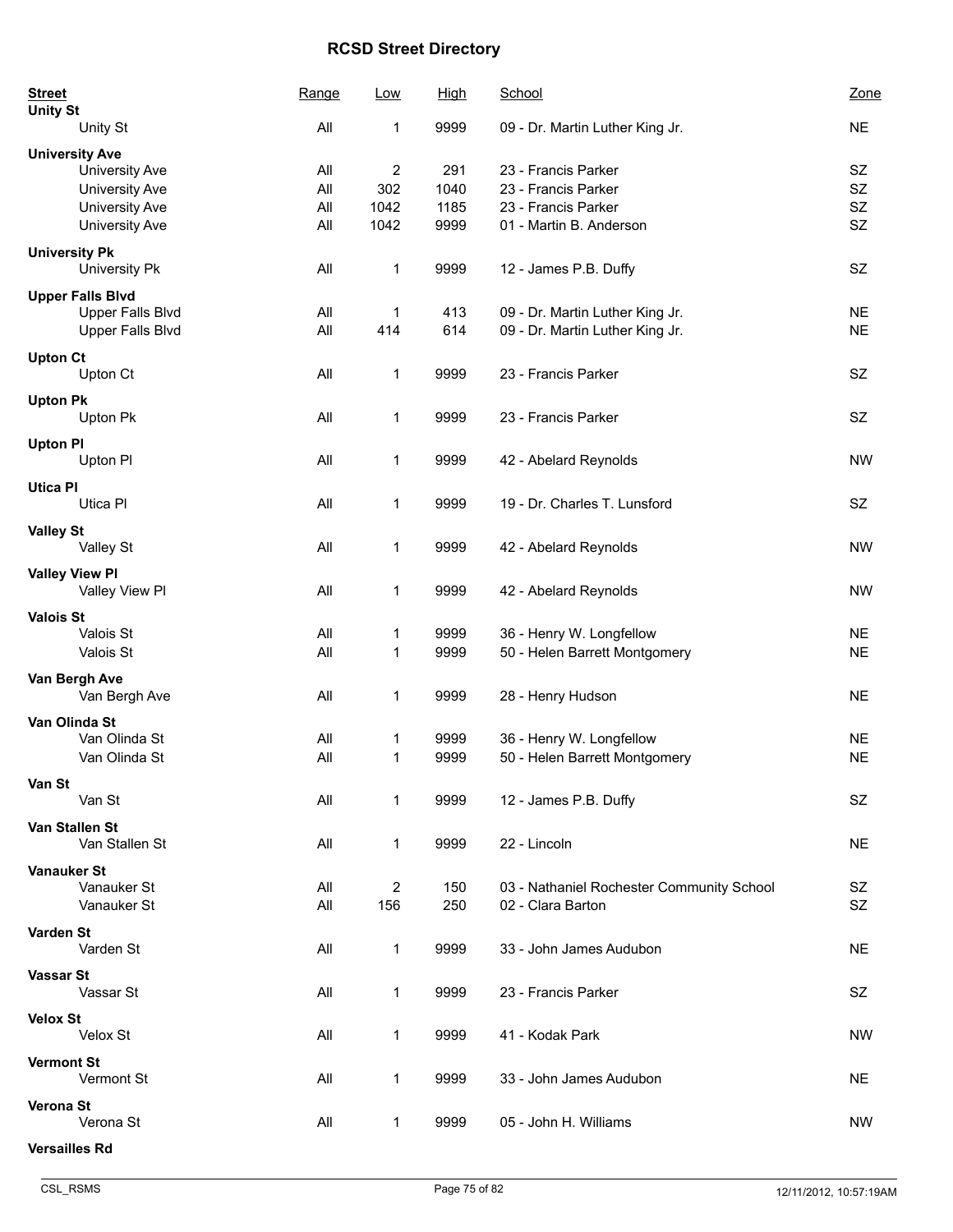| <b>Street</b><br>Versailles Rd                   | Range<br>All | Low               | <u>High</u><br>301 | School<br>50 - Helen Barrett Montgomery              | Zone<br><b>NE</b>      |
|--------------------------------------------------|--------------|-------------------|--------------------|------------------------------------------------------|------------------------|
| Veteran St<br>Veteran St                         | All          | 1                 | 9999               | 39 - Andrew J. Townson                               | <b>NE</b>              |
| <b>Vetter St</b><br>Vetter St                    | All          | 1                 | 9999               | 45 - Mary McLeod Bethune                             | <b>NE</b>              |
| <b>Vick Pk A</b><br>Vick Pk A                    | All          | 1                 | 9999               | 23 - Francis Parker                                  | SZ                     |
| <b>Vick Pk B</b><br>Vick Pk B                    | All          | 1                 | 9999               | 23 - Francis Parker                                  | SZ                     |
| <b>Victoria St</b><br>Victoria St                | All          | 1                 | 9999               | 17 - Enrico Fermi                                    | <b>NW</b>              |
| <b>Vienna St</b><br>Vienna St                    | All          | 1                 | 9999               | 09 - Dr. Martin Luther King Jr.                      | <b>NE</b>              |
| <b>Villa St</b><br>Villa St                      | All          | 1                 | 9999               | 30 - General Elwell S. Otis                          | <b>NW</b>              |
| <b>Village Way</b><br>Village Way                | All          | 1                 | 9999               | 39 - Andrew J. Townson                               | <b>NE</b>              |
| <b>Vinal Ave</b><br>Vinal Ave                    | All          | 1                 | 25                 | 39 - Andrew J. Townson                               | <b>NE</b>              |
| <b>Vincent St N</b><br>Vincent St N              | All          | 1                 | 9999               | 05 - John H. Williams                                | <b>NW</b>              |
| <b>Vincent St S</b><br>Vincent St S              | All          | 1                 | 9999               | 05 - John H. Williams                                | <b>NW</b>              |
| <b>Vine St</b><br>Vine St                        | All          | 1                 | 9999               | 12 - James P.B. Duffy                                | SZ                     |
| <b>Vinewood PI</b><br>Vinewood PI                | All          | 1                 | 9999               | 02 - Clara Barton                                    | SZ                     |
| <b>Violetta St</b><br>Violetta St<br>Violetta St | Odd<br>Even  | 1<br>2            | 113<br>104         | 19 - Dr. Charles T. Lunsford<br>02 - Clara Barton    | SZ<br>SZ               |
| Virginia Ave<br>Virginia Ave                     | All          | $\mathbf{1}$      | 9999               | 16 - John Walton Spencer                             | SZ                     |
| <b>Vixette St</b><br>Vixette St                  | All          | $\mathbf{1}$      | 9999               | 16 - John Walton Spencer                             | SZ                     |
| <b>Volt PI</b><br>Volt PI                        | All          | $\mathbf{1}$      | 9999               | 05 - John H. Williams                                | <b>NW</b>              |
| <b>Vose St</b><br>Vose St                        | All          | $\mathbf{1}$      | 9999               | 36 - Henry W. Longfellow                             | <b>NE</b>              |
| <b>Wabash St</b><br>Wabash St<br>Wabash St       | All<br>All   | 1<br>$\mathbf{1}$ | 9999<br>9999       | 25 - Nathaniel Hawthorne<br>45 - Mary McLeod Bethune | <b>NE</b><br><b>NE</b> |
| <b>Wadsworth St</b><br>Wadsworth St              | All          | 1                 | 9999               | 36 - Henry W. Longfellow                             | <b>NE</b>              |
| <b>Wait St</b><br>Wait St                        | All          | 1                 | 9999               | 45 - Mary McLeod Bethune                             | <b>NE</b>              |
| <b>Wakefield St</b><br>Wakefield St              | All          | 1                 | 192                | 50 - Helen Barrett Montgomery                        | <b>NE</b>              |
| <b>Walbar St</b><br>Walbar St                    | All          | $\mathbf{1}$      | 9999               | 33 - John James Audubon                              | <b>NE</b>              |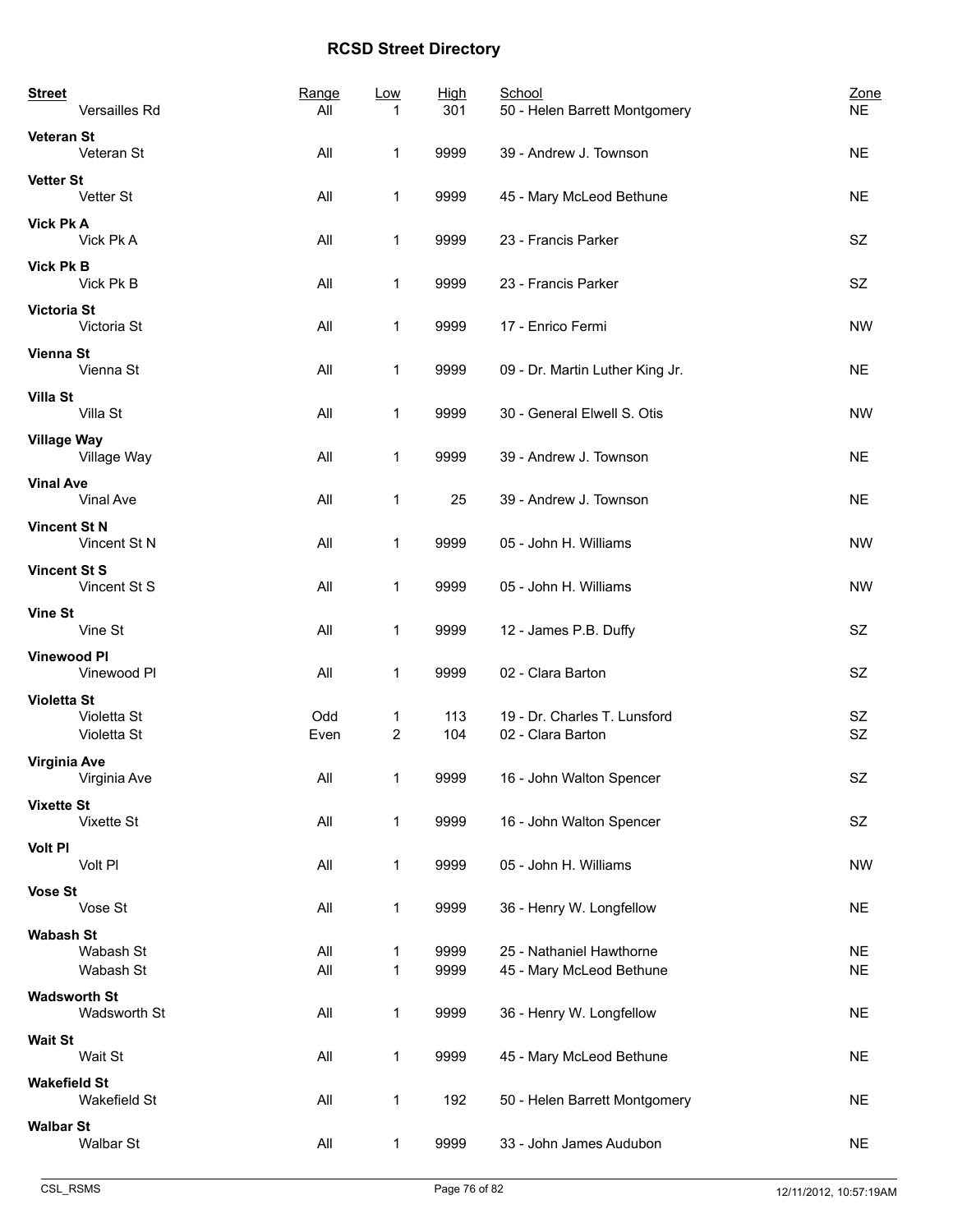| <b>Street</b><br><b>Waldo St</b>              | Range      | Low          | <b>High</b> | School                                                                 | Zone      |
|-----------------------------------------------|------------|--------------|-------------|------------------------------------------------------------------------|-----------|
| Waldo St                                      | All        | 1            | 9999        | 43 - Theodore Roosevelt                                                | <b>NW</b> |
| <b>Walker PI</b><br>Walker PI                 | All        | 1            | 9999        | 34 - Dr. Louis A. Cerulli                                              | <b>NW</b> |
| <b>Wall St</b><br>Wall St                     | All        | $\mathbf 1$  | 9999        | 12 - James P.B. Duffy                                                  | SZ        |
| <b>Walnut St</b><br>Walnut St                 | All        | 1            | 9999        | 17 - Enrico Fermi                                                      | <b>NW</b> |
| <b>Walter Pk</b><br><b>Walter Pk</b>          | All        | 1            | 9999        | 19 - Dr. Charles T. Lunsford                                           | SZ        |
| <b>Walton St</b><br><b>Walton St</b>          | All        | $\mathbf{1}$ | 9999        | 12 - James P.B. Duffy                                                  | SZ        |
| <b>Wanda St</b><br>Wanda St                   | All        | 1            | 9999        | 50 - Helen Barrett Montgomery                                          | <b>NE</b> |
| <b>Wangman St</b><br>Wangman St               | All        | 1            | 9999        | 45 - Mary McLeod Bethune                                               | <b>NE</b> |
| <b>Ward St</b><br>Ward St                     | All        | $\mathbf{1}$ | 9999        | 09 - Dr. Martin Luther King Jr.                                        | <b>NE</b> |
| <b>Ward Terr</b><br><b>Ward Terr</b>          | All        | 1            | 9999        | 02 - Clara Barton                                                      | SZ        |
| <b>Warehouse St</b><br>Warehouse St           | All        | 1            | 9999        | 05 - John H. Williams                                                  | <b>NW</b> |
| <b>Waring Rd</b><br>Waring Rd                 | All        | 1            | 9999        | 39 - Andrew J. Townson                                                 | <b>NE</b> |
| <b>Warner St</b><br>Warner St                 | All        | 1            | 9999        | 30 - General Elwell S. Otis                                            | <b>NW</b> |
| <b>Warren St</b><br>Warren St                 | All        | 1            | 9999        | 12 - James P.B. Duffy                                                  | SZ        |
| <b>Warsaw St</b><br>Warsaw St                 | All        | 1            | 9999        | 22 - Lincoln                                                           | <b>NE</b> |
| <b>Warwick Ave</b><br><b>Warwick Ave</b>      | All        | 1            | 9999        | 29 - Adlai E. Stevenson                                                | SZ        |
| <b>Washburn Pk</b><br>Washburn Pk             | All        | $\mathbf{1}$ | 9999        | 12 - James P.B. Duffy                                                  | SZ        |
| <b>Washington St N</b><br>Washington St N     | All        | $\mathbf{1}$ | 9999        | 05 - John H. Williams                                                  | <b>NW</b> |
| <b>Washington St S</b><br>Washington St S     | All        | 1            | 9999        | 03 - Nathaniel Rochester Community School                              | SZ        |
| <b>Water St N</b><br>Water St N               | All        | $\mathbf{1}$ | 9999        | 09 - Dr. Martin Luther King Jr.                                        | <b>NE</b> |
| <b>Watkin Terr</b><br><b>Watkin Terr</b>      | All        | 1            | 9999        | 45 - Mary McLeod Bethune                                               | <b>NE</b> |
| <b>Waverly PI</b><br>Waverly Pl<br>Waverly PI | All<br>All | 1<br>67      | 66<br>9999  | 03 - Nathaniel Rochester Community School<br>04 - George Mather Forbes | SZ<br>SZ  |
| <b>Wayne PI</b><br>Wayne PI                   | All        | 1            | 9999        | 29 - Adlai E. Stevenson                                                | SZ        |
| <b>Weaver St</b><br>Weaver St                 | All        | $\mathbf{1}$ | 9999        | 22 - Lincoln                                                           | <b>NE</b> |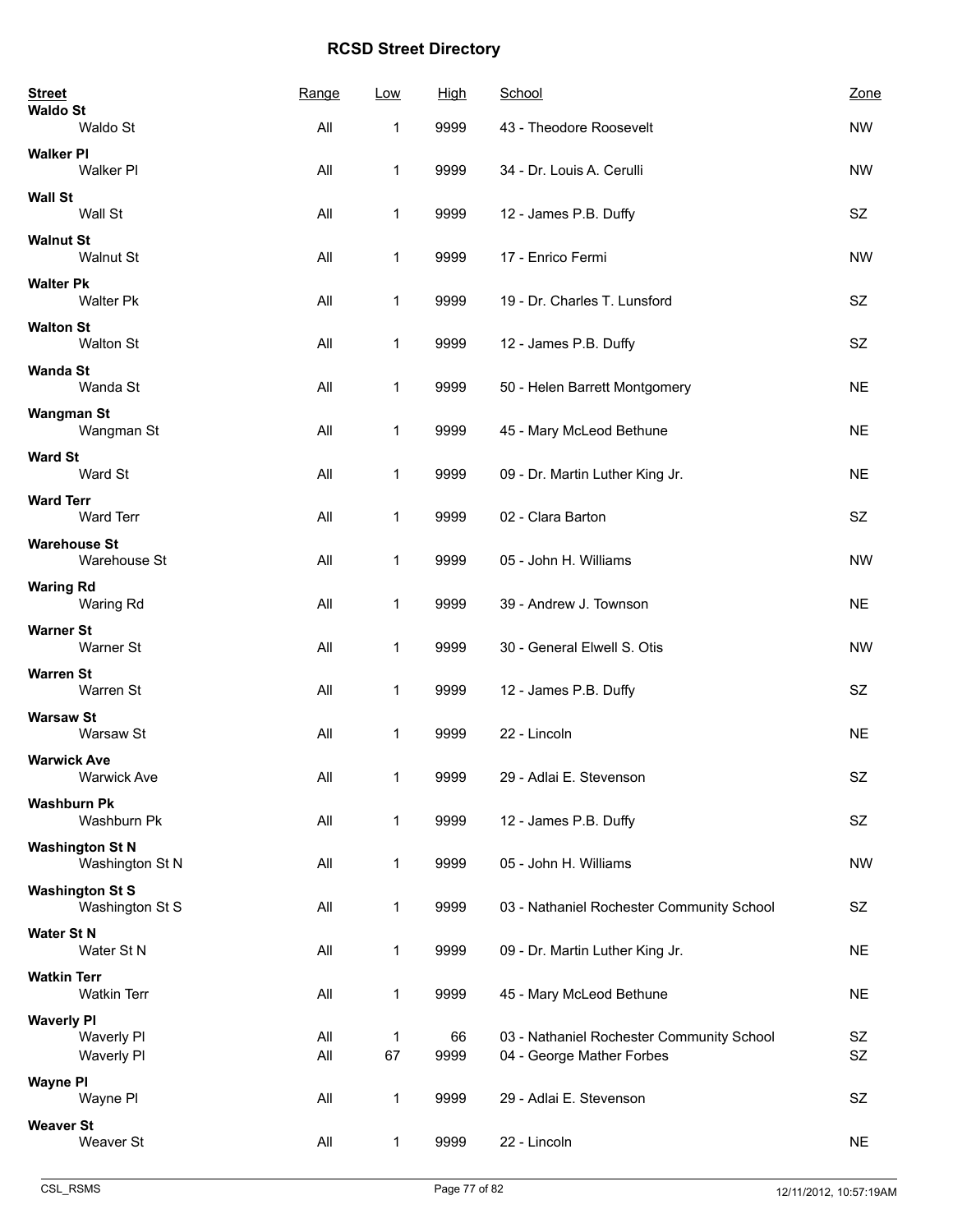| <b>Street</b><br><b>Webster Ave</b>                                     | Range      | Low          | <b>High</b> | School                                              | Zone            |
|-------------------------------------------------------------------------|------------|--------------|-------------|-----------------------------------------------------|-----------------|
| Webster Ave                                                             | All        | 1            | 9999        | 33 - John James Audubon                             | <b>NE</b>       |
| <b>Webster Cres</b><br><b>Webster Cres</b>                              | All        | 1            | 9999        | 33 - John James Audubon                             | <b>NE</b>       |
| <b>Weeger St</b><br>Weeger St                                           | All        | 1            | 9999        | 36 - Henry W. Longfellow                            | <b>NE</b>       |
| <b>Weicher St</b><br>Weicher St                                         | All        | 1            | 9999        | 43 - Theodore Roosevelt                             | <b>NW</b>       |
| <b>Weider St</b><br>Weider St                                           | All        | 1            | 9999        | 12 - James P.B. Duffy                               | SZ              |
| <b>Weigel Aly</b><br>Weigel Aly                                         | All        | 1            | 9999        | 36 - Henry W. Longfellow                            | <b>NE</b>       |
| Weld St<br>Weld St                                                      | All        | 1            | 9999        | 09 - Dr. Martin Luther King Jr.                     | <b>NE</b>       |
| <b>Weldon St</b><br>Weldon St                                           | All        | 1            | 9999        | 16 - John Walton Spencer                            | SZ              |
| <b>Welland St</b><br>Welland St                                         | All        | 1            | 9999        | 42 - Abelard Reynolds                               | <b>NW</b>       |
| <b>Wellesley St</b><br><b>Wellesley St</b>                              | All        | 1            | 9999        | 23 - Francis Parker                                 | SZ              |
| <b>Wellington Ave</b><br><b>Wellington Ave</b><br><b>Wellington Ave</b> | All<br>All | 1<br>323     | 301<br>9999 | 29 - Adlai E. Stevenson<br>16 - John Walton Spencer | SZ<br><b>SZ</b> |
| <b>Wells St</b><br>Wells St                                             | All        | 1            | 9999        | 44 - Lincoln Park                                   | SZ              |
| <b>Welstead PI</b><br>Welstead Pl                                       | All        | 1            | 9999        | 34 - Dr. Louis A. Cerulli                           | <b>NW</b>       |
| <b>Wendell PI</b><br>Wendell PI                                         | All        | $\mathbf{1}$ | 9999        | 41 - Kodak Park                                     | <b>NW</b>       |
| <b>Wendell St</b><br>Wendell St                                         | All        | 1            | 9999        | 33 - John James Audubon                             | <b>NE</b>       |
| <b>Wentworth St</b><br>Wentworth St                                     | All        | 1            | 9999        | 17 - Enrico Fermi                                   | <b>NW</b>       |
| <b>Werner Pk</b><br>Werner Pk                                           | All        | 1            | 9999        | 35 - Pinnacle                                       | SZ              |
| <b>Wesley St</b><br>Wesley St                                           | All        | 1            | 9999        | 09 - Dr. Martin Luther King Jr.                     | <b>NE</b>       |
| <b>West Ave</b><br>West Ave<br>West Ave                                 | All<br>All | 1<br>317     | 304<br>9999 | 29 - Adlai E. Stevenson<br>44 - Lincoln Park        | SZ<br>SZ        |
| <b>West High Terr</b><br>West High Terr                                 | All        | 1            | 9999        | 16 - John Walton Spencer                            | SZ              |
| <b>West Sawyer PI</b><br>West Sawyer PI                                 | All        | 1            | 9999        | 16 - John Walton Spencer                            | <b>SZ</b>       |
| <b>West Square Mnr</b><br>West Square Mnr                               | All        | 1            | 9999        | 04 - George Mather Forbes                           | SZ              |
| <b>Westchester Ave</b><br><b>Westchester Ave</b>                        | All        | 1            | 210         | 33 - John James Audubon                             | <b>NE</b>       |
| <b>Westcott St</b><br>Westcott St                                       | All        | 1            | 9999        | 09 - Dr. Martin Luther King Jr.                     | <b>NE</b>       |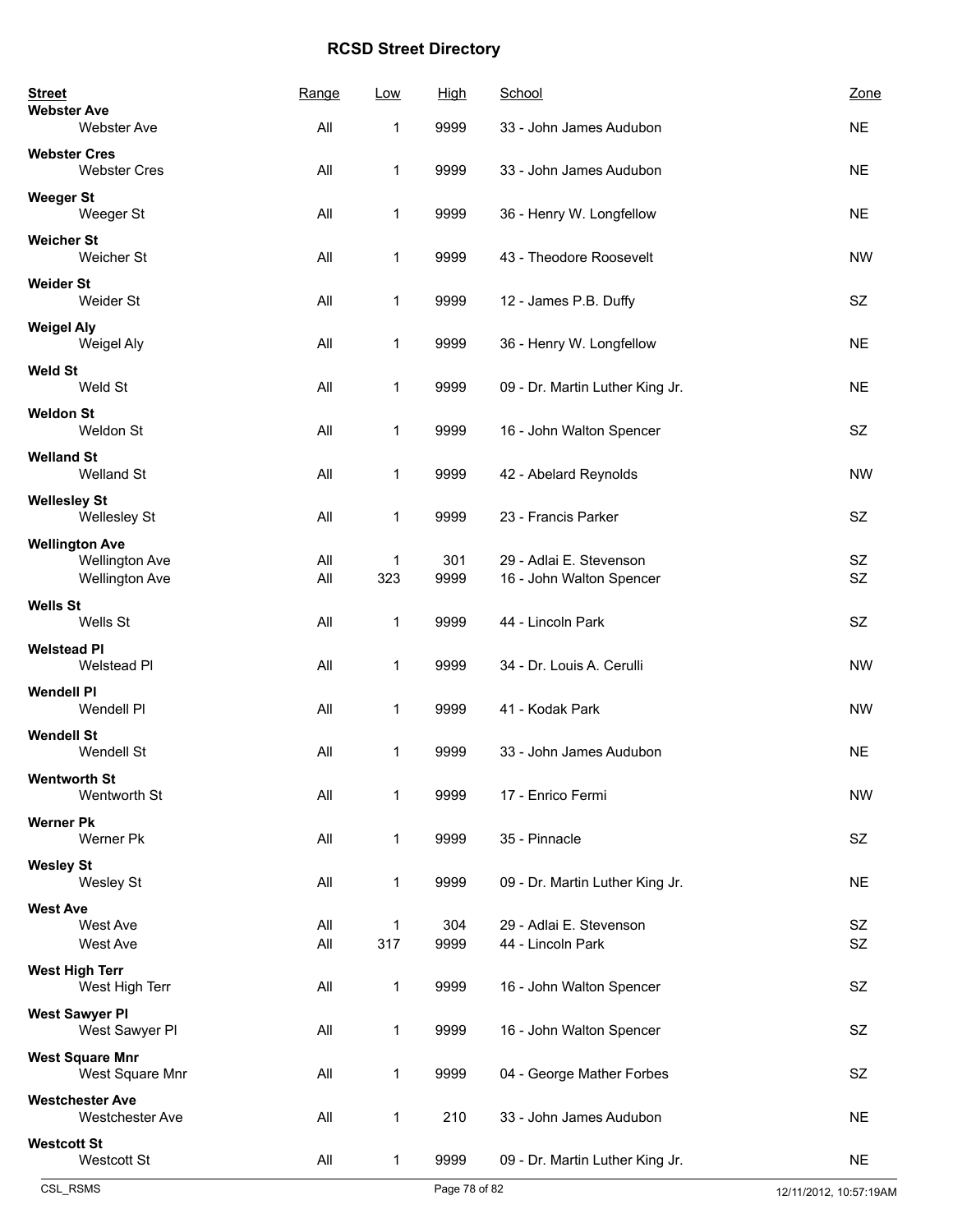| <b>Street</b>         |                                              | Range      | Low          | High        | School                                        | Zone            |
|-----------------------|----------------------------------------------|------------|--------------|-------------|-----------------------------------------------|-----------------|
| <b>Westfall Rd</b>    | Westfall Rd                                  | All        | 1            | 454         | 12 - James P.B. Duffy                         | SZ              |
| <b>Westfield St</b>   | Westfield St<br>Westfield St                 | All<br>All | 19<br>399    | 396<br>9999 | 44 - Lincoln Park<br>16 - John Walton Spencer | SZ<br><b>SZ</b> |
| <b>Westgate Terr</b>  | Westgate Terr                                | All        | 1            | 9999        | 44 - Lincoln Park                             | <b>SZ</b>       |
|                       | <b>Westminster Rd</b><br>Westminster Rd      | All        | 1            | 9999        | 23 - Francis Parker                           | <b>SZ</b>       |
|                       | <b>Westmoreland Dr</b><br>Westmoreland Dr    | All        | $\mathbf{1}$ | 9999        | 12 - James P.B. Duffy                         | SZ              |
|                       | <b>Westmount St</b><br>Westmount St          | All        | 1            | 9999        | 07 - Virgil I. Grissom                        | <b>NW</b>       |
| <b>Weston Rd</b>      | Weston Rd                                    | All        | 1            | 9999        | 42 - Abelard Reynolds                         | <b>NW</b>       |
|                       | <b>Westview Terr</b><br><b>Westview Terr</b> | All        | 1            | 9999        | 12 - James P.B. Duffy                         | SZ              |
| <b>Wetmore Pk</b>     | Wetmore Pk                                   | All        | 1            | 9999        | 43 - Theodore Roosevelt                       | <b>NW</b>       |
| <b>Weyl St</b>        | Weyl St                                      | All        | 1            | 9999        | 22 - Lincoln                                  | <b>NE</b>       |
| <b>Whalin St</b>      | Whalin St                                    | All        | 1            | 9999        | 12 - James P.B. Duffy                         | SZ              |
| <b>Wheatland St</b>   | Wheatland St                                 | All        | $\mathbf{1}$ | 9999        | 41 - Kodak Park                               | <b>NW</b>       |
| <b>White St</b>       | White St                                     | All        | 1            | 9999        | 05 - John H. Williams                         | <b>NW</b>       |
| <b>Whiteford Rd</b>   | Whiteford Rd                                 | All        | $\mathbf{1}$ | 9999        | 12 - James P.B. Duffy                         | SZ              |
| <b>Whitmore St</b>    | Whitmore St                                  | All        | 1            | 9999        | 12 - James P.B. Duffy                         | <b>SZ</b>       |
| <b>Whitney PI</b>     | Whitney PI                                   | All        | 1            | 9999        | 42 - Abelard Reynolds                         | <b>NW</b>       |
| <b>Whitney St</b>     | <b>Whitney St</b>                            | All        | 1            | 9999        | 17 - Enrico Fermi                             | <b>NW</b>       |
| <b>Whittier Pk</b>    | <b>Whittier Pk</b>                           | All        | 1            | 9999        | 50 - Helen Barrett Montgomery                 | <b>NE</b>       |
| <b>Whittlesley St</b> | Whittlesley St                               | All        | 1            | 9999        | 02 - Clara Barton                             | SZ              |
| <b>Widman St</b>      | Widman St                                    | All        | 1            | 9999        | 09 - Dr. Martin Luther King Jr.               | <b>NE</b>       |
| <b>Wilbur St</b>      | Wilbur St                                    | All        | 1            | 9999        | 44 - Lincoln Park                             | SZ              |
| <b>Wilcox St</b>      | <b>Wilcox St</b>                             | All        | 1            | 9999        | 35 - Pinnacle                                 | SZ              |
| <b>Wilder St</b>      | Wilder St                                    | All        | 27           | 9999        | 17 - Enrico Fermi                             | <b>NW</b>       |
| <b>Wilder Terr</b>    | <b>Wilder Terr</b>                           | All        | $\mathbf{1}$ | 9999        | 42 - Abelard Reynolds                         | <b>NW</b>       |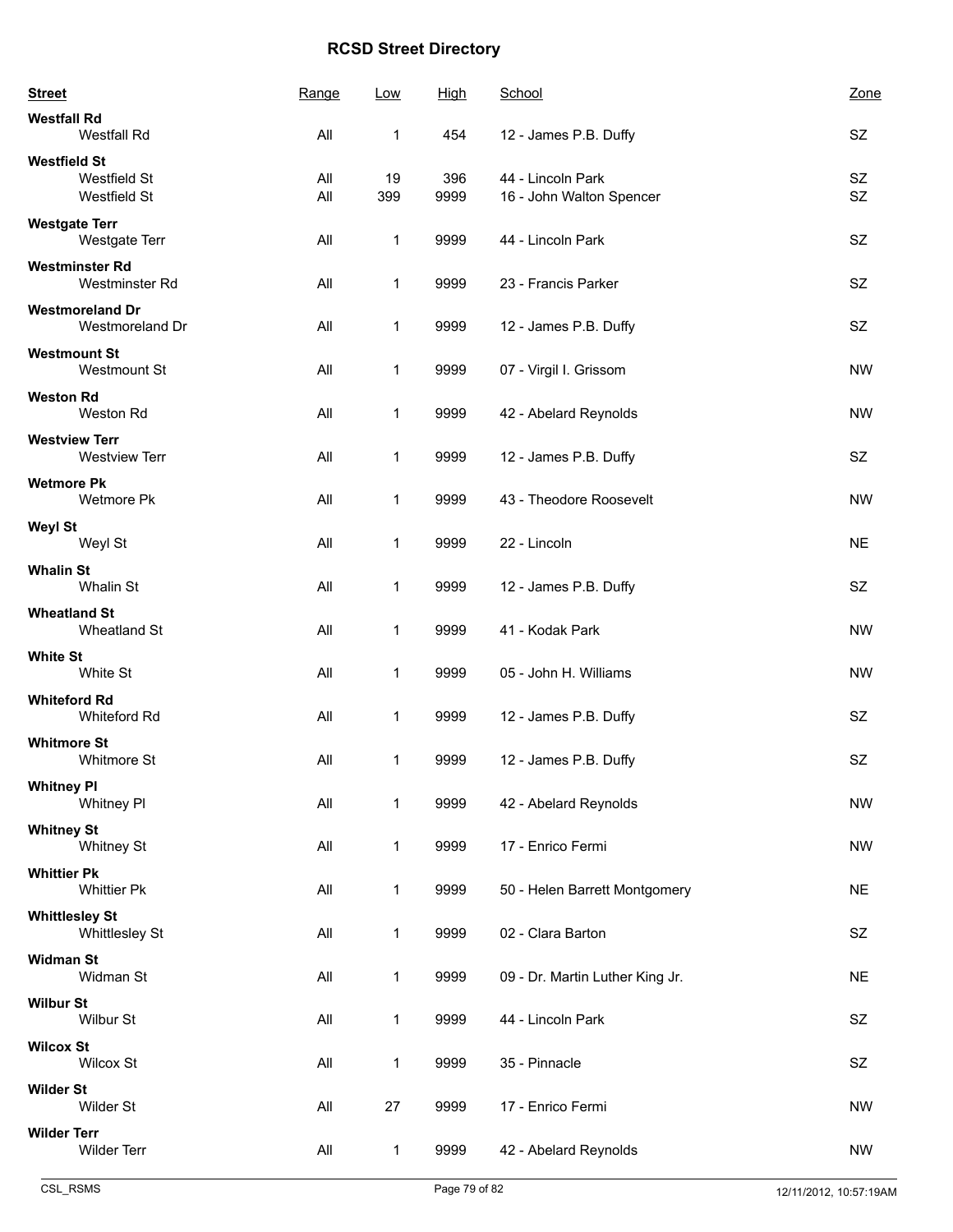| <b>Street</b><br><b>Wiley</b>   | Range | Low | <u>High</u> | School                                    | Zone      |
|---------------------------------|-------|-----|-------------|-------------------------------------------|-----------|
| Wiley                           | All   | 1   | 9999        | 04 - George Mather Forbes                 | SZ        |
| Wiley                           | All   | 1   | 9999        | 17 - Enrico Fermi                         | <b>NW</b> |
| <b>Wilkins St</b>               |       |     |             |                                           |           |
| <b>Wilkins St</b>               | All   | 1   | 272         | 22 - Lincoln                              | <b>NE</b> |
| Wilkins St                      | All   | 274 | 9999        | 36 - Henry W. Longfellow                  | <b>NE</b> |
|                                 |       |     |             |                                           |           |
| <b>Willite Dr</b><br>Willite Dr | All   | 1   | 9999        | 36 - Henry W. Longfellow                  | <b>NE</b> |
| <b>Willmont St</b>              |       |     |             |                                           |           |
| <b>Willmont St</b>              | All   | 1   | 9999        | 25 - Nathaniel Hawthorne                  | <b>NE</b> |
| <b>Willmont St</b>              | All   | 1   | 9999        | 45 - Mary McLeod Bethune                  | <b>NE</b> |
| <b>Willow St</b>                |       |     |             |                                           |           |
| Willow St                       | All   | 1   | 9999        | 30 - General Elwell S. Otis               | <b>NW</b> |
|                                 |       |     |             |                                           |           |
| <b>Willowbank PI</b>            |       |     |             |                                           |           |
| Willowbank PI                   | All   | 1   | 9999        | 04 - George Mather Forbes                 | <b>SZ</b> |
| <b>Wilmer St</b>                |       |     |             |                                           |           |
| Wilmer St                       | All   | 1   | 9999        | 23 - Francis Parker                       | <b>SZ</b> |
|                                 |       |     |             |                                           |           |
| <b>Wilmington St</b>            |       |     |             |                                           |           |
| Wilmington St                   | All   | 1   | 9999        | 35 - Pinnacle                             | SZ        |
| <b>Wilson St</b>                |       |     |             |                                           |           |
| Wilson St                       | All   | 1   | 9999        | 09 - Dr. Martin Luther King Jr.           | <b>NE</b> |
|                                 |       |     |             |                                           |           |
| Wilsonia Rd                     |       |     |             |                                           |           |
| Wilsonia Rd                     | All   | 1   | 9999        | 52 - Frank Fowler Dow                     | <b>NE</b> |
| <b>Wilton Terr</b>              |       |     |             |                                           |           |
| <b>Wilton Terr</b>              | All   | 1   | 9999        | 16 - John Walton Spencer                  | SZ        |
|                                 |       |     |             |                                           |           |
| <b>Winans St</b>                |       |     |             |                                           |           |
| Winans St                       | All   | 1   | 9999        | 42 - Abelard Reynolds                     | <b>NW</b> |
| <b>Winbourne Rd</b>             |       |     |             |                                           |           |
| Winbourne Rd                    | All   | 1   | 9999        | 16 - John Walton Spencer                  | SZ        |
|                                 |       |     |             |                                           |           |
| <b>Winchester St</b>            |       |     |             |                                           |           |
| <b>Winchester St</b>            | All   | 1   | 9999        | 41 - Kodak Park                           | <b>NW</b> |
| <b>Windemere Rd</b>             |       |     |             |                                           |           |
| Windemere Rd                    | All   | 1   | 240         | 46 - Charles Carroll                      | <b>NE</b> |
|                                 |       |     |             |                                           |           |
| <b>Windsor St</b>               |       |     |             |                                           |           |
| Windsor St                      | All   | 1   | 9999        | 09 - Dr. Martin Luther King Jr.           | <b>NE</b> |
| <b>Winstead Rd</b>              |       |     |             |                                           |           |
| Winstead Rd                     | All   | 1   | 9999        | 46 - Charles Carroll                      | <b>NE</b> |
|                                 |       |     |             |                                           |           |
| <b>Winston PI</b>               |       |     |             |                                           |           |
| Winston PI                      | All   | 1   | 9999        | 23 - Francis Parker                       | SZ        |
| <b>Winter St</b>                |       |     |             |                                           |           |
| Winter St                       | All   | 1   | 9999        | 03 - Nathaniel Rochester Community School | SZ        |
|                                 |       |     |             |                                           |           |
| <b>Winterroth St</b>            |       |     |             |                                           |           |
| Winterroth St                   | All   | 1   | 9999        | 33 - John James Audubon                   | <b>NE</b> |
| <b>Winthrop St</b>              |       |     |             |                                           |           |
| Winthrop St                     | All   | 1   | 9999        | 12 - James P.B. Duffy                     | SZ        |
|                                 |       |     |             |                                           |           |
| Winton Rd N                     |       |     |             |                                           |           |
| Winton Rd N                     | All   | 1   | 62          | 01 - Martin B. Anderson                   | SZ        |
| Winton Rd N                     | Even  | 160 | 878         | 46 - Charles Carroll                      | <b>NE</b> |
| Winton Rd N                     | Odd   | 177 | 683         | 28 - Henry Hudson                         | <b>NE</b> |
| Winton Rd N                     | Odd   | 709 | 881         | 52 - Frank Fowler Dow                     | <b>NE</b> |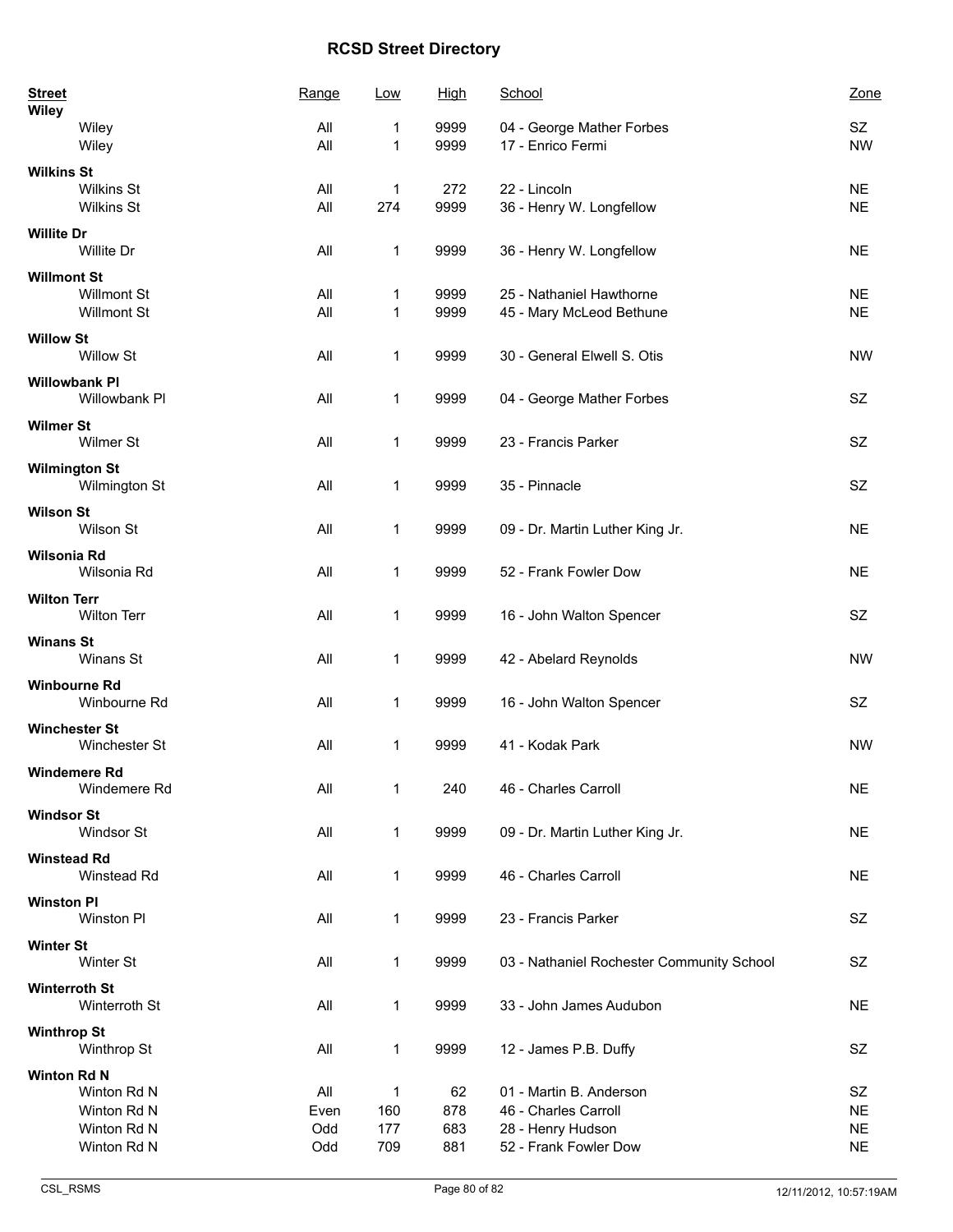| <b>Street</b>       | Winton Rd N                                         | Range<br>All | Low<br>888          | <b>High</b><br>1124 | School<br>52 - Frank Fowler Dow            | Zone<br><b>NE</b>      |
|---------------------|-----------------------------------------------------|--------------|---------------------|---------------------|--------------------------------------------|------------------------|
| <b>Winton Rd S</b>  | Winton Rd S                                         | All          | 1                   | 474                 | 01 - Martin B. Anderson                    | <b>SZ</b>              |
| <b>Wisconsin St</b> | Wisconsin St<br>Wisconsin St                        | All<br>All   | 1<br>257            | 218<br>9999         | 28 - Henry Hudson<br>52 - Frank Fowler Dow | <b>NE</b><br><b>NE</b> |
|                     | Wm Warfield Dr<br>Wm Warfield Dr                    | All          | 1                   | 9999                | 09 - Dr. Martin Luther King Jr.            | <b>NE</b>              |
| <b>Wolfert Terr</b> | <b>Wolfert Terr</b>                                 | All          | $\mathbf 1$         | 9999                | 22 - Lincoln                               | <b>NE</b>              |
| <b>Wolff St</b>     | Wolff St                                            | All          | $\mathbf 1$         | 9999                | 30 - General Elwell S. Otis                | <b>NW</b>              |
| Wood                | Wood                                                | All          | $\mathbf 1$         | 9999                | 36 - Henry W. Longfellow                   | <b>NE</b>              |
|                     | <b>Woodbine Ave</b><br>Woodbine Ave                 | All          | 1                   | 9999                | 16 - John Walton Spencer                   | SZ                     |
|                     | <b>Woodbury Blvd</b><br>Woodbury Blvd               | All          | $\mathbf 1$         | 9999                | 12 - James P.B. Duffy                      | SZ                     |
| <b>Woodbury St</b>  | Woodbury St                                         | All          | 1                   | 9999                | 09 - Dr. Martin Luther King Jr.            | <b>NE</b>              |
| <b>Wooden PI</b>    | Wooden PI                                           | All          | 1                   | 9999                | 29 - Adlai E. Stevenson                    | SZ                     |
| <b>Wooden St</b>    | Wooden St                                           | All          | 1                   | 9999                | 29 - Adlai E. Stevenson                    | SZ                     |
| <b>Woodford St</b>  | Woodford St                                         | All          | 1                   | 9999                | 08 - Roberto Clemente                      | <b>NE</b>              |
| <b>Woodland Pk</b>  | Woodland Pk                                         | All          | 1                   | 9999                | 46 - Charles Carroll                       | <b>NE</b>              |
| <b>Woodlawn St</b>  | Woodlawn St                                         | All          | 1                   | 9999                | 35 - Pinnacle                              | SZ                     |
| <b>Woodman Pk</b>   | Woodman Pk                                          | All          | 1                   | 9999                | 33 - John James Audubon                    | $N\mathsf{E}$          |
| <b>Woodrow Ave</b>  | <b>Woodrow Ave</b>                                  | All          | 1                   | 20                  | 52 - Frank Fowler Dow                      | <b>NE</b>              |
| <b>Woodrow St</b>   | Woodrow St                                          | All          | $\mathbf 1$         | 9999                | 30 - General Elwell S. Otis                | <b>NW</b>              |
| <b>Woodside PI</b>  | Woodside PI                                         | All          | 1                   | 12                  | 39 - Andrew J. Townson                     | <b>NE</b>              |
| <b>Woodside St</b>  | Woodside St                                         | All          | 1                   | 9999                | 41 - Kodak Park                            | <b>NW</b>              |
|                     | <b>Woodstock Rd</b><br>Woodstock Rd<br>Woodstock Rd | All<br>All   | $\mathbf{1}$<br>167 | 155<br>9999         | 28 - Henry Hudson<br>52 - Frank Fowler Dow | <b>NE</b><br><b>NE</b> |
| <b>Woodward St</b>  | Woodward St                                         | All          | 1                   | 9999                | 09 - Dr. Martin Luther King Jr.            | <b>NE</b>              |
|                     | <b>Worthington St</b><br>Worthington St             | All          | 1                   | 9999                | 43 - Theodore Roosevelt                    | <b>NW</b>              |
| <b>Wren St</b>      | Wren St                                             | All          | 1                   | 9999                | 34 - Dr. Louis A. Cerulli                  | <b>NW</b>              |